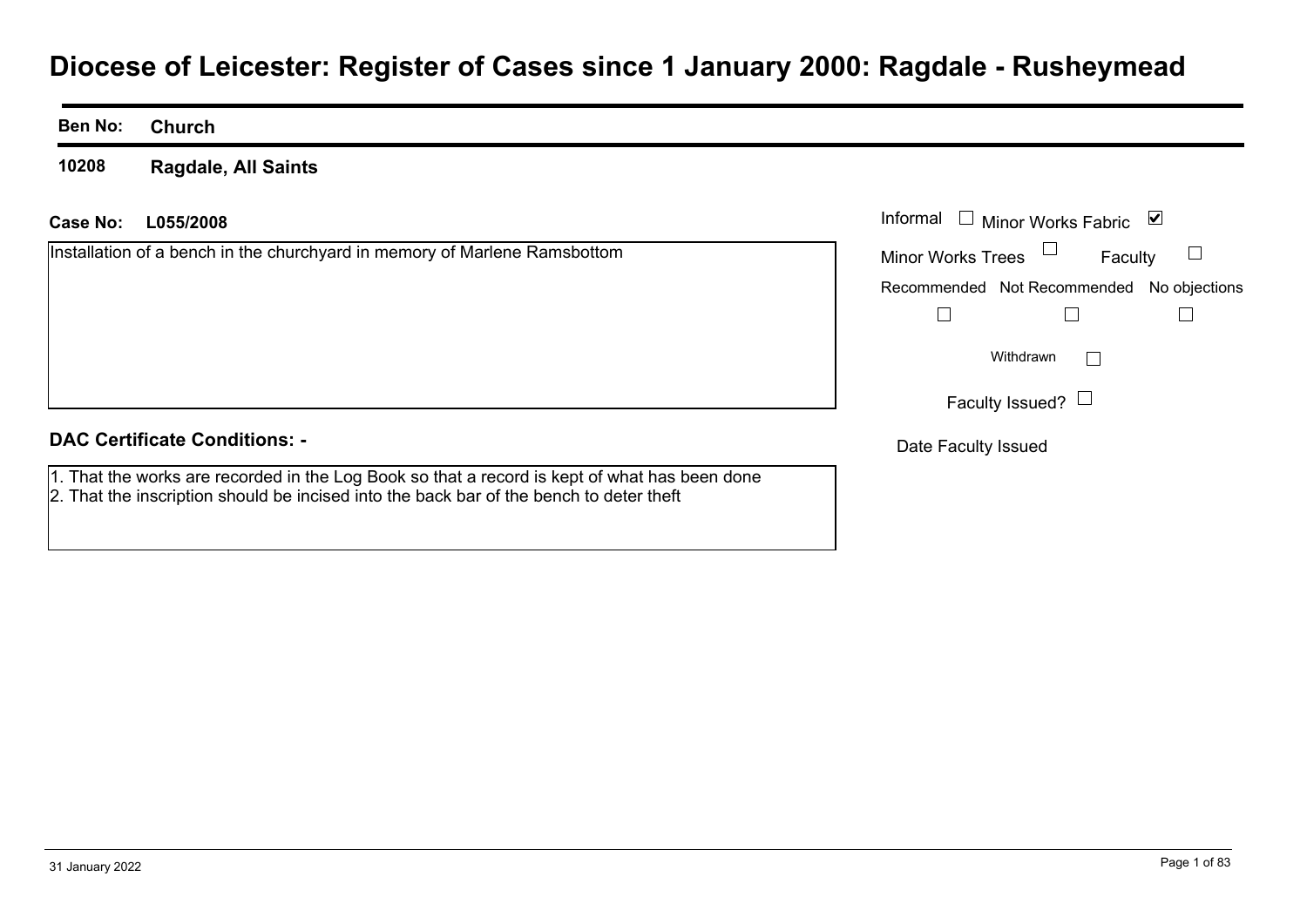|  |  | <b>DAC Certificate Conditions: -</b> |  |
|--|--|--------------------------------------|--|
|--|--|--------------------------------------|--|

- 1. A time limit of 12 months
- 2. That details of the works are entered in the Log Book so that a record is kept of what has been done
- 3. That the PCC implements Option 3 of the revised quotation dated 5 September 2012
- 4. That, where possible, all fixings should be made into joints, not stonework, using stainless steel or

| Informal                 | $\Box$ Minor Works Fabric                 | ⊻ |
|--------------------------|-------------------------------------------|---|
| <b>Minor Works Trees</b> | Faculty                                   |   |
|                          | Recommended Not Recommended No objections |   |
|                          |                                           |   |
|                          | Withdrawn                                 |   |
|                          | Faculty Issued? $\Box$                    |   |

Date Faculty Issued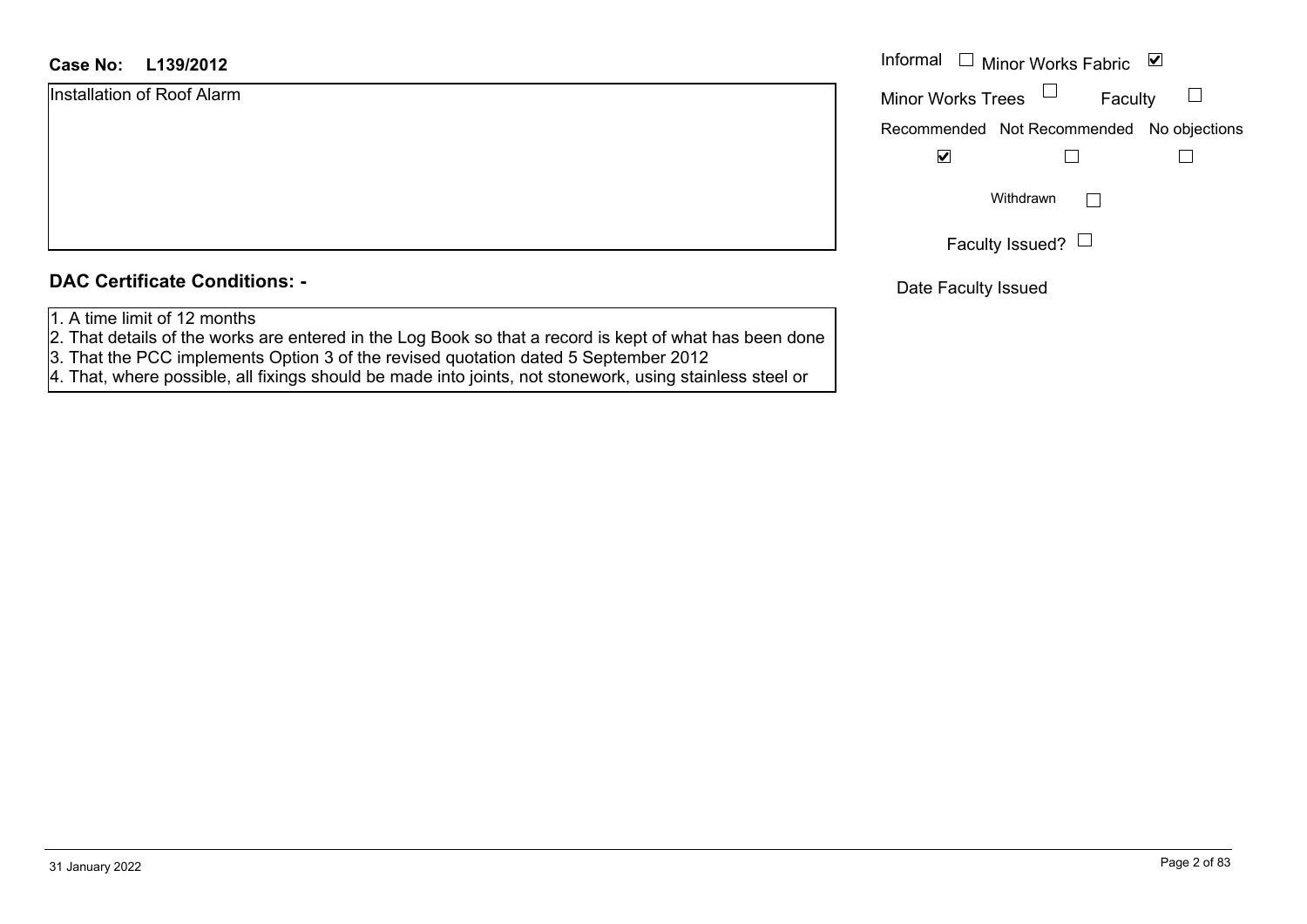# **L238/2014Case No:** Informal

Works to Trees: -

1. Removal of 3 branches and pollarding of: -

a) Bird Cherry

- b) Mountain Ash
- 2. Felling of small Oak
- 3. Removal of lower branches to Bird Cherry
- 4. Removal of dead wood from: -

a) Fir

b) Ash

- 5. Removal of thin branches from Chestnut
- 6. Trimming of branches overhaning from Maple
- 7. Trimming of Ivy on Laurel
- 8. Removal of dead branch on tall Pine
- 9. Removal of lower trunk and deadwood from Bird Cherry

# **DAC Certificate Conditions: -**

1. A time limit of 12 months

2. That details of the works are entered in the Log Book so that a record is kept of what has been done

| Informal $\Box$          | Minor Works Fabric                        | M |
|--------------------------|-------------------------------------------|---|
| <b>Minor Works Trees</b> | Faculty                                   |   |
|                          | Recommended Not Recommended No objections |   |
|                          |                                           |   |
|                          | Withdrawn                                 |   |
|                          | Faculty Issued?                           |   |

Date Faculty Issued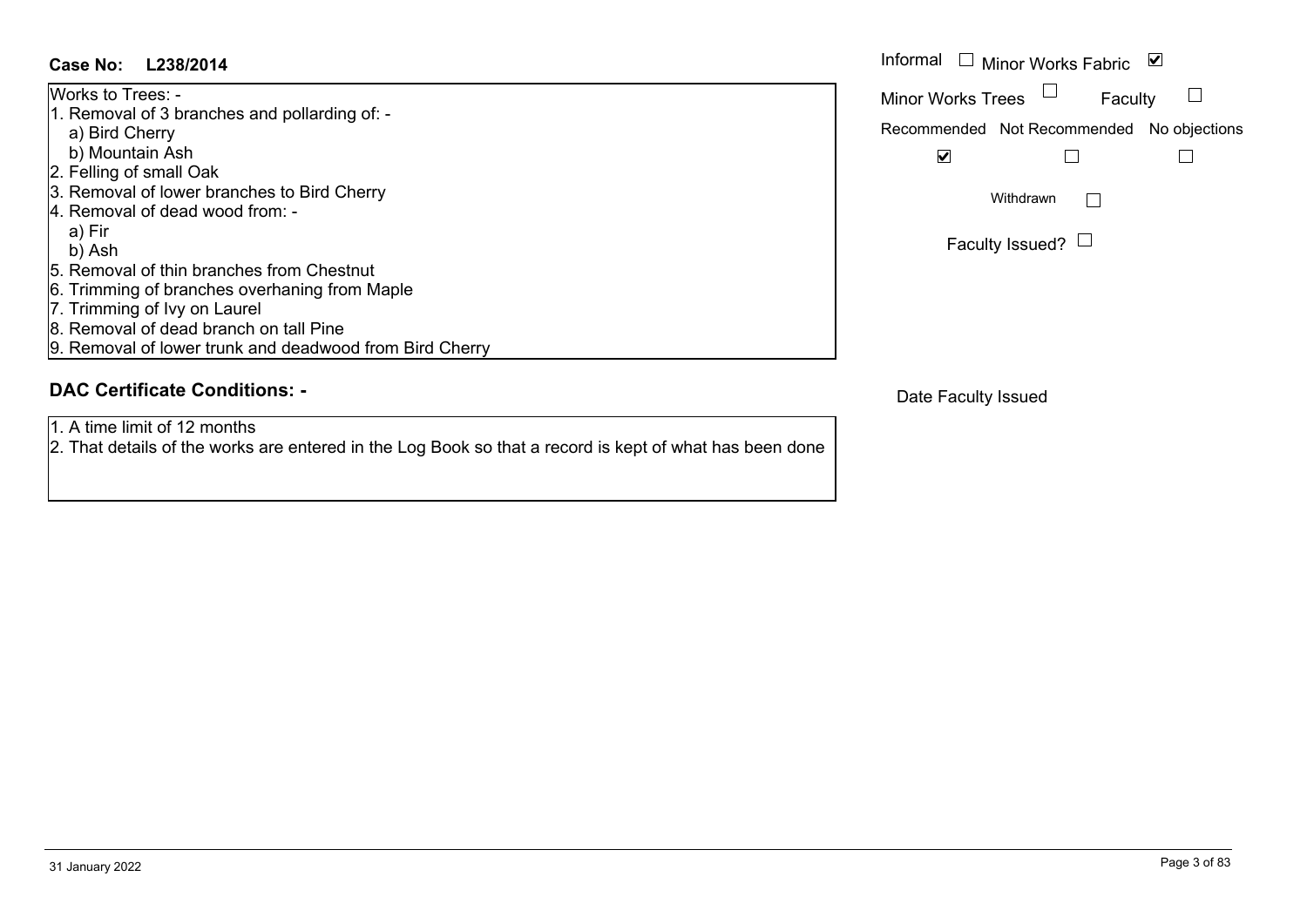Installation of Facilities comprising: - 1. Accessible WC in the base of the Tower

2. Servery at the west end of the South Aisle

# **DAC Certificate Conditions: -**

1. That details of the works are entered in the Log Book so that a record is kept of what has be

# **Case No:**

1. Seal lead covering to gutter at junction of Nave and Chancel

 $\vert$ 2. Remove coping stones above the area of the roof which is causing the damp and re-bed and using a lime mortar

3. Fit airbricks to the chimney to improve ventilation

4. Adjust the guttering so the water off the lead roof lands in the gutter instead of tracking dow

5. Clean all gutters and roofs

6. Rod all drains

# **DAC Certificate Conditions: -**

| L002/2014                                                                                                                               | Informal ☑ Minor Works Fabric                        |
|-----------------------------------------------------------------------------------------------------------------------------------------|------------------------------------------------------|
| on of Facilities comprising: -<br>sible WC in the base of the Tower                                                                     | Minor Works Trees<br>Faculty                         |
| y at the west end of the South Aisle                                                                                                    | Recommended Not Recommended No objections            |
|                                                                                                                                         |                                                      |
|                                                                                                                                         | Withdrawn                                            |
|                                                                                                                                         | Faculty Issued? $\Box$                               |
| rtificate Conditions: -                                                                                                                 | Date Faculty Issued                                  |
| etails of the works are entered in the Log Book so that a record is kept of what has been done                                          |                                                      |
|                                                                                                                                         |                                                      |
|                                                                                                                                         |                                                      |
|                                                                                                                                         | Informal<br>$\Box$<br>Minor Works Fabric ⊠           |
| ad covering to gutter at junction of Nave and Chancel                                                                                   | $\blacktriangledown$<br>Minor Works Trees<br>Faculty |
| ve coping stones above the area of the roof which is causing the damp and re-bed and repoint<br>me mortar                               | Recommended Not Recommended<br>No objections         |
| pricks to the chimney to improve ventilation                                                                                            | $\blacktriangledown$                                 |
| the guttering so the water off the lead roof lands in the gutter instead of tracking down the wall<br>all gutters and roofs<br>I drains | Withdrawn                                            |
|                                                                                                                                         | Faculty Issued? $\Box$                               |
| rtificate Conditions: -                                                                                                                 | Date Faculty Issued                                  |
| etaile of the worke are optered in the Leg Reek so that a recerd is kent of what has been depe                                          |                                                      |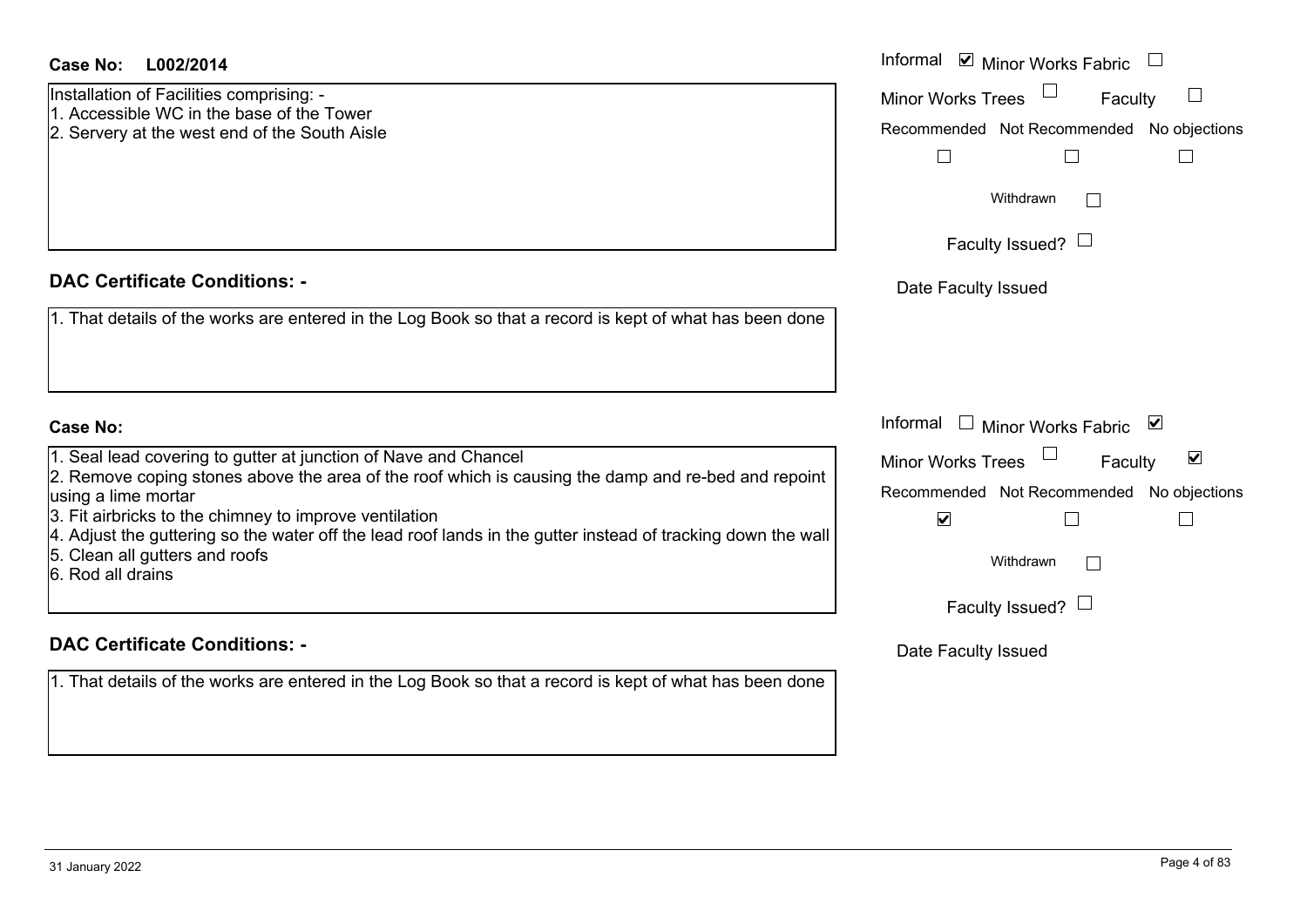# **Ben No: Church**

## **20511 Ratby, St Philip and St James**

| <b>Case No:</b><br>L/1999                                                                              | Informal [<br>Minor Works Fabric<br>$\mathcal{L}_{\mathcal{A}}$      |                                 |
|--------------------------------------------------------------------------------------------------------|----------------------------------------------------------------------|---------------------------------|
| CONFIRMATORY FACULTY: -                                                                                | Minor Works Trees $\Box$                                             | $\blacktriangledown$<br>Faculty |
| Dry rot, timberwork and stonework repairs (replaces the Emergency Faculty granted 12 November<br>1999) | Recommended Not Recommended No objections<br>$\overline{\mathbf{v}}$ |                                 |
|                                                                                                        | Withdrawn                                                            | $\mathbf{L}$                    |
|                                                                                                        | Faculty Issued? Ø                                                    |                                 |
| <b>DAC Certificate Conditions: -</b>                                                                   | Date Faculty Issued                                                  | 25/08/2000                      |
| 1. A time limit of 12 months                                                                           |                                                                      |                                 |
|                                                                                                        |                                                                      |                                 |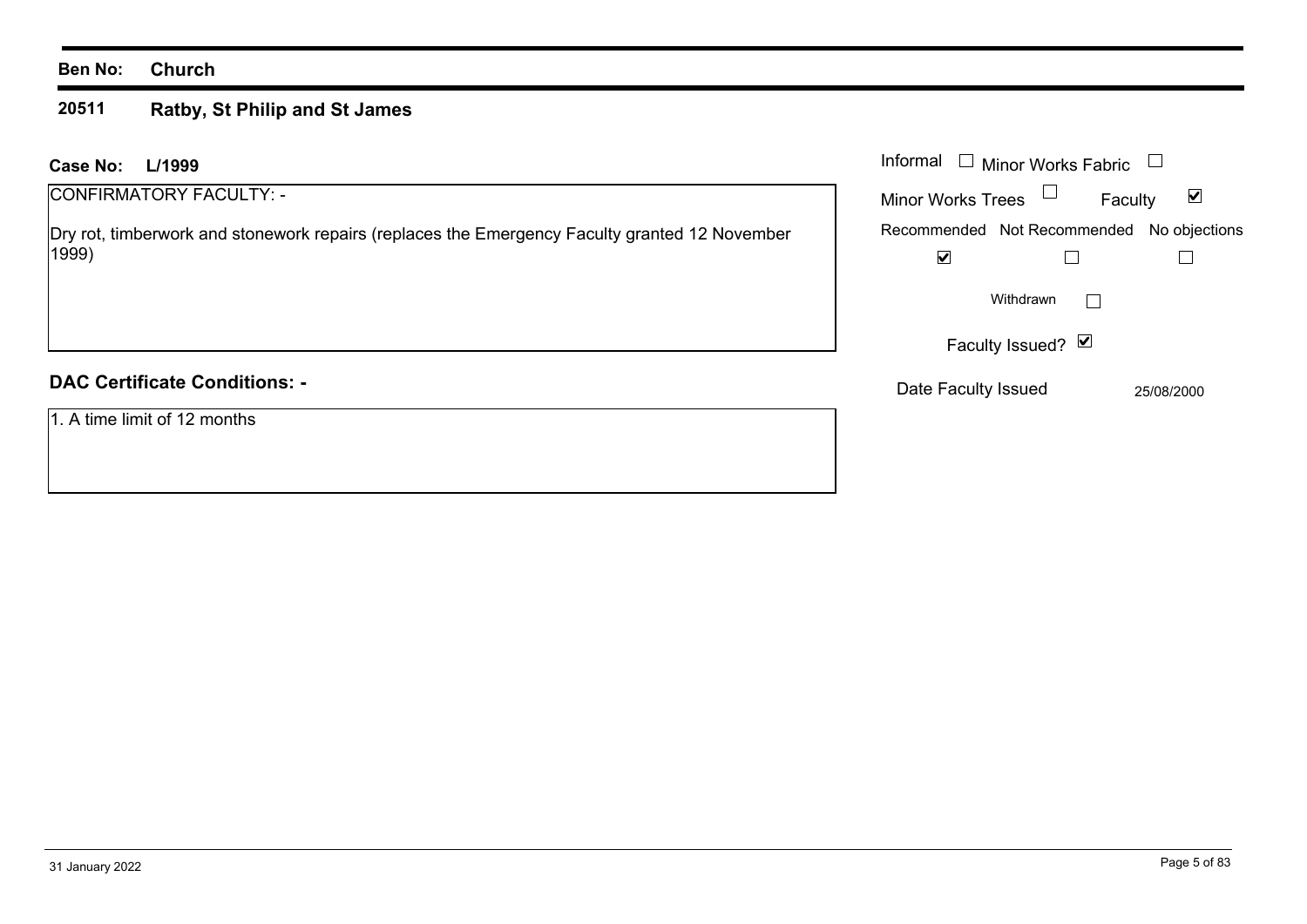| <b>Case No:</b><br>L151/2001                                                                                                                                                                       | Informal<br>$\Box$<br>Minor Works Fabric             |
|----------------------------------------------------------------------------------------------------------------------------------------------------------------------------------------------------|------------------------------------------------------|
| New Heating System                                                                                                                                                                                 | $\blacktriangledown$<br>Minor Works Trees<br>Faculty |
|                                                                                                                                                                                                    | Recommended Not Recommended No objections            |
|                                                                                                                                                                                                    | $\blacktriangledown$                                 |
|                                                                                                                                                                                                    | Withdrawn                                            |
|                                                                                                                                                                                                    | Faculty Issued? Ø                                    |
| <b>DAC Certificate Conditions: -</b>                                                                                                                                                               | Date Faculty Issued<br>23/07/2001                    |
| 1. A time limit of 12 months                                                                                                                                                                       |                                                      |
|                                                                                                                                                                                                    |                                                      |
| Case No:<br>L105/2001 & L058/2002                                                                                                                                                                  | Informal<br>$\Box$ Minor Works Fabric                |
| 1. Re-ordering of pews in main and south aisles and disposal of 9 six-metre pitch pine pews<br>2. Installation of 50 new chairs                                                                    | $\blacktriangledown$<br>Minor Works Trees<br>Faculty |
| 3. Re-siting of war memorial screen and re-orientation of side chapel                                                                                                                              | Recommended Not Recommended No objections            |
| 4. Affixing of brass war memorial plate from Ratby Working Men's Club to south wall of south aisle<br>5. Re-siting of wooden flower ledge from east end of side aisle to south wall of south aisle | $\blacktriangledown$                                 |
| 6. Installation of glazed porch to south aisle door                                                                                                                                                | Withdrawn                                            |
| 7. Adjustment in the positioning of the font<br>8. Removal of pitchpine built-in vestments cupboard in vestry                                                                                      |                                                      |
|                                                                                                                                                                                                    | Faculty Issued? Ø                                    |
| <b>DAC Certificate Conditions: -</b>                                                                                                                                                               | Date Faculty Issued<br>20/12/2002                    |
| 1. A time limit of 12 months                                                                                                                                                                       |                                                      |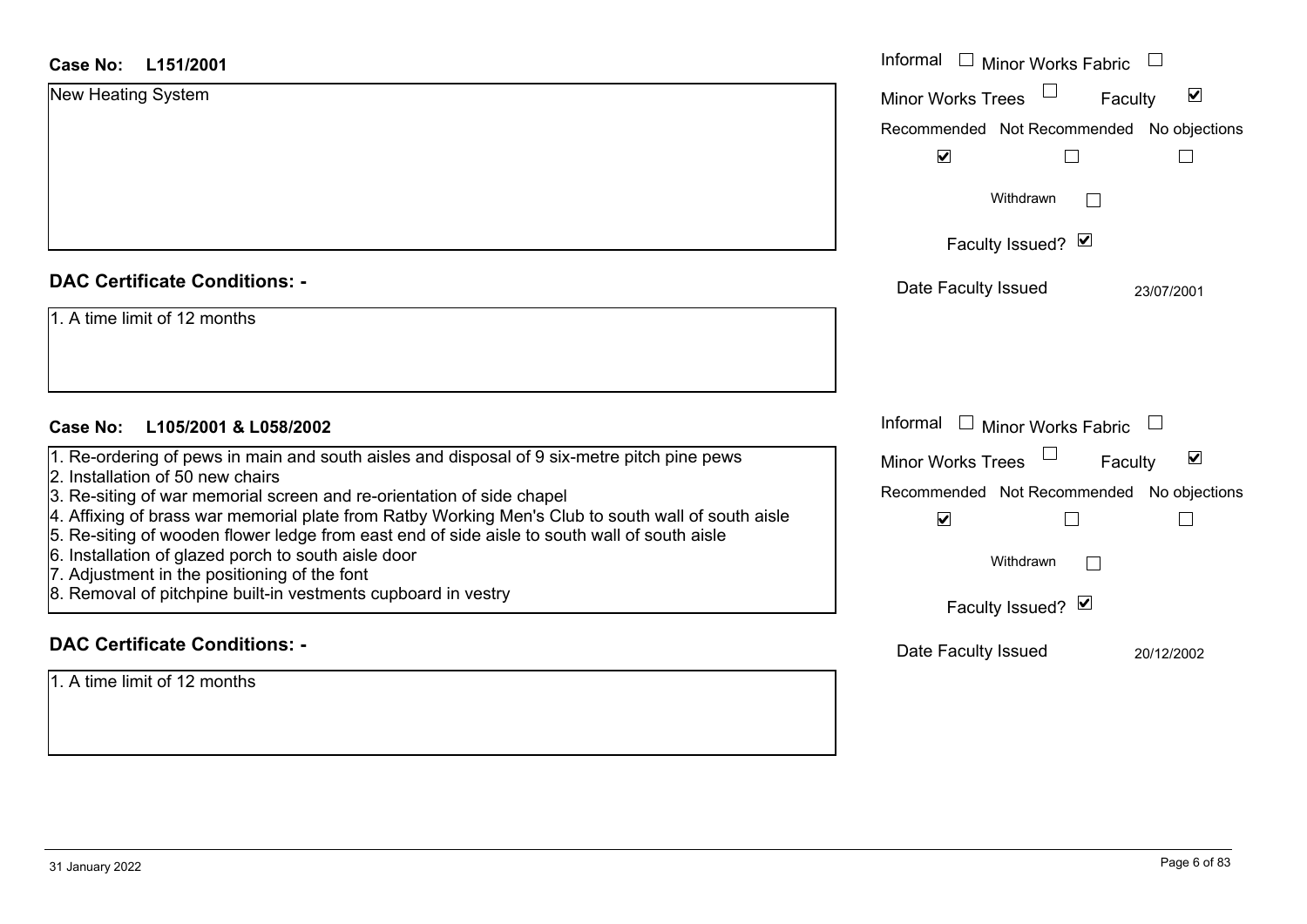| <b>Case No:</b><br>L022/2004                                                                         | Informal □ Minor Works Fabric<br>$\Box$                                           |
|------------------------------------------------------------------------------------------------------|-----------------------------------------------------------------------------------|
| Installation of Lightning Protection System, in accordance with the quotation dated 4 February 2004. | $\blacktriangledown$<br><b>Minor Works Trees</b><br>Faculty                       |
|                                                                                                      | Recommended Not Recommended No objections                                         |
|                                                                                                      | $\blacktriangledown$<br>$\Box$                                                    |
|                                                                                                      | Withdrawn<br>$\vert \ \ \vert$                                                    |
|                                                                                                      | Faculty Issued? Ø                                                                 |
| <b>DAC Certificate Conditions: -</b>                                                                 | Date Faculty Issued<br>11/05/2004                                                 |
| 1. A time limit of 12 months                                                                         |                                                                                   |
|                                                                                                      |                                                                                   |
| <b>Case No:</b><br>L074/2004                                                                         | Informal<br><b>Minor Works Fabric</b><br>$\mathbf{1}$<br>$\overline{\phantom{a}}$ |
| The supply and installation of a Sound Reinforcement and Hearing Loop System, in accordance with     | Minor Works Trees<br>$\blacktriangledown$<br>Faculty                              |
| the quotations dated 14 May 2001 and 26 March 2004 from Hawthorn Theatrical Limited                  | Recommended Not Recommended No objections                                         |
|                                                                                                      | $\blacktriangledown$<br>$\Box$                                                    |
|                                                                                                      | Withdrawn<br>$\mathbf{I}$                                                         |
|                                                                                                      | Faculty Issued? Ø                                                                 |
| <b>DAC Certificate Conditions: -</b>                                                                 | Date Faculty Issued<br>27/10/2004                                                 |
| 1. A time limit of 12 months                                                                         |                                                                                   |
|                                                                                                      |                                                                                   |
|                                                                                                      |                                                                                   |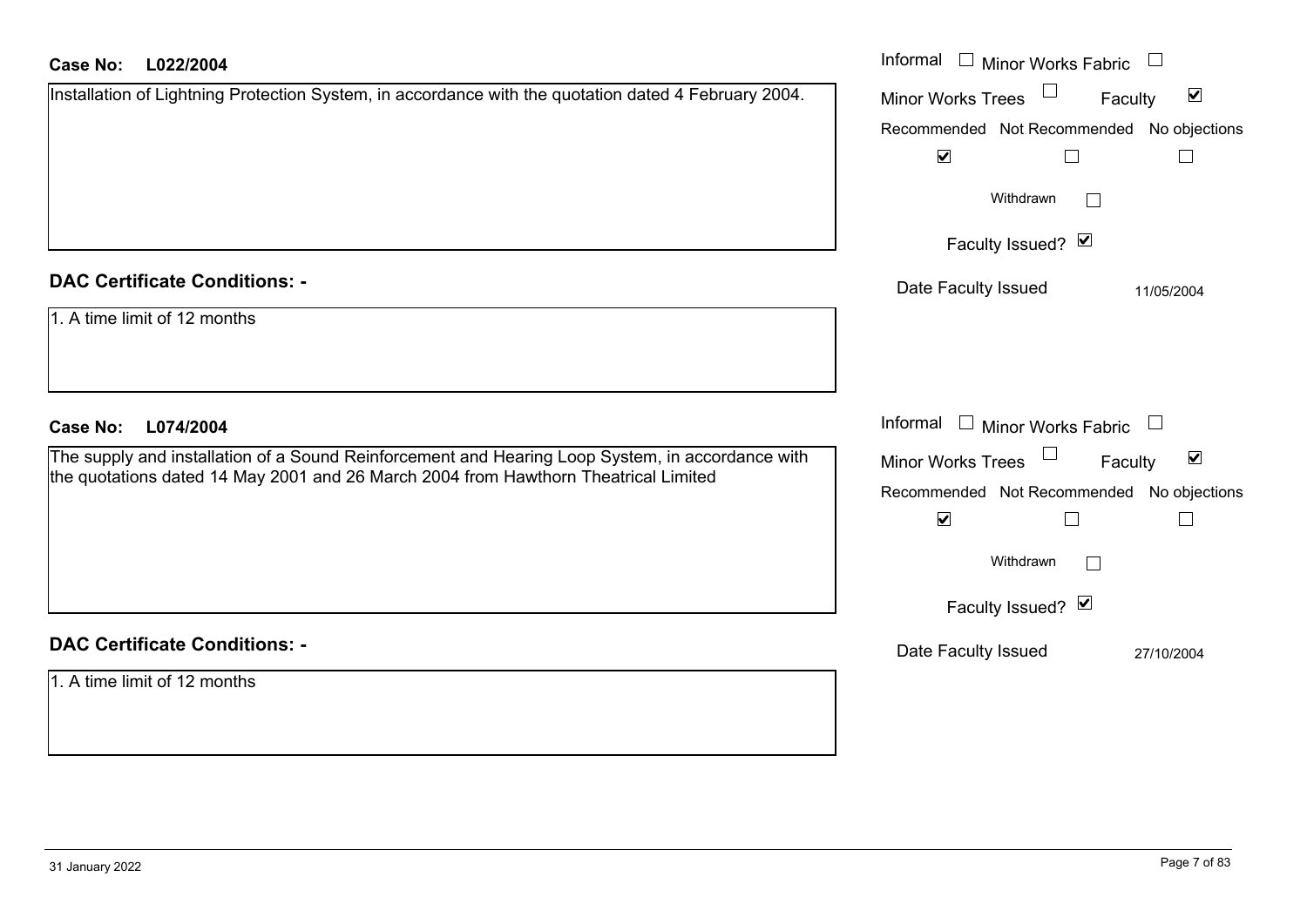| L145/2006<br><b>Case No:</b>                                                                              | Informal □ Minor Works Fabric □                                   |
|-----------------------------------------------------------------------------------------------------------|-------------------------------------------------------------------|
| Etched glass design for internal porch to South Door (originally considered as part of faculty L041/2002) | Minor Works Trees <sup>1</sup><br>$\blacktriangledown$<br>Faculty |
|                                                                                                           | Recommended Not Recommended No objections                         |
|                                                                                                           | $\Box$<br>$\perp$<br>$\vert \ \ \vert$                            |
|                                                                                                           | Withdrawn                                                         |
|                                                                                                           | Faculty Issued? $\Box$                                            |
| <b>DAC Certificate Conditions: -</b>                                                                      | Date Faculty Issued                                               |
| 1. A time limit of 12 months                                                                              |                                                                   |
|                                                                                                           |                                                                   |
| L017/2006<br><b>Case No:</b>                                                                              | Informal □ Minor Works Fabric □                                   |
| 1. Re-pointing of external walls, mullions and door arches                                                | Minor Works Trees <sup>1</sup><br>$\blacktriangledown$<br>Faculty |
| 2. Replacement of damaged louvre windows to bell Tower                                                    | Recommended Not Recommended No objections                         |
|                                                                                                           | $\blacktriangledown$<br>Ш<br>$\vert \ \ \vert$                    |
|                                                                                                           | Withdrawn<br>$\Box$                                               |
|                                                                                                           | Faculty Issued? $\Box$                                            |
| <b>DAC Certificate Conditions: -</b>                                                                      | Date Faculty Issued                                               |
| 1. A time limit of 12 months                                                                              |                                                                   |
|                                                                                                           |                                                                   |
|                                                                                                           |                                                                   |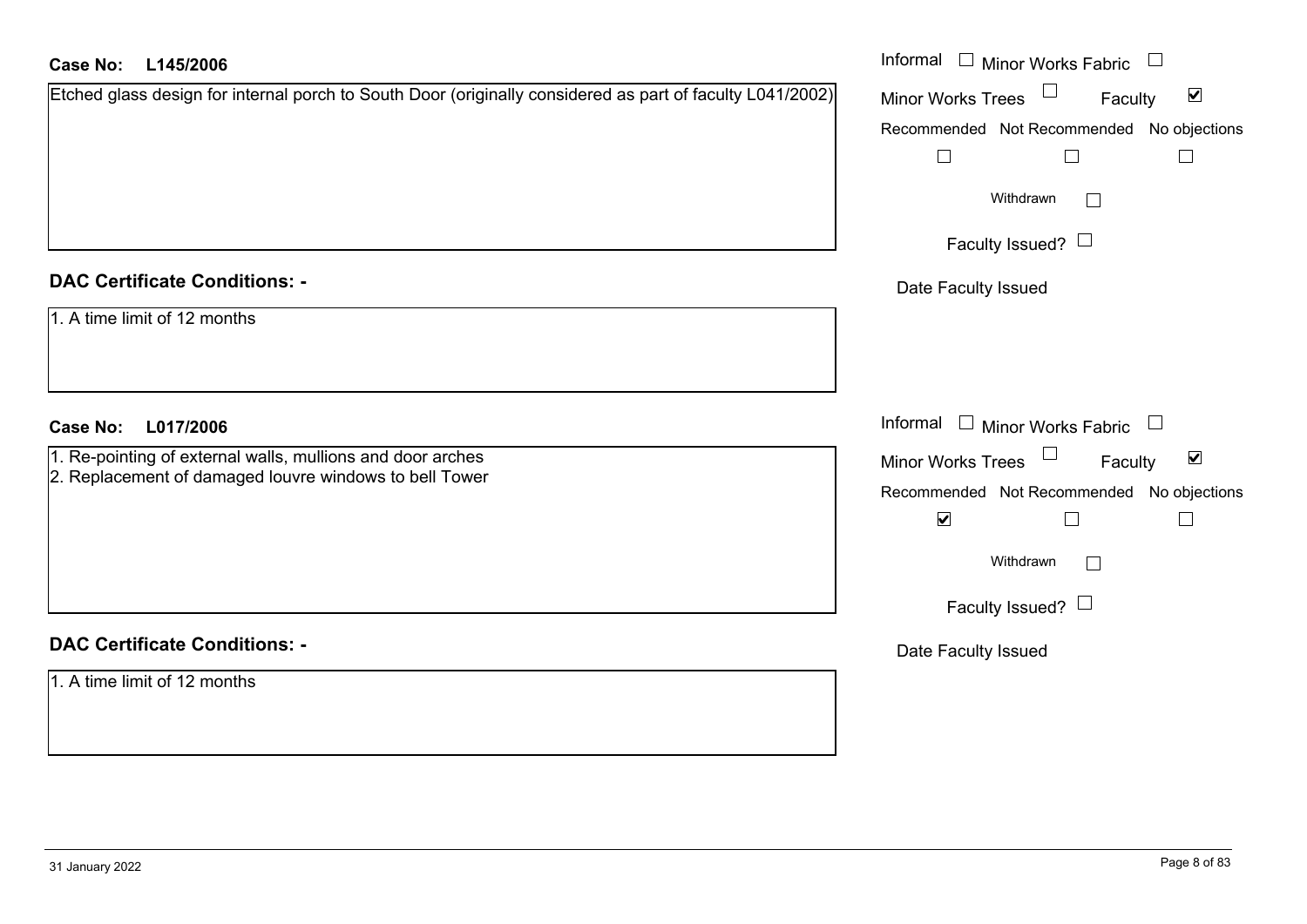| <b>Case No:</b><br>L165/2006                                                                      | Informal □ Minor Works Fabric<br>$\overline{\phantom{a}}$ |
|---------------------------------------------------------------------------------------------------|-----------------------------------------------------------|
| 1. Make permanent the Nave Altar platform<br>2. Installation of 5' wide movable wooden Nave Altar | Minor Works Trees<br>$\blacktriangledown$<br>Faculty      |
|                                                                                                   | Recommended Not Recommended No objections                 |
|                                                                                                   | $\blacktriangledown$<br>$\Box$<br>$\Box$                  |
|                                                                                                   | Withdrawn<br>$\mathbf{L}$                                 |
|                                                                                                   | Faculty Issued? Ø                                         |
| <b>DAC Certificate Conditions: -</b>                                                              | Date Faculty Issued<br>02/01/2007                         |
| 1. A time limit of 12 months                                                                      |                                                           |
|                                                                                                   |                                                           |
|                                                                                                   |                                                           |
| <b>Case No:</b><br>L063/2007                                                                      | Informal ⊠ Minor Works Fabric □                           |
| Re-ordering of the Tower                                                                          | Minor Works Trees<br>$\blacktriangledown$<br>Faculty      |
|                                                                                                   | Recommended Not Recommended No objections                 |
|                                                                                                   | $\blacktriangledown$<br>$\Box$<br>$\Box$                  |
|                                                                                                   | Withdrawn<br>$\Box$                                       |
|                                                                                                   | Faculty Issued? Ø                                         |
| <b>DAC Certificate Conditions: -</b>                                                              | Date Faculty Issued<br>25/04/2008                         |
| 1. A time limit of 12 months                                                                      |                                                           |
|                                                                                                   |                                                           |
|                                                                                                   |                                                           |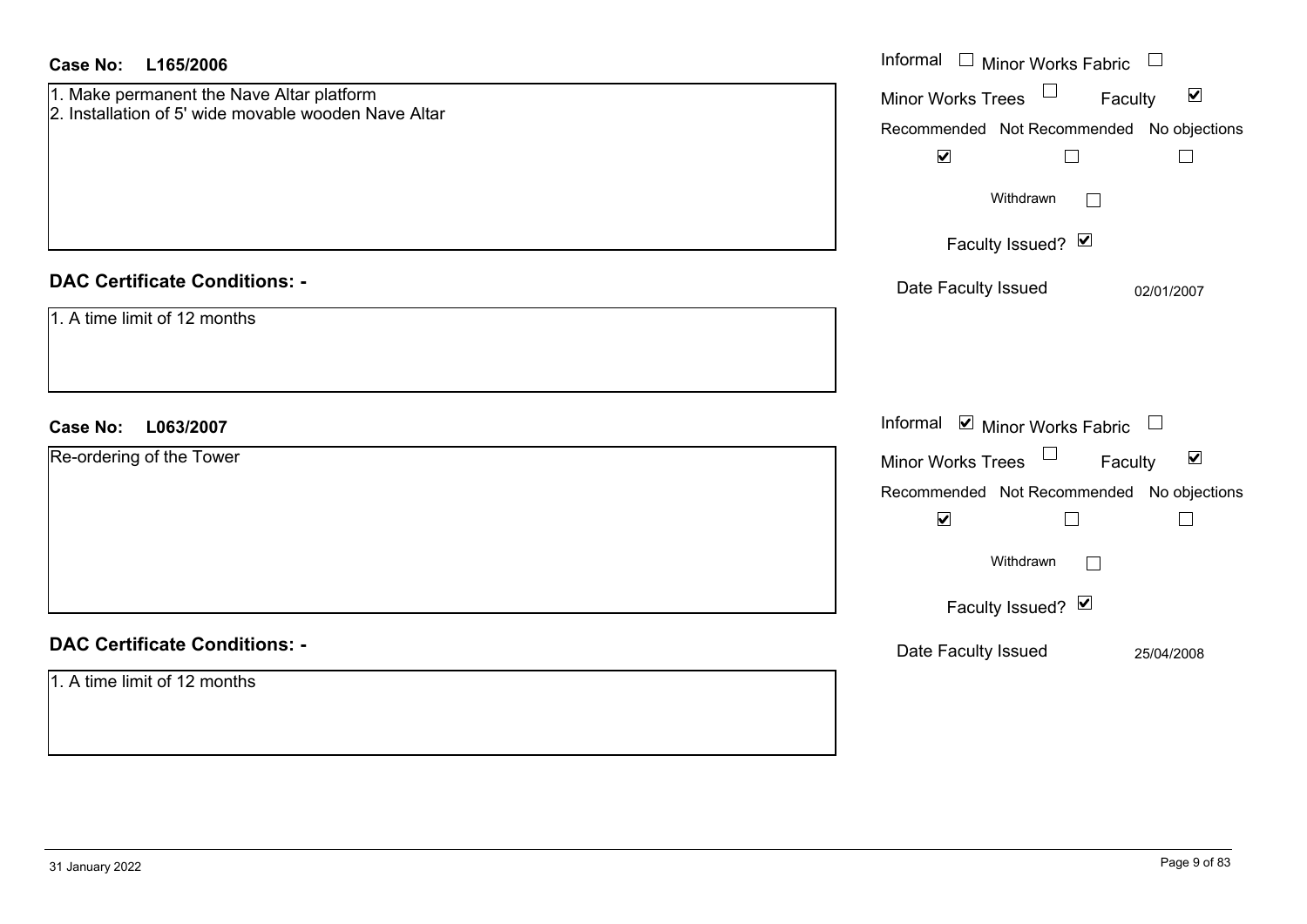| <b>Case No:</b><br>L156/2007                                                                                                                      | Informal<br>$\perp$<br>Minor Works Fabric                   |
|---------------------------------------------------------------------------------------------------------------------------------------------------|-------------------------------------------------------------|
| 1. Installation of: -                                                                                                                             | $\blacktriangledown$<br><b>Minor Works Trees</b><br>Faculty |
| a) Water supply pipes<br>b) Foul water sewage pipes                                                                                               | Recommended Not Recommended No objections                   |
| c) Lighting circuit conduits                                                                                                                      | $\blacktriangledown$                                        |
| under and along churchyard paths leading to the church tower<br>2. Re-laying of such paths and other paths with tarmac                            | Withdrawn                                                   |
|                                                                                                                                                   | Faculty Issued? Ø                                           |
| <b>DAC Certificate Conditions: -</b>                                                                                                              | Date Faculty Issued<br>01/11/2007                           |
| 1. A time limit of 12 months<br>2. That the Archaeologist is given the opportunity to be present when the bases for the lamp standards<br>are dug |                                                             |
| 3. If the trenches are to be machine dug, grave markers and monuments need to be protected from                                                   |                                                             |
| Case No:<br>L104/2007                                                                                                                             | Informal $\Box$ Minor Works Fabric                          |
| Introduction of new Noticeboard outside the South Door of the church                                                                              | $\blacktriangledown$<br>Faculty<br><b>Minor Works Trees</b> |
|                                                                                                                                                   | Recommended Not Recommended No objections                   |
|                                                                                                                                                   | $\blacktriangledown$                                        |
|                                                                                                                                                   | Withdrawn<br>$\vert$ $\vert$                                |
|                                                                                                                                                   | Faculty Issued? $\Box$                                      |
| <b>DAC Certificate Conditions: -</b>                                                                                                              | Date Faculty Issued                                         |
| 1. A time limit of 12 months                                                                                                                      |                                                             |
| 2. That the designer follows the requirements contained in the Diocesan Advisory Committee's<br>Guidance Note on Noticeboards (copy attached)     |                                                             |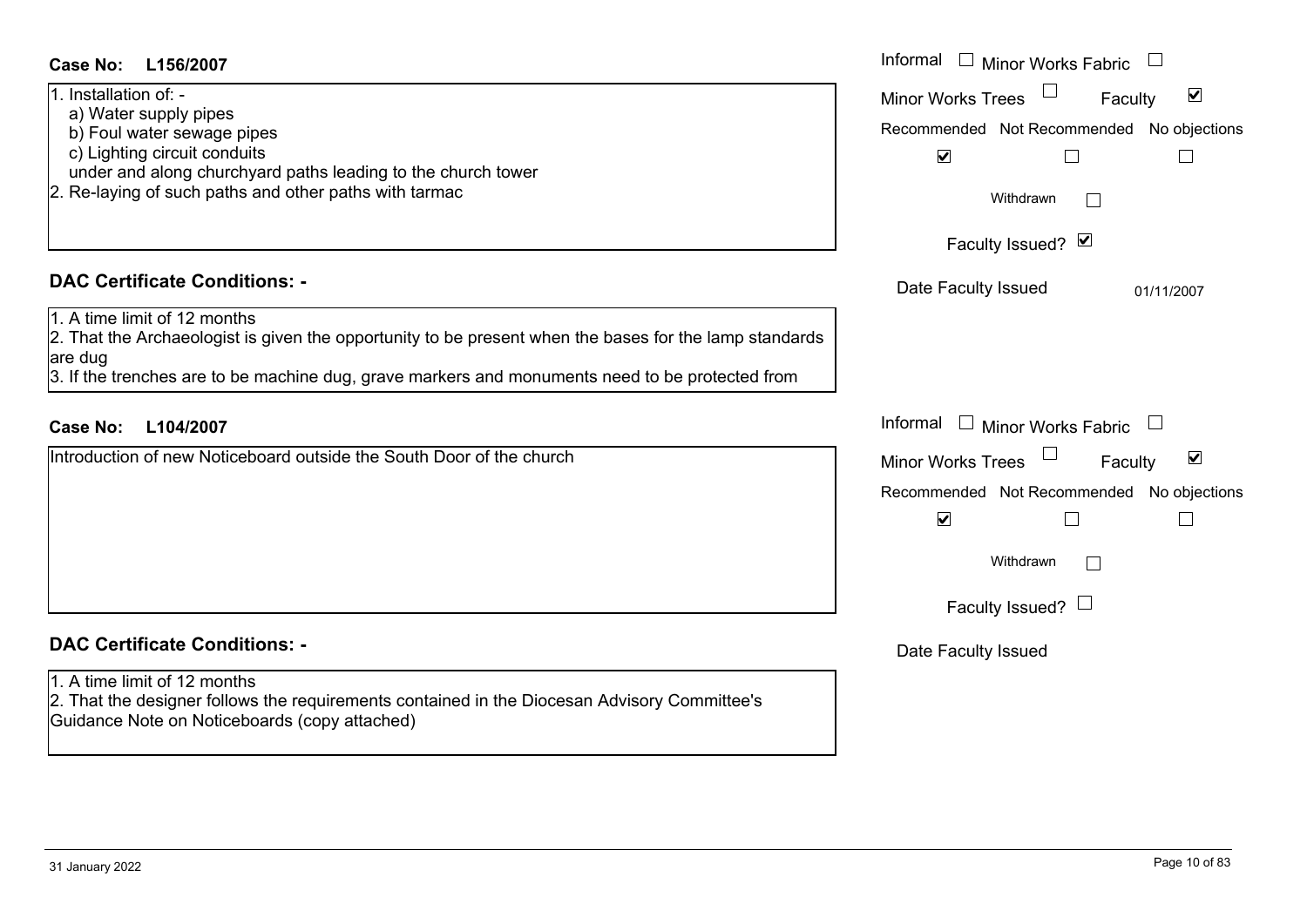| <b>Case No:</b><br>L139/2007                                                                                                                                                                                                                                                         | Informal<br><b>Minor Works Fabric</b>                       |
|--------------------------------------------------------------------------------------------------------------------------------------------------------------------------------------------------------------------------------------------------------------------------------------|-------------------------------------------------------------|
| Installation of Makin Westmorland Jubilee II electronic Organ                                                                                                                                                                                                                        | $\blacktriangledown$<br><b>Minor Works Trees</b><br>Faculty |
|                                                                                                                                                                                                                                                                                      | Recommended Not Recommended No objections                   |
|                                                                                                                                                                                                                                                                                      | $\blacktriangledown$<br>$\mathbf{L}$                        |
|                                                                                                                                                                                                                                                                                      | Withdrawn<br>$\mathbf{I}$                                   |
|                                                                                                                                                                                                                                                                                      | Faculty Issued? Ø                                           |
| <b>DAC Certificate Conditions: -</b>                                                                                                                                                                                                                                                 | Date Faculty Issued<br>18/10/2007                           |
| 1. A time limit of 12 months<br>2. That, where possible, all fixings should be made into joints, not stonework, using stainless steel or<br>non-ferrous screws in fibre plugs<br>3. That the wiring and speakers should be as unobtrusive as possible an of an appropriate colour to |                                                             |
| <b>Case No:</b><br>L062/2007                                                                                                                                                                                                                                                         | Informal ☑ Minor Works Fabric<br>$\Box$                     |
| Removal of existing boundary fence along the section marked red on the plan at Appendix A                                                                                                                                                                                            | $\blacktriangledown$<br><b>Minor Works Trees</b><br>Faculty |
|                                                                                                                                                                                                                                                                                      | Recommended Not Recommended No objections                   |
|                                                                                                                                                                                                                                                                                      | $\blacktriangledown$<br>$\Box$                              |
|                                                                                                                                                                                                                                                                                      | Withdrawn                                                   |
|                                                                                                                                                                                                                                                                                      | Faculty Issued? Ø                                           |
| <b>DAC Certificate Conditions: -</b>                                                                                                                                                                                                                                                 | Date Faculty Issued<br>06/06/2008                           |
| 1. A time limit of 12 months                                                                                                                                                                                                                                                         |                                                             |
| 2. That details of the works are entered in the Log Book so that a record is kept of what has been done                                                                                                                                                                              |                                                             |
|                                                                                                                                                                                                                                                                                      |                                                             |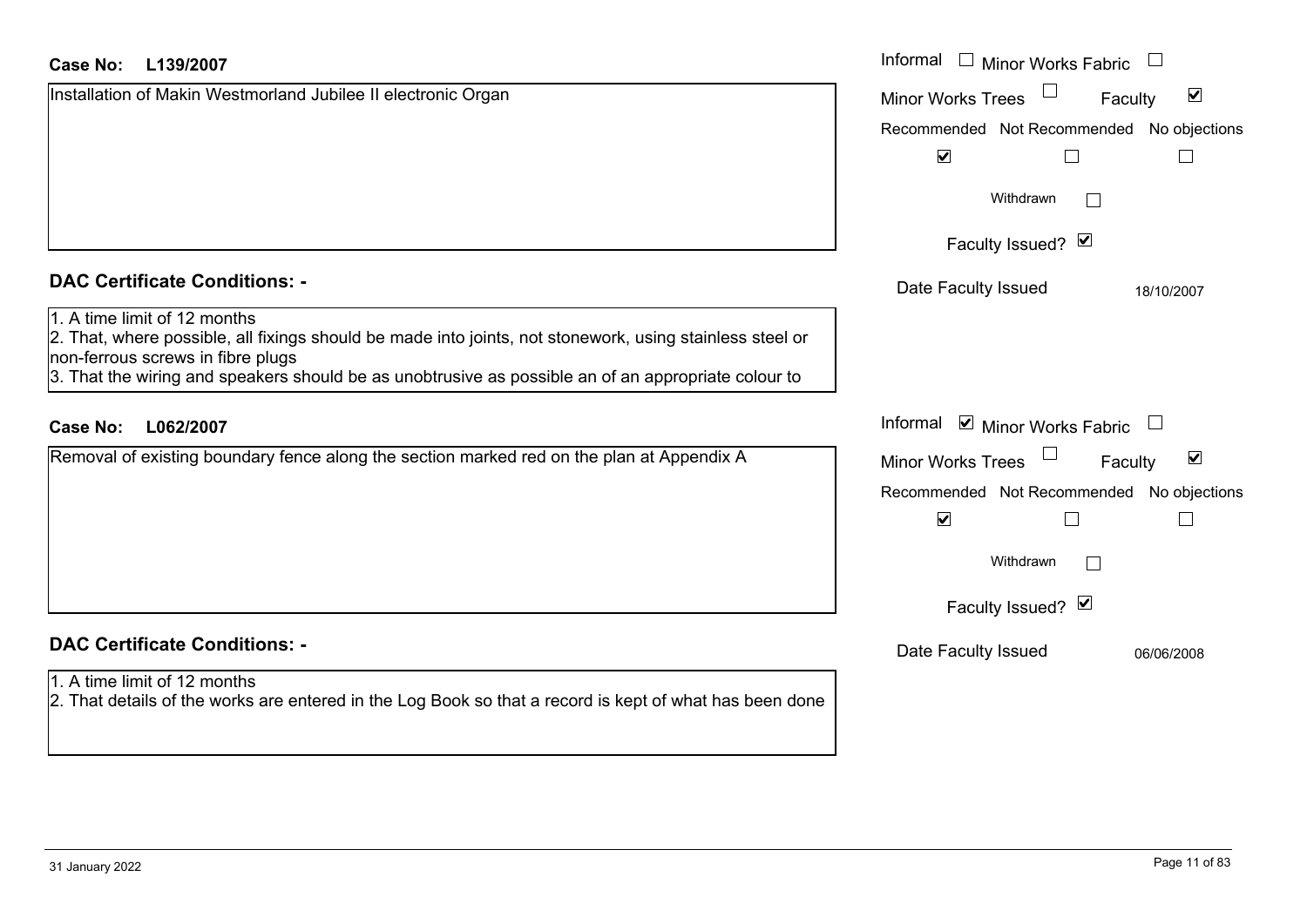| Case No:<br>L146/2009                                                                                                                                                                                                                                    | Informal □ Minor Works Fabric ⊠                             |
|----------------------------------------------------------------------------------------------------------------------------------------------------------------------------------------------------------------------------------------------------------|-------------------------------------------------------------|
| Introduction of Bench in the churchyard in memory of Pat Coghlan                                                                                                                                                                                         | $\Box$<br><b>Minor Works Trees</b><br>Faculty               |
|                                                                                                                                                                                                                                                          | Recommended Not Recommended No objections                   |
|                                                                                                                                                                                                                                                          | $\blacktriangledown$                                        |
|                                                                                                                                                                                                                                                          | Withdrawn                                                   |
|                                                                                                                                                                                                                                                          | Faculty Issued? $\Box$                                      |
| <b>DAC Certificate Conditions: -</b>                                                                                                                                                                                                                     | Date Faculty Issued                                         |
| 1. That details of the works are entered in the Log Book so that a record is kept of what has been done                                                                                                                                                  |                                                             |
|                                                                                                                                                                                                                                                          |                                                             |
| <b>Case No:</b><br>L102b/2010                                                                                                                                                                                                                            | Informal<br>$\Box$ Minor Works Fabric $\Box$                |
| In the Nave: -                                                                                                                                                                                                                                           | $\blacktriangledown$<br><b>Minor Works Trees</b><br>Faculty |
| 1. CONFIRMATORY APPLICATION: -<br>a) Laying up of the British Legion Flag                                                                                                                                                                                | Recommended Not Recommended No objections                   |
| 2. Laying up of the Scout Group flag                                                                                                                                                                                                                     | $\blacktriangledown$                                        |
|                                                                                                                                                                                                                                                          | Withdrawn                                                   |
|                                                                                                                                                                                                                                                          | Faculty Issued? Ø                                           |
| <b>DAC Certificate Conditions: -</b>                                                                                                                                                                                                                     | Date Faculty Issued<br>19/11/2010                           |
| 1. A time limit of 12 months                                                                                                                                                                                                                             |                                                             |
| 2. That details of the works are entered in the Log Book so that a record is kept of what has been done<br>3. That, where possible, all fixings should be made into joints, not stonework, using stainless steel or<br>non-ferrous screws in fibre plugs |                                                             |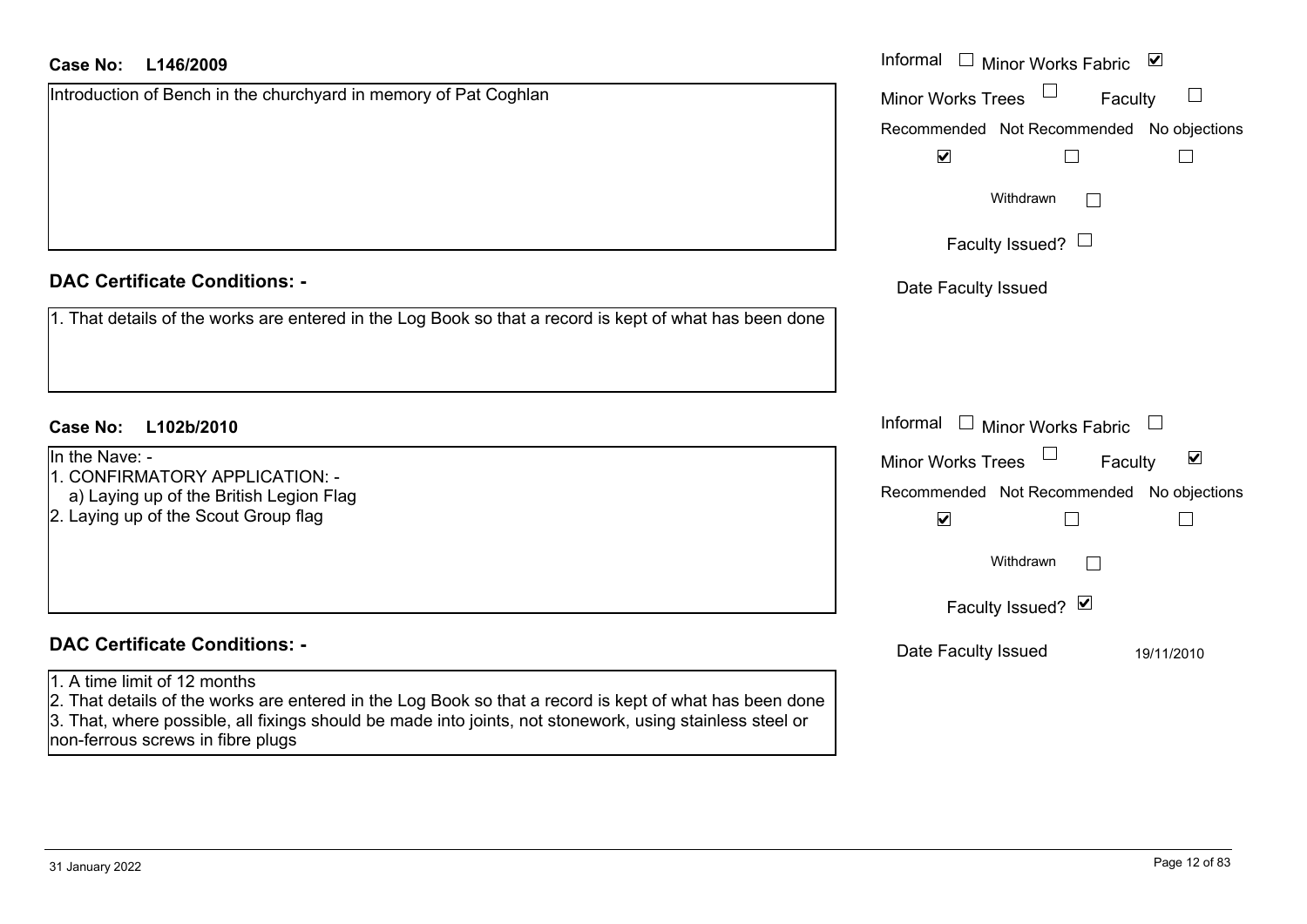| <b>Case No:</b><br>L002/2010                                                                                                                  | Informal<br>$\Box$ Minor Works Fabric<br>⊻                  |
|-----------------------------------------------------------------------------------------------------------------------------------------------|-------------------------------------------------------------|
| Replacement of the Noticeboard at the north entrance to the churchyard                                                                        | <b>Minor Works Trees</b><br>$\Box$<br>Faculty               |
|                                                                                                                                               | Recommended Not Recommended No objections                   |
|                                                                                                                                               | $\blacktriangledown$<br>$\Box$                              |
|                                                                                                                                               | Withdrawn                                                   |
|                                                                                                                                               | Faculty Issued? $\Box$                                      |
| <b>DAC Certificate Conditions: -</b>                                                                                                          | Date Faculty Issued                                         |
| 1. That details of the works are entered in the Log Book so that a record is kept of what has been done                                       |                                                             |
|                                                                                                                                               |                                                             |
| <b>Case No:</b><br>L028/2011                                                                                                                  | Informal<br>$\Box$ Minor Works Fabric                       |
| <b>PRIVATE APPLICATION: -</b><br>Introduction of a memorial in polished black granite, 27" x 21" x 3", with gold lettering and central flower | $\blacktriangledown$<br><b>Minor Works Trees</b><br>Faculty |
| container in memory of Jakki Davis                                                                                                            | Recommended Not Recommended No objections                   |
|                                                                                                                                               | $\blacktriangledown$<br>$\mathsf{L}$                        |
|                                                                                                                                               | Withdrawn                                                   |
|                                                                                                                                               | Faculty Issued? $\Box$                                      |
| <b>DAC Certificate Conditions: -</b>                                                                                                          | Date Faculty Issued                                         |
| 1. A time limit of 12 months<br>2. That details of the works are entered in the Log Book so that a record is kept of what has been done       |                                                             |
|                                                                                                                                               |                                                             |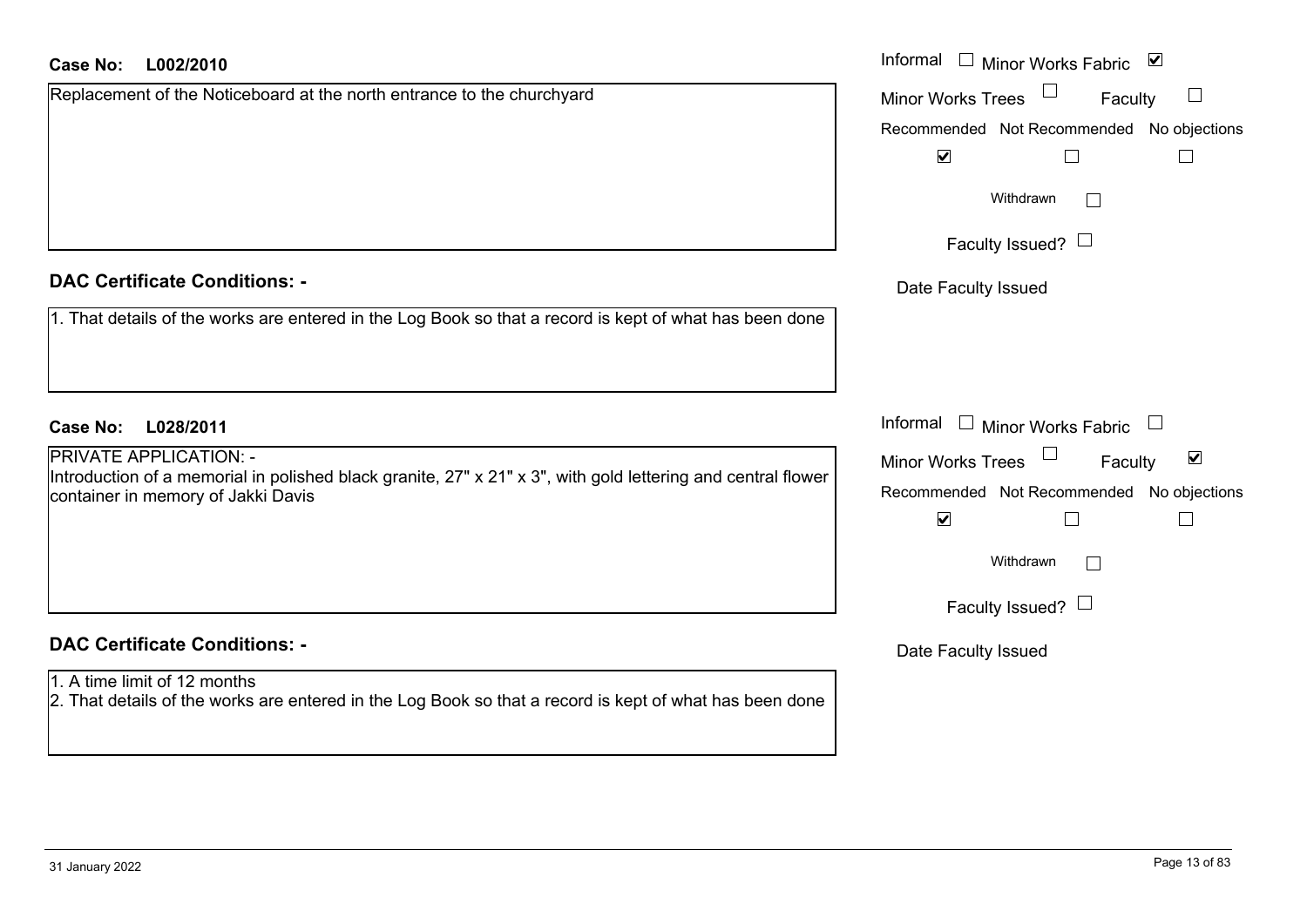| <b>DAC Certificate Conditions: -</b> |  |  |
|--------------------------------------|--|--|
|--------------------------------------|--|--|

- 1. A time limit of 12 months
- 2. That details of the works are entered in the Log Book so that a record is kept of what has been

# **DAC Certificate Conditions: -**

# 1. A time limit of 12 months

| <b>Case No:</b><br>L070/2013                                                                                                            | Informal<br>$\mathbf{1}$<br>Minor Works Fabric       |
|-----------------------------------------------------------------------------------------------------------------------------------------|------------------------------------------------------|
| Re-building of the Churchyard wall                                                                                                      | $\blacktriangledown$<br>Minor Works Trees<br>Faculty |
|                                                                                                                                         | Recommended Not Recommended No objections            |
|                                                                                                                                         | $\Box$<br>$\mathsf{L}$<br>$\Box$                     |
|                                                                                                                                         | Withdrawn                                            |
|                                                                                                                                         | Faculty Issued? $\Box$                               |
| <b>DAC Certificate Conditions: -</b>                                                                                                    | Date Faculty Issued                                  |
| 1. A time limit of 12 months<br>2. That details of the works are entered in the Log Book so that a record is kept of what has been done |                                                      |
| Case No:<br>L135/2014                                                                                                                   | Informal $\square$<br>Minor Works Fabric $\Box$      |
| 1. Felling of: -                                                                                                                        | Minor Works Trees ⊠<br>$\Box$<br>Faculty             |
| a) 1 x dead Cherry<br>b) $2 \times$ Elm                                                                                                 | Recommended Not Recommended No objections            |
| <b>Trees</b><br>2. Pollarding of 1 x Elm Tree                                                                                           | $\Box$                                               |
|                                                                                                                                         | Withdrawn<br>$\vert$ $\vert$                         |
|                                                                                                                                         | Faculty Issued? $\Box$                               |
| <b>DAC Certificate Conditions: -</b>                                                                                                    | Date Faculty Issued                                  |
| $1 \wedge$ time limit of 12 months                                                                                                      |                                                      |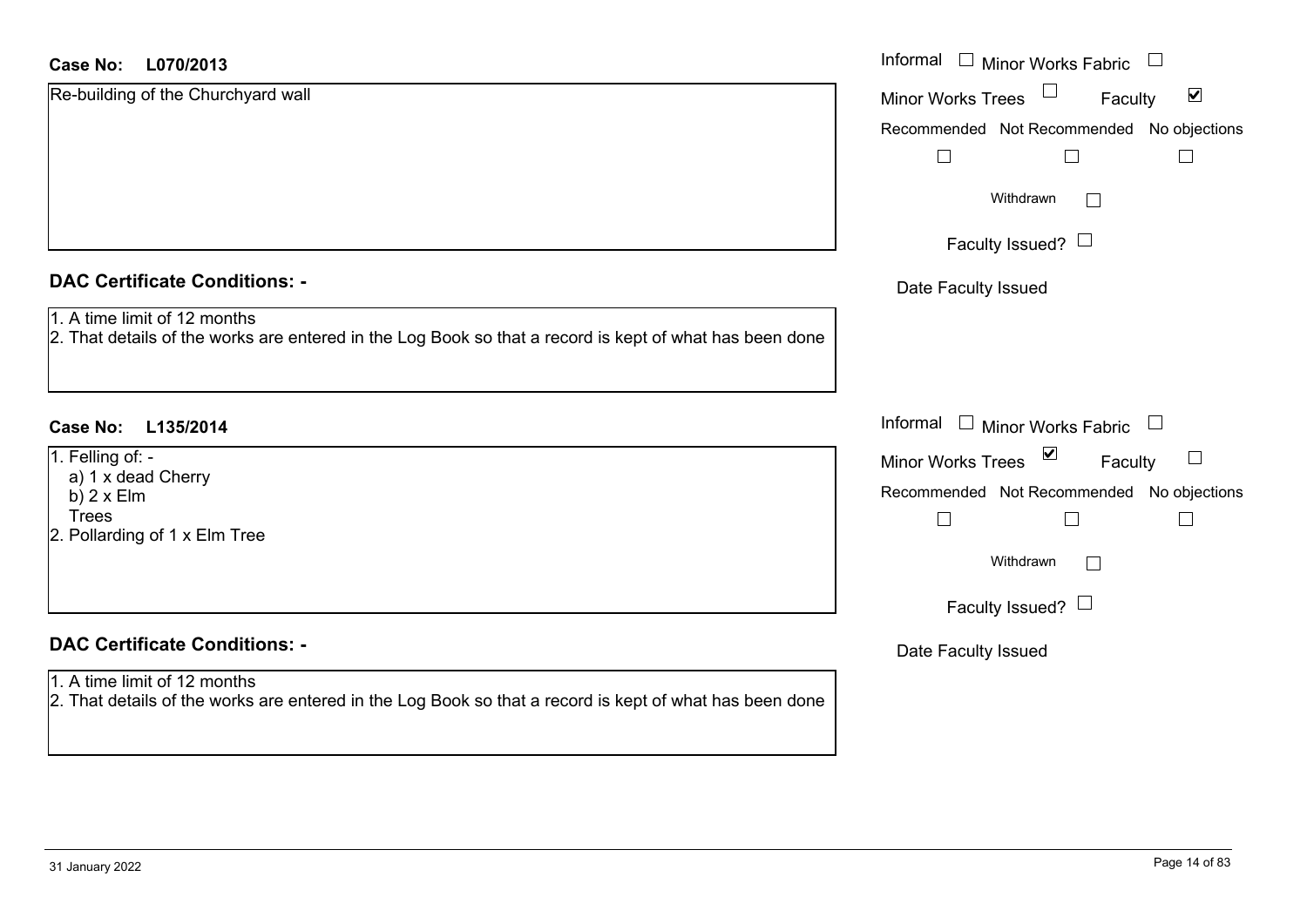# **Case No:**

| Removal of: -       |
|---------------------|
| 1. Large Yew branch |
| 2. 5 Conifers       |

# **DAC Certificate Conditions: -**

1. That details of the works are entered in the Log Book so that a record is kept of what has been do

# **Case No:**

Install a memorial Bench in the churchyard in memory of Stephen Roy Concar

# **DAC Certificate Conditions: -**

|                                                                                                | Informal □ Minor Works Fabric ☑           |
|------------------------------------------------------------------------------------------------|-------------------------------------------|
| $of: -$<br>Yew branch                                                                          | $\Box$<br>Minor Works Trees<br>Faculty    |
| fers                                                                                           | Recommended Not Recommended No objections |
|                                                                                                | $\blacktriangledown$<br>$\Box$            |
|                                                                                                | Withdrawn<br>$\mathbf{I}$                 |
|                                                                                                | Faculty Issued? $\Box$                    |
| rtificate Conditions: -                                                                        | Date Faculty Issued                       |
| etails of the works are entered in the Log Book so that a record is kept of what has been done |                                           |
|                                                                                                |                                           |
|                                                                                                |                                           |
|                                                                                                | Informal □ Minor Works Fabric ⊠           |
| memorial Bench in the churchyard in memory of Stephen Roy Concar                               | Minor Works Trees<br>$\Box$<br>Faculty    |
|                                                                                                | Recommended Not Recommended No objections |
|                                                                                                | $\blacktriangledown$                      |
|                                                                                                | Withdrawn<br>П                            |
|                                                                                                | Faculty Issued? $\Box$                    |
| rtificate Conditions: -                                                                        | Date Faculty Issued                       |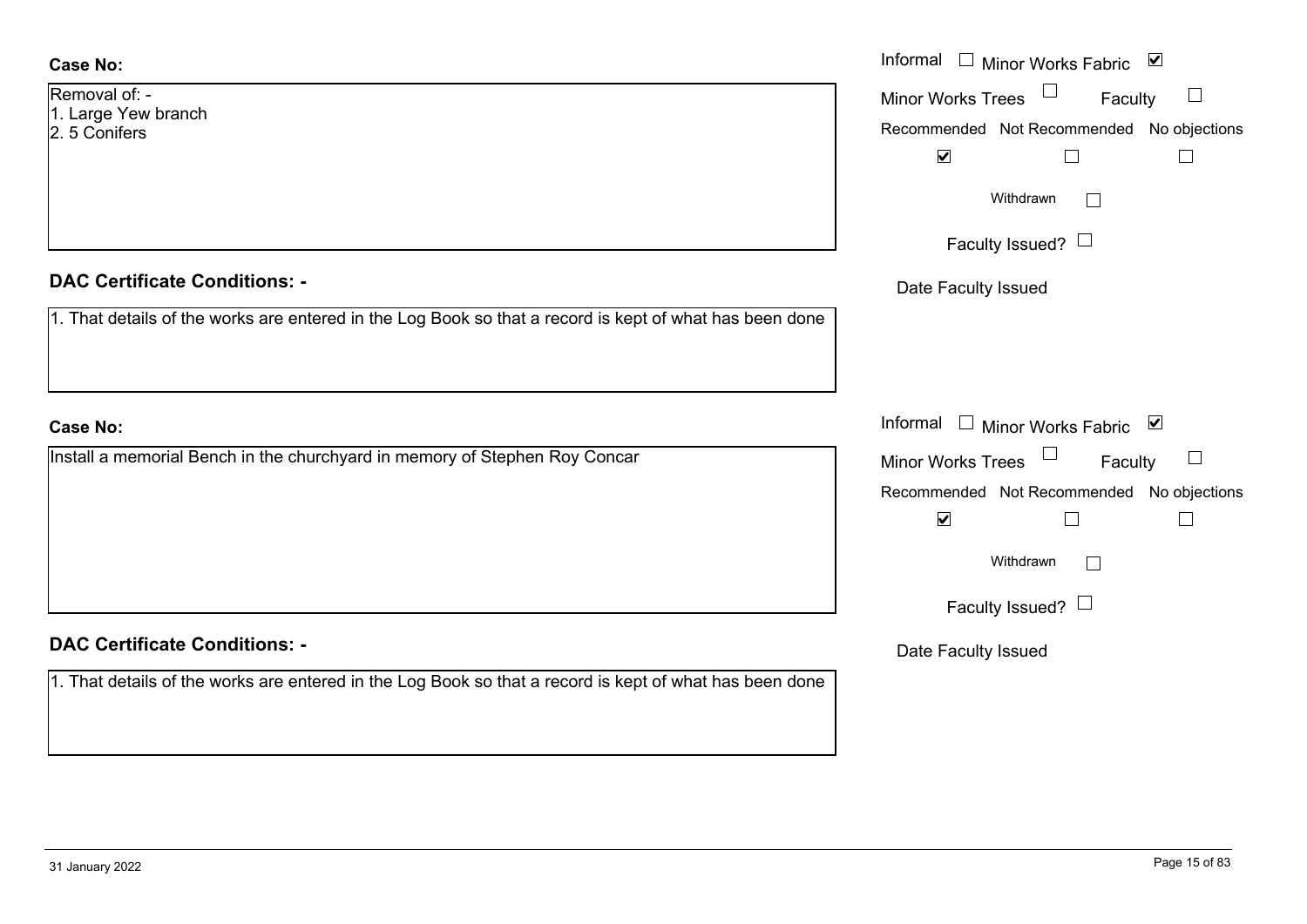# 1. That details of the works are

| <b>Case No:</b>                                                                                                                                                                                                                                          | Informal $\Box$ Minor Works Fabric                        |
|----------------------------------------------------------------------------------------------------------------------------------------------------------------------------------------------------------------------------------------------------------|-----------------------------------------------------------|
| Installation of fixed grab rails to enable people with mobility problems to negotiate kitchen ramp to toilet                                                                                                                                             | Minor Works Trees<br>$\blacktriangledown$<br>Faculty      |
| facilities                                                                                                                                                                                                                                               | Recommended Not Recommended No objections                 |
|                                                                                                                                                                                                                                                          | $\blacktriangledown$                                      |
|                                                                                                                                                                                                                                                          | Withdrawn                                                 |
|                                                                                                                                                                                                                                                          | Faculty Issued? Ø                                         |
| <b>DAC Certificate Conditions: -</b>                                                                                                                                                                                                                     | Date Faculty Issued<br>02/11/2017                         |
| 1. That details of the works are entered in the Log Book so that a record is kept of what has been done<br>2. That, where possible, all fixings should be made into joints, not stonework, using stainless steel or<br>non-ferrous screws in fibre plugs |                                                           |
| <b>Case No:</b>                                                                                                                                                                                                                                          | Informal<br>□ Minor Works Fabric $\vert \mathbf{v} \vert$ |
| Repairs to Church Building Quinquennial 2017                                                                                                                                                                                                             | Minor Works Trees<br>$\Box$<br>Faculty                    |
|                                                                                                                                                                                                                                                          | Recommended Not Recommended No objections                 |
|                                                                                                                                                                                                                                                          | $\blacktriangledown$                                      |
|                                                                                                                                                                                                                                                          | Withdrawn                                                 |
|                                                                                                                                                                                                                                                          | Faculty Issued? $\Box$                                    |
| <b>DAC Certificate Conditions: -</b>                                                                                                                                                                                                                     | Date Faculty Issued                                       |
| 1. That details of the works are entered in the Log Book so that a record is kept of what has been done                                                                                                                                                  |                                                           |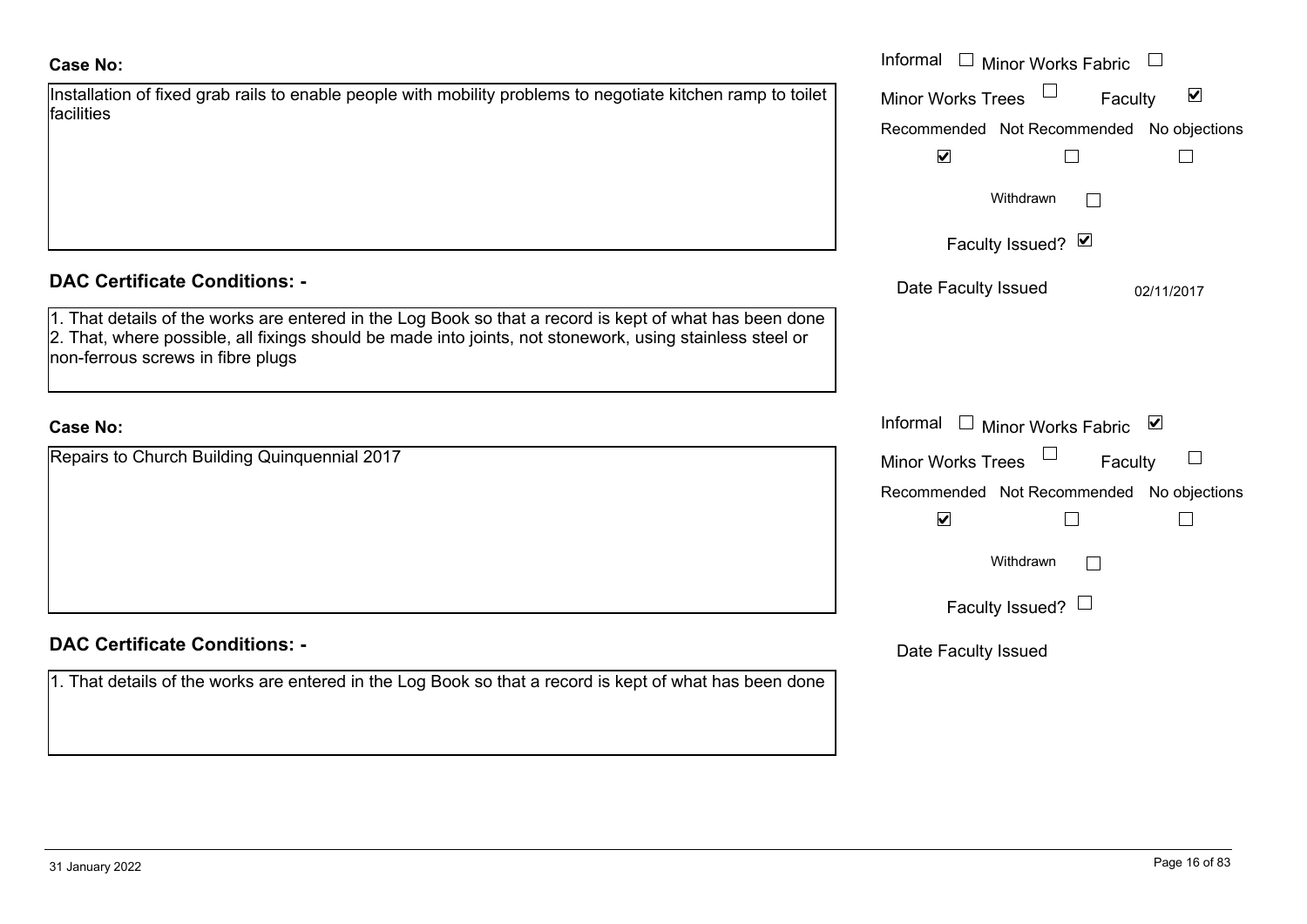|                                                                                                                                                                                                                                                                                                                                                                                                        | Withdrawn                                       |              |
|--------------------------------------------------------------------------------------------------------------------------------------------------------------------------------------------------------------------------------------------------------------------------------------------------------------------------------------------------------------------------------------------------------|-------------------------------------------------|--------------|
|                                                                                                                                                                                                                                                                                                                                                                                                        | Faculty Issued? $\Box$                          |              |
| <b>DAC Certificate Conditions: -</b>                                                                                                                                                                                                                                                                                                                                                                   | Date Faculty Issued                             | 28/05/2020   |
| 1. That details of the works are entered in the Log Book so that a record is kept of what has been done<br>2. That the work should be carried out at the direction of the church architect who should agree any<br>stonework to be replaced                                                                                                                                                            |                                                 |              |
| Case No:                                                                                                                                                                                                                                                                                                                                                                                               | Informal<br><b>Minor Works Fabric</b><br>$\Box$ |              |
| CONFIRMATORY APPLICATION for works undertaken with Interim Faculty: -                                                                                                                                                                                                                                                                                                                                  | Minor Works Trees                               | ⊻<br>Faculty |
| 1. Removal of existing condemned Boiler                                                                                                                                                                                                                                                                                                                                                                | Recommended Not Recommended No objections       |              |
| 2. Installation of two Replacement Boilers                                                                                                                                                                                                                                                                                                                                                             | $\blacktriangledown$                            | $\perp$      |
|                                                                                                                                                                                                                                                                                                                                                                                                        | Withdrawn                                       |              |
|                                                                                                                                                                                                                                                                                                                                                                                                        | Faculty Issued? $\Box$                          |              |
| <b>DAC Certificate Conditions: -</b>                                                                                                                                                                                                                                                                                                                                                                   | Date Faculty Issued                             | 28/05/2020   |
| 1. That details of the works are entered in the Log Book so that a record is kept of what has been done<br>2. The new installation should include a plate heat exchanger, a cascade control system and a boiler<br>change over switch to ensure equal wear on the boilers. If the boilers are somewhat oversized the<br>cascade control system will help to provide efficient operation of the system. |                                                 |              |

Informal

CONFIRMATORY APPLICATION for works undertaken with Interim Faculty: -

Re-building of collapsed section of churchyard wall

# 31 January 2022 Page 17 of 83

**Case No:**

Faculty

 $\blacktriangledown$ 

 $\Box$ 

Recommended Not Recommended No objections

 $\Box$ 

Minor Works Fabric

Minor Works Trees

 $\blacktriangledown$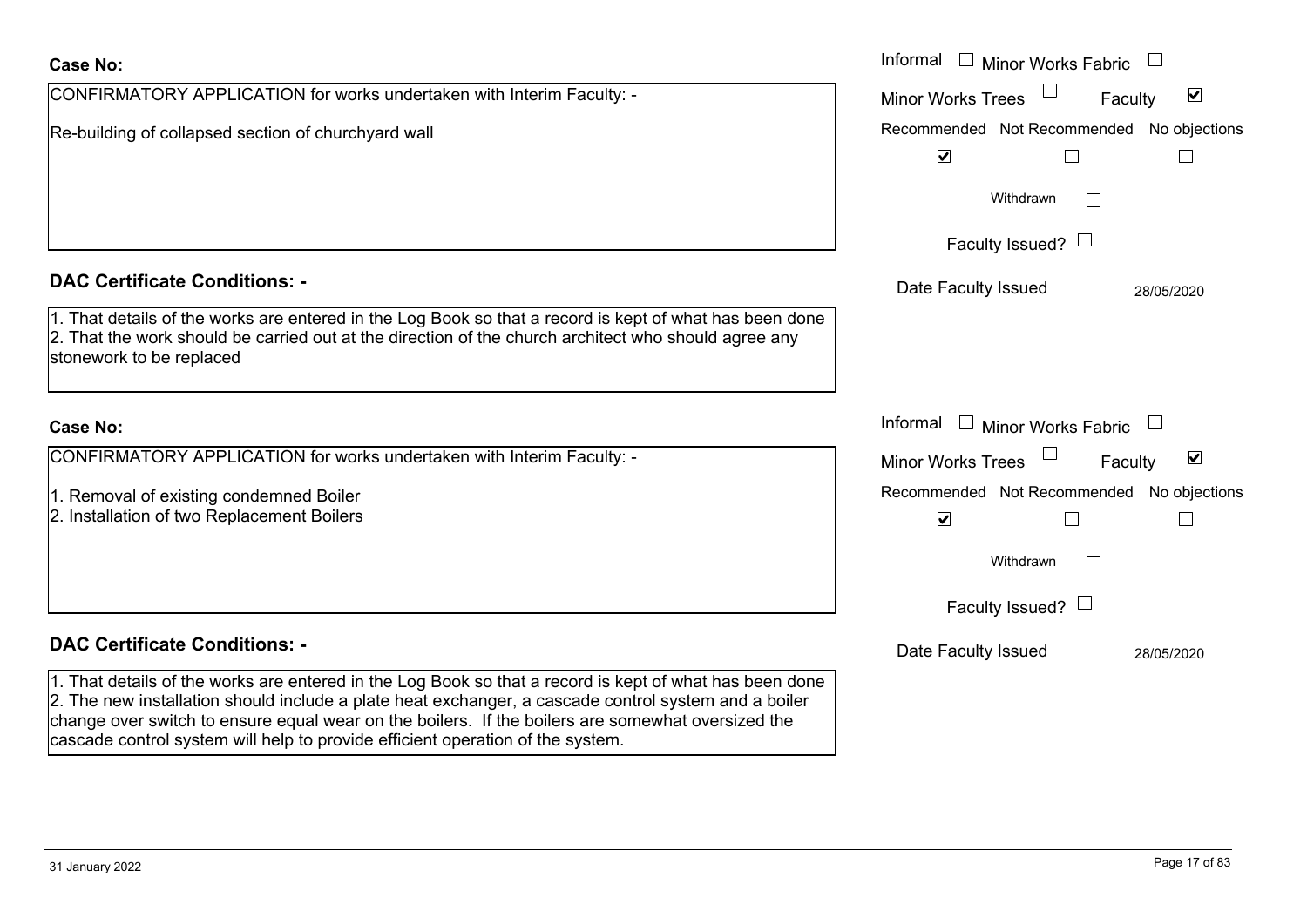# **Case No:**

| <b>Case No:</b>                                                                                                                                                                                                     | Informal $\Box$ Minor Works Fabric $\Box$                   |
|---------------------------------------------------------------------------------------------------------------------------------------------------------------------------------------------------------------------|-------------------------------------------------------------|
| Disposal of 5 free-standing Pews                                                                                                                                                                                    | $\blacktriangledown$<br><b>Minor Works Trees</b><br>Faculty |
|                                                                                                                                                                                                                     | Recommended Not Recommended No objections                   |
|                                                                                                                                                                                                                     | $\blacktriangledown$                                        |
|                                                                                                                                                                                                                     | Withdrawn                                                   |
|                                                                                                                                                                                                                     | Faculty Issued? $\Box$                                      |
| <b>DAC Certificate Conditions: -</b>                                                                                                                                                                                | Date Faculty Issued<br>18/09/2020                           |
| 1. That details of the works are entered in the Log Book so that a record is kept of what has been done                                                                                                             |                                                             |
|                                                                                                                                                                                                                     |                                                             |
| <b>Case No:</b>                                                                                                                                                                                                     | Informal $\Box$ Minor Works Fabric $\Box$                   |
| Fitting a range of free standing cupboards on the rear walls in the southwest corner of the South Aisle                                                                                                             | $\blacktriangledown$<br><b>Minor Works Trees</b><br>Faculty |
|                                                                                                                                                                                                                     | Recommended Not Recommended No objections                   |
|                                                                                                                                                                                                                     |                                                             |
|                                                                                                                                                                                                                     | Withdrawn<br>$\vert \ \ \vert$                              |
|                                                                                                                                                                                                                     | Faculty Issued? $\Box$                                      |
| <b>DAC Certificate Conditions: -</b>                                                                                                                                                                                | Date Faculty Issued                                         |
| 1. That details of the works are entered in the Log Book so that a record is kept of what has been done<br>2. That, if the radiators are fitted with thermostatic valves, these should be removed and replaced with |                                                             |

standard wheel valves to avoid the TRVs shutting off the radiator once the area under the bench has

warmed up as they are to be instaled under worktops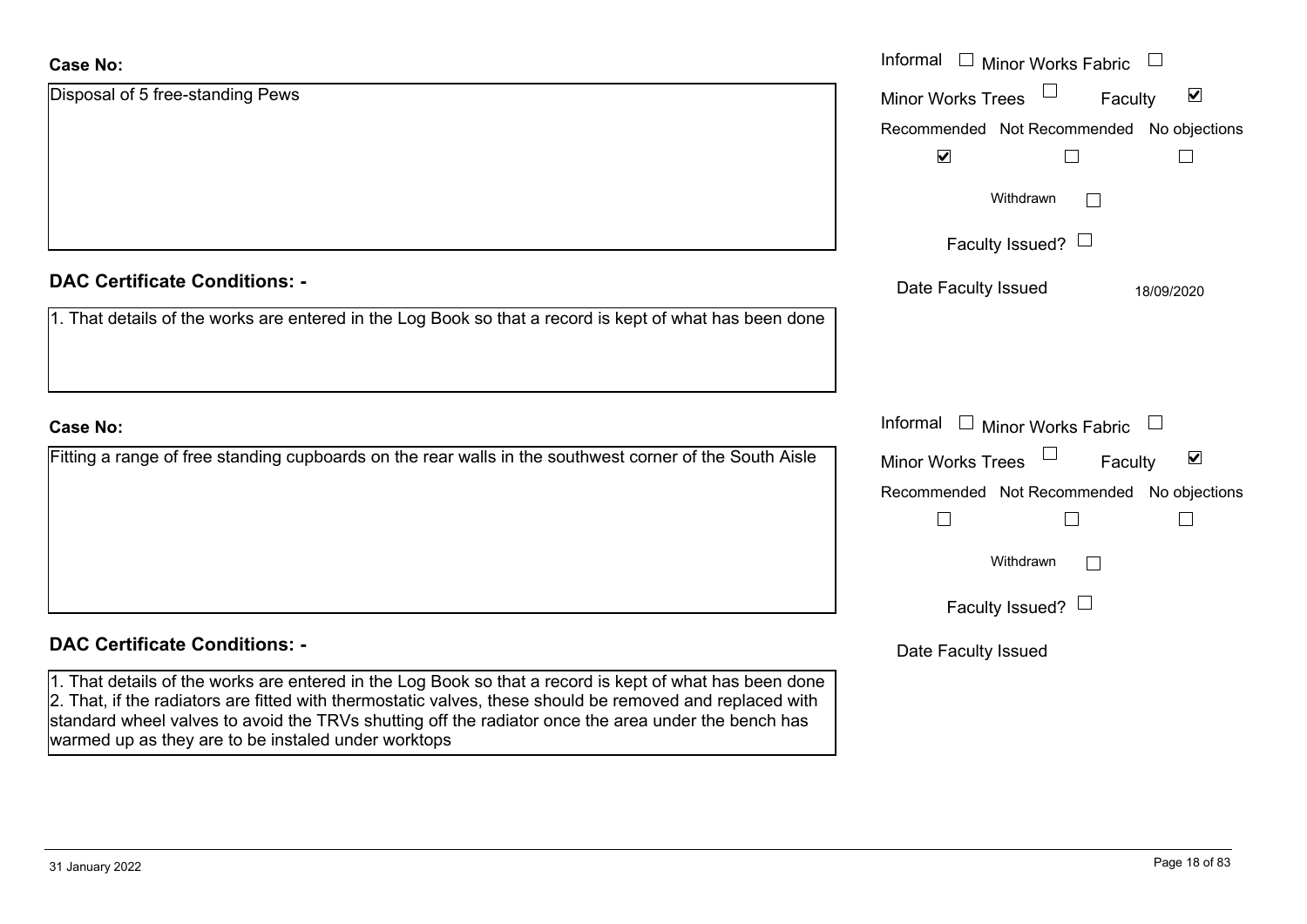| <b>Case No:</b>                                                                                         | Informal $\Box$<br>Minor Works Fabric $\Box$                |
|---------------------------------------------------------------------------------------------------------|-------------------------------------------------------------|
| Disposal of redundant Minton wall tiles                                                                 | $\blacktriangledown$<br><b>Minor Works Trees</b><br>Faculty |
|                                                                                                         | Recommended Not Recommended No objections                   |
|                                                                                                         | $\blacktriangledown$<br>$\Box$                              |
|                                                                                                         | Withdrawn<br>$\mathbb{R}^n$                                 |
|                                                                                                         | Faculty Issued? Ø                                           |
| <b>DAC Certificate Conditions: -</b>                                                                    | Date Faculty Issued<br>06/09/2021                           |
| 1. That details of the works are entered in the Log Book so that a record is kept of what has been done |                                                             |
|                                                                                                         |                                                             |
| <b>Case No:</b>                                                                                         | Informal<br>□ Minor Works Fabric $\vert \mathbf{v} \vert$   |
| Planting a Rowan tree in Churchyard eco-area                                                            | Minor Works Trees<br>$\Box$<br>Faculty                      |
|                                                                                                         | Recommended Not Recommended No objections                   |
|                                                                                                         | $\Box$<br>$\Box$                                            |
|                                                                                                         | Withdrawn<br>$\mathbb{R}^n$                                 |
|                                                                                                         | Faculty Issued? $\Box$                                      |
| <b>DAC Certificate Conditions: -</b>                                                                    | Date Faculty Issued                                         |
| 1. That details of the works are entered in the Log Book so that a record is kept of what has been done |                                                             |
|                                                                                                         |                                                             |
|                                                                                                         |                                                             |

L.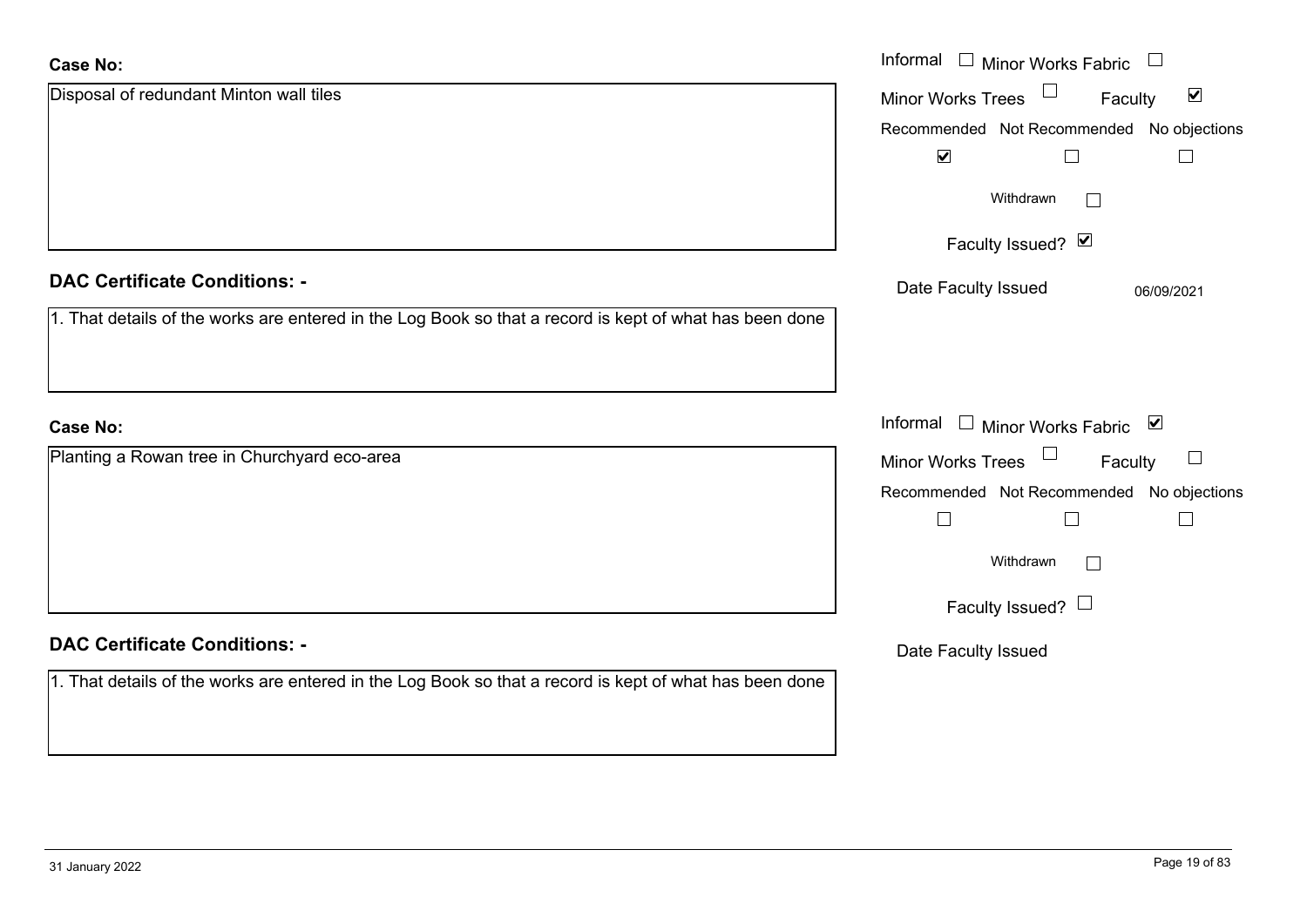# **Ben No: Church**

### **20408 Ratcliffe Culey, All Saints**

| L/1999<br><b>Case No:</b>            | Informal $\square$<br>Minor Works Fabric  |                                 |
|--------------------------------------|-------------------------------------------|---------------------------------|
| Woodworm treatment                   | Minor Works Trees $\Box$                  | $\blacktriangledown$<br>Faculty |
|                                      | Recommended Not Recommended No objections |                                 |
|                                      |                                           |                                 |
|                                      | Withdrawn<br>$\perp$                      |                                 |
|                                      | Faculty Issued? $\boxed{\triangleright}$  |                                 |
| <b>DAC Certificate Conditions: -</b> | Date Faculty Issued                       | 12/01/2000                      |
| 1. A time limit of 12 months         |                                           |                                 |
|                                      |                                           |                                 |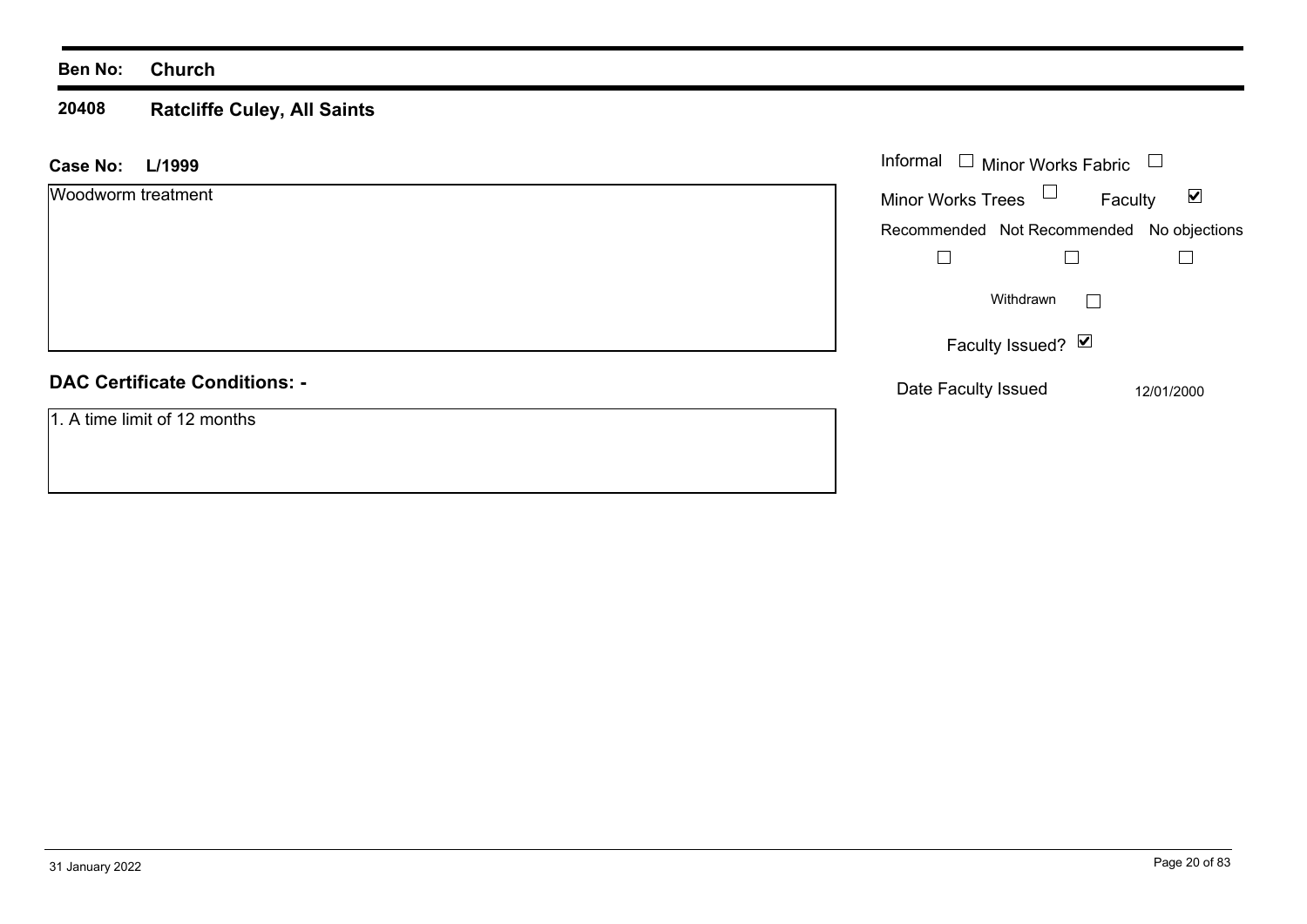| <b>Case No:</b><br>L/1999                                 | Informal<br>$\Box$<br>Minor Works Fabric                          |
|-----------------------------------------------------------|-------------------------------------------------------------------|
| Repairs to iron railings surrounding graves in churchyard | Minor Works Trees <sup>1</sup><br>$\blacktriangledown$<br>Faculty |
|                                                           | Recommended Not Recommended No objections                         |
|                                                           | $\blacktriangledown$<br>$\Box$                                    |
|                                                           | Withdrawn<br>$\mathcal{L}^{\mathcal{A}}$                          |
|                                                           | Faculty Issued? Ø                                                 |
| <b>DAC Certificate Conditions: -</b>                      | Date Faculty Issued<br>19/07/2000                                 |
| 1. A time limit of 12 months                              |                                                                   |
|                                                           |                                                                   |
| <b>Case No:</b><br>L/1999                                 | Informal $\Box$ Minor Works Fabric $\Box$                         |
| Refurbishment and restoration of George IV Coat of Arms   | Minor Works Trees<br>$\blacktriangledown$<br>Faculty              |
|                                                           | Recommended Not Recommended No objections                         |
|                                                           | $\Box$<br>$\overline{\phantom{a}}$<br>$\Box$                      |
|                                                           | Withdrawn<br>$\overline{\phantom{a}}$                             |
|                                                           | Faculty Issued? Ø                                                 |
| <b>DAC Certificate Conditions: -</b>                      | Date Faculty Issued<br>02/06/2000                                 |
| 1. A time limit of 12 months                              |                                                                   |
|                                                           |                                                                   |
|                                                           |                                                                   |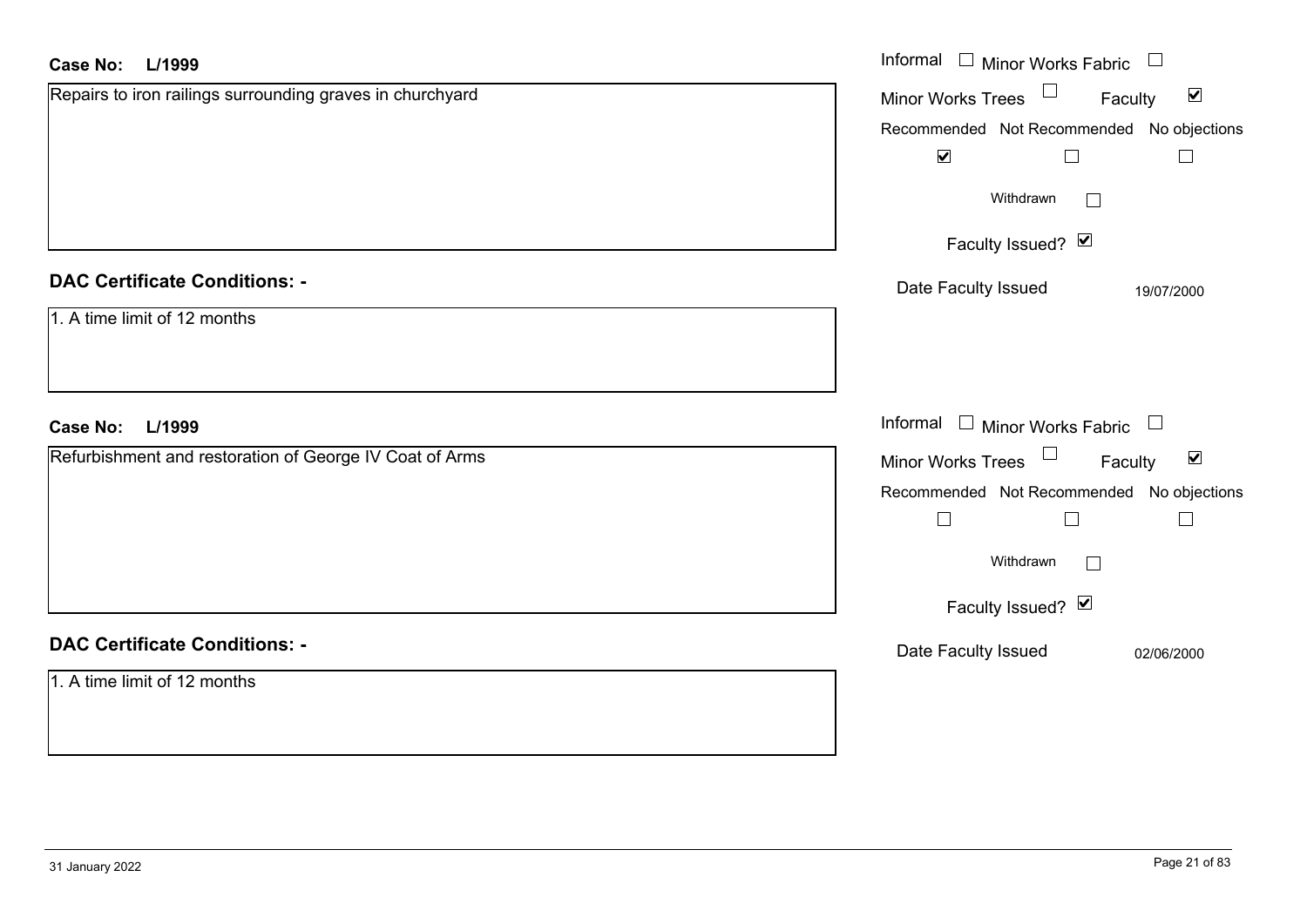### **L/1999Case No:**

| Case No:<br>L/1999                                                                                                                                                                          | Informal <b>Ninor Works Fabric</b>                          |
|---------------------------------------------------------------------------------------------------------------------------------------------------------------------------------------------|-------------------------------------------------------------|
| Creation of disabled toilet / kitchen facilities                                                                                                                                            | $\blacktriangledown$<br><b>Minor Works Trees</b><br>Faculty |
|                                                                                                                                                                                             | Recommended Not Recommended No objections                   |
|                                                                                                                                                                                             | $\blacktriangledown$<br>$\mathbf{L}$                        |
|                                                                                                                                                                                             | Withdrawn                                                   |
|                                                                                                                                                                                             | Faculty Issued? $\Box$                                      |
| <b>DAC Certificate Conditions: -</b>                                                                                                                                                        | Date Faculty Issued                                         |
| 1. A time limit of 12 months 2. That fifteen working days notice be given to the Diocesan Archaeological<br>Adviser before work is commenced in order that a watching brief may be arranged |                                                             |
|                                                                                                                                                                                             |                                                             |
| L070/2000<br><b>Case No:</b>                                                                                                                                                                | Informal $\Box$ Minor Works Fabric $\Box$                   |
| Conservation of Exodus Text Board & Corbet Charity Board                                                                                                                                    | $\blacktriangledown$<br><b>Minor Works Trees</b><br>Faculty |
|                                                                                                                                                                                             | Recommended Not Recommended No objections                   |
|                                                                                                                                                                                             | $\blacktriangledown$<br>$\Box$                              |
|                                                                                                                                                                                             | Withdrawn                                                   |
|                                                                                                                                                                                             | Faculty Issued? Ø                                           |
| <b>DAC Certificate Conditions: -</b>                                                                                                                                                        | Date Faculty Issued<br>14/09/2000                           |
| 1. A time limit of 12 months 2. That where alternatives had been given for re-touching and varnishing<br>B72 and MS2a respectively should be used in preference to Ketone                   |                                                             |
|                                                                                                                                                                                             |                                                             |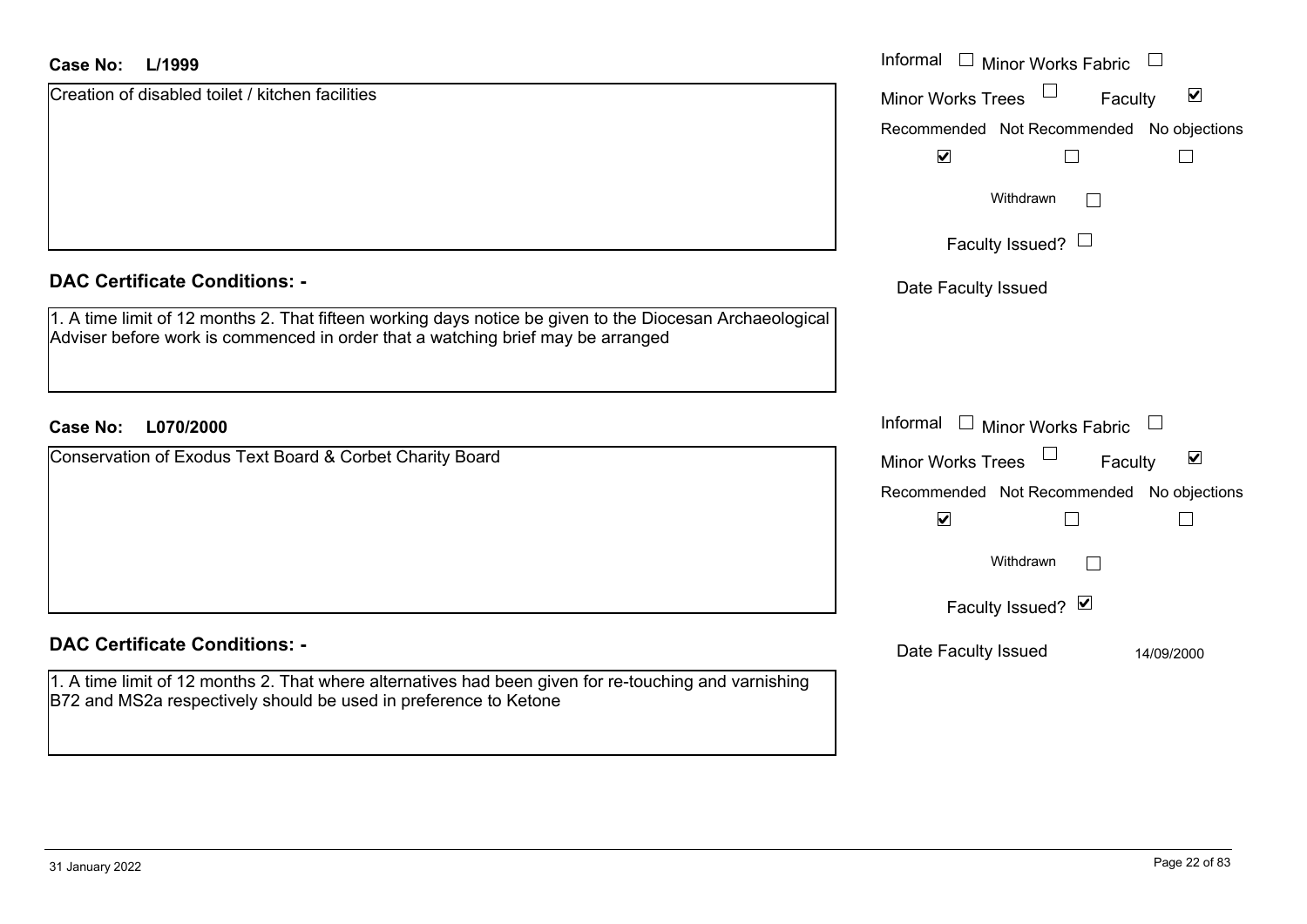### **L091/2001Case No:**

| <b>Case No:</b><br>L091/2001                                             | Informal □ Minor Works Fabric<br>$\overline{\phantom{a}}$ |
|--------------------------------------------------------------------------|-----------------------------------------------------------|
| Installation of toilet facilities and sink unit                          | Minor Works Trees<br>$\blacktriangledown$<br>Faculty      |
|                                                                          | Recommended Not Recommended No objections                 |
|                                                                          | $\Box$<br>$\Box$                                          |
|                                                                          | Withdrawn<br>$\perp$                                      |
|                                                                          | Faculty Issued? Ø                                         |
| <b>DAC Certificate Conditions: -</b>                                     | Date Faculty Issued<br>30/05/2001                         |
| 1. A time limit of 12 months                                             |                                                           |
|                                                                          |                                                           |
| L073/2001<br><b>Case No:</b>                                             | Informal $\Box$ Minor Works Fabric $\Box$                 |
| 1. Provision of folding screen to separate nave from social/meeting area | Minor Works Trees<br>$\blacktriangledown$<br>Faculty      |
| 2. Carpeting<br>3. Sink cupboard                                         | Recommended Not Recommended No objections                 |
| 4. Heating and lighting of west end area                                 | $\blacktriangledown$<br>$\Box$<br>$\vert \ \ \vert$       |
|                                                                          | Withdrawn                                                 |
|                                                                          | Faculty Issued? Ø                                         |
| <b>DAC Certificate Conditions: -</b>                                     | Date Faculty Issued<br>17/10/2001                         |
| 1. A time limit of 12 months                                             |                                                           |
|                                                                          |                                                           |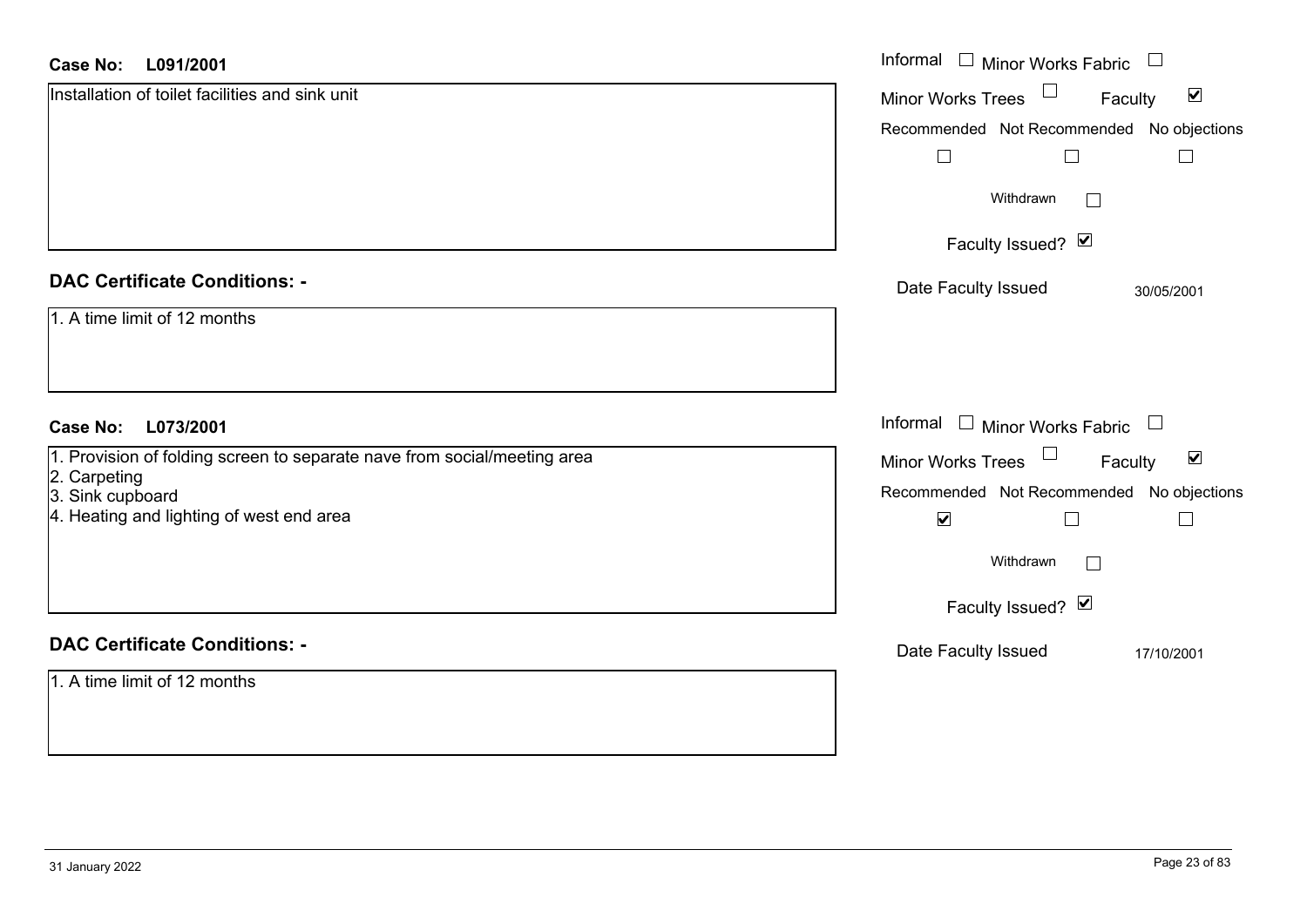| <b>Case No:</b><br>L007/2002                                                                                                                                                                                                                                                                                                                                                                                                       | Informal $\Box$ Minor Works Fabric $\Box$                                                                                 |
|------------------------------------------------------------------------------------------------------------------------------------------------------------------------------------------------------------------------------------------------------------------------------------------------------------------------------------------------------------------------------------------------------------------------------------|---------------------------------------------------------------------------------------------------------------------------|
| 1. Renewal of electrical heating system - removal of under pew tubular heaters and repalcement with<br>ceramic infra-red heaters and new tubular heaters<br>2. Replacement of internal lighting - new fittings and cabling - and "electric small power" (sic)<br>3. Installation of exterior floodlights to two elevations to light east window and window in the tower and<br>one external column light to entrance to churchyard | Minor Works Trees<br>$\blacktriangledown$<br>Faculty<br>Recommended Not Recommended No objections<br>$\blacktriangledown$ |
|                                                                                                                                                                                                                                                                                                                                                                                                                                    | Withdrawn                                                                                                                 |
|                                                                                                                                                                                                                                                                                                                                                                                                                                    | Faculty Issued? $\Box$                                                                                                    |
| <b>DAC Certificate Conditions: -</b>                                                                                                                                                                                                                                                                                                                                                                                               | Date Faculty Issued                                                                                                       |
| 1. A time limit of 12 months                                                                                                                                                                                                                                                                                                                                                                                                       |                                                                                                                           |
| <b>Case No:</b><br>L011/2003                                                                                                                                                                                                                                                                                                                                                                                                       | Informal $\Box$ Minor Works Fabric $\Box$                                                                                 |
| Installation of new heating and lighting system and provision of two external floodlights (Amendment of<br>DAC Certificate issued May 2002)                                                                                                                                                                                                                                                                                        | Minor Works Trees<br>$\blacktriangledown$<br>Faculty<br>Recommended Not Recommended No objections<br>$\blacktriangledown$ |
|                                                                                                                                                                                                                                                                                                                                                                                                                                    | Withdrawn                                                                                                                 |
|                                                                                                                                                                                                                                                                                                                                                                                                                                    | Faculty Issued? $\Box$                                                                                                    |
| <b>DAC Certificate Conditions: -</b>                                                                                                                                                                                                                                                                                                                                                                                               | Date Faculty Issued                                                                                                       |
| 1. A time limit of 12 months                                                                                                                                                                                                                                                                                                                                                                                                       |                                                                                                                           |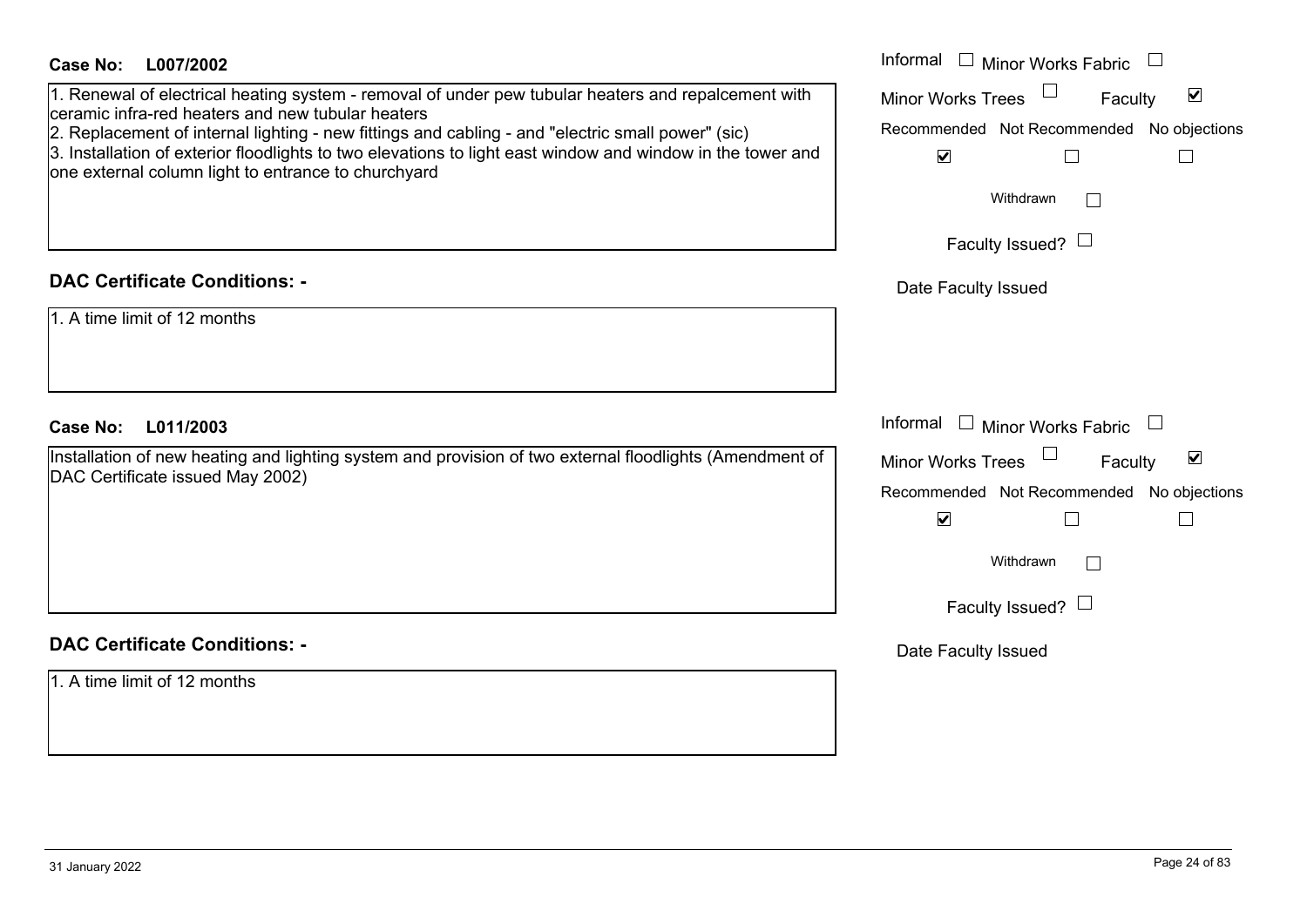### Informal  $\Box$  Minor Works Fabric  $\Box$ **L144/2005Case No:** Informal 1. Re-slate chancel and south Nave roofs using existing, and new where necessary Faculty  $\blacktriangledown$ Minor Works Trees 2. Repair and strengthen roof timber structure 3. Stonework repairs to designated areas Recommended Not Recommended No objections 4. New land drains where necessary  $\blacktriangledown$  $\Box$  $\Box$ 5. Glazing repairs where necessary 6. Replace plaster where designated  $\Box$ Withdrawn 7. Decorate Nave and Chancel walls in limewash 8. Replace access ladder to the Tower Faculty Issued? Ø **DAC Certificate Conditions: -**

# 1. A time limit of 12 months

# Date Faculty Issued 01/03/2006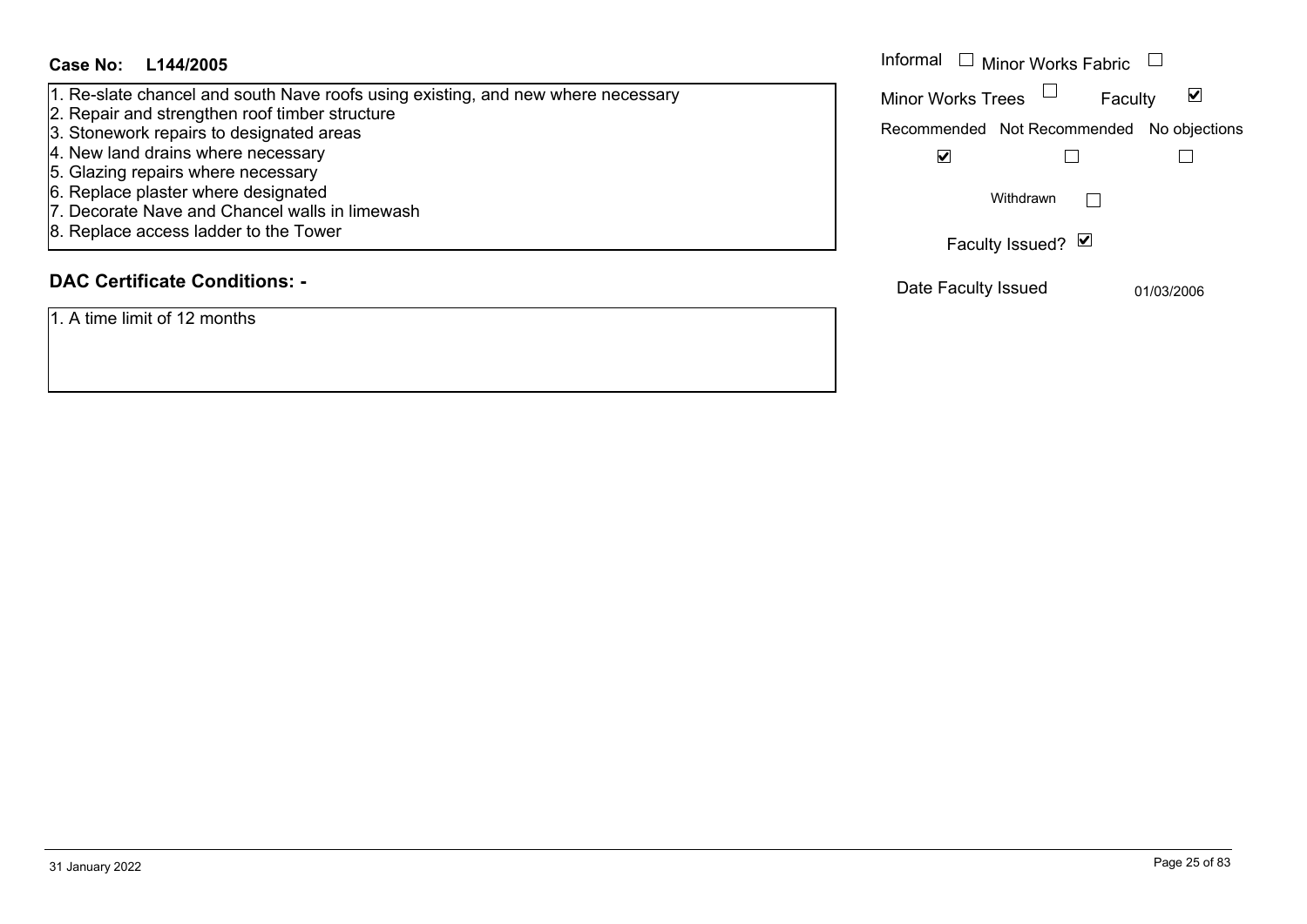# **Ben No: Church**

### **10504Ratcliffe-on-the-Wreake, St Botolph**

### Informal  $\vee$  Minor Works Fabric  $\Box$ **L138/2007Case No:** Informal 1. Removal of existing 6 infra-red overhead heaters: -  $\blacktriangledown$ Faculty Minor Works Trees a) 2 in the Chancel b) 4 in the Nave Recommended Not Recommended No objections 2. Installation of 7 infra-red overhead heaters: - $\overline{\mathbf{v}}$  $\Box$  $\Box$  a) 2 in the Chancel b) 5 in the Nave Withdrawn $\Box$ Faculty Issued? Ø **DAC Certificate Conditions: -**Date Faculty Issued 30/07/2008 1. A time limit of 12 months2. That details of the works are entered in the Log Book so that a record is kept of what has been done 3. That, where possible, all fixings should be made into joints, not stonework, using stainless steel or non-ferrous screws in fibre plugs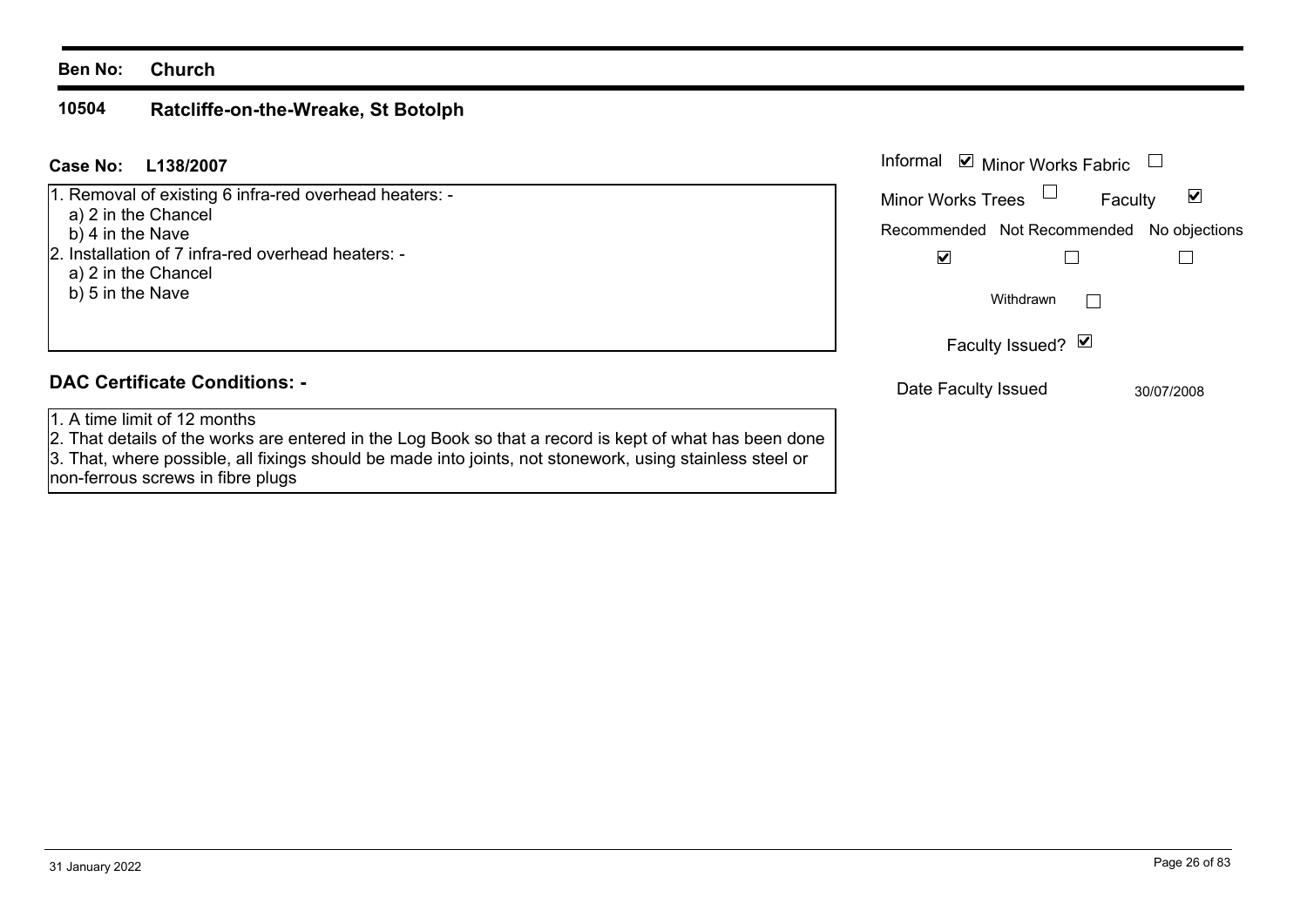# Removal of: -

- 1. Diseased and dying Trees
- 2. Overgrown shrubbery

# **DAC Certificate Conditions: -**

- 1. A time limit of 12 months
- 2. That details of the works are entered in the Log Book so that a record is kept of what has be

# **DAC Certificate Conditions: -**

# 1. A time limit of 12 months

| <b>Case No:</b><br>L208b/2011                                                                                                                                                                                                                           | Informal<br>$\Box$ Minor Works Fabric                                                                                                      |
|---------------------------------------------------------------------------------------------------------------------------------------------------------------------------------------------------------------------------------------------------------|--------------------------------------------------------------------------------------------------------------------------------------------|
| Removal of: -<br>1. Diseased and dying Trees<br>2. Overgrown shrubbery                                                                                                                                                                                  | <b>Minor Works Trees</b><br>$\Box$<br>Faculty<br>Recommended Not Recommended No objections                                                 |
|                                                                                                                                                                                                                                                         |                                                                                                                                            |
|                                                                                                                                                                                                                                                         | Withdrawn<br>$\mathbb{R}^n$                                                                                                                |
|                                                                                                                                                                                                                                                         | Faculty Issued? $\Box$                                                                                                                     |
| <b>DAC Certificate Conditions: -</b>                                                                                                                                                                                                                    | Date Faculty Issued                                                                                                                        |
| 1. A time limit of 12 months<br>2. That details of the works are entered in the Log Book so that a record is kept of what has been done                                                                                                                 |                                                                                                                                            |
| L230/2011<br><b>Case No:</b>                                                                                                                                                                                                                            | Informal $\Box$ Minor Works Fabric $\Box$                                                                                                  |
| To generally tidy up (re-hone slate surface and remove old gold and black paint) and then re-gild the<br>lettering of the Ratcliffe War Memorial. The memorial is a slate plaque set into the churchyard wall on<br>the road side of the on Main Street | Minor Works Trees<br>$\begin{array}{c} \hline \end{array}$<br>Faculty<br>Recommended Not Recommended No objections<br>$\blacktriangledown$ |
|                                                                                                                                                                                                                                                         | Withdrawn<br>$\mathbb{R}^n$                                                                                                                |
|                                                                                                                                                                                                                                                         | Faculty Issued? $\Box$                                                                                                                     |
| <b>DAC Certificate Conditions: -</b>                                                                                                                                                                                                                    | Date Faculty Issued                                                                                                                        |
|                                                                                                                                                                                                                                                         |                                                                                                                                            |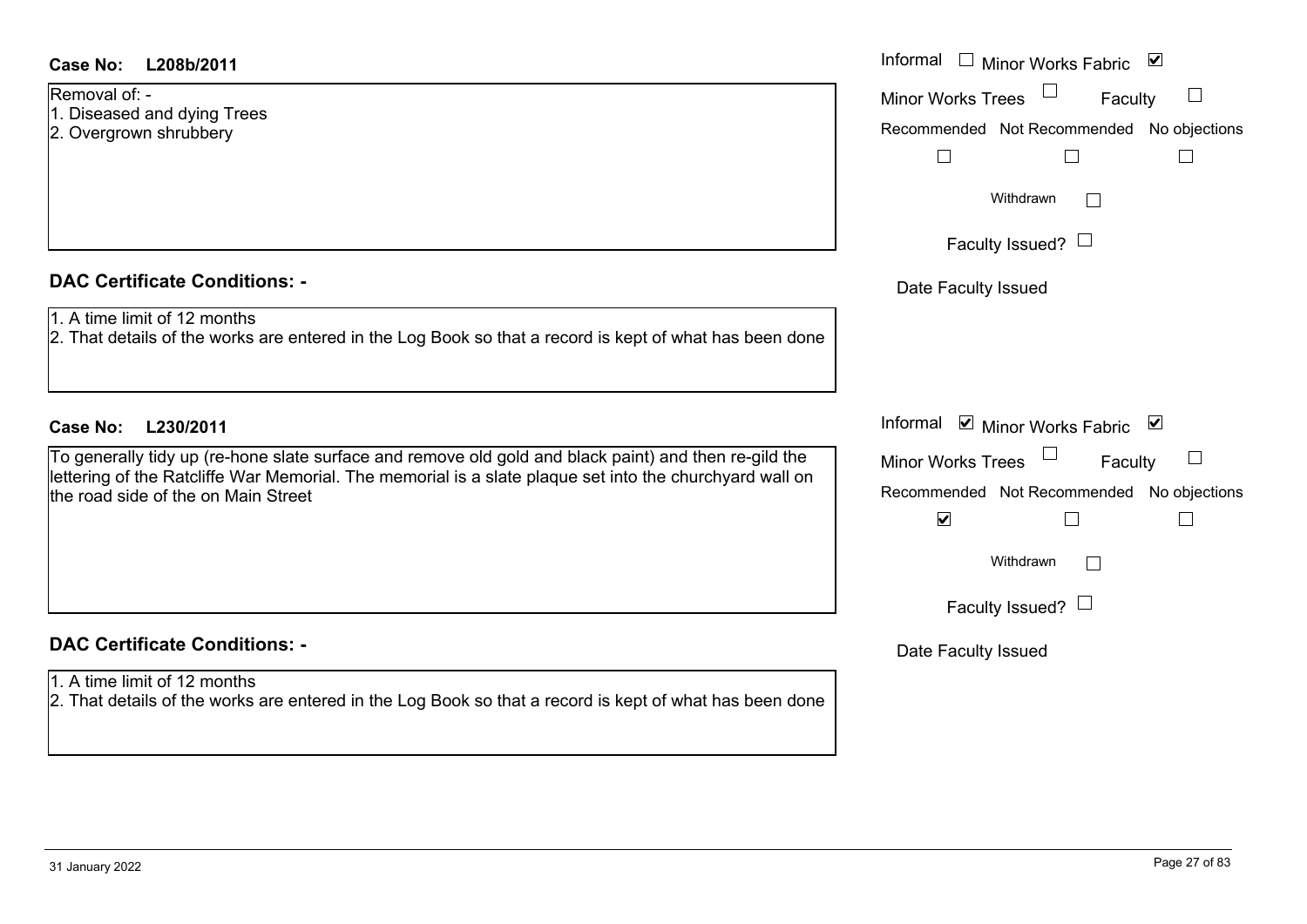# **L102/2011Case No:** Informal

Repairs to the Rainwater Disposal System

# **DAC Certificate Conditions: -**

# 1. A time limit of 12 months

2. That details of the works are entered in the Log Book so that a record is kept of what has been done 3. That, where possible, all fixings should be made into joints, not stonework, using stainless steel or non-ferrous screws in fibre plugs

# **L212/2012Case No:** Informal

Phase II of works in the churchyard copmprising: -

1. Removing the dead branches and generally tidying up the Horse Chestnut Tree on the corner of Church Lane and Main Street

2. Re-shaping the Yew Tree on the same corner (it is overhung by the Horse Chestnut Tree and as a result is veryout of shape);

3. Removing the dead branches and generally tidying up the Horse Chestnut Tree half way along the Main Street boundary of the churchyard

4. Removing ivy from the trunk of this tree and the neighbouring Pines

# **DAC Certificate Conditions: -**

1. A time limit of 12 months

| Informal<br>⊻<br><b>Minor Works Fabric</b> |
|--------------------------------------------|
| <b>Minor Works Trees</b><br>Faculty        |
| Recommended Not Recommended No objections  |
| $\blacktriangledown$                       |
| Withdrawn                                  |
| Faculty Issued?                            |
| Date Faculty Issued                        |
|                                            |
|                                            |
|                                            |
| Informal<br>Minor Works Fabric             |
| ⊻<br><b>Minor Works Trees</b><br>Faculty   |
| Recommended Not Recommended No objections  |
| $\blacktriangledown$                       |
| Withdrawn                                  |
| Faculty Issued?                            |
| Date Faculty Issued                        |
|                                            |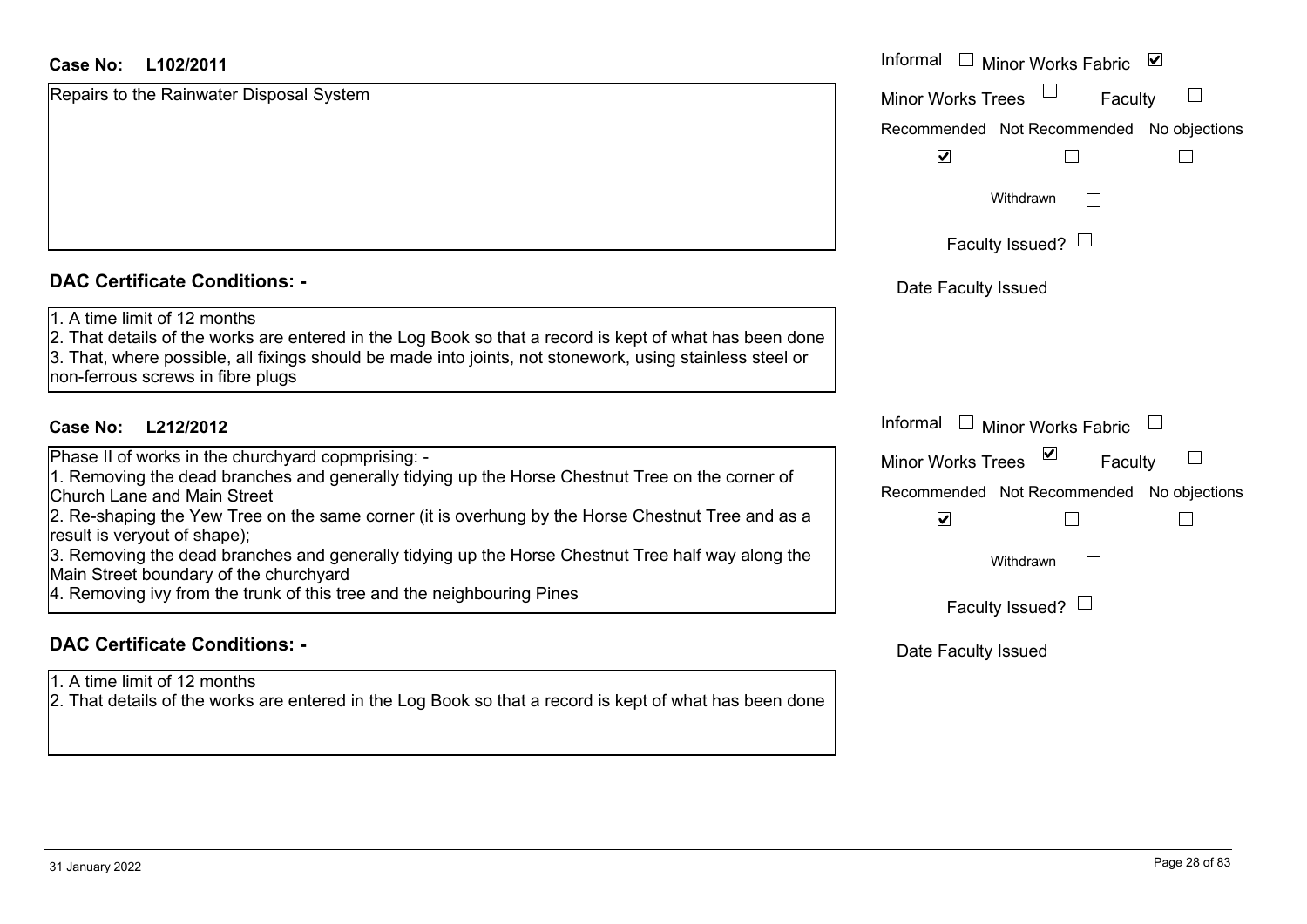# **L214/2015Case No:** Informal

Replacement of the Lighting Scheme

# **DAC Certificate Conditions: -**

# 1. A time limit of 12 months

2. That details of the works are entered in the Log Book so that a record is kept of what has been done 3. That, in line with the requirement and advice of the Ecclesiastical Insurance Group, the installation and/or testing must be carried out by an electrician who is an accredited member of the NICEIC, the

# **Case No:**

The felling of Trees: - 1. No. 6 - Horse Chestnut Tree2. Group of Saplings of Beech & Holly 3. No. 11 - Cherry Tree 4. No. 15 - Cherry Tree

# **DAC Certificate Conditions: -**

1. That details of the works are entered in the Log Book so that a record is kept of what has been done 2. That work should avoid disturbance to nesting birds. Birds can nest in many places including buildings, trees, shrubs dense ivy, and bramble/rose scrub. Nesting birds are protected under the 1981 Wildlife and Countryside Act. The main nesting season lasts approximately from March to September,

| L214/2015                                                                                                                                                                                                                                                                                                            | Informal $\Box$ Minor Works Fabric $\Box$     |
|----------------------------------------------------------------------------------------------------------------------------------------------------------------------------------------------------------------------------------------------------------------------------------------------------------------------|-----------------------------------------------|
| nent of the Lighting Scheme                                                                                                                                                                                                                                                                                          | <b>Minor Works Trees</b><br>$\Box$<br>Faculty |
|                                                                                                                                                                                                                                                                                                                      | Recommended Not Recommended No objections     |
|                                                                                                                                                                                                                                                                                                                      | $\blacktriangledown$                          |
|                                                                                                                                                                                                                                                                                                                      | Withdrawn                                     |
|                                                                                                                                                                                                                                                                                                                      | Faculty Issued? $\Box$                        |
| rtificate Conditions: -                                                                                                                                                                                                                                                                                              | Date Faculty Issued                           |
| limit of 12 months<br>etails of the works are entered in the Log Book so that a record is kept of what has been done<br>n line with the requirement and advice of the Ecclesiastical Insurance Group, the installation<br>sting must be carried out by an electrician who is an accredited member of the NICEIC, the |                                               |
|                                                                                                                                                                                                                                                                                                                      | Informal □ Minor Works Fabric                 |
| g of Trees: -                                                                                                                                                                                                                                                                                                        | ⊻<br>Minor Works Trees<br>Faculty             |
| <b>Horse Chestnut Tree</b><br>of Saplings of Beech & Holly                                                                                                                                                                                                                                                           | Recommended Not Recommended No objections     |
| - Cherry Tree<br>- Cherry Tree                                                                                                                                                                                                                                                                                       | $\blacktriangledown$                          |
|                                                                                                                                                                                                                                                                                                                      | Withdrawn                                     |
|                                                                                                                                                                                                                                                                                                                      | Faculty Issued? $\Box$                        |
| rtificate Conditions: -                                                                                                                                                                                                                                                                                              | Date Faculty Issued                           |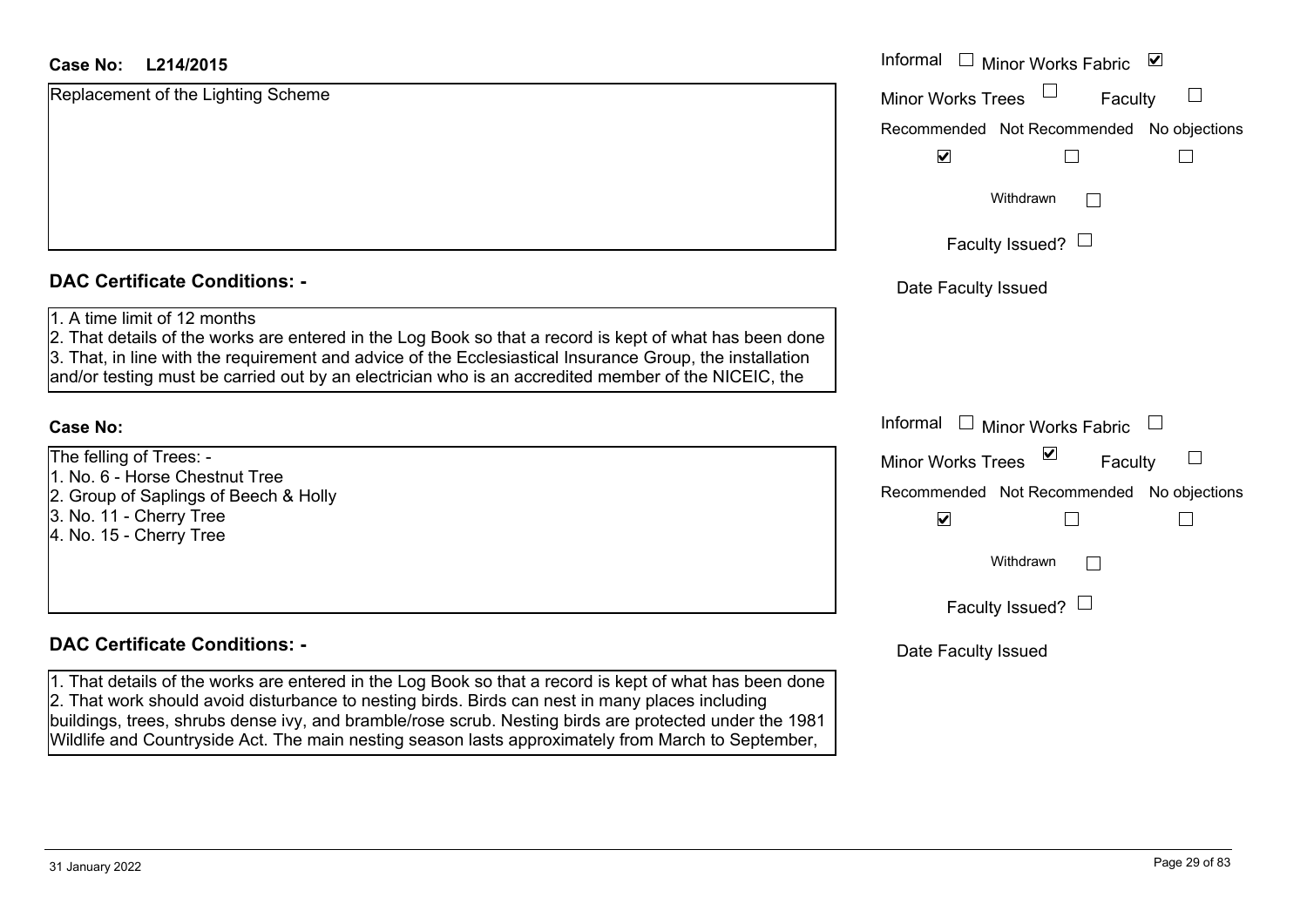# **Case No:**

Geral Works to the Trees as per the Survey and Report

# **DAC Certificate Conditions: -**

1. That details of the works are entered in the Log Book so that a record is kept of what has been done 2. That work should avoid disturbance to nesting birds. Birds can nest in many places including buildings, trees, shrubs dense ivy, and bramble/rose scrub. Nesting birds are protected under the 1981 Wildlife and Countryside Act. The main nesting season lasts approximately from March to September,

|                                                | Informal $\Box$ Minor Works Fabric $\Box$ |
|------------------------------------------------|-------------------------------------------|
| orks to the Trees as per the Survey and Report | Minor Works Trees ⊠<br>Faculty            |
|                                                | Recommended Not Recommended No objections |
|                                                | ⊻                                         |
|                                                | Withdrawn                                 |
|                                                | Faculty Issued? $\Box$                    |

Date Faculty Issued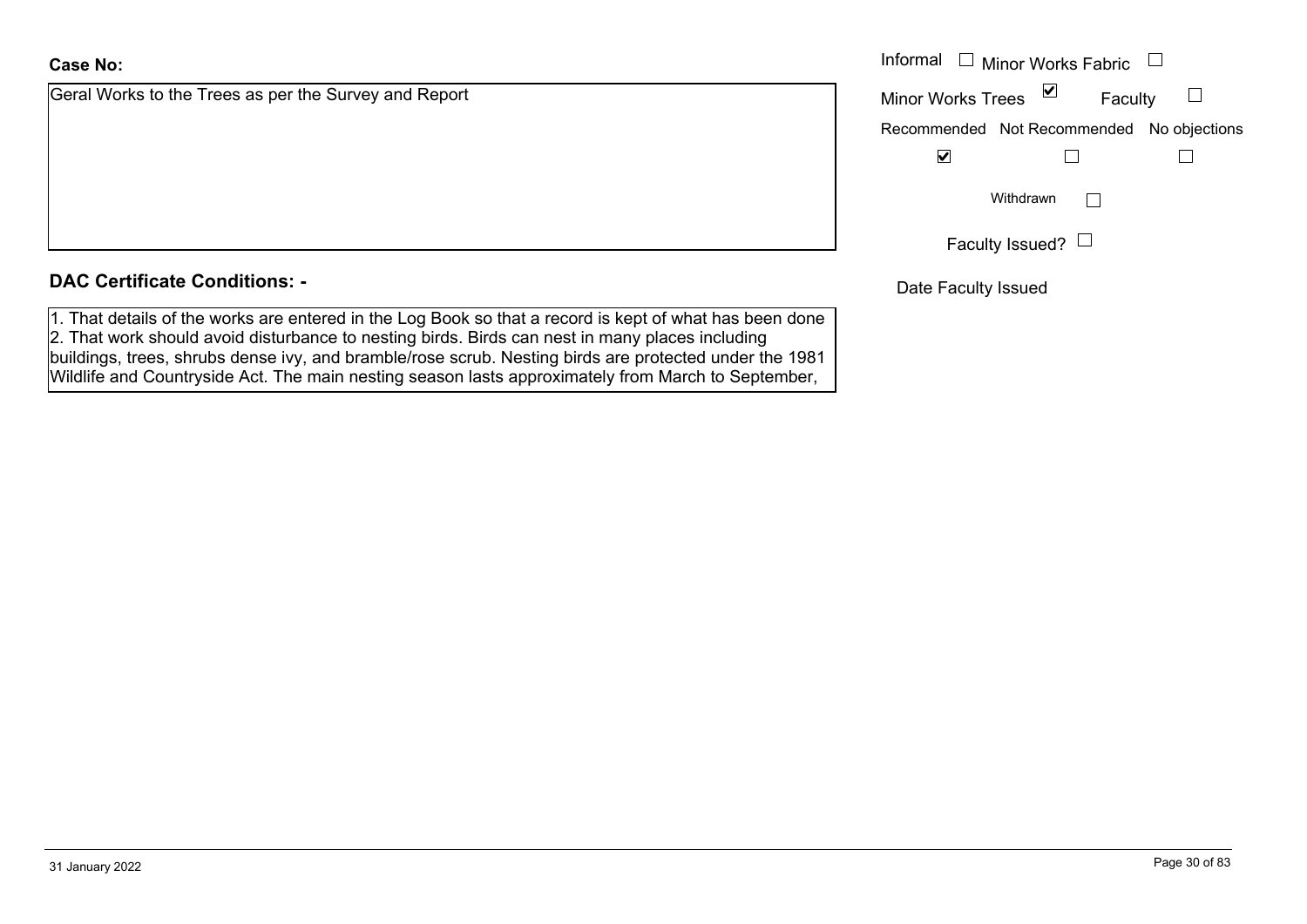# **Ben No: Church**

### **20202 Ravenstone, St Michael and All Angels**

**L029/2000 Case No:** Informal

| Re-wiring                            | $\blacktriangledown$<br><b>Minor Works Trees</b><br>Faculty |  |
|--------------------------------------|-------------------------------------------------------------|--|
|                                      | Recommended Not Recommended No objections                   |  |
|                                      | $\blacktriangledown$                                        |  |
|                                      | Withdrawn                                                   |  |
|                                      | Faculty Issued? <b>Ø</b>                                    |  |
| <b>DAC Certificate Conditions: -</b> | Date Faculty Issued<br>16/05/2000                           |  |

1. A time limit of 12 months

2. That the work is carried out to BS7671 and all amendments to-date

Minor Works Fabric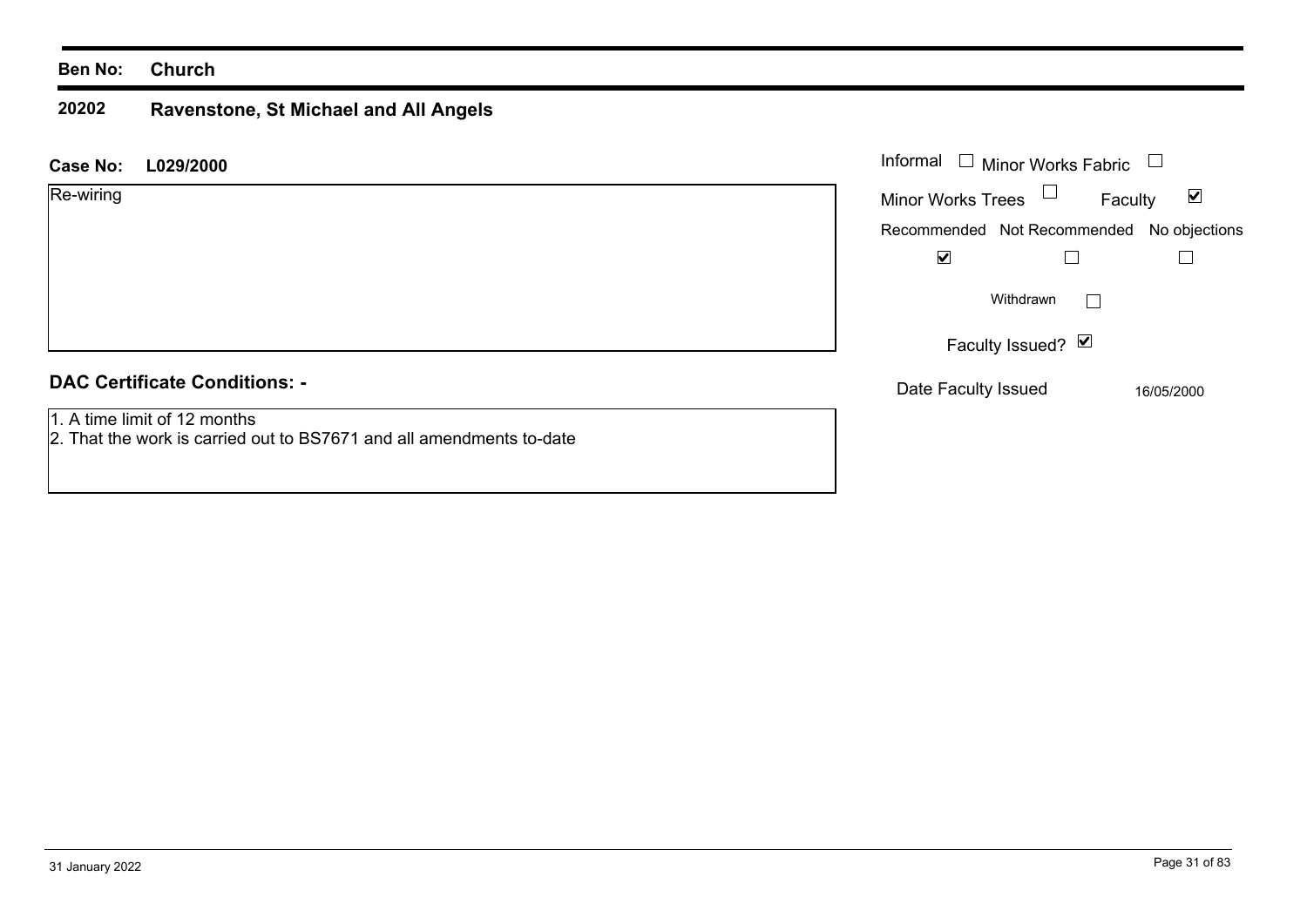| L131/2000 & L040/2004 | Case No: |  |  |
|-----------------------|----------|--|--|
|-----------------------|----------|--|--|

| <b>Case No:</b><br>L131/2000 & L040/2004                                                                                                          | Informal □ Minor Works Fabric<br>$\overline{\mathbf{v}}$       |
|---------------------------------------------------------------------------------------------------------------------------------------------------|----------------------------------------------------------------|
| Adaptation of existing brick outbuilding to form a unisex disabled toilet as described in the approved<br>specification of the Gibson Partnership | $\Box$<br>$\blacktriangledown$<br>Minor Works Trees<br>Faculty |
|                                                                                                                                                   | Recommended Not Recommended No objections                      |
|                                                                                                                                                   | $\blacktriangledown$<br>$\Box$                                 |
|                                                                                                                                                   | Withdrawn<br>$\Box$                                            |
|                                                                                                                                                   | Faculty Issued? $\Box$                                         |
| <b>DAC Certificate Conditions: -</b>                                                                                                              | Date Faculty Issued                                            |
| 1. A time limit of 12 months                                                                                                                      |                                                                |
|                                                                                                                                                   |                                                                |
| <b>Case No:</b><br>L074/2001                                                                                                                      | Informal □ Minor Works Fabric □                                |
| Installation of Sound and Induction Loop System                                                                                                   | Minor Works Trees<br>$\blacktriangledown$<br>Faculty           |
|                                                                                                                                                   | Recommended Not Recommended No objections                      |
|                                                                                                                                                   | $\blacktriangledown$<br>$\Box$                                 |
|                                                                                                                                                   | Withdrawn<br>$\Box$                                            |
|                                                                                                                                                   | Faculty Issued? $\Box$                                         |
| <b>DAC Certificate Conditions: -</b>                                                                                                              | Date Faculty Issued                                            |
| 1. A time limit of 12 months                                                                                                                      |                                                                |
|                                                                                                                                                   |                                                                |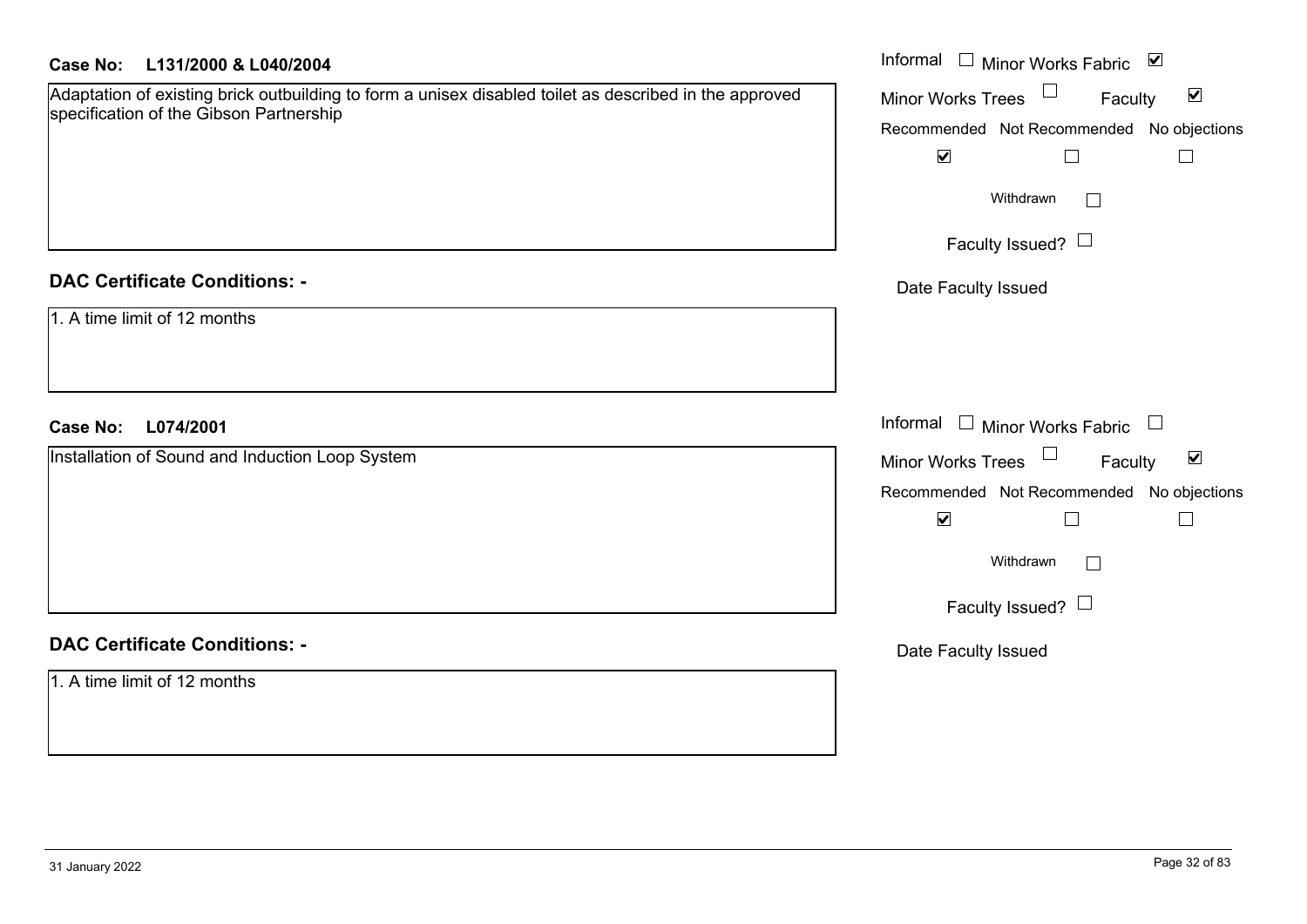| L006/2002<br><b>Case No:</b>                                                                                                                            | Informal □ Minor Works Fabric □                                             |
|---------------------------------------------------------------------------------------------------------------------------------------------------------|-----------------------------------------------------------------------------|
| 1. Provision of new handrails for chancel steps to match existing design of Altar rail sidepieces<br>2. Replacement plastering to South Aisle of church | Minor Works Trees $\Box$<br>Faculty<br>$\blacktriangledown$                 |
|                                                                                                                                                         | Recommended Not Recommended No objections                                   |
|                                                                                                                                                         | $\blacktriangledown$<br>$\Box$<br>$\Box$                                    |
|                                                                                                                                                         | Withdrawn<br>$\Box$                                                         |
|                                                                                                                                                         | Faculty Issued? $\Box$                                                      |
| <b>DAC Certificate Conditions: -</b>                                                                                                                    | Date Faculty Issued                                                         |
| 1. A time limit of 12 months                                                                                                                            |                                                                             |
|                                                                                                                                                         |                                                                             |
| <b>Case No:</b><br>L044/2003                                                                                                                            | Informal □ Minor Works Fabric □                                             |
| Overhaul and cleaning of Pipe Organ                                                                                                                     | Minor Works Trees<br>$\blacktriangledown$<br>Faculty                        |
|                                                                                                                                                         |                                                                             |
|                                                                                                                                                         | Recommended Not Recommended No objections<br>$\blacktriangledown$<br>$\Box$ |
|                                                                                                                                                         | $\Box$                                                                      |
|                                                                                                                                                         | Withdrawn<br>$\Box$                                                         |
|                                                                                                                                                         | Faculty Issued? $\Box$                                                      |
| <b>DAC Certificate Conditions: -</b>                                                                                                                    | Date Faculty Issued                                                         |
| 1. A time limit of 12 months                                                                                                                            |                                                                             |
|                                                                                                                                                         |                                                                             |
|                                                                                                                                                         |                                                                             |
|                                                                                                                                                         |                                                                             |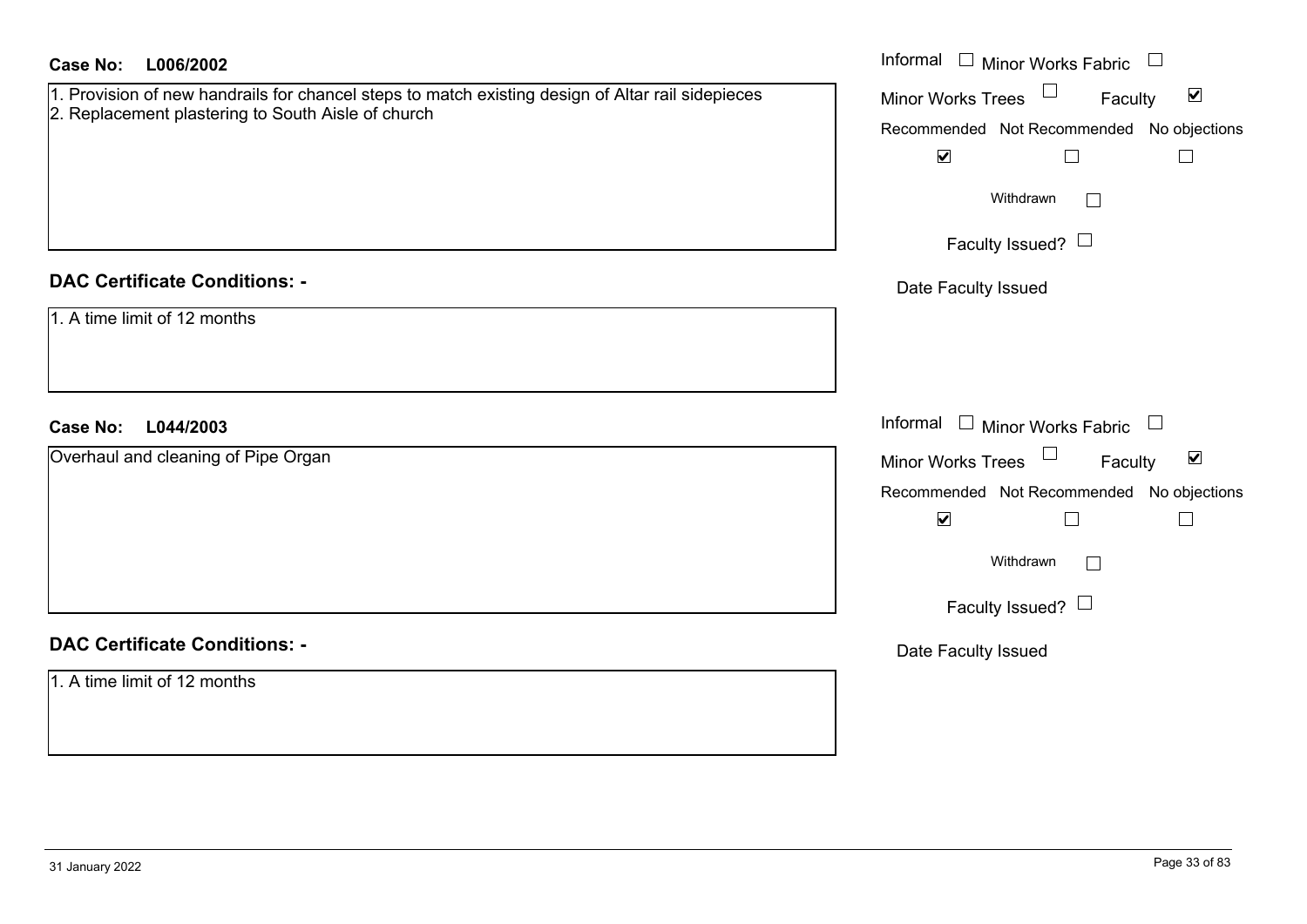| <b>Case No:</b><br>L032/2005                                                                                                                                                                                       | Informal<br>$\Box$ Minor Works Fabric $\;\Box$                                                                                                                         |
|--------------------------------------------------------------------------------------------------------------------------------------------------------------------------------------------------------------------|------------------------------------------------------------------------------------------------------------------------------------------------------------------------|
| 1. Repairs to east window<br>2. Repairs to upper masonry to east Chancel<br>3. Re-fixing of parapet to South Porch<br>All according to specification of repairs numbered D376 from the Gibson Hamilton Partnership | $\Box$<br>$\blacktriangledown$<br><b>Minor Works Trees</b><br>Faculty<br>Recommended Not Recommended No objections<br>$\blacktriangledown$<br>$\Box$<br>$\mathbb{R}^n$ |
|                                                                                                                                                                                                                    | Withdrawn<br>$\sim$                                                                                                                                                    |
|                                                                                                                                                                                                                    | Faculty Issued? Ø                                                                                                                                                      |
| <b>DAC Certificate Conditions: -</b>                                                                                                                                                                               | Date Faculty Issued<br>10/05/2005                                                                                                                                      |
| 1. A time limit of 12 months                                                                                                                                                                                       |                                                                                                                                                                        |
| <b>Case No:</b><br>L035/2006                                                                                                                                                                                       | Informal<br>$\Box$ Minor Works Fabric $\Box$                                                                                                                           |
| Remove, repair and re-instate alabaster Reredos screen                                                                                                                                                             | $\blacktriangledown$<br><b>Minor Works Trees</b><br>Faculty                                                                                                            |
|                                                                                                                                                                                                                    | Recommended Not Recommended No objections<br>$\blacktriangledown$<br>$\mathsf{L}$<br>$\mathbf{L}$                                                                      |
|                                                                                                                                                                                                                    | Withdrawn                                                                                                                                                              |
|                                                                                                                                                                                                                    | Faculty Issued? Ø                                                                                                                                                      |
| <b>DAC Certificate Conditions: -</b>                                                                                                                                                                               | Date Faculty Issued<br>02/06/2006                                                                                                                                      |
| 1. A time limit of 12 months<br>2. That, where possible, all fixings should be made into joints, not stonework, using stainless steel or<br>non-ferrous screws in fibre plugs                                      |                                                                                                                                                                        |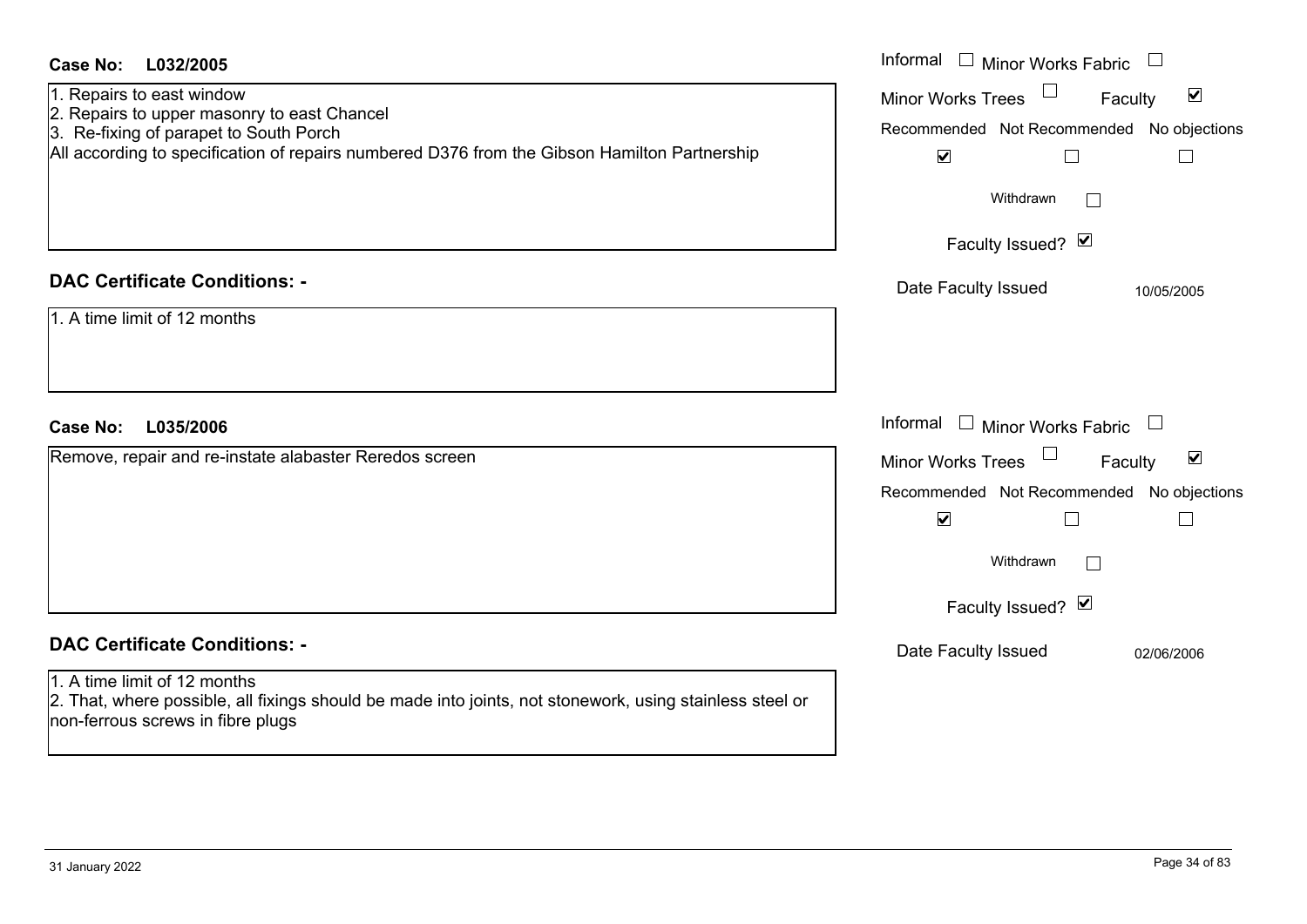| Case No: | L157/2011 |
|----------|-----------|
|----------|-----------|

# **DAC Certificate Conditions: -**

1. A time limit of 12 months2. That details of the works are entered in the Log Book so that a record is kept of what has been dor 3. That the works be undertaken as per the estimate from Norman & Underwood rather than the specification from the architect

# **L011/2012Case No:** Informal

CONFIRMATORY APPLICATION: -

Installation of roof security system

# **DAC Certificate Conditions: -**

# 1. A time limit of 12 months

| L157/2011                                                                                                                                                                                                                            | Informal ■ Minor Works Fabric<br>$\blacktriangledown$             |
|--------------------------------------------------------------------------------------------------------------------------------------------------------------------------------------------------------------------------------------|-------------------------------------------------------------------|
| o the roof                                                                                                                                                                                                                           | Minor Works Trees<br>$\Box$<br>Faculty                            |
|                                                                                                                                                                                                                                      | Recommended Not Recommended No objections                         |
|                                                                                                                                                                                                                                      |                                                                   |
|                                                                                                                                                                                                                                      | Withdrawn                                                         |
|                                                                                                                                                                                                                                      | Faculty Issued? $\Box$                                            |
| rtificate Conditions: -                                                                                                                                                                                                              | Date Faculty Issued                                               |
| limit of 12 months<br>etails of the works are entered in the Log Book so that a record is kept of what has been done<br>e works be undertaken as per the estimate from Norman & Underwood rather than the<br>tion from the architect |                                                                   |
| L011/2012                                                                                                                                                                                                                            | Informal<br><b>Minor Works Fabric</b><br>$\Box$                   |
| <b>MATORY APPLICATION: -</b>                                                                                                                                                                                                         | $\blacktriangledown$<br><b>Minor Works Trees</b><br>Faculty       |
| on of roof security system                                                                                                                                                                                                           | Recommended Not Recommended No objections<br>$\blacktriangledown$ |
|                                                                                                                                                                                                                                      | Withdrawn<br>I.                                                   |
|                                                                                                                                                                                                                                      | Faculty Issued? $\Box$                                            |
| rtificate Conditions: -                                                                                                                                                                                                              | Date Faculty Issued                                               |
| limit of 12 months<br>etails of the works are entered in the Log Book so that a record is kept of what has been done                                                                                                                 |                                                                   |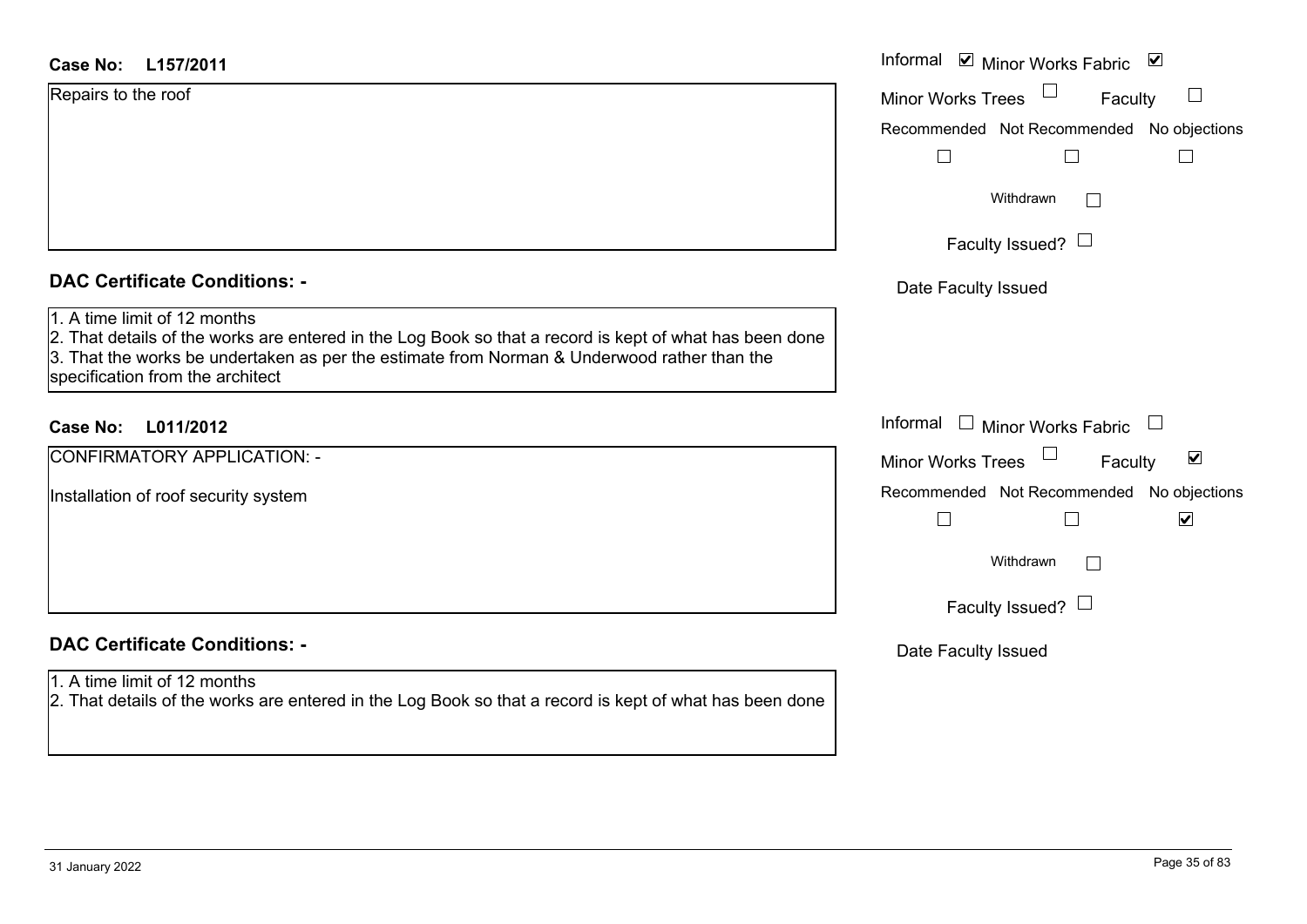| <b>Case No:</b><br>L084a/2013                                                                                                                                                                                                                                                                                                                                                                   | Informal ⊠ Minor Works Fabric                               |
|-------------------------------------------------------------------------------------------------------------------------------------------------------------------------------------------------------------------------------------------------------------------------------------------------------------------------------------------------------------------------------------------------|-------------------------------------------------------------|
| 1. To the churchyard path, installation of a handrail<br>2. Replacement ramps to the internal and external thresholds of the South Porch                                                                                                                                                                                                                                                        | <b>Minor Works Trees</b><br>Faculty                         |
|                                                                                                                                                                                                                                                                                                                                                                                                 | Recommended Not Recommended No objections                   |
|                                                                                                                                                                                                                                                                                                                                                                                                 |                                                             |
|                                                                                                                                                                                                                                                                                                                                                                                                 | Withdrawn                                                   |
|                                                                                                                                                                                                                                                                                                                                                                                                 | Faculty Issued? $\Box$                                      |
| <b>DAC Certificate Conditions: -</b>                                                                                                                                                                                                                                                                                                                                                            | Date Faculty Issued                                         |
| 1. A time limit of 12 months<br>$2$ . That details of the works are entered in the Log Book so that a record is kept of what has been done                                                                                                                                                                                                                                                      |                                                             |
| <b>Case No:</b><br>L031/2013                                                                                                                                                                                                                                                                                                                                                                    | Informal $\blacksquare$ Minor Works Fabric $\Box$           |
| Re-ordering comprising: -                                                                                                                                                                                                                                                                                                                                                                       | $\blacktriangledown$<br><b>Minor Works Trees</b><br>Faculty |
| 1. Remove the first two rows of pews from the East End of the Nave and re-position the two pew<br>frontals<br>2. Remove three long pews at the West end of the South Aisle, shorten one long pew and re-position<br>two short pews to create five rows of short pews and a space in this part of the church<br>3. Dispose of any pews which are become surplus to requirement through this work | Recommended Not Recommended<br>No objections                |
|                                                                                                                                                                                                                                                                                                                                                                                                 | $\blacktriangledown$                                        |
|                                                                                                                                                                                                                                                                                                                                                                                                 | Withdrawn                                                   |
|                                                                                                                                                                                                                                                                                                                                                                                                 | Faculty Issued? Ø                                           |
| <b>DAC Certificate Conditions: -</b>                                                                                                                                                                                                                                                                                                                                                            | Date Faculty Issued<br>16/06/2014                           |
| 1. That details of the works are entered in the Log Book so that a record is kept of what has been done                                                                                                                                                                                                                                                                                         |                                                             |
|                                                                                                                                                                                                                                                                                                                                                                                                 |                                                             |
|                                                                                                                                                                                                                                                                                                                                                                                                 |                                                             |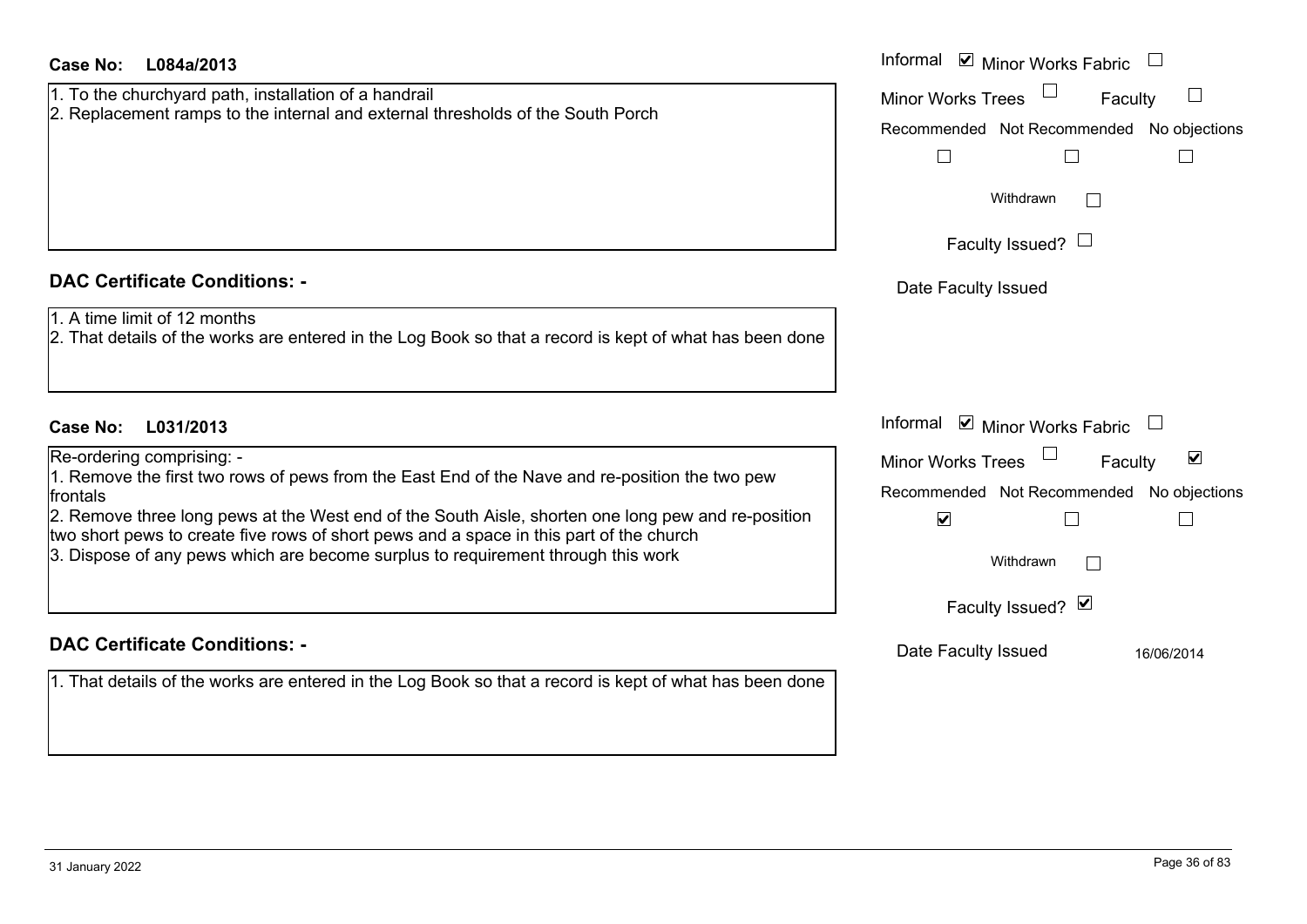# **DAC Certificate Conditions: -**

- 1. A time limit of 12 months
- 2. That details of the works are entered in the Log Book so that a record is kept of what has be
- 3. That the Parish Council submits the design of the handrail for approval by the DAC

#### **Case No:**

# **DAC Certificate Conditions: -**

| <b>Case No:</b><br>L084b/2013                                                                                                           | Informal ☑ Minor Works Fabric                        |
|-----------------------------------------------------------------------------------------------------------------------------------------|------------------------------------------------------|
| In the churchyard, to the War Memorial: -<br>1. Repairs                                                                                 | Minor Works Trees<br>Faculty                         |
| 2. Installation of handrail                                                                                                             | Recommended Not Recommended No objections            |
|                                                                                                                                         | $\blacktriangledown$<br>$\Box$                       |
|                                                                                                                                         | Withdrawn<br>$\vert \ \ \vert$                       |
|                                                                                                                                         | Faculty Issued? $\Box$                               |
| <b>DAC Certificate Conditions: -</b>                                                                                                    | Date Faculty Issued                                  |
| 1. A time limit of 12 months<br>2. That details of the works are entered in the Log Book so that a record is kept of what has been done |                                                      |
| 3. That the Parish Council submits the design of the handrail for approval by the DAC                                                   |                                                      |
| <b>Case No:</b>                                                                                                                         | Informal $\Box$ Minor Works Fabric $\Box$            |
| Installation of the 'Snibston Lady' effigy                                                                                              | Minor Works Trees<br>$\blacktriangledown$<br>Faculty |
|                                                                                                                                         | Recommended Not Recommended No objections            |
|                                                                                                                                         | $\Box$                                               |
|                                                                                                                                         | Withdrawn<br>$\perp$                                 |
|                                                                                                                                         | Faculty Issued? $\Box$                               |
| <b>DAC Certificate Conditions: -</b>                                                                                                    | Date Faculty Issued                                  |
| 1. That details of the works are entered in the Log Book so that a record is kept of what has been done                                 |                                                      |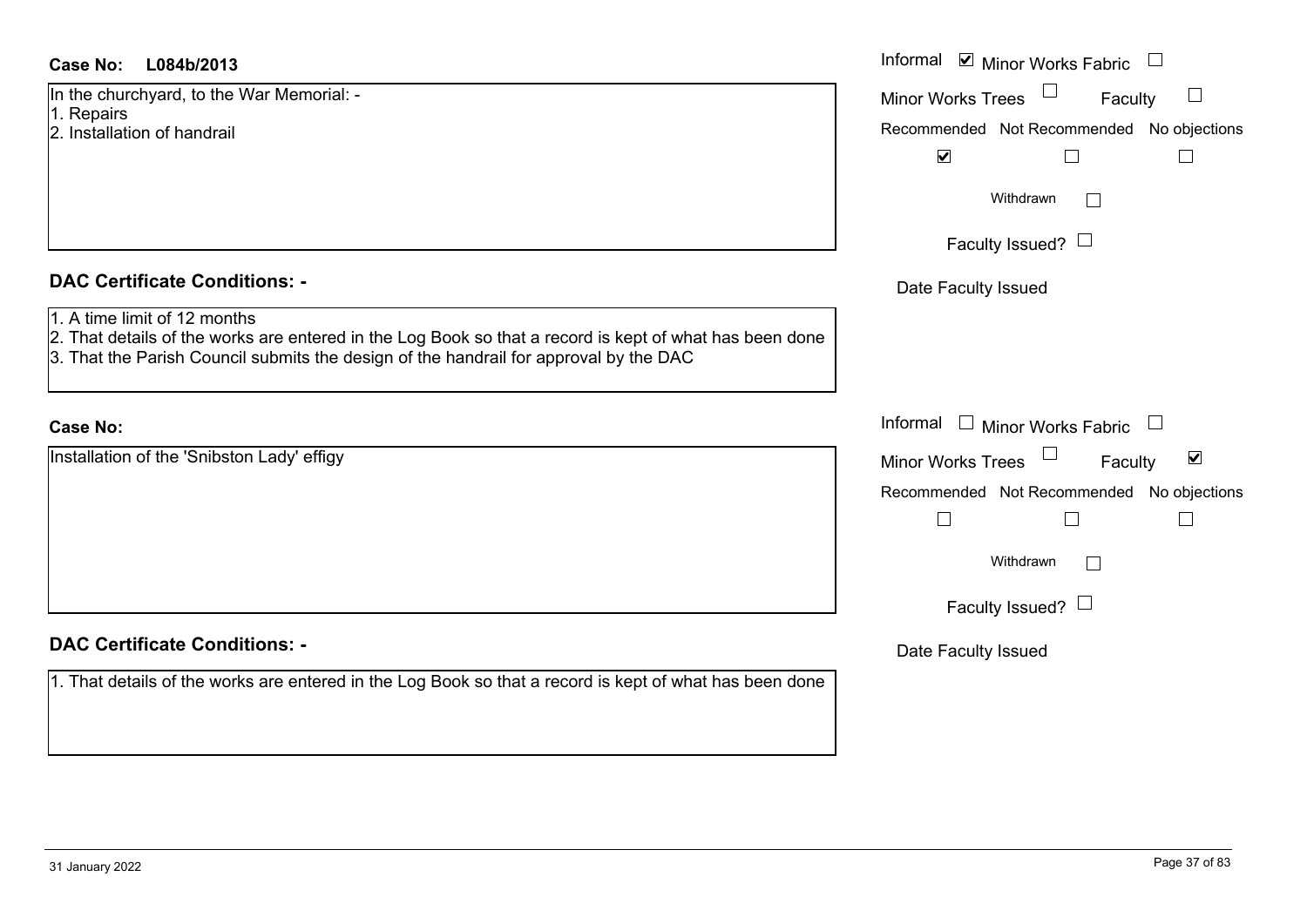| <b>Case No:</b>                                                                                                                                                                                                     | Informal □ Minor Works Fabric                                                         |  |  |
|---------------------------------------------------------------------------------------------------------------------------------------------------------------------------------------------------------------------|---------------------------------------------------------------------------------------|--|--|
| Creation of Garden of Remembrance                                                                                                                                                                                   | $\blacktriangledown$<br><b>Minor Works Trees</b><br>Faculty                           |  |  |
|                                                                                                                                                                                                                     | Recommended Not Recommended No objections                                             |  |  |
|                                                                                                                                                                                                                     | $\blacktriangledown$                                                                  |  |  |
|                                                                                                                                                                                                                     | Withdrawn                                                                             |  |  |
|                                                                                                                                                                                                                     | Faculty Issued? Ø                                                                     |  |  |
| <b>DAC Certificate Conditions: -</b>                                                                                                                                                                                | Date Faculty Issued<br>15/09/2017                                                     |  |  |
| 1. That details of the works are entered in the Log Book so that a record is kept of what has been done<br>2. That the PCC establishes a mechanism to ensure that the necessary records are carefully<br>maintained |                                                                                       |  |  |
| <b>Case No:</b>                                                                                                                                                                                                     | Informal<br>$\Box$ Minor Works Fabric                                                 |  |  |
| CONFIRMATORY APPLICATION for works undertaken: -                                                                                                                                                                    | $\blacktriangledown$<br><b>Minor Works Trees</b><br>Faculty                           |  |  |
| Installation of a Ceramic Poppy to be displayed on Church wall                                                                                                                                                      | Recommended Not Recommended No objections<br>$\blacktriangledown$<br>$\Box$<br>$\Box$ |  |  |
|                                                                                                                                                                                                                     | Withdrawn<br>$\vert \ \ \vert$                                                        |  |  |
|                                                                                                                                                                                                                     | Faculty Issued? Ø                                                                     |  |  |
| <b>DAC Certificate Conditions: -</b>                                                                                                                                                                                | Date Faculty Issued<br>15/06/2018                                                     |  |  |
| 1. That details of the works are entered in the Log Book so that a record is kept of what has been done                                                                                                             |                                                                                       |  |  |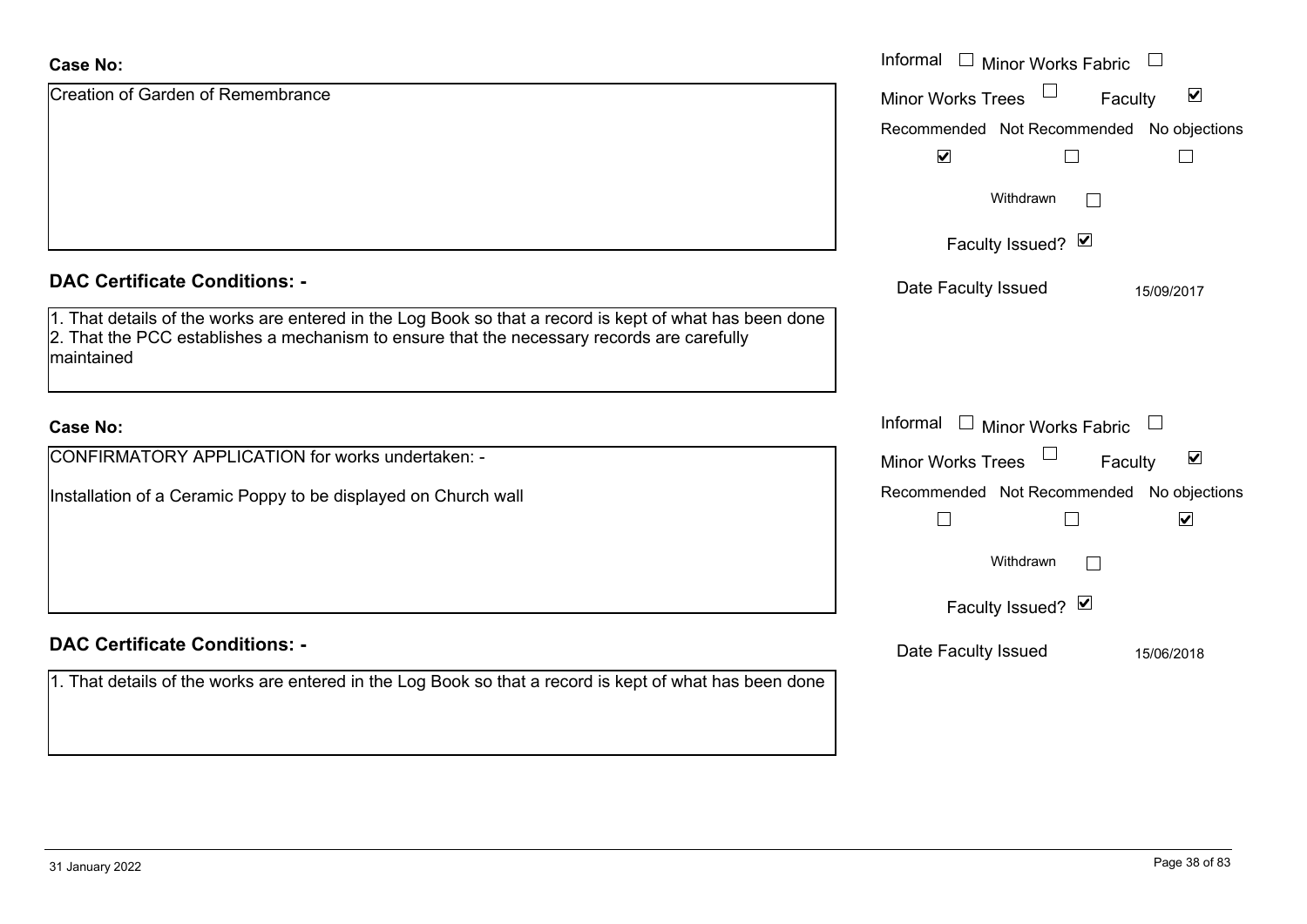| <b>Case No:</b>                                                                                         | Informal $\Box$ Minor Works Fabric                          |  |
|---------------------------------------------------------------------------------------------------------|-------------------------------------------------------------|--|
| Introduction of a memorial to Violet Capes                                                              | $\blacktriangledown$<br><b>Minor Works Trees</b><br>Faculty |  |
|                                                                                                         | Recommended Not Recommended No objections                   |  |
|                                                                                                         |                                                             |  |
|                                                                                                         | Withdrawn                                                   |  |
|                                                                                                         | Faculty Issued? $\Box$                                      |  |
| <b>DAC Certificate Conditions: -</b>                                                                    | Date Faculty Issued<br>16/10/2019                           |  |
| 1. That details of the works are entered in the Log Book so that a record is kept of what has been done |                                                             |  |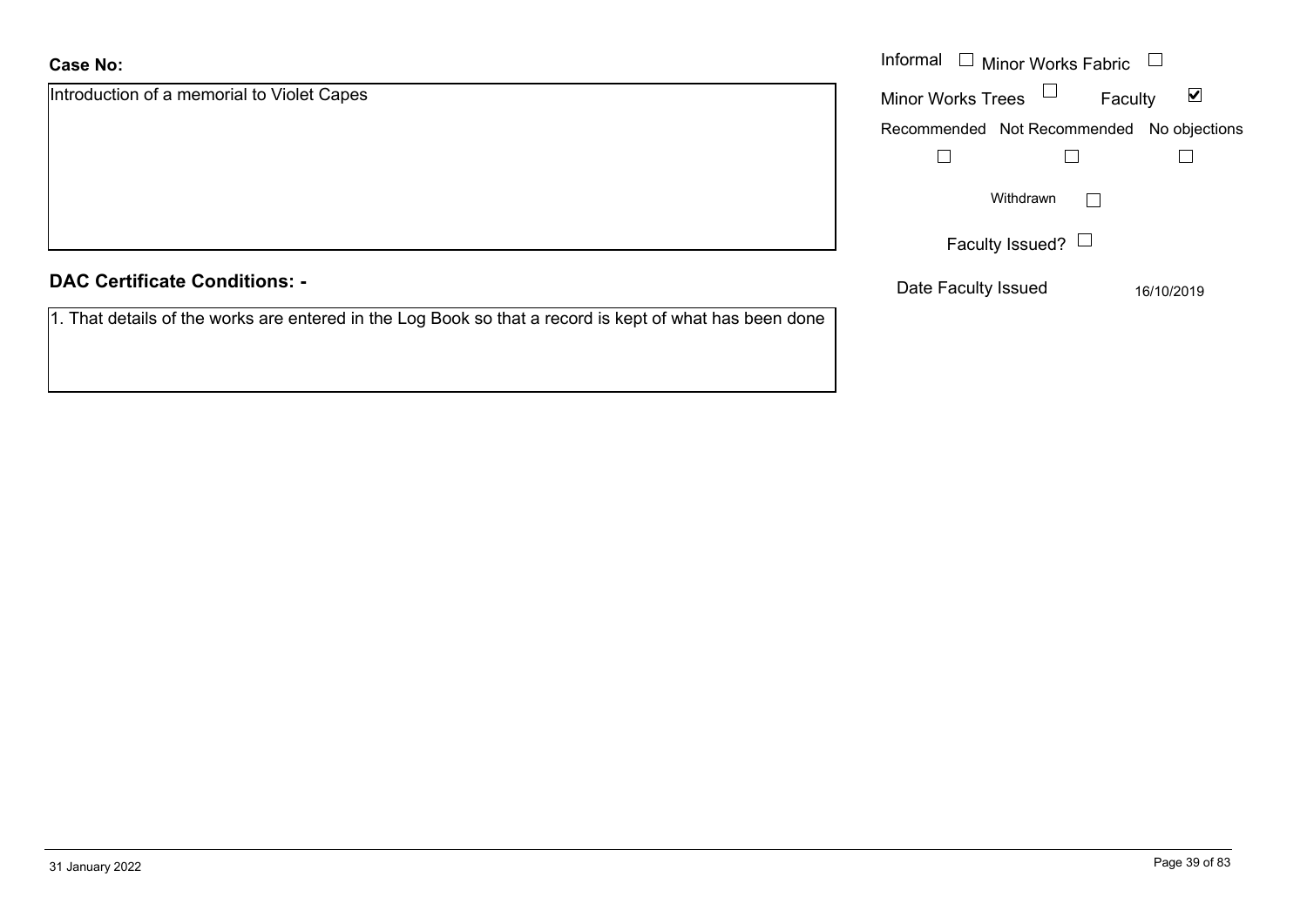1. Repairs to the Tower and other stonework 2. Installation of: a) Accessible WC b) Servery c) Raised Ringing Floor 3. Removal of 9 Pews and the screen at the west end of the Nave4. Re-opening of the North Door 5. Creation of new path to the North Door and re-leveling of existing paths in the churchyard to provide level access6. Re-ordering of the Chancel and repairs to floor 7. Removal of the Snibston Lady effigy 8. Installation of handrail along main path to the South Door 9. Installation of new glass doors and draught-lobby to the South Door and removal of curtains

# **DAC Certificate Conditions: -**

1. That details of the works are entered in the Log Book so that a record is kept of what has been done

|                                                                                                        | Informal $\Box$<br>Minor Works Fabric                          |  |
|--------------------------------------------------------------------------------------------------------|----------------------------------------------------------------|--|
| s to the Tower and other stonework<br>ation of: -                                                      | $\overline{\mathsf{v}}$<br><b>Minor Works Trees</b><br>Faculty |  |
| essible WC                                                                                             | Recommended Not Recommended<br>No objections                   |  |
| verv<br>sed Ringing Floor                                                                              |                                                                |  |
| val of 9 Pews and the screen at the west end of the Nave<br>ening of the North Door                    | Withdrawn                                                      |  |
| on of new path to the North Door and re-leveling of existing paths in the churchyard to provide<br>ess | Faculty Issued? $\Box$                                         |  |
| lering of the Chancel and repairs to floor                                                             |                                                                |  |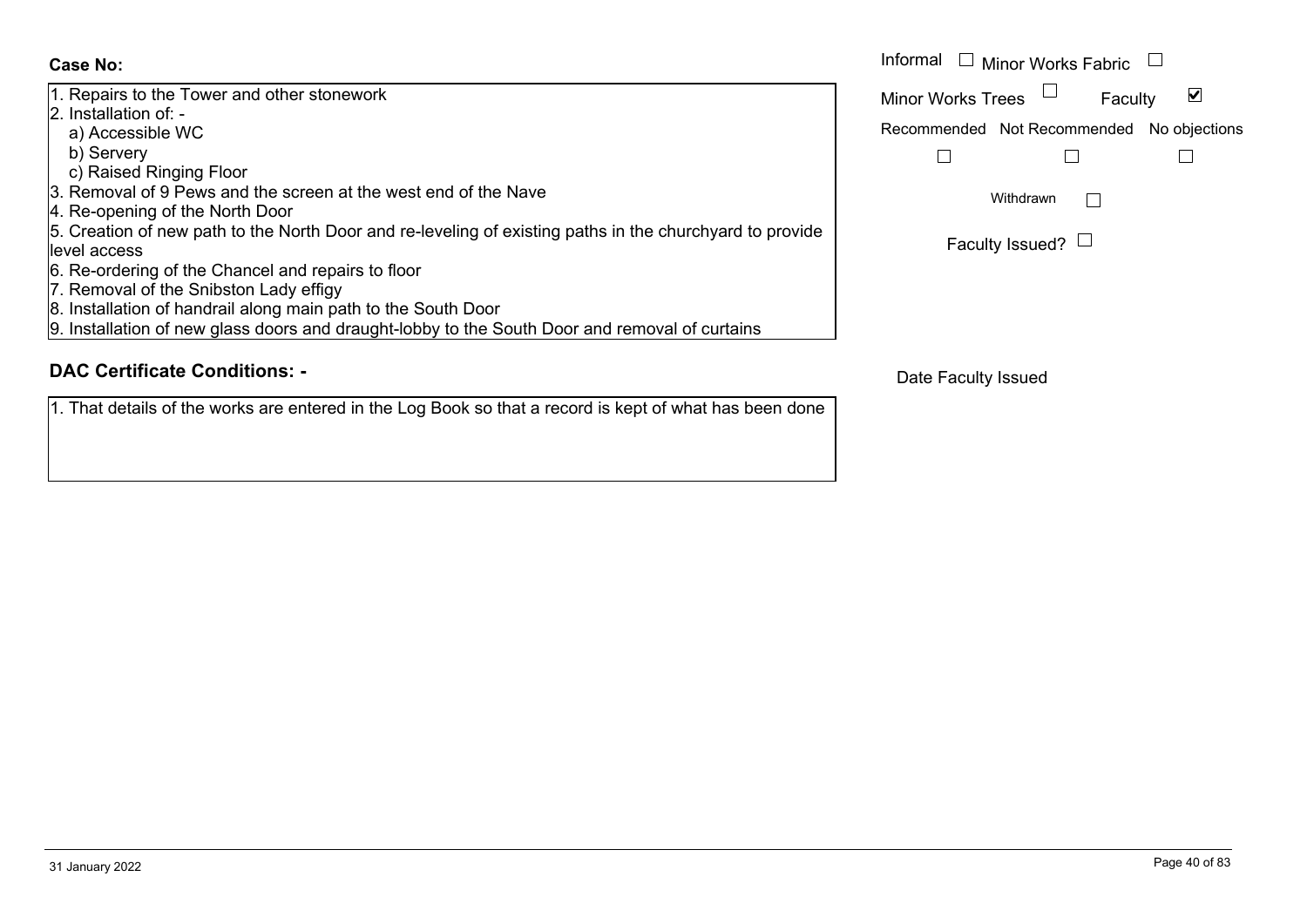Emergency Stone Repairs [Historic England Emergency HaR Grant] to: - 1. South Aisle

2. Chancel - north elevation

#### **DAC Certificate Conditions: -**

1. That details of the works are entered in the Log Book so that a record is kept of what has been done 2. That any stonework to be replaced is carefully checked for tool marks and, if found, the stones are set aside and Diocesan Archaeological Adviser is notified

3. That the source for new stone should be specified rather than "suitable replacement stone": the

#### **Case No:**

Felling of 15 Trees in the churchyard

#### **DAC Certificate Conditions: -**

1. That details of the works are entered in the Log Book so that a record is kept of what has been done 2. That, given the scale of the operation it may be helpful to local relationships for the PCC to inform interested parties prior to the works being undertaken

|                                                                                                                                                                                                                                                                                                                                                 | Informal $\square$<br>Minor Works Fabric ⊠   |
|-------------------------------------------------------------------------------------------------------------------------------------------------------------------------------------------------------------------------------------------------------------------------------------------------------------------------------------------------|----------------------------------------------|
| cy Stone Repairs [Historic England Emergency HaR Grant] to: -<br>Aisle                                                                                                                                                                                                                                                                          | Minor Works Trees<br>Faculty                 |
| el - north elevation                                                                                                                                                                                                                                                                                                                            | Recommended Not Recommended No objections    |
|                                                                                                                                                                                                                                                                                                                                                 | $\blacktriangledown$                         |
|                                                                                                                                                                                                                                                                                                                                                 | Withdrawn                                    |
|                                                                                                                                                                                                                                                                                                                                                 | Faculty Issued? $\Box$                       |
| rtificate Conditions: -                                                                                                                                                                                                                                                                                                                         | Date Faculty Issued                          |
| etails of the works are entered in the Log Book so that a record is kept of what has been done<br>ny stonework to be replaced is carefully checked for tool marks and, if found, the stones are<br>and Diocesan Archaeological Adviser is notified<br>ne source for new stone should be specified rather than "suitable replacement stone": the |                                              |
|                                                                                                                                                                                                                                                                                                                                                 | Informal $\Box$<br><b>Minor Works Fabric</b> |
| 15 Trees in the churchyard                                                                                                                                                                                                                                                                                                                      | <b>Minor Works Trees</b><br>Faculty          |
|                                                                                                                                                                                                                                                                                                                                                 | Recommended Not Recommended No objections    |
|                                                                                                                                                                                                                                                                                                                                                 | $\blacktriangledown$                         |
|                                                                                                                                                                                                                                                                                                                                                 | Withdrawn                                    |
|                                                                                                                                                                                                                                                                                                                                                 | Faculty Issued? $\Box$                       |
| 115 - - 1 - O - - - 111 -                                                                                                                                                                                                                                                                                                                       |                                              |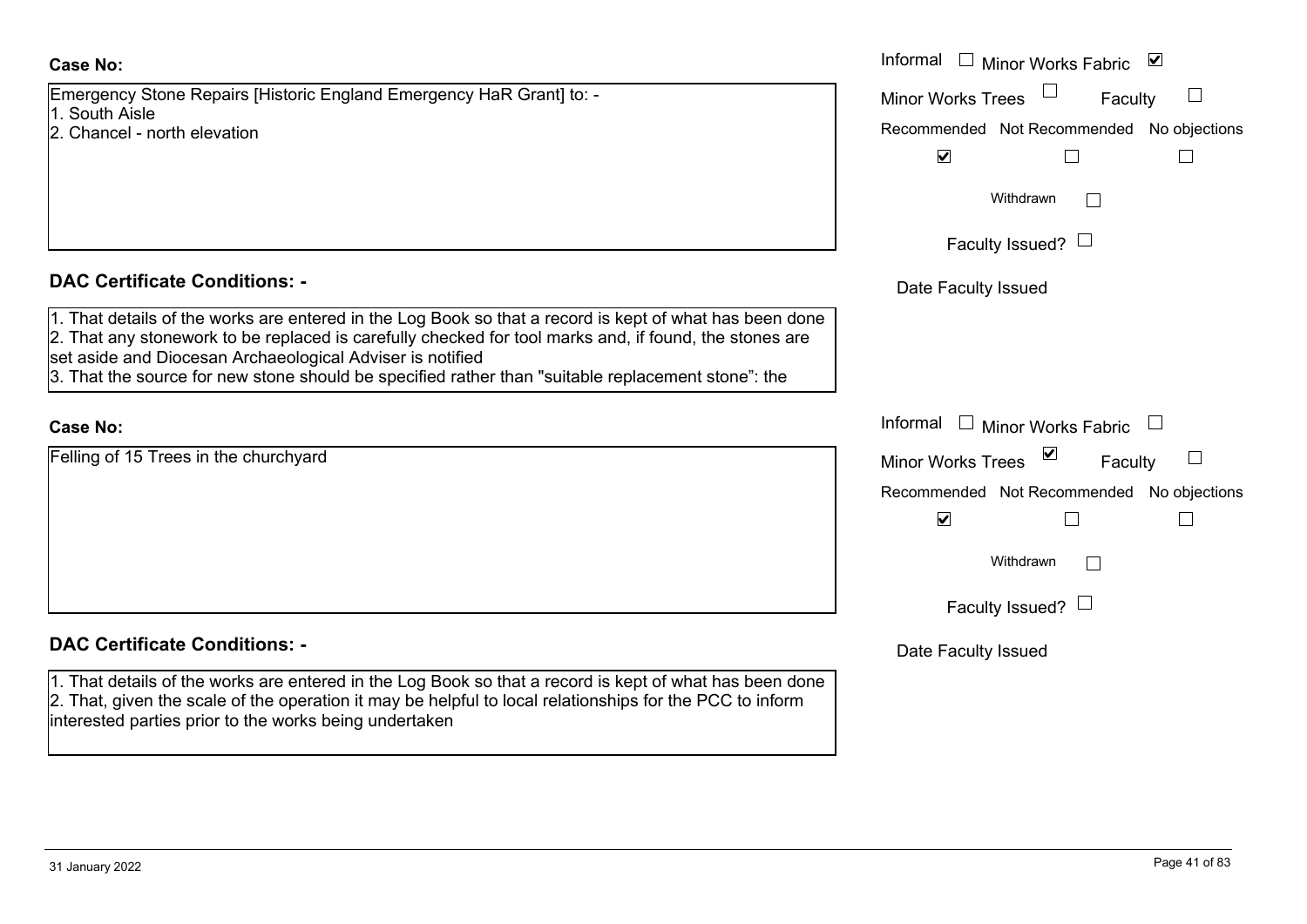| <b>Case No:</b>                                                                                         | Informal |
|---------------------------------------------------------------------------------------------------------|----------|
| Decoration of the areas of previously decorated timber and metal components                             | Minor W  |
|                                                                                                         | Recomm   |
|                                                                                                         |          |
|                                                                                                         |          |
|                                                                                                         |          |
|                                                                                                         |          |
| <b>DAC Certificate Conditions: -</b>                                                                    | Date I   |
| 1. That details of the works are entered in the Log Book so that a record is kept of what has been done |          |

1. That details of the works are entered in the Log Book so that a record is kept  $2.$  That, given the scale of the operation it may be helpful to local relationships interested parties prior to the works being undertaken

# **DAC Certificate Conditions: -**

To Coppice, Crown lift, reduce and remove ivy to 22 trees

# **Case No:**

**Case No:**

|                                                                                                                                                                                                                                                    | Informal $\Box$<br>Minor Works Fabric ⊠   |
|----------------------------------------------------------------------------------------------------------------------------------------------------------------------------------------------------------------------------------------------------|-------------------------------------------|
| ice, Crown lift, reduce and remove ivy to 22 trees                                                                                                                                                                                                 | <b>Minor Works Trees</b><br>Faculty       |
|                                                                                                                                                                                                                                                    | Recommended Not Recommended No objections |
|                                                                                                                                                                                                                                                    | $\blacktriangledown$                      |
|                                                                                                                                                                                                                                                    | Withdrawn                                 |
|                                                                                                                                                                                                                                                    | Faculty Issued? $\Box$                    |
| rtificate Conditions: -                                                                                                                                                                                                                            | Date Faculty Issued                       |
| etails of the works are entered in the Log Book so that a record is kept of what has been done<br>given the scale of the operation it may be helpful to local relationships for the PCC to inform<br>d parties prior to the works being undertaken |                                           |
|                                                                                                                                                                                                                                                    | Informal $\Box$<br>Minor Works Fabric ⊠   |
| on of the areas of previously decorated timber and metal components                                                                                                                                                                                | Minor Works Trees<br>Faculty              |

|                                           | . |  |
|-------------------------------------------|---|--|
| Recommended Not Recommended No objections |   |  |

| M |  |
|---|--|
|   |  |

| Withdrawn |  |
|-----------|--|
|-----------|--|

Faculty Issued?  $\Box$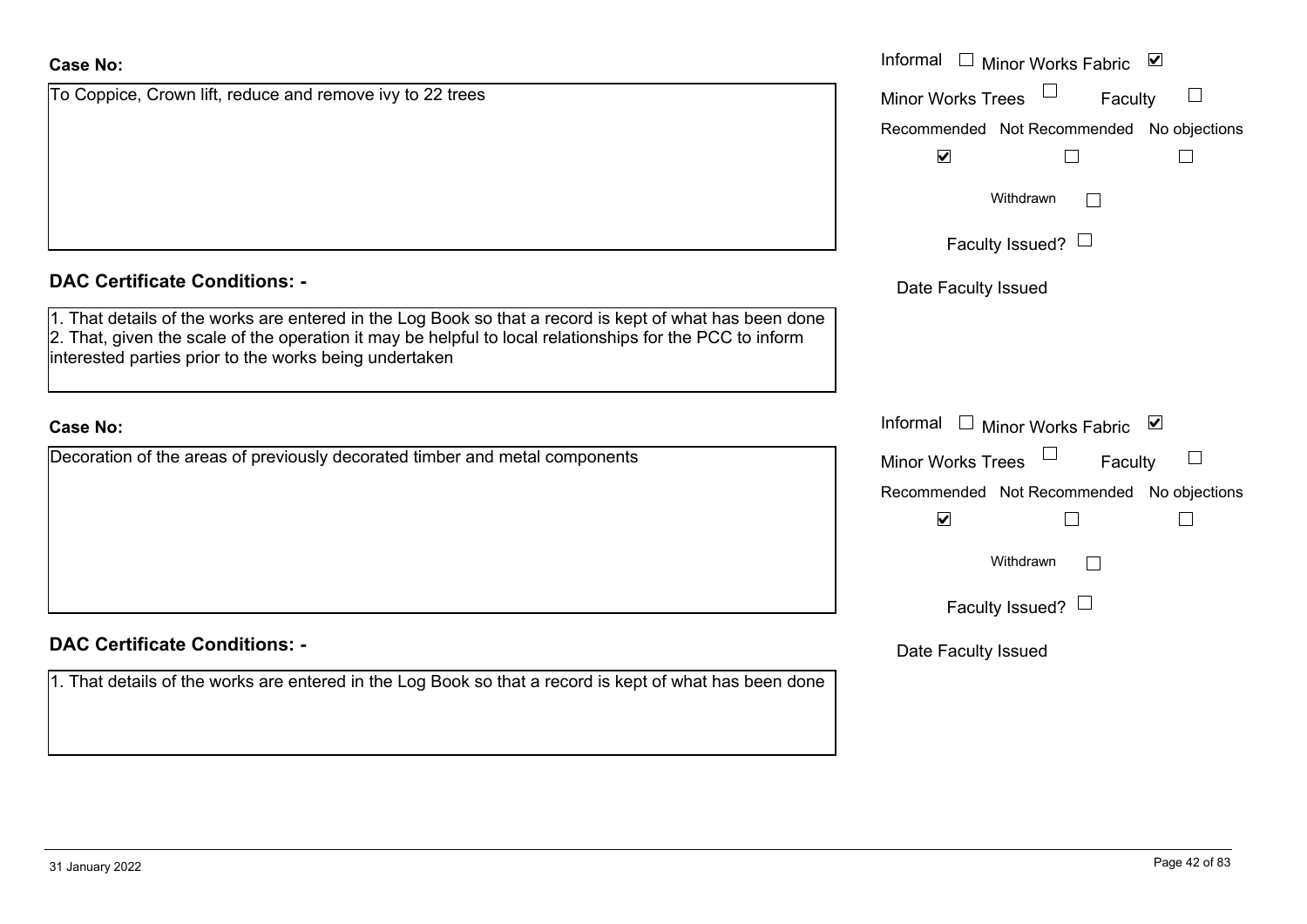| <b>Case No:</b>                                                                                                                                                                                                                                                                | Informal □ Minor Works Fabric ☑               |
|--------------------------------------------------------------------------------------------------------------------------------------------------------------------------------------------------------------------------------------------------------------------------------|-----------------------------------------------|
| Replacement of South Aisle roof covering                                                                                                                                                                                                                                       | <b>Minor Works Trees</b><br>Faculty           |
|                                                                                                                                                                                                                                                                                | Recommended Not Recommended No objections     |
|                                                                                                                                                                                                                                                                                | $\blacktriangledown$                          |
|                                                                                                                                                                                                                                                                                | Withdrawn<br>$\vert \ \ \vert$                |
|                                                                                                                                                                                                                                                                                | Faculty Issued? $\Box$                        |
| <b>DAC Certificate Conditions: -</b>                                                                                                                                                                                                                                           | Date Faculty Issued                           |
| 1. That details of the works are entered in the Log Book so that a record is kept of what has been done                                                                                                                                                                        |                                               |
|                                                                                                                                                                                                                                                                                |                                               |
| <b>Case No:</b>                                                                                                                                                                                                                                                                | Informal<br>$\Box$ Minor Works Fabric $\Box$  |
| 1. Repair of the pointing to the broaching on the Tower                                                                                                                                                                                                                        | <b>Minor Works Trees</b><br>$\Box$<br>Faculty |
| 2. Selective replacement of eroded stonework on all elevations where the erosion threatens<br>accelerated decay of surrounding historic material                                                                                                                               | Recommended Not Recommended No objections     |
| 3. Pointing of areas where there is loss of pointing or eroded pointing<br>4. Replacement of rainwater goods to increase capacity to reduce water transfer to stonework                                                                                                        | $\blacktriangledown$                          |
| 5. Re-pointing and re-tucking of flashings to lead flat areas                                                                                                                                                                                                                  | Withdrawn                                     |
| 6. Replacement of areas of damaged parapet copings<br>7. Repairs to rainwater drainage at the base of the walls to remove water around the base of the walls                                                                                                                   |                                               |
| 8. Repairs to the quatrefoil louvres in the Tower and the fitting of a mesh to the rear to prevent bird entry                                                                                                                                                                  | Faculty Issued? $\Box$                        |
| <b>DAC Certificate Conditions: -</b>                                                                                                                                                                                                                                           | Date Faculty Issued                           |
| 1. That details of the works are entered in the Log Book so that a record is kept of what has been done<br>2. That any stonework to be replaced is carefully checked for tool marks and, if found, the stones are<br>set aside and Diocesan Archaeological Adviser is notified |                                               |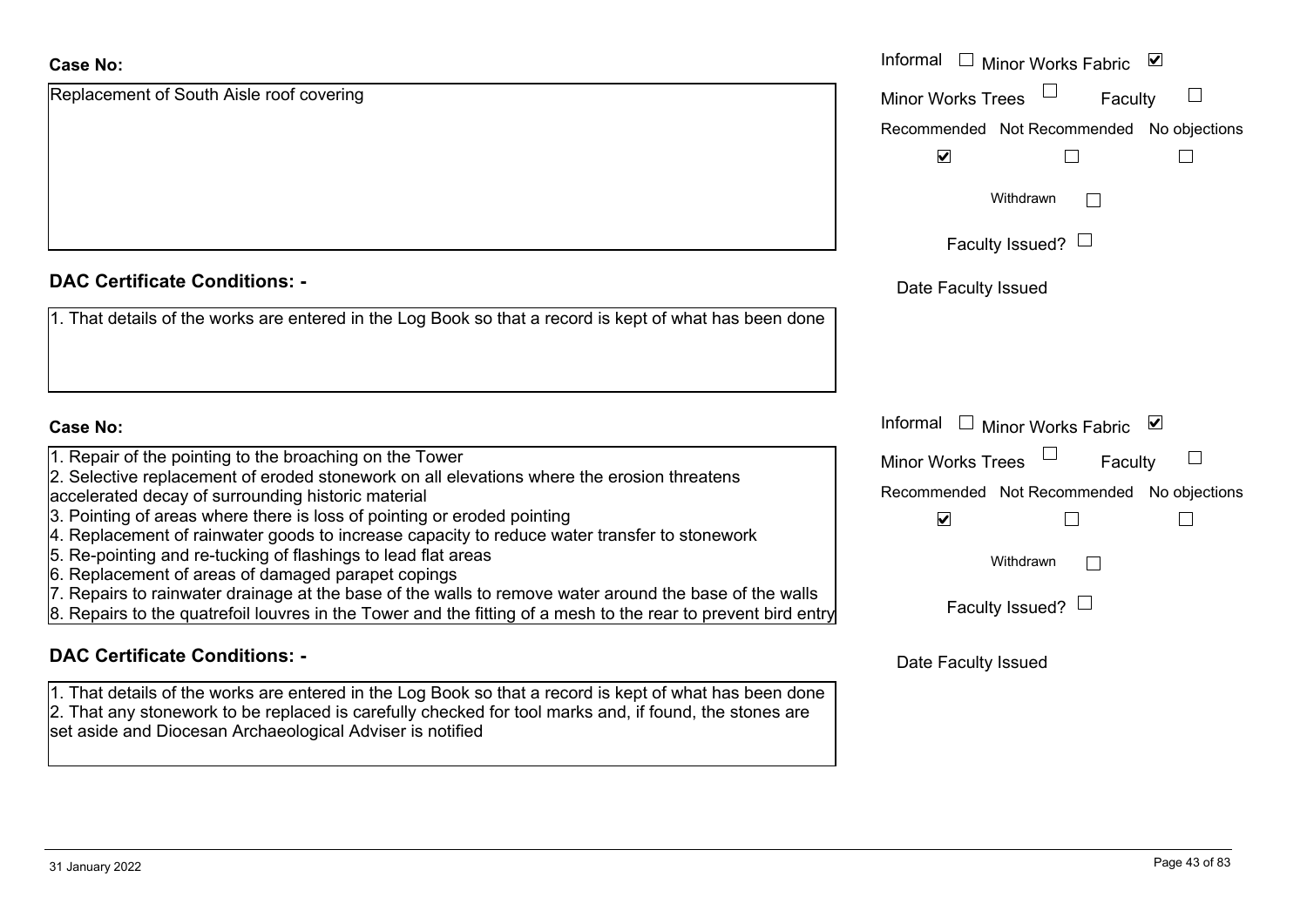#### **Ben No: Church**

#### **10504Rearsby, St Michael and All Angels**

work may commence or make further recommendations to me

| L/1999<br><b>Case No:</b>                                                                                                                                                                                                                   | Informal<br><b>Minor Works Fabric</b>     |              |
|---------------------------------------------------------------------------------------------------------------------------------------------------------------------------------------------------------------------------------------------|-------------------------------------------|--------------|
| <b>Extension to provide toilets</b>                                                                                                                                                                                                         | <b>Minor Works Trees</b>                  | ☑<br>Faculty |
|                                                                                                                                                                                                                                             | Recommended Not Recommended No objections |              |
|                                                                                                                                                                                                                                             |                                           |              |
|                                                                                                                                                                                                                                             | Withdrawn                                 |              |
|                                                                                                                                                                                                                                             | Faculty Issued? Ø                         |              |
| <b>DAC Certificate Conditions: -</b>                                                                                                                                                                                                        | Date Faculty Issued                       | 20/03/2000   |
| 1. A time limit of 12 months<br>2. That prior to the commencement of any works the Diocesan Archaeological Adviser shall carry out a<br>preliminary archaeological assessment and submit the same to the DAC who shall either indicate that |                                           |              |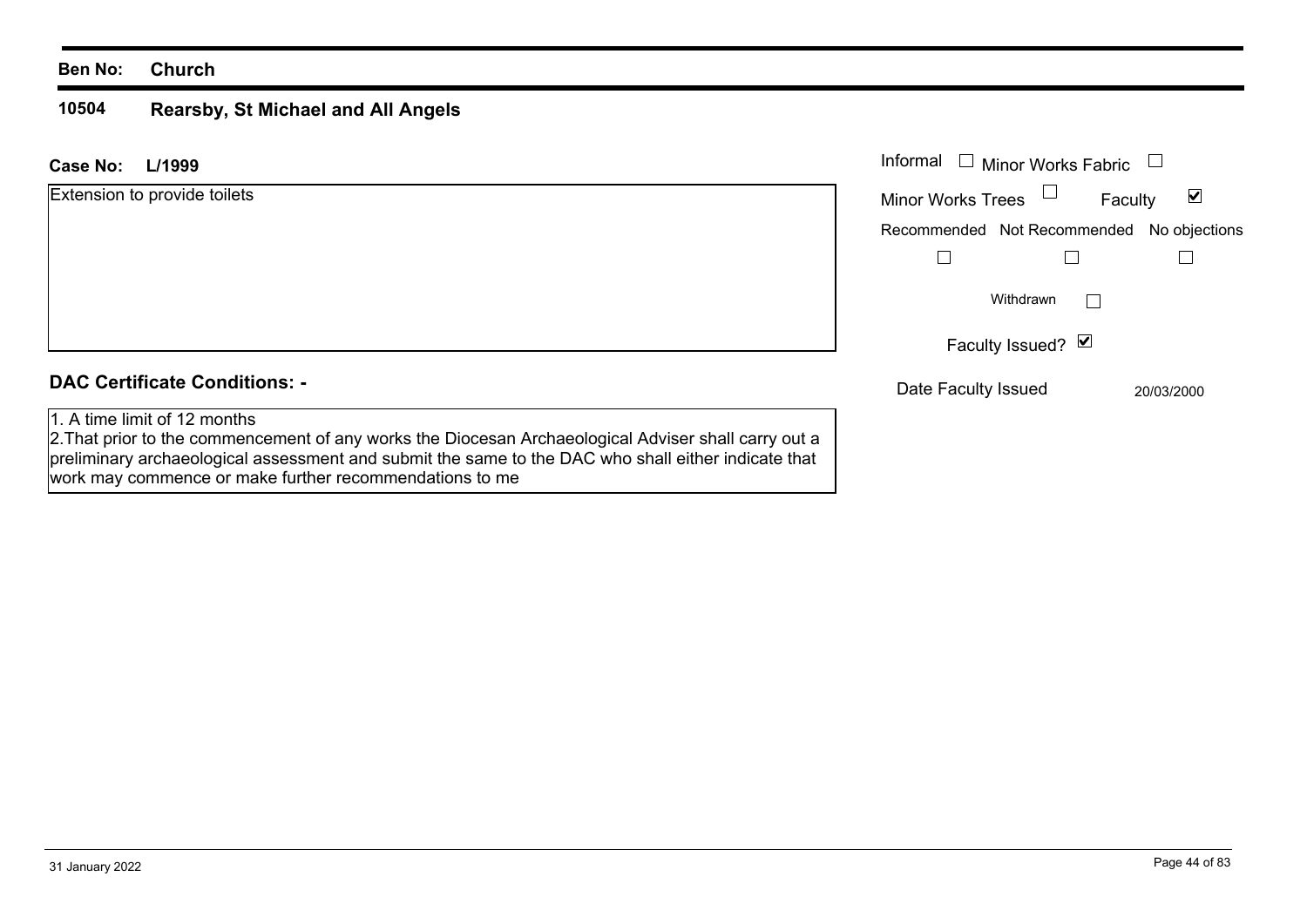| L075/2001<br><b>Case No:</b>                                                                                                                                                                                                      | Informal<br>$\Box$ Minor Works Fabric     |                                 |
|-----------------------------------------------------------------------------------------------------------------------------------------------------------------------------------------------------------------------------------|-------------------------------------------|---------------------------------|
| Window repairs                                                                                                                                                                                                                    | <b>Minor Works Trees</b>                  | $\blacktriangledown$<br>Faculty |
|                                                                                                                                                                                                                                   | Recommended Not Recommended No objections |                                 |
|                                                                                                                                                                                                                                   | $\blacktriangledown$                      |                                 |
|                                                                                                                                                                                                                                   | Withdrawn<br>$\mathbb{R}^n$               |                                 |
|                                                                                                                                                                                                                                   | Faculty Issued? Ø                         |                                 |
| <b>DAC Certificate Conditions: -</b>                                                                                                                                                                                              | Date Faculty Issued                       | 10/09/2001                      |
| 1. A time limit of 12 months                                                                                                                                                                                                      |                                           |                                 |
|                                                                                                                                                                                                                                   |                                           |                                 |
|                                                                                                                                                                                                                                   |                                           |                                 |
| <b>Case No:</b><br>L065/2004                                                                                                                                                                                                      | Informal <b>v</b> Minor Works Fabric      |                                 |
| 1. Remove five existing Temcana gas heaters and part of the gas pipework                                                                                                                                                          | <b>Minor Works Trees</b>                  | $\blacktriangledown$<br>Faculty |
| 2. Replace with five new Drugasar gas heaters in the same position<br>3. Add one further Drugasar heater (shown in red on the ground plan)                                                                                        | Recommended Not Recommended No objections |                                 |
| 4. Add new pipework from the supply gas meter in the porch via the west wall and part of the north wall<br>to the first heater on the north wall                                                                                  | $\blacktriangledown$                      |                                 |
| 5. Box in pipework at first floor level along the west wall                                                                                                                                                                       | Withdrawn<br>$\mathbf{L}$                 |                                 |
| 6. Remove redundant I.R. electric heaters and supply trunking in the nave<br>7. Remove two pews                                                                                                                                   |                                           |                                 |
|                                                                                                                                                                                                                                   | Faculty Issued? Ø                         |                                 |
| <b>DAC Certificate Conditions: -</b>                                                                                                                                                                                              | Date Faculty Issued                       | 28/09/2004                      |
| 1. A time limit of 12 months                                                                                                                                                                                                      |                                           |                                 |
| 2. The PCC receiving a Certificate from Transco that the existing services are adequate<br>3. The DAC Heating Advisor being satisfied with the final detailed proposals                                                           |                                           |                                 |
| $\mathbf{r}$ . The contract of the contract of the contract of the contract of the contract of the contract of the contract of the contract of the contract of the contract of the contract of the contract of the contract of th |                                           |                                 |

4. The removal of pews to be on the basis agreed with the DAC Chairman, in conjunction with the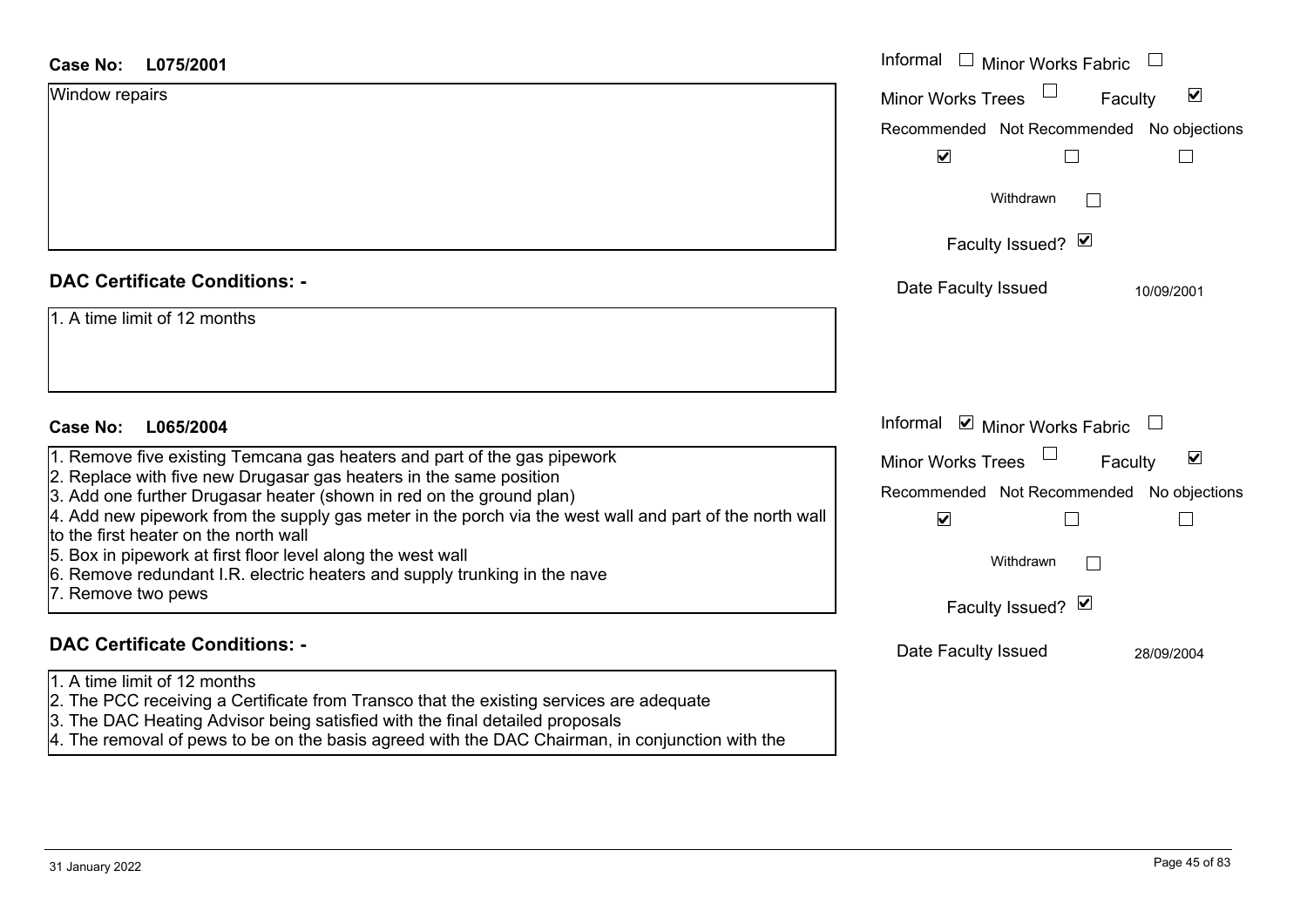#### **L086/2007Case No:**

| L086/2007<br>Case No:                                                                                                                         | Informal □ Minor Works Fabric<br>$\blacktriangledown$       |
|-----------------------------------------------------------------------------------------------------------------------------------------------|-------------------------------------------------------------|
| Re-decoration of the church                                                                                                                   | $\Box$<br>Minor Works Trees<br>Faculty                      |
|                                                                                                                                               | Recommended Not Recommended No objections                   |
|                                                                                                                                               | L                                                           |
|                                                                                                                                               | Withdrawn<br>$\vert \ \ \vert$                              |
|                                                                                                                                               | Faculty Issued? $\Box$                                      |
| <b>DAC Certificate Conditions: -</b>                                                                                                          | Date Faculty Issued                                         |
| 1. A time limit of 12 months                                                                                                                  |                                                             |
|                                                                                                                                               |                                                             |
| L084/2007<br><b>Case No:</b>                                                                                                                  | Informal<br>Minor Works Fabric                              |
| 1. New Lighting Scheme                                                                                                                        | $\blacktriangledown$<br><b>Minor Works Trees</b><br>Faculty |
| 2. Install new heater in the Chancel                                                                                                          | Recommended Not Recommended No objections                   |
| 3. Installation of Sound Reinforcement with Induction Loop System                                                                             | $\blacktriangledown$<br>$\Box$                              |
|                                                                                                                                               | Withdrawn<br>$\mathbf{I}$                                   |
|                                                                                                                                               | Faculty Issued? Ø                                           |
| <b>DAC Certificate Conditions: -</b>                                                                                                          | Date Faculty Issued<br>30/08/2007                           |
| 1. A time limit of 12 months                                                                                                                  |                                                             |
| 2. That, where possible, all fixings should be made into joints, not stonework, using stainless steel or<br>non-ferrous screws in fibre plugs |                                                             |
| 3. That all wiring should be as unobtrusive as possible and of an appropriate colour to blend with the                                        |                                                             |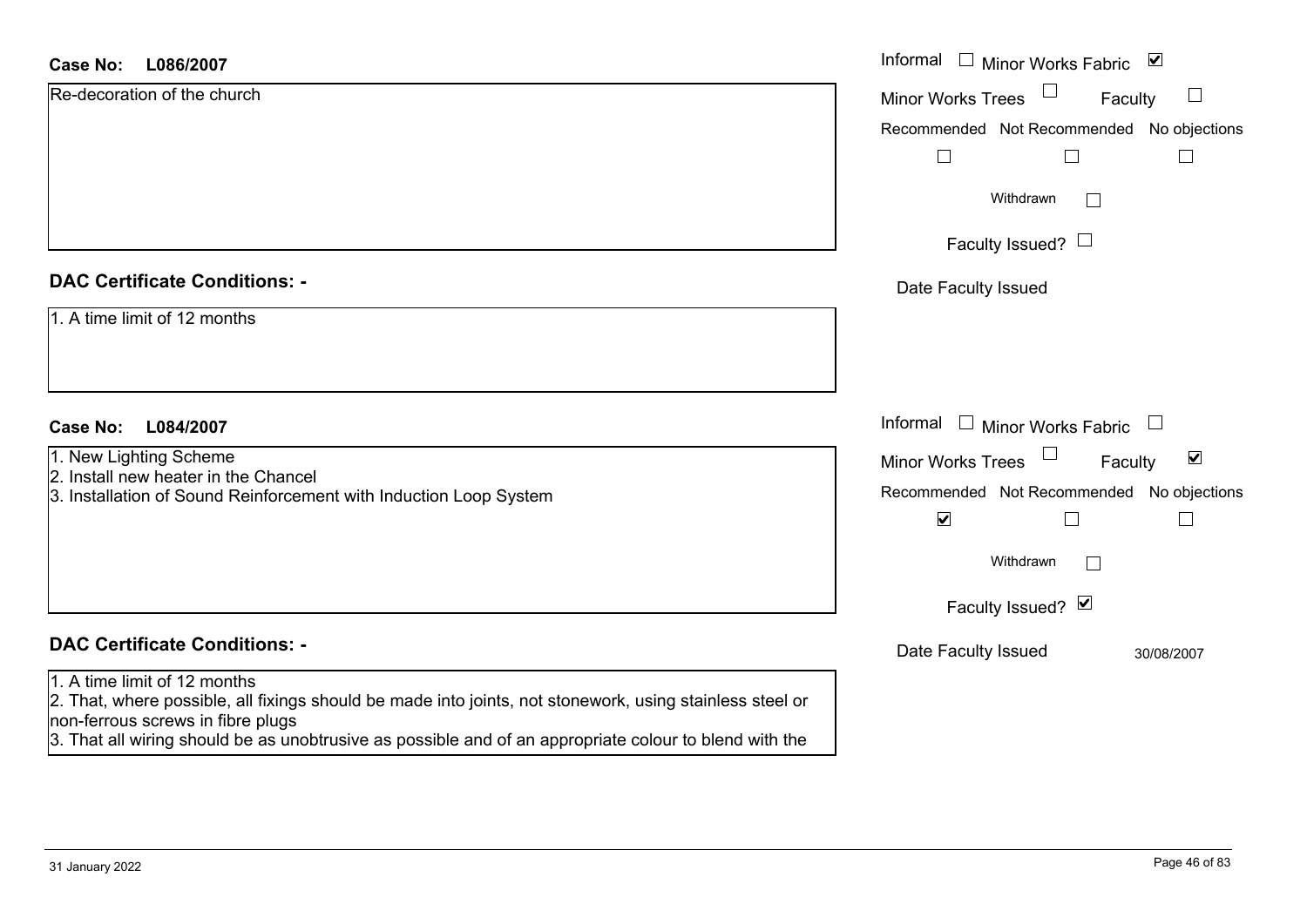| <b>Case No:</b><br>L047/2009                                                                                                                                                       | Informal $\Box$ Minor Works Fabric                                    |
|------------------------------------------------------------------------------------------------------------------------------------------------------------------------------------|-----------------------------------------------------------------------|
| 1. Construction of 10 brick piers to church boundary wall as per sketch detail 9872                                                                                                | $\Box$<br>$\blacktriangledown$<br><b>Minor Works Trees</b><br>Faculty |
| 2. Removal of vegetation along south elevation path and extend width                                                                                                               | Recommended Not Recommended No objections                             |
|                                                                                                                                                                                    | $\blacktriangledown$                                                  |
|                                                                                                                                                                                    | Withdrawn                                                             |
|                                                                                                                                                                                    | Faculty Issued? Ø                                                     |
| <b>DAC Certificate Conditions: -</b>                                                                                                                                               | Date Faculty Issued<br>26/06/2009                                     |
| 1. A time limit of 12 months<br>2. That details of the works are entered in the Log Book so that a record is kept of what has been done                                            |                                                                       |
| Case No:<br>L198/2011                                                                                                                                                              | Informal $\blacksquare$ Minor Works Fabric $\Box$                     |
| Replacement of heating system: -                                                                                                                                                   | $\blacktriangledown$<br><b>Minor Works Trees</b><br>Faculty           |
| $1.$ Phase 1: -<br>a) Removal of two wall-mounted gas-fired heaters                                                                                                                | Recommended Not Recommended No objections                             |
| b) Installation of: -                                                                                                                                                              | $\blacktriangledown$                                                  |
| i) 5 x internal heat exchange units: -                                                                                                                                             |                                                                       |
| a) 1 in Chancel<br>b) 2 in South Aisle                                                                                                                                             | Withdrawn                                                             |
| c) 2 in North Aisle                                                                                                                                                                |                                                                       |
| ii) 3 x external heat exchange units: -                                                                                                                                            | Faculty Issued? Ø                                                     |
| a) North of the Chancel                                                                                                                                                            |                                                                       |
| b) West of the South Aisle<br>c) West of the WC extension at the northwest corner of the North Aisle                                                                               |                                                                       |
|                                                                                                                                                                                    |                                                                       |
| <b>DAC Certificate Conditions: -</b>                                                                                                                                               | Date Faculty Issued<br>28/11/2012                                     |
| 1. A time limit of 12 months                                                                                                                                                       |                                                                       |
| 2. That details of the works are entered in the Log Book so that a record is kept of what has been done<br>3. That the installation should re-use existing ducts wherever possible |                                                                       |
| $4.$ That the external units be screened and coloured so as to make them as unintrusive as possible                                                                                |                                                                       |
|                                                                                                                                                                                    |                                                                       |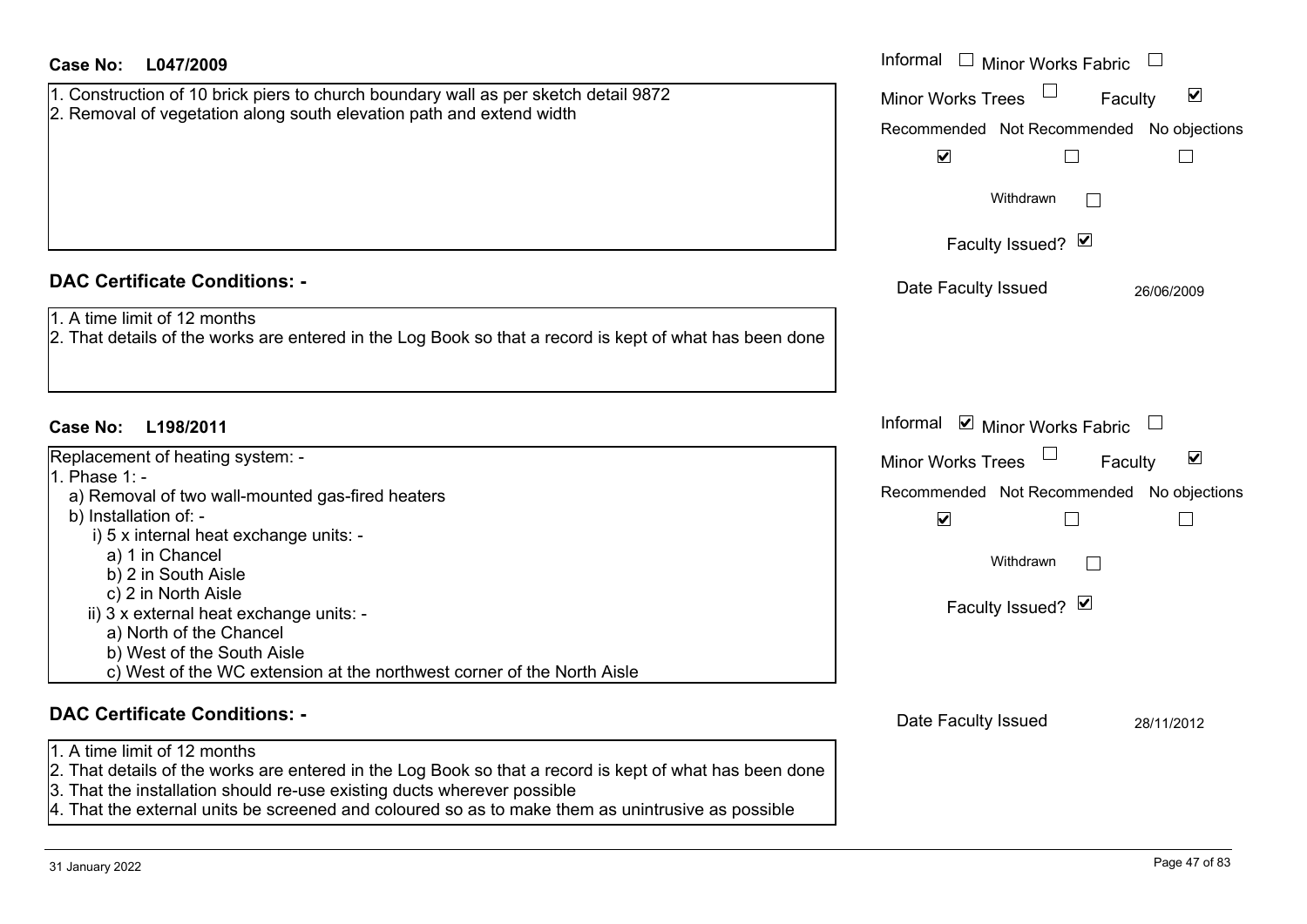| <b>Case No:</b><br>L118/2011                                                                                                                                                                                                     | Informal<br>$\Box$ Minor Works Fabric                                                                                                                           |
|----------------------------------------------------------------------------------------------------------------------------------------------------------------------------------------------------------------------------------|-----------------------------------------------------------------------------------------------------------------------------------------------------------------|
| 1. Create an area in the new churchyard extension for the burial of ashes<br>2. Allow the use of small vertical headstones to mark the burial spots<br>3. Establish a set of guidelines to regularise the use of such headstones | $\blacktriangledown$<br><b>Minor Works Trees</b><br>Faculty<br>Recommended Not Recommended No objections<br>$\blacktriangledown$<br>$\mathcal{L}_{\mathcal{A}}$ |
|                                                                                                                                                                                                                                  | Withdrawn<br>$\vert \ \ \vert$                                                                                                                                  |
|                                                                                                                                                                                                                                  | Faculty Issued? Ø                                                                                                                                               |
| <b>DAC Certificate Conditions: -</b>                                                                                                                                                                                             | Date Faculty Issued<br>31/01/2012                                                                                                                               |
| 1. A time limit of 12 months<br>2. That details of the works are entered in the Log Book so that a record is kept of what has been done                                                                                          |                                                                                                                                                                 |
| <b>Case No:</b><br>L197/2011                                                                                                                                                                                                     | Informal<br>□ Minor Works Fabric                                                                                                                                |
| Repairs to roof                                                                                                                                                                                                                  | <b>Minor Works Trees</b><br>Faculty                                                                                                                             |
|                                                                                                                                                                                                                                  | Recommended Not Recommended No objections                                                                                                                       |
|                                                                                                                                                                                                                                  | $\Box$<br>$\Box$                                                                                                                                                |
|                                                                                                                                                                                                                                  | Withdrawn<br>$\perp$                                                                                                                                            |
|                                                                                                                                                                                                                                  | Faculty Issued? $\Box$                                                                                                                                          |
| <b>DAC Certificate Conditions: -</b>                                                                                                                                                                                             | Date Faculty Issued                                                                                                                                             |
| 1. A time limit of 12 months<br>2. That details of the works are entered in the Log Book so that a record is kept of what has been done<br>3. That the works be carried out under a hot works permit                             |                                                                                                                                                                 |
|                                                                                                                                                                                                                                  |                                                                                                                                                                 |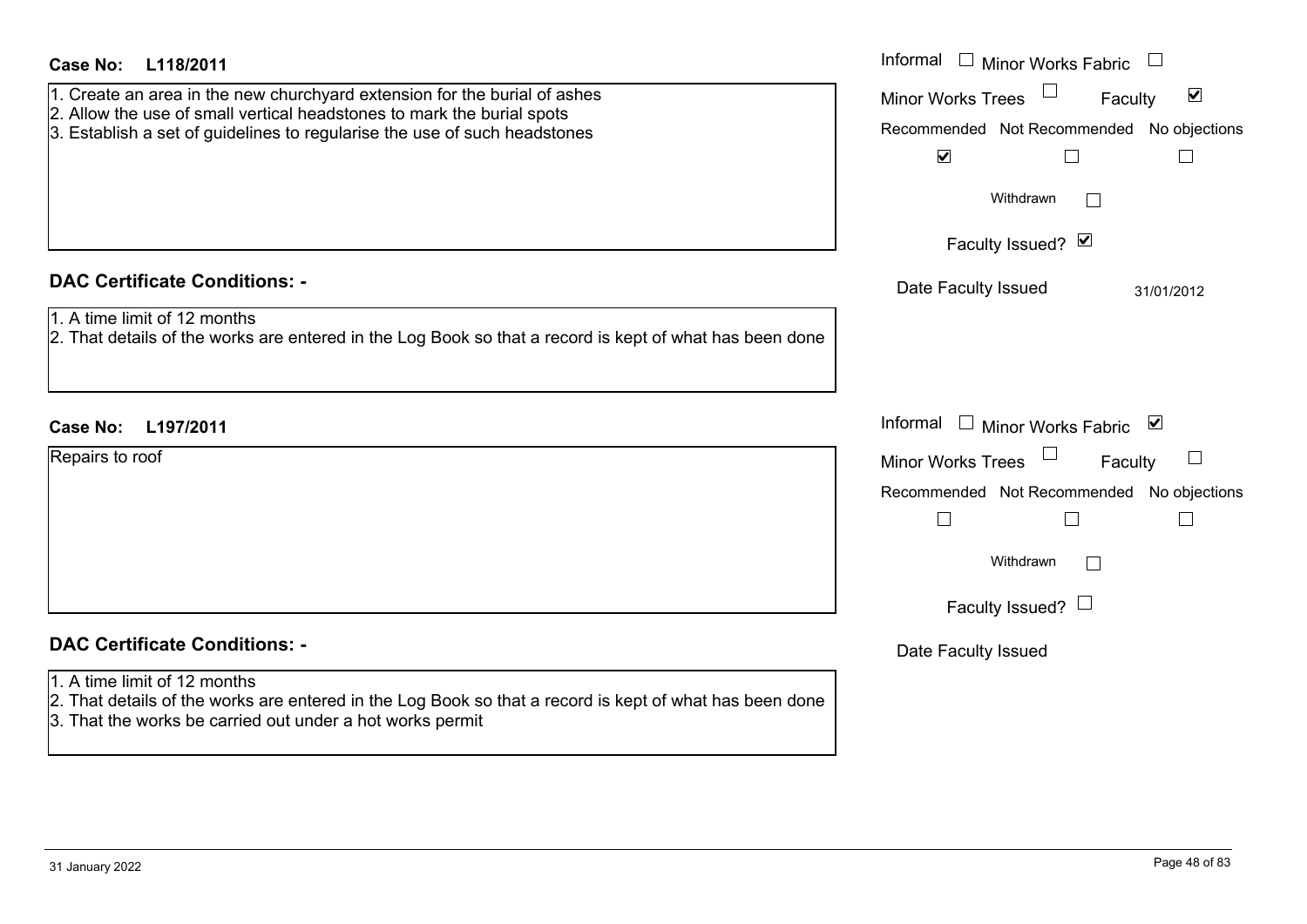#### **L030/2013Case No:** Informal

1. Repair of loose and flaking plaster 2. Re-decoration

# **DAC Certificate Conditions: -**

#### 1. A time limit of 12 months

2. That details of the works are entered in the Log Book so that a record is kept of what has been don

## **L240/2014Case No:** Informal

CONFIRMATORY APPLICATION for works undertaken with Chancellor's Licence:Replacement of the roof to the extension

# **DAC Certificate Conditions: -**

1. That details of the works are entered in the Log Book so that a record is kept of what has been don

|    | Informal<br>$\blacktriangledown$<br><b>Minor Works Fabric</b> |
|----|---------------------------------------------------------------|
|    | <b>Minor Works Trees</b><br>Faculty                           |
|    | Recommended Not Recommended No objections                     |
|    | $\blacktriangledown$                                          |
|    | Withdrawn                                                     |
|    | Faculty Issued? $\Box$                                        |
|    | Date Faculty Issued                                           |
| ٦e |                                                               |
|    |                                                               |
|    | Informal<br>Minor Works Fabric                                |
|    | $\blacktriangledown$<br><b>Minor Works Trees</b><br>Faculty   |
|    | Recommended Not Recommended No objections                     |
|    | $\blacktriangledown$                                          |
|    | Withdrawn                                                     |
|    | Faculty Issued? L                                             |
|    | Date Faculty Issued                                           |
| ٦e |                                                               |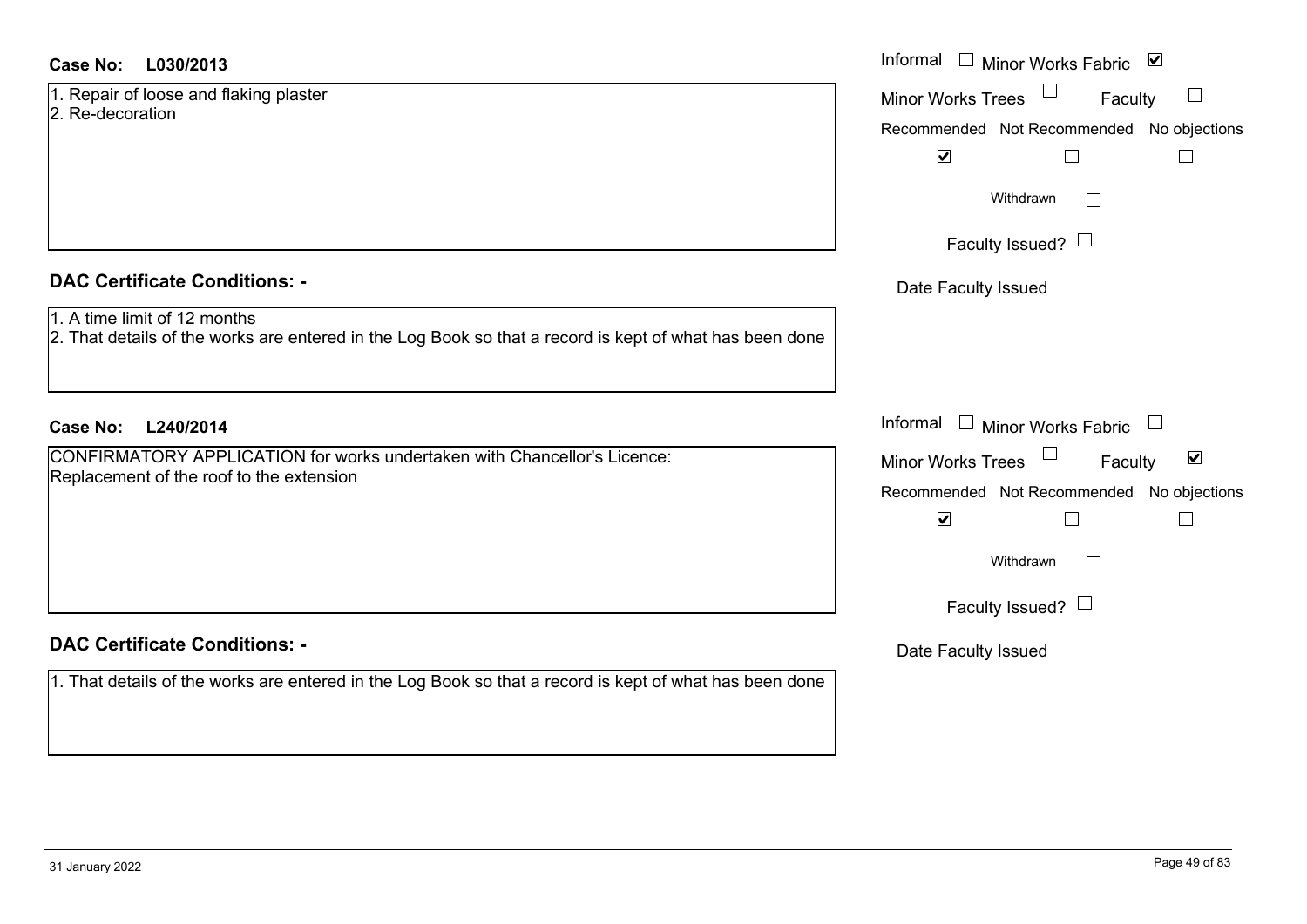#### **L048/2014Case No:**

| L048/2014<br><b>Case No:</b>                                                                                                                                                                                                                                                                                       | Informal □ Minor Works Fabric             |                                 |
|--------------------------------------------------------------------------------------------------------------------------------------------------------------------------------------------------------------------------------------------------------------------------------------------------------------------|-------------------------------------------|---------------------------------|
| Levelling of the floor in the North Aisle                                                                                                                                                                                                                                                                          | Minor Works Trees                         | $\blacktriangledown$<br>Faculty |
|                                                                                                                                                                                                                                                                                                                    | Recommended Not Recommended No objections |                                 |
|                                                                                                                                                                                                                                                                                                                    | $\blacktriangledown$                      |                                 |
|                                                                                                                                                                                                                                                                                                                    | Withdrawn                                 | $\mathbb{R}^n$                  |
|                                                                                                                                                                                                                                                                                                                    | Faculty Issued? Ø                         |                                 |
| <b>DAC Certificate Conditions: -</b>                                                                                                                                                                                                                                                                               | Date Faculty Issued                       | 01/08/2014                      |
| 1. That details of the works are entered in the Log Book so that a record is kept of what has been done<br>2. That fine-gauged brass grills be incorporated into the surface of the "in-fill" to ensure sufficient<br>ventilation of the underlying fabric of the church                                           |                                           |                                 |
| <b>Case No:</b><br>L200/2015                                                                                                                                                                                                                                                                                       | Informal $\Box$ Minor Works Fabric        |                                 |
| 1. CONFIRMATORY APPLICATION for works undertaken: -                                                                                                                                                                                                                                                                | Minor Works Trees                         | $\blacktriangledown$<br>Faculty |
| a) Works to make safe a collapsed section of the churchyard wall<br>2. Remedial works to: -                                                                                                                                                                                                                        | Recommended Not Recommended No objections |                                 |
| a) Re-build the collapsed section<br>b) Repair the adjacent section                                                                                                                                                                                                                                                | $\blacktriangledown$                      |                                 |
| of churchyard wall bordering with 3 Church Lane                                                                                                                                                                                                                                                                    | Withdrawn                                 | $\mathbb{R}^n$                  |
|                                                                                                                                                                                                                                                                                                                    | Faculty Issued? $\Box$                    |                                 |
| <b>DAC Certificate Conditions: -</b>                                                                                                                                                                                                                                                                               | Date Faculty Issued                       | 31/10/2019                      |
| 1. That details of the works are entered in the Log Book so that a record is kept of what has been done<br>2. Human Remains should be expected when excavating within a churchyard. Any remains should be<br>recovered, treated in a respectful manner and boxed or bagged, and set aside securely for reburial by |                                           |                                 |

the incumbent in an appropriate location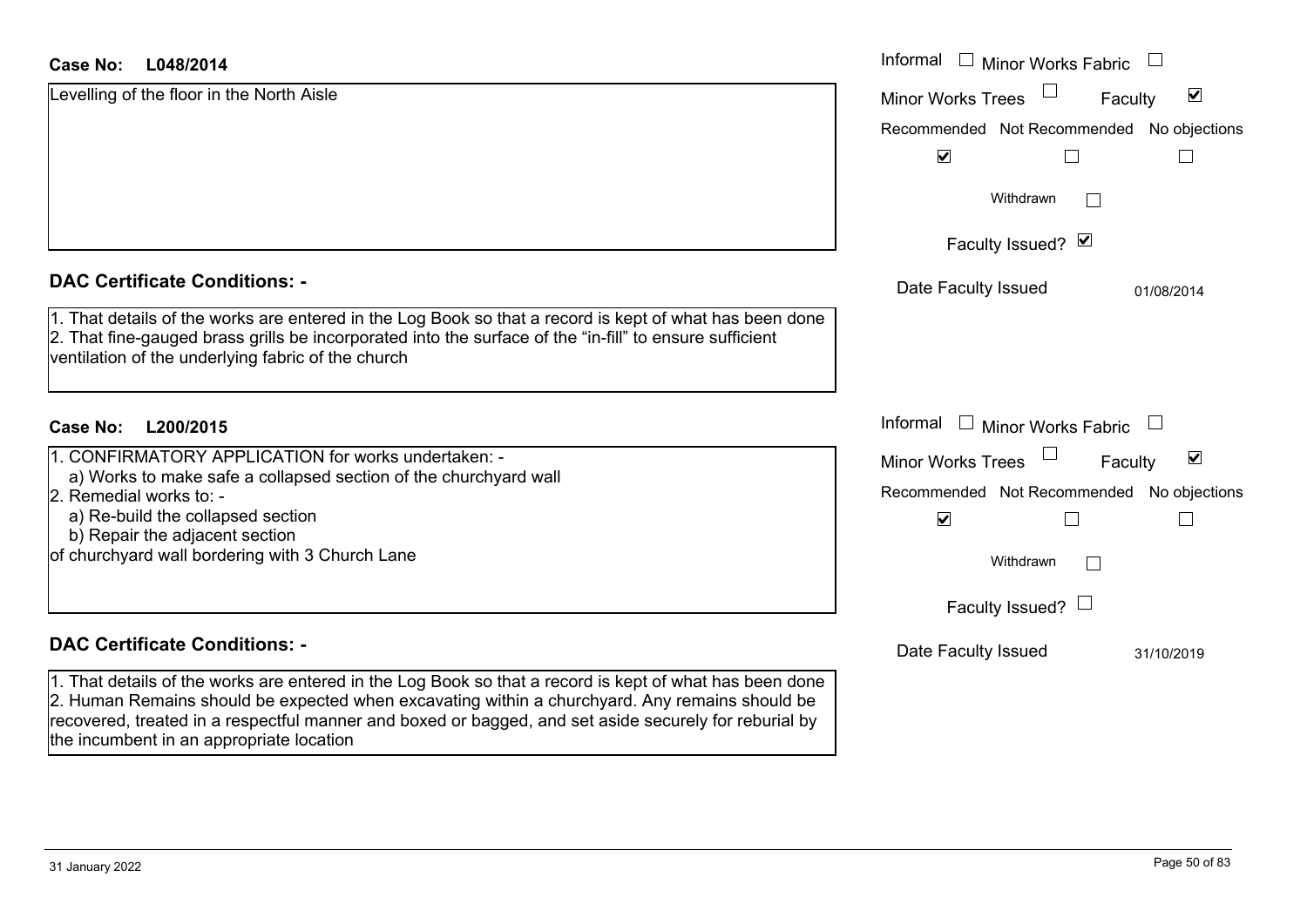To fell to the ground three Trees: - 1. T1680 - Over-mature Cedar2. T1682 - Mature Sycamore to west of church adjacent to boundary wall 3. T1683 - Mature Sycamore to west of church adjacent to boundary wall

## **DAC Certificate Conditions: -**

1. That details of the works are entered in the Log Book so that a record is kept of what has

#### **Case No:**

Works to 5 Trees: -1. T1687 - Mature Norway Maple on north western boundary - Remove deadwood and sever 2. T1691 - Mature Norway maple on north western boundary - Remove deadwood, sever ivy lift up to 5m 3. T1694 - Mature Norway Maple on south eastern boundary - Remove deadwood 4. T1695 - Mature Norway maple on south eastern boundary - Remove deadwood, sever ivy lift up to 5m 5. T1696 - Mature Norway Maple to south of church - Remove deadwood, sever ivy and crov 5m

#### **DAC Certificate Conditions: -**

1. That details of the works are entered in the Log Book so that a record is kept of what has been done

| the ground three Trees: -<br>- Over-mature Cedar<br>- Mature Sycamore to west of church adjacent to boundary wall<br>- Mature Sycamore to west of church adjacent to boundary wall                                                                                                                                                                           | Informal<br>Minor Works Fabric<br><b>Minor Works Trees</b><br>Faculty<br>Recommended Not Recommended No objections<br>Withdrawn |
|--------------------------------------------------------------------------------------------------------------------------------------------------------------------------------------------------------------------------------------------------------------------------------------------------------------------------------------------------------------|---------------------------------------------------------------------------------------------------------------------------------|
|                                                                                                                                                                                                                                                                                                                                                              | Faculty Issued? $\Box$                                                                                                          |
| rtificate Conditions: -                                                                                                                                                                                                                                                                                                                                      | Date Faculty Issued                                                                                                             |
| etails of the works are entered in the Log Book so that a record is kept of what has been done                                                                                                                                                                                                                                                               |                                                                                                                                 |
|                                                                                                                                                                                                                                                                                                                                                              | Informal<br>Minor Works Fabric                                                                                                  |
| 5 Trees: -<br>- Mature Norway Maple on north western boundary - Remove deadwood and sever ivy<br>- Mature Norway maple on north western boundary - Remove deadwood, sever ivy and crown<br>5m<br>- Mature Norway Maple on south eastern boundary - Remove deadwood<br>- Mature Norway maple on south eastern boundary - Remove deadwood, sever ivy and crown | <b>Minor Works Trees</b><br>Faculty<br>Recommended Not Recommended No objections<br>Withdrawn<br>L                              |
| วิทา<br>- Mature Norway Maple to south of church - Remove deadwood, sever ivy and crown lift up to                                                                                                                                                                                                                                                           | Faculty Issued?                                                                                                                 |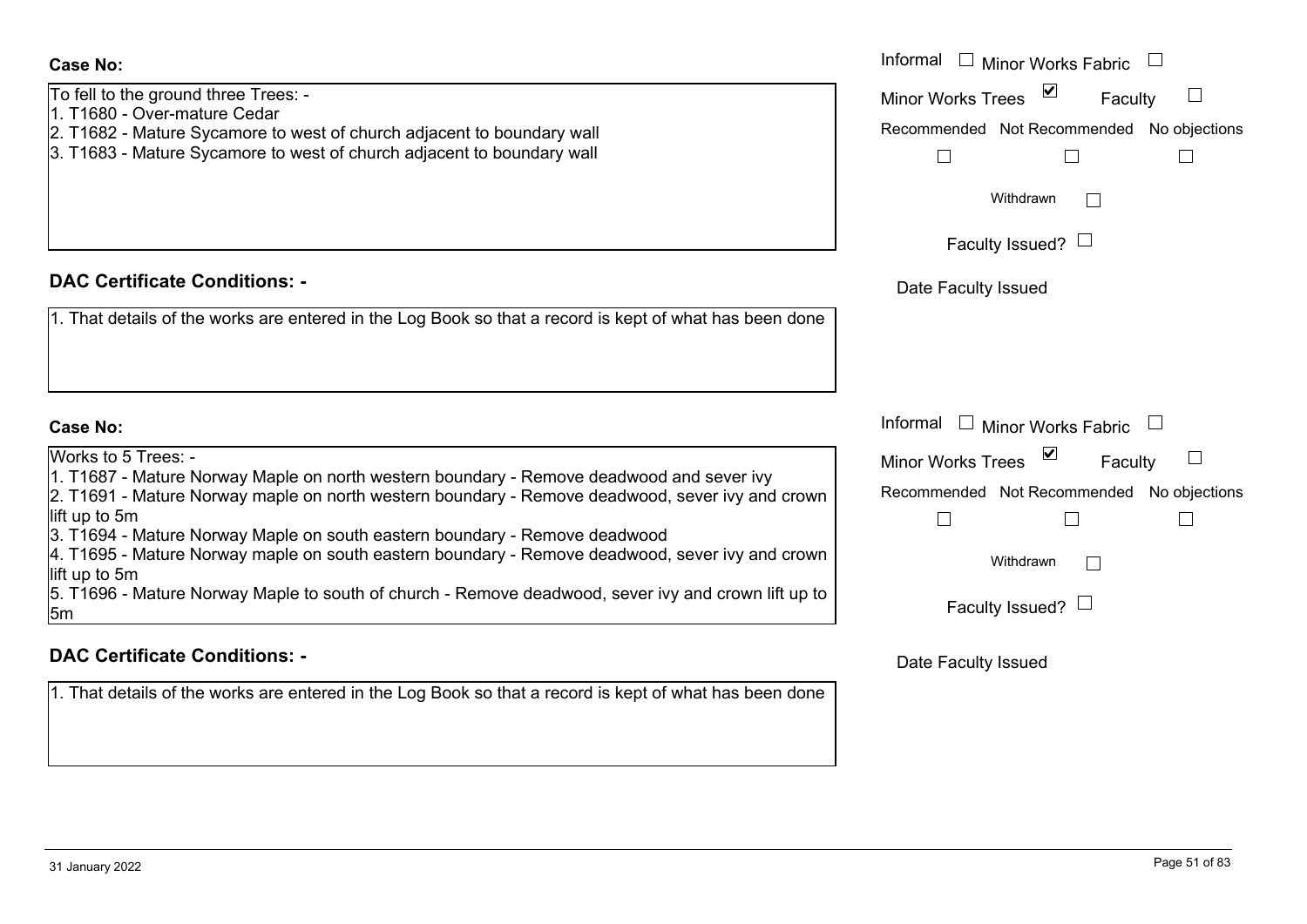| <b>Case No:</b>                                                                                                                                                                                                                                                                                                                                                                                                            | Informal<br>$\mathrel{\boxdot}$ Minor Works Fabric      |  |  |
|----------------------------------------------------------------------------------------------------------------------------------------------------------------------------------------------------------------------------------------------------------------------------------------------------------------------------------------------------------------------------------------------------------------------------|---------------------------------------------------------|--|--|
| <b>Reduction of Yew Tree</b>                                                                                                                                                                                                                                                                                                                                                                                               | $\sum$<br><b>Minor Works Trees</b><br>Faculty<br>$\Box$ |  |  |
|                                                                                                                                                                                                                                                                                                                                                                                                                            | Recommended Not Recommended No objections               |  |  |
|                                                                                                                                                                                                                                                                                                                                                                                                                            | $\blacktriangledown$                                    |  |  |
|                                                                                                                                                                                                                                                                                                                                                                                                                            | Withdrawn                                               |  |  |
|                                                                                                                                                                                                                                                                                                                                                                                                                            | Faculty Issued? $\Box$                                  |  |  |
| <b>DAC Certificate Conditions: -</b>                                                                                                                                                                                                                                                                                                                                                                                       | Date Faculty Issued                                     |  |  |
| 1. That details of the works are entered in the Log Book so that a record is kept of what has been done<br>2. That work should avoid disturbance to nesting birds. Birds can nest in many places including<br>buildings, trees, shrubs dense ivy, and bramble/rose scrub. Nesting birds are protected under the 1981<br>Wildlife and Countryside Act. The main nesting season lasts approximately from March to September, |                                                         |  |  |
| <b>Case No:</b>                                                                                                                                                                                                                                                                                                                                                                                                            | Informal<br>Minor Works Fabric<br>$\mathbf{1}$          |  |  |
| Re-building of the churchyard wall and gatepost piers                                                                                                                                                                                                                                                                                                                                                                      | ⊻<br><b>Minor Works Trees</b><br>Faculty                |  |  |
|                                                                                                                                                                                                                                                                                                                                                                                                                            | Recommended Not Recommended No objections               |  |  |
|                                                                                                                                                                                                                                                                                                                                                                                                                            | $\blacktriangledown$                                    |  |  |
|                                                                                                                                                                                                                                                                                                                                                                                                                            | Withdrawn<br>$\sim$                                     |  |  |
|                                                                                                                                                                                                                                                                                                                                                                                                                            | Faculty Issued? Ø                                       |  |  |
| <b>DAC Certificate Conditions: -</b>                                                                                                                                                                                                                                                                                                                                                                                       | Date Faculty Issued<br>10/07/2018                       |  |  |
| 1. That details of the works are entered in the Log Book so that a record is kept of what has been done<br>2. That no works shall take place until the PCC, after consultation with the Diocesan Archaeological<br>Adviser, has secured the implementation of a programme of archaeological works in accordance with a                                                                                                     |                                                         |  |  |

written scheme of investigation which has been submitted by the PCC and approved by the DAC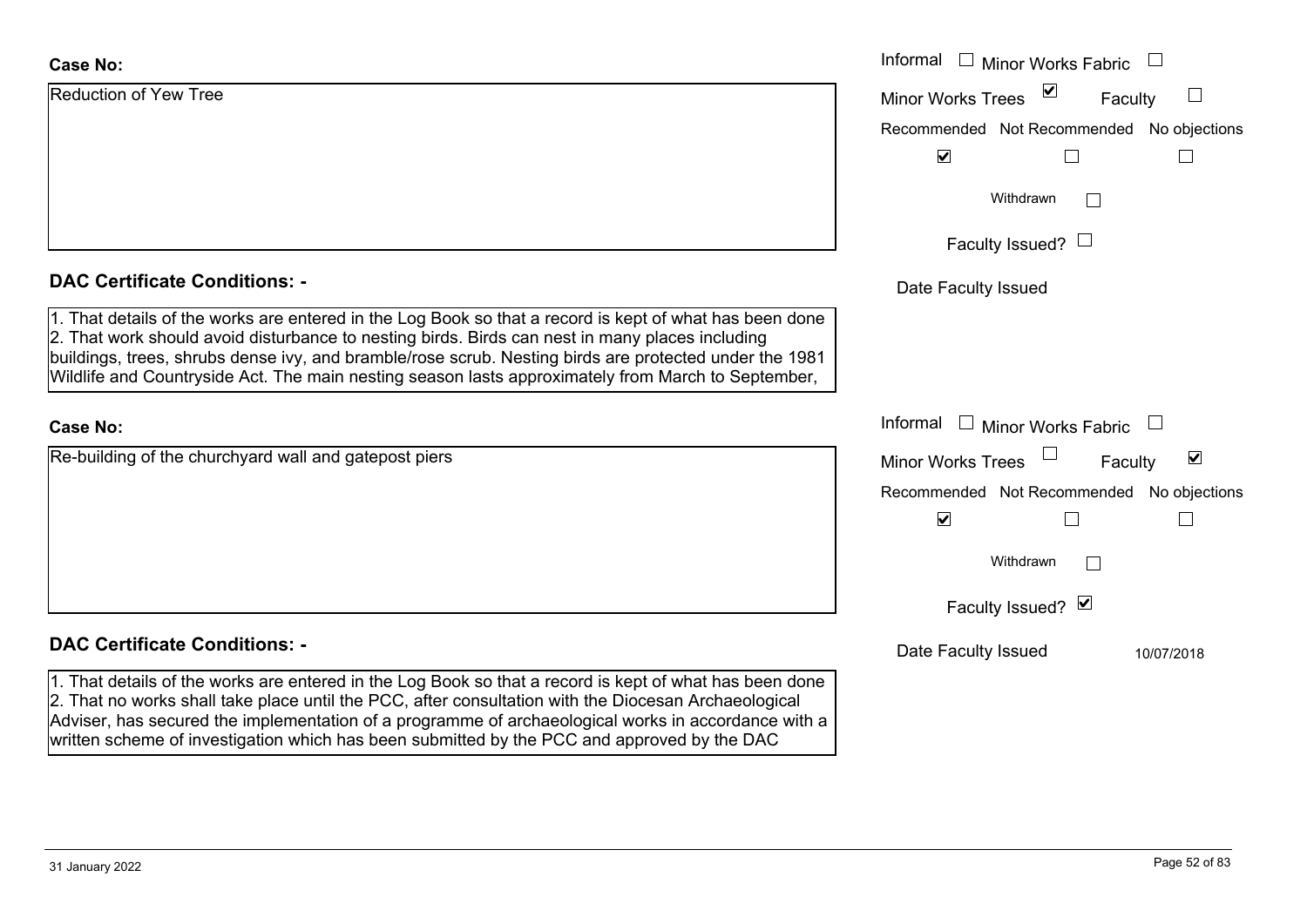#### **Ben No: Church**

**10201 Redmile, St Peter**

| L123/2000<br><b>Case No:</b>         | Informal $\Box$ Minor Works Fabric        |                                 |  |
|--------------------------------------|-------------------------------------------|---------------------------------|--|
| New Heating System                   | Minor Works Trees $\Box$                  | $\blacktriangledown$<br>Faculty |  |
|                                      | Recommended Not Recommended No objections |                                 |  |
|                                      | $\blacktriangledown$                      |                                 |  |
|                                      | Withdrawn<br>$\mathbb{R}^n$               |                                 |  |
|                                      | Faculty Issued? Ø                         |                                 |  |
| <b>DAC Certificate Conditions: -</b> | Date Faculty Issued                       | 11/04/2001                      |  |
| 1. A time limit of 12 months         |                                           |                                 |  |
|                                      |                                           |                                 |  |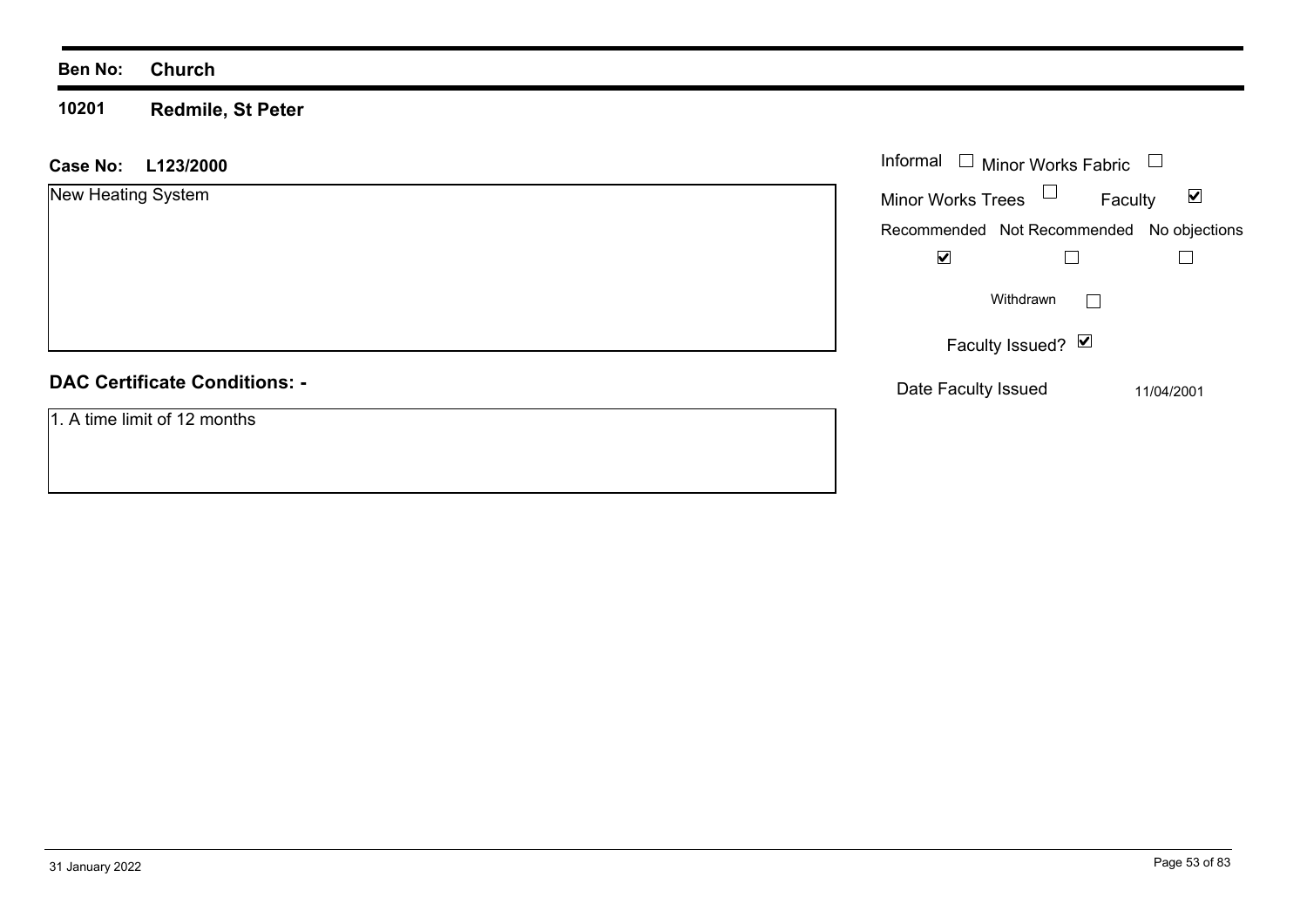#### **L016/2003Case No:**

| <b>Case No:</b><br>L016/2003                                                                                                                                                          | Informal<br>$\Box$ Minor Works Fabric<br>$\begin{array}{c} \begin{array}{c} \begin{array}{c} \end{array} \end{array} \end{array}$ |
|---------------------------------------------------------------------------------------------------------------------------------------------------------------------------------------|-----------------------------------------------------------------------------------------------------------------------------------|
| Various works to trees in churchyard including crown lifting, coppicing and thinning                                                                                                  | $\blacktriangledown$<br>Minor Works Trees<br>Faculty                                                                              |
|                                                                                                                                                                                       | Recommended Not Recommended No objections                                                                                         |
|                                                                                                                                                                                       | $\blacktriangledown$                                                                                                              |
|                                                                                                                                                                                       | Withdrawn<br>$\Box$                                                                                                               |
|                                                                                                                                                                                       | Faculty Issued? $\Box$                                                                                                            |
| <b>DAC Certificate Conditions: -</b>                                                                                                                                                  | Date Faculty Issued                                                                                                               |
| 1. A time limit of 12 months                                                                                                                                                          |                                                                                                                                   |
|                                                                                                                                                                                       |                                                                                                                                   |
| <b>Case No:</b><br>L034/2006                                                                                                                                                          | Informal □ Minor Works Fabric<br>$\Box$                                                                                           |
| Installation of inscribed memorial Bench into the churchyard                                                                                                                          | $\blacktriangledown$<br>Minor Works Trees<br>Faculty                                                                              |
|                                                                                                                                                                                       | Recommended Not Recommended No objections                                                                                         |
|                                                                                                                                                                                       | $\blacktriangledown$<br>$\Box$<br>$\overline{\phantom{0}}$                                                                        |
|                                                                                                                                                                                       | Withdrawn<br>$\Box$                                                                                                               |
|                                                                                                                                                                                       | Faculty Issued? Ø                                                                                                                 |
| <b>DAC Certificate Conditions: -</b>                                                                                                                                                  | Date Faculty Issued<br>05/05/2006                                                                                                 |
| 1. A time limit of 12 months<br>2. That, if at all possible, the inscription should be incised into the back bar of the bench rather than be<br>on a plaque screwed into the back bar |                                                                                                                                   |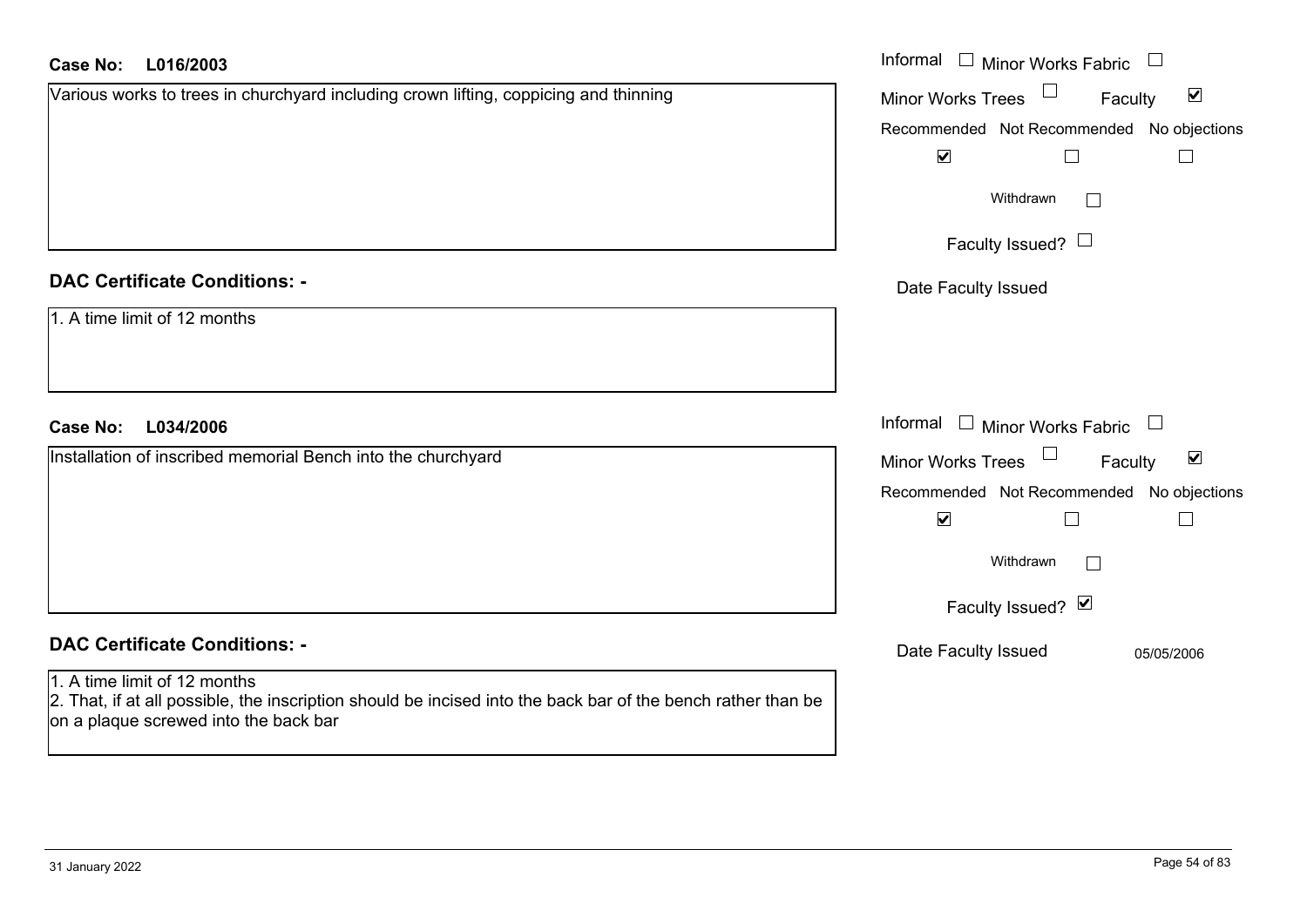#### Informal  $\Box$  Minor Works Fabric  $\Box$ **L053/2009Case No:** Informal 1. Fell:  $-$ Faculty  $\Box$ Minor Works Trees a) 1 x Common Ash b) 1 x Horse Chestnut Recommended Not Recommended No objections c) 1 x Lawson Cypress  $\Box$  $\overline{\mathbf{v}}$  $\Box$ 2. General works to: a) 1 x Lime Tree Withdrawn $\Box$  b) 1 x English Oak Tree Faculty Issued?  $\Box$ **DAC Certificate Conditions: -**Date Faculty Issued 1. That details of the works are entered in the Log Book so that a record is kept of what has been done Informal  $\Box$  Minor Works Fabric  $\Box$ **L152/2009Case No:** Informal Remove low branches hanging over neighbour's garden  $\Box$ Faculty Minor Works Trees Recommended Not Recommended No objections  $\Box$  $\Box$  $\Box$ Withdrawn $\Box$ Faculty Issued?  $\Box$ **DAC Certificate Conditions: -**Date Faculty Issued 1. A time limit of 12 months2. That details of the works are entered in the Log Book so that a record is kept of what has been done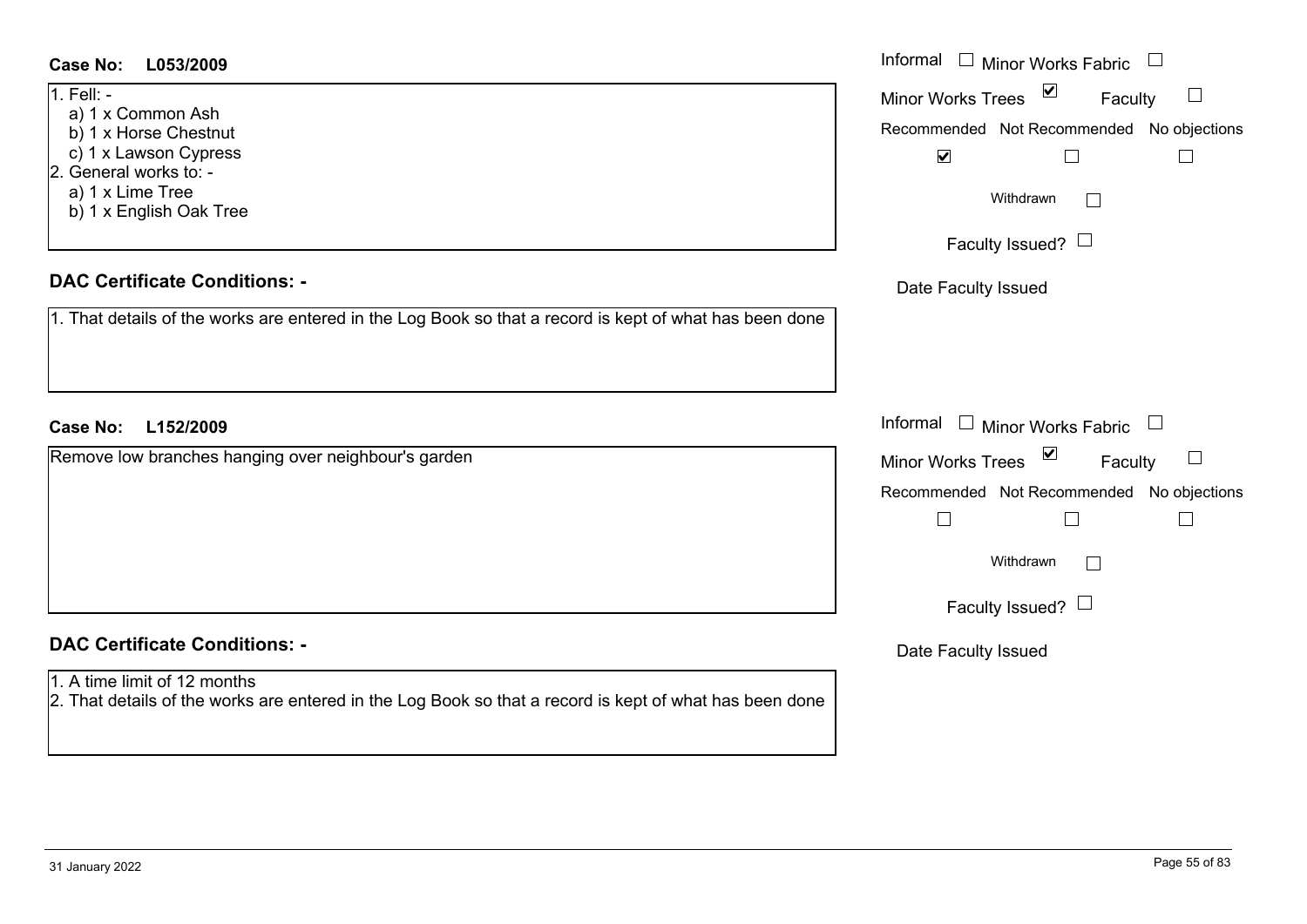| Case No: |  |  | L046/2009 |
|----------|--|--|-----------|
|----------|--|--|-----------|

| Repairs to an initial 10m x 1.4m section out of a total of 48.84m of the churchyard wall |  |  |
|------------------------------------------------------------------------------------------|--|--|
|                                                                                          |  |  |
|                                                                                          |  |  |
|                                                                                          |  |  |
|                                                                                          |  |  |
|                                                                                          |  |  |

# **DAC Certificate Conditions: -**

- 1. A time limit of 12 months
- 2. That details of the works are entered in the Log Book so that a record is kept of what has been done
- 3. That the mortar mix should use NHL3.5 and not NHL7 as stated
- 4. That the Conservation Officer for Melton Borough Council should be asked to agree the sample

## **L041/2009Case No:** Informal

CONFIRMATORY FACULTY: -

Repair of churchyard wall after road traffic accident

# **DAC Certificate Conditions: -**

#### 1. A time limit of 12 months

2. That details of the works are entered in the Log Book so that a record is kept of what has been done

| L046/2009                                                                                                                                                                                                                                                              | Informal ⊠ Minor Works Fabric ⊠                      |
|------------------------------------------------------------------------------------------------------------------------------------------------------------------------------------------------------------------------------------------------------------------------|------------------------------------------------------|
| o an initial 10m x 1.4m section out of a total of 48.84m of the churchyard wall                                                                                                                                                                                        | Minor Works Trees<br>$\Box$<br>Faculty               |
|                                                                                                                                                                                                                                                                        | Recommended Not Recommended No objections            |
|                                                                                                                                                                                                                                                                        | $\blacktriangledown$                                 |
|                                                                                                                                                                                                                                                                        | Withdrawn                                            |
|                                                                                                                                                                                                                                                                        | Faculty Issued? $\Box$                               |
| rtificate Conditions: -                                                                                                                                                                                                                                                | Date Faculty Issued                                  |
| limit of 12 months<br>etails of the works are entered in the Log Book so that a record is kept of what has been done<br>e mortar mix should use NHL3.5 and not NHL7 as stated<br>e Conservation Officer for Melton Borough Council should be asked to agree the sample |                                                      |
| L041/2009                                                                                                                                                                                                                                                              | Informal □ Minor Works Fabric<br>$\Box$              |
| <b>MATORY FACULTY: -</b>                                                                                                                                                                                                                                               | $\blacktriangledown$<br>Minor Works Trees<br>Faculty |
| churchyard wall after road traffic accident                                                                                                                                                                                                                            | Recommended Not Recommended No objections            |
|                                                                                                                                                                                                                                                                        | $\blacktriangledown$                                 |
|                                                                                                                                                                                                                                                                        | Withdrawn<br>Г                                       |
|                                                                                                                                                                                                                                                                        | Faculty Issued? Ø                                    |
| rtificate Conditions: -                                                                                                                                                                                                                                                | Date Faculty Issued<br>29/04/2009                    |
| limit of 12 months<br>etails of the works are entered in the Log Book so that a record is kent of what has been done                                                                                                                                                   |                                                      |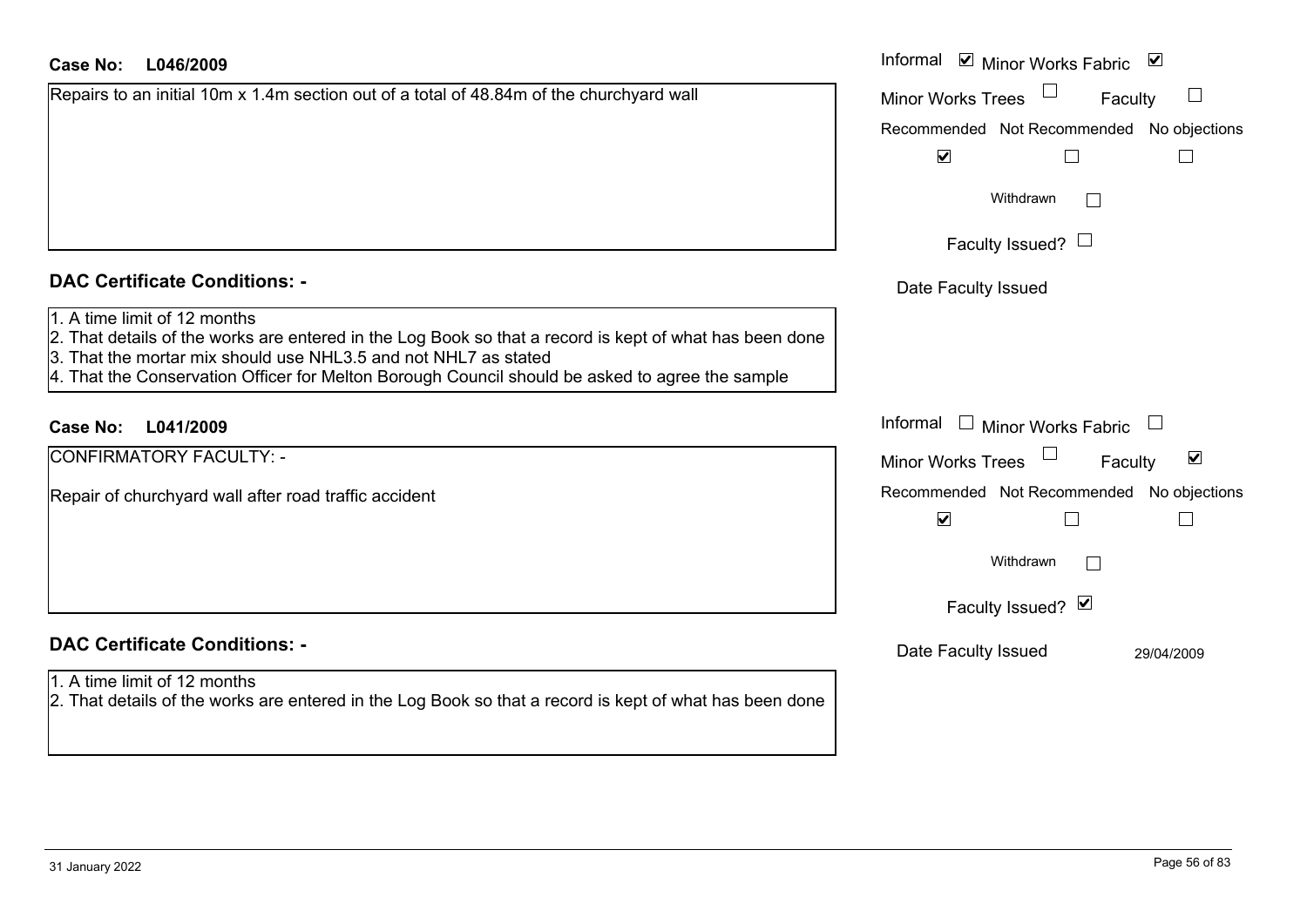## **L031/2010Case No:** Informal

Repairs to the following 5 memorials: -

- 1. Robert Reeve Bilson (1982)
- 2. Eliza Munks (1919)
- 3. Sandford George Outram (1897)
- 4. Emily Weston (1923)
- 5. Cecil Wing (1926)

#### **DAC Certificate Conditions: -**

1. A time limit of 12 months2. That details of the works are entered in the Log Book so that a record is kept of what has been do 3. That the 'Weston' memorial should be checked for any inscriptions makers details etc and a proper record made

# **L023/2010Case No:** Informal

In respect of the highway boundary wall: -

1. Replacement of double gates on like-for-like basis and with inscribed brass plaque

2. Replacement of existing single gate in same style as double gates, with inscribed brass plaque, to in memory of John Robert Parker

## **DAC Certificate Conditions: -**

1. That details of the works are entered in the Log Book so that a record is kept of what has been done 2. That consideration be given to incising the memorial text into the gates rather than placing it on a plaque

|           | Informal<br><b>Minor Works Fabric</b>                             |
|-----------|-------------------------------------------------------------------|
|           | ☑<br><b>Minor Works Trees</b><br>Faculty                          |
|           | Recommended Not Recommended No objections<br>☑                    |
|           | Withdrawn                                                         |
|           | Faculty Issued? $\Box$                                            |
|           | Date Faculty Issued                                               |
| one<br>er |                                                                   |
|           | Informal<br>⊻<br><b>Minor Works Fabric</b>                        |
|           | <b>Minor Works Trees</b><br>Faculty                               |
| o be      | Recommended Not Recommended No objections<br>$\blacktriangledown$ |
|           | Withdrawn                                                         |
|           | Faculty Issued?                                                   |
|           | Date Faculty Issued                                               |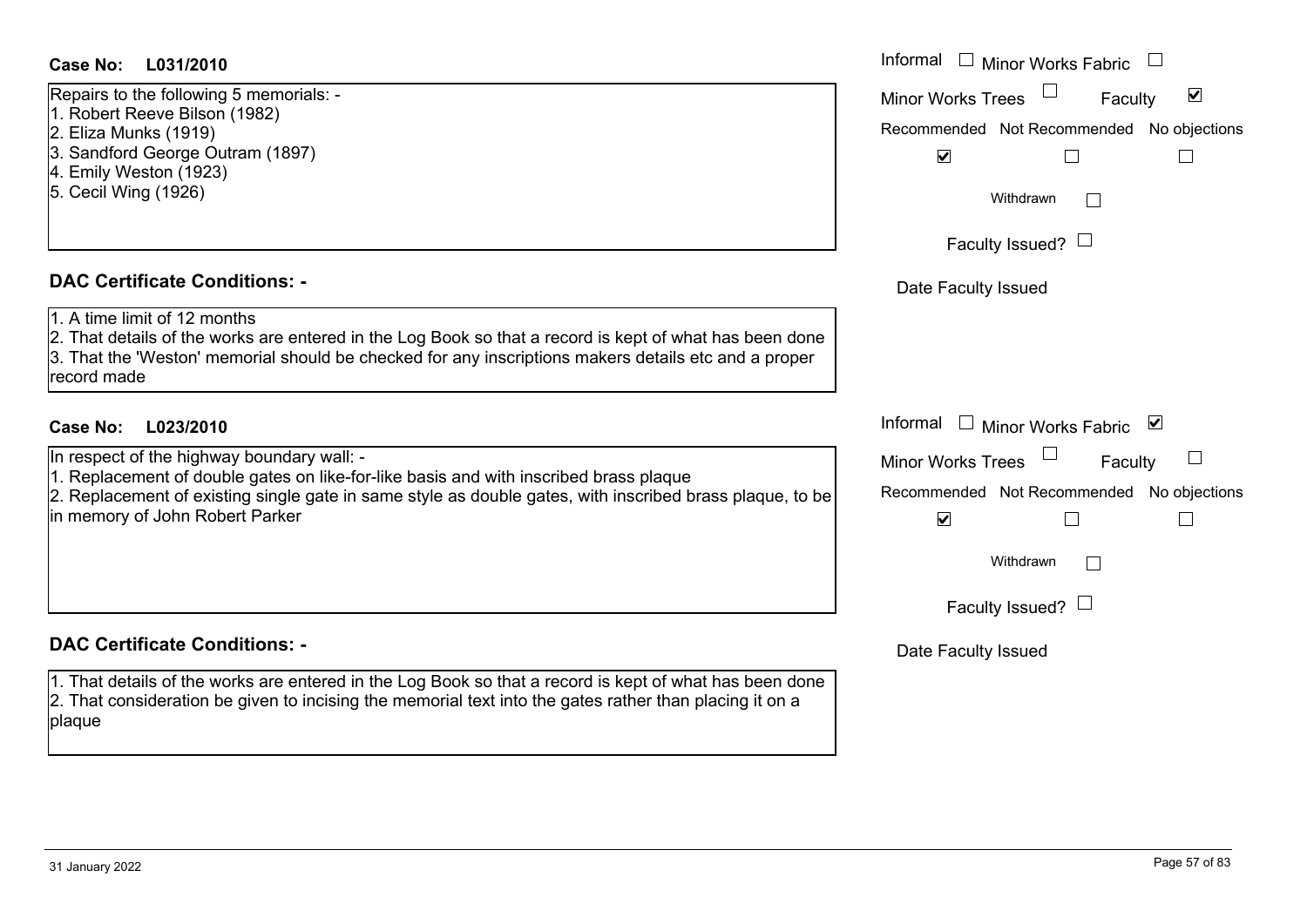|                                                                                           | Date Faculty Issued |
|-------------------------------------------------------------------------------------------|---------------------|
| cord is kept of what has been done<br>he stone to reduce the prominence<br>ne replacement |                     |

- **DAC Certificate Conditions: -**
- 1. A time limit of 12 months
- 2. That details of the works are entered in the Log Book so that a re
- $3.$  That the re-pointing should be recessed slightly from the face of the
- 4. That the Conservation Officer approves the extent and type of sto

**L160/2012Case No:** Informal 1. Repair to Spire and Tower stonework 2. Replacement to tracery to cast belfry window (delaminated and split) 3. Removal of cement rich over pointing of ironstone walling 4. Repairs and crack stitching to cracks in the masonry 5. Repair and replacement of guttering and downpipes 6. Repairs and re-weathering to the brick buttresses on the north side 7. Replacement of South Aisle roof covering 8. Replacement of broken eaves stonework to the south side of the Chancel 9. Adjustment to ground levels around the Tower to prevent ponding

# **DAC Certificate Conditions: -**

- 1. A time limit of 12 months2. That details of the works are entered in the Log Book so that a record is kept of what has been done 3. That no works shall take place until the PCC, after consultation with the Diocesan Archaeological
- Adviser, has secured the implementation of a programme of archaeological works in accordance with a

# **L090/2015Case No:** Informal

Re-pointing of a further 10m x 1.4m section of the churchyard wall

Date Faculty Issued 24/07/2013

Recommended Not Recommended No objections

 $\Box$ 

 $\Box$ 

Faculty

 $\Box$ 

 $\Box$ 

Recommended Not Recommended No objections

 $\Box$ 

 $\Box$ 

Faculty

 $\blacktriangledown$ 

 $\Box$ 

Faculty Issued?  $\boxtimes$ 

Faculty Issued?  $\Box$ 

Withdrawn

Informal  $\Box$  Minor Works Fabric  $\Box$ 

Minor Works Trees

 $\overline{\mathbf{v}}$ 

Withdrawn

Informal  $\Box$  Minor Works Fabric  $\Box$ 

Minor Works Trees<sup>1</sup>

 $\overline{\mathbf{v}}$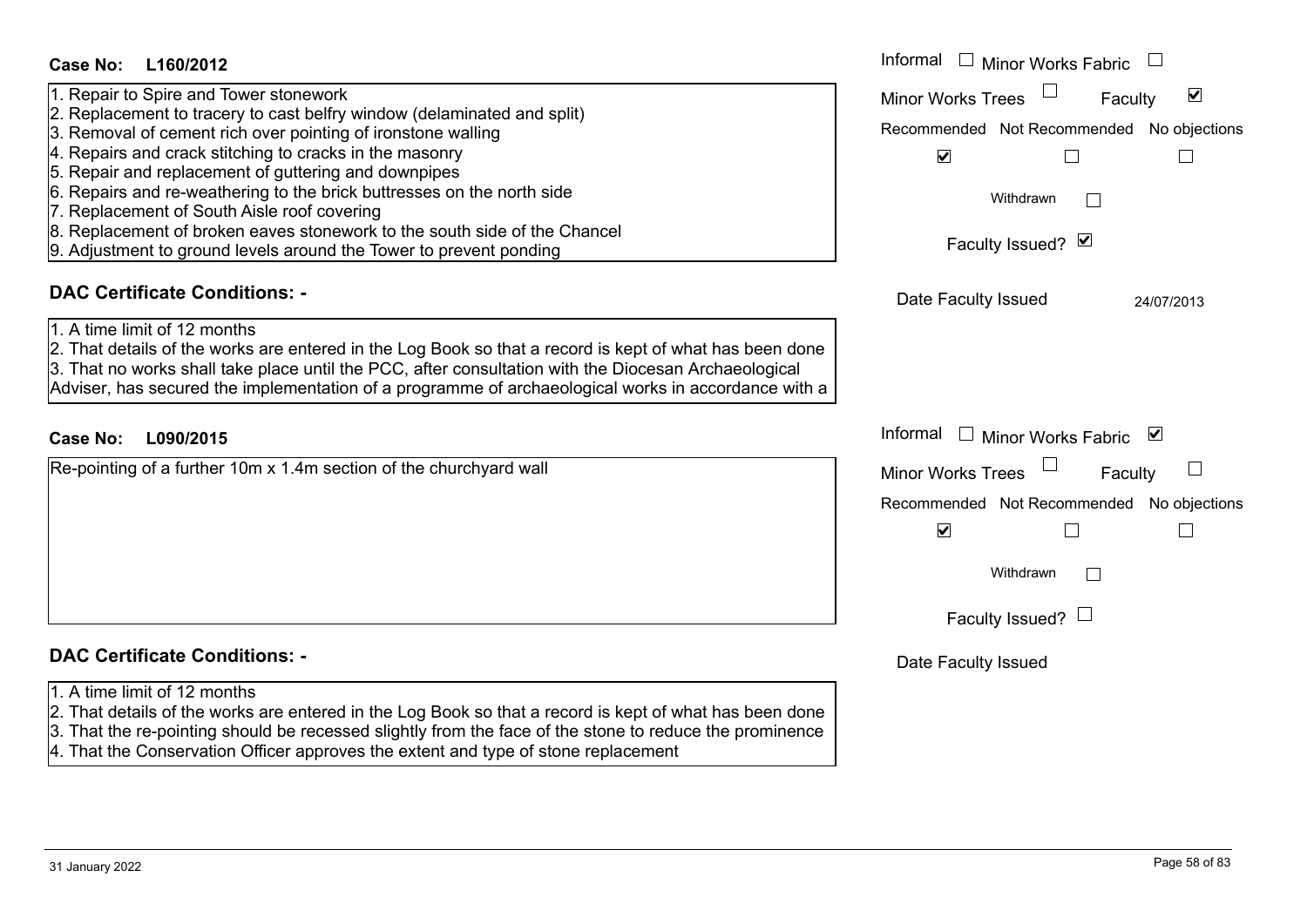Repairs to small side wall that runs parallel with public footpath G5a

## **DAC Certificate Conditions: -**

1. That details of the works are entered in the Log Book so that a record is kept of what has been done 2. Human Remains should be expected when excavating within a churchyard. Any remains should be recovered, treated in a respectful manner and boxed or bagged, and set aside securely for reburial by the incumbent in an appropriate location

| Informal $\Box$          |              | ⊻                                                                                                                 |
|--------------------------|--------------|-------------------------------------------------------------------------------------------------------------------|
| <b>Minor Works Trees</b> |              |                                                                                                                   |
|                          |              |                                                                                                                   |
| ⊻                        |              |                                                                                                                   |
|                          | $\mathbf{L}$ |                                                                                                                   |
|                          |              |                                                                                                                   |
|                          |              | Minor Works Fabric<br>Faculty<br>Recommended Not Recommended No objections<br>Withdrawn<br>Faculty Issued? $\Box$ |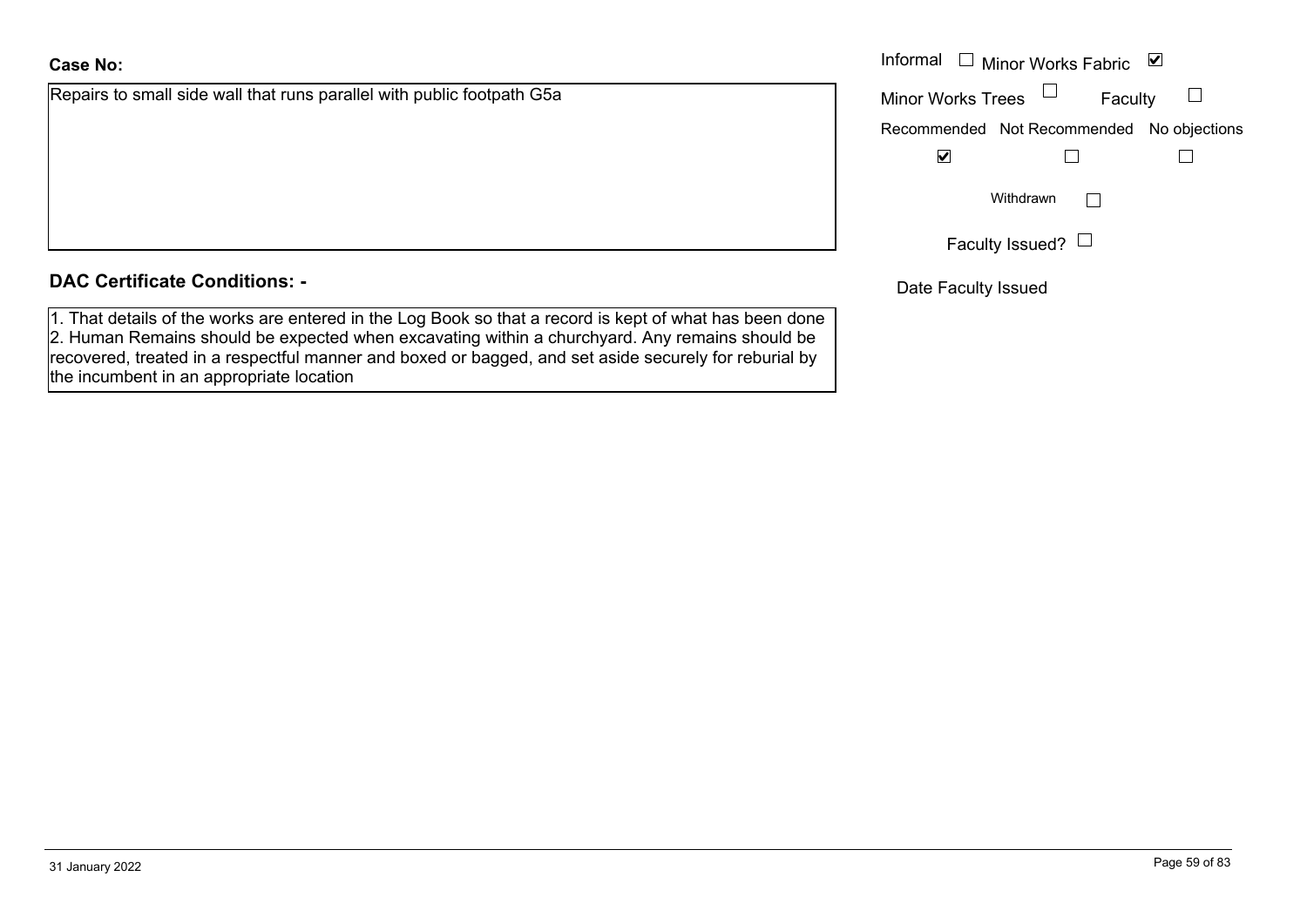Works to Trees comprising: - 1. Sgl/1 (374400) Cedar of Lebanon 25/09/2015 Cat D Clean Out General Works

- 2. Sgl/3 (374410) Highclere Holly 25/09/2015 Cat C Cut Ivy, General Works
- 3. Sgl/9 (374440) Irish Yew 25/09/2015 Cat B Cut Ivy, General Works

4. Sgl/11 (374450) Lime spp 25/09/2015 Cat E Cut Ivy, General Works, Remove Basal Epic Growth - 2.4m

5. Sgl/18 (374485) Lime spp 25/09/2015 Cat F Clean Out, Cut Ivy, General Works, Remove Basal Epic Growth - 2.4m

6. Sgl/19 (374490) Lime spp 25/09/2015 Cat E Further Investigation (x 1 hour)

7. Sgl/26 (374525) Lime spp 25/09/2015 Cat F Cut Ivy, General Works, Remove Basal Epic Growth - 2.4m

8. Sgl/32 (374555) Weeping Willow 25/09/2015 Cat D Clean Out, General Works Grp/1

9. Sgl/43 (374625) Silver Birch 25/09/2015 Cat C Crown Lift, General Works

## **DAC Certificate Conditions: -**

1. That details of the works are entered in the Log Book so that a record is kept of what has been done 2. That the work, and timing, should minimise disturbance to birds and bats potentially in the area

|                                                                                                                                      |                          | Informal $\Box$ Minor Works Fabric $\Box$ |  |
|--------------------------------------------------------------------------------------------------------------------------------------|--------------------------|-------------------------------------------|--|
| Trees comprising: -                                                                                                                  | <b>Minor Works Trees</b> | Faculty                                   |  |
| 374400) Cedar of Lebanon 25/09/2015 Cat D Clean Out General Works<br>374410) Highclere Holly 25/09/2015 Cat C Cut Ivy, General Works |                          | Recommended Not Recommended No objections |  |
| 374440) Irish Yew 25/09/2015 Cat B Cut Ivy, General Works                                                                            |                          |                                           |  |
| (374450) Lime spp 25/09/2015 Cat E Cut Ivy, General Works, Remove Basal Epic Growth -                                                |                          |                                           |  |
| $\overline{a}$<br>.<br>$10 - 110 - 11$                                                                                               |                          | Withdrawn                                 |  |

| Faculty Issued? $\Box$ |  |
|------------------------|--|
|------------------------|--|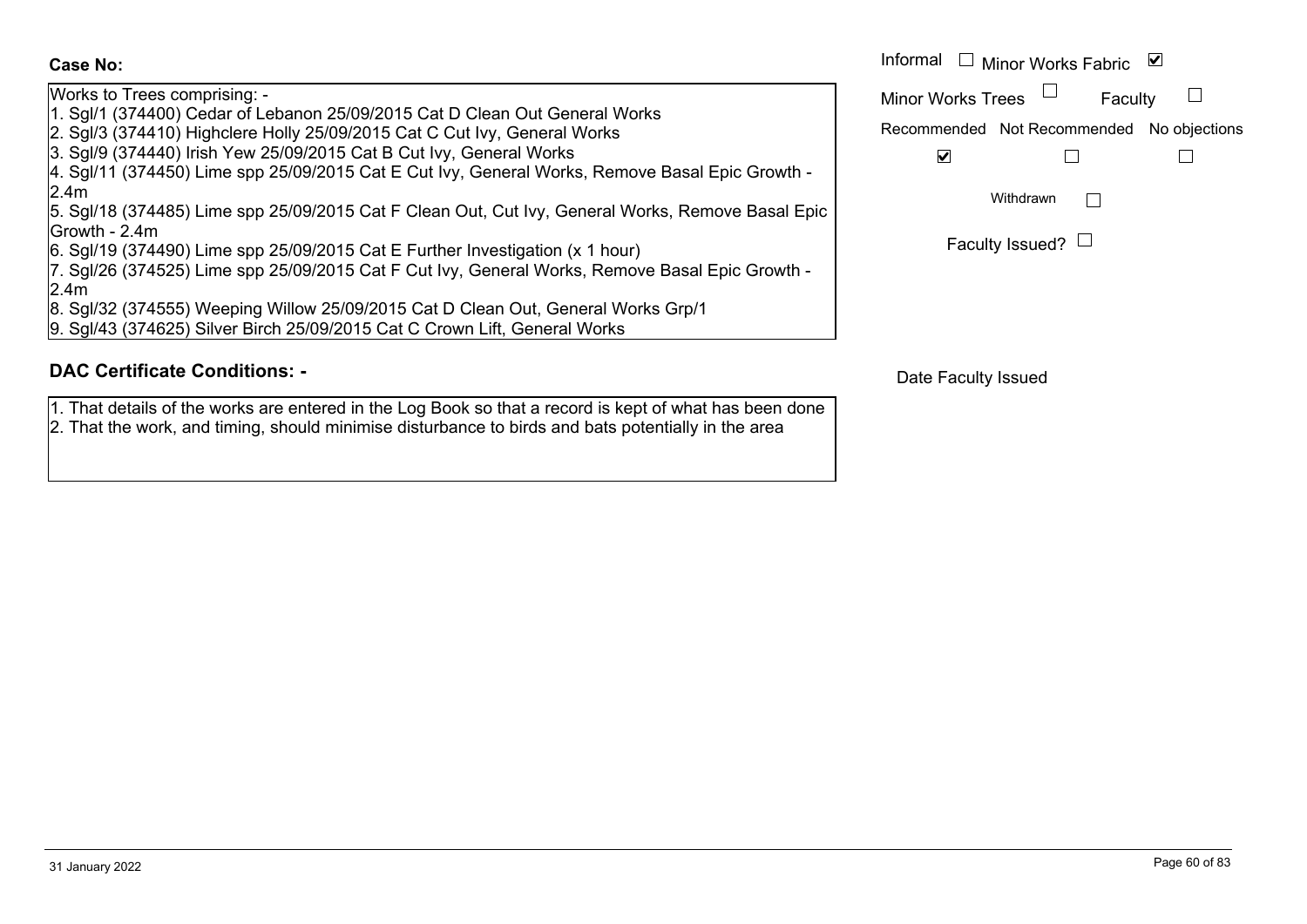| etails of the works are entered in the Log Book so that a record is kept of what has been done |          |
|------------------------------------------------------------------------------------------------|----------|
|                                                                                                |          |
|                                                                                                | Informal |
| o westerly stretch of the churchwall                                                           | Minor W  |
|                                                                                                | Recomm   |
|                                                                                                |          |
|                                                                                                |          |
|                                                                                                |          |
|                                                                                                |          |

| Installation of $2 \times 6$ -8 inch posts made from oak with a hook to hold the churchyard gates open |  |  |  |
|--------------------------------------------------------------------------------------------------------|--|--|--|
|                                                                                                        |  |  |  |
|                                                                                                        |  |  |  |
|                                                                                                        |  |  |  |
|                                                                                                        |  |  |  |

# **DAC Certificate Conditions: -**

1. That details of the works are entered in the Log Book so that a record is kept of what has been done

# **Case No:**

**Repairs to** 

# **DAC Certificate Conditions: -**

1. That details of the works are entered in the Log Book so that a record is kept of what has been done 2. Human Remains should be expected when excavating within a churchyard. Any remains should be recovered, treated in a respectful manner and boxed or bagged, and set aside securely for reburial by the incumbent in an appropriate location

|                                                                                                | Informal $\square$<br>Minor Works Fabric ⊠           |
|------------------------------------------------------------------------------------------------|------------------------------------------------------|
| on of 2 x 6-8 inch posts made from oak with a hook to hold the churchyard gates open           | $\blacktriangledown$<br>Minor Works Trees<br>Faculty |
|                                                                                                | Recommended Not Recommended No objections            |
|                                                                                                | $\blacktriangledown$<br>$\Box$                       |
|                                                                                                | Withdrawn                                            |
|                                                                                                | Faculty Issued? $\Box$                               |
| rtificate Conditions: -                                                                        | Date Faculty Issued                                  |
| etails of the works are entered in the Log Book so that a record is kept of what has been done |                                                      |
|                                                                                                |                                                      |
|                                                                                                | Informal $\square$<br>Minor Works Fabric ⊠           |
| o westerly stretch of the churchwall                                                           | Minor Works Trees<br>Faculty                         |
|                                                                                                | Recommended Not Recommended No objections            |
|                                                                                                | $\blacktriangledown$<br>$\mathsf{L}$                 |
|                                                                                                | Withdrawn                                            |
|                                                                                                | Faculty Issued? $\Box$                               |
|                                                                                                |                                                      |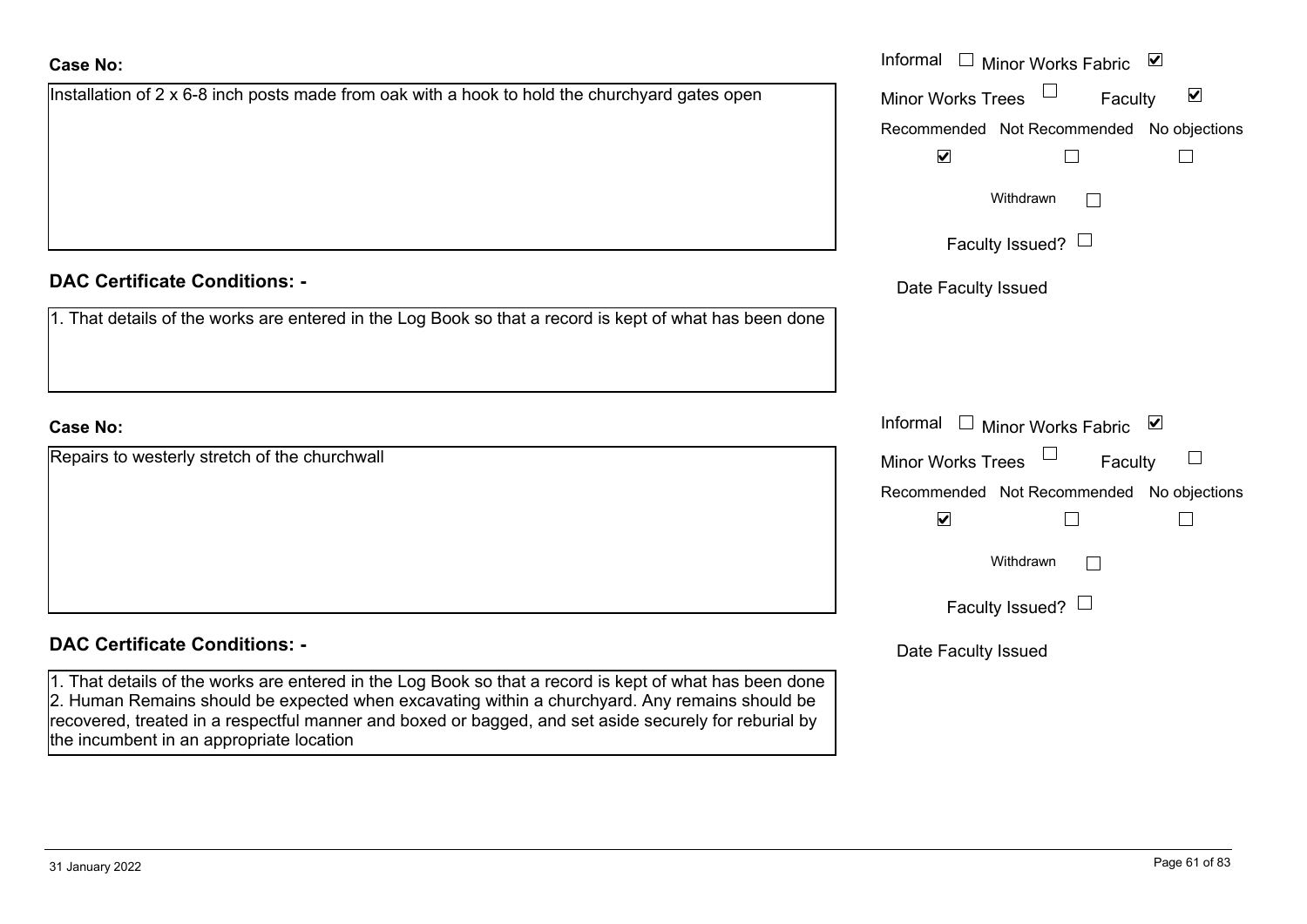| <b>Case No:</b>                                                                                                                                                                                                                   | Informal $\Box$ Minor Works Fabric $\Box$                                                                                                         |
|-----------------------------------------------------------------------------------------------------------------------------------------------------------------------------------------------------------------------------------|---------------------------------------------------------------------------------------------------------------------------------------------------|
| Works to Trees comprising: -<br>1. (374560) Mixed Broadleaves 25/09/2015 Cat A Straight Fell (x 2 tree)<br>2. Sgl/38 (374600) Common Ash 25/09/2015 Cat A Straight Fell                                                           | $\Box$<br>Minor Works Trees<br>Faculty<br>Recommended Not Recommended No objections<br>$\blacktriangledown$<br>$\Box$<br>$\overline{\phantom{a}}$ |
|                                                                                                                                                                                                                                   | Withdrawn                                                                                                                                         |
|                                                                                                                                                                                                                                   | Faculty Issued? $\Box$                                                                                                                            |
| <b>DAC Certificate Conditions: -</b>                                                                                                                                                                                              | Date Faculty Issued                                                                                                                               |
| 1. That details of the works are entered in the Log Book so that a record is kept of what has been done<br>2. That the work, and timing, should minimise disturbance to birds and bats potentially in the area                    |                                                                                                                                                   |
|                                                                                                                                                                                                                                   |                                                                                                                                                   |
| <b>Case No:</b>                                                                                                                                                                                                                   | Informal<br>Minor Works Fabric ⊠                                                                                                                  |
| Re-pointing of churchyard wall                                                                                                                                                                                                    | Minor Works Trees<br>$\Box$<br>Faculty<br>Recommended Not Recommended No objections                                                               |
|                                                                                                                                                                                                                                   | $\blacktriangledown$<br>$\Box$<br>$\mathbb{L}$                                                                                                    |
|                                                                                                                                                                                                                                   | Withdrawn                                                                                                                                         |
|                                                                                                                                                                                                                                   | Faculty Issued? $\Box$                                                                                                                            |
| <b>DAC Certificate Conditions: -</b>                                                                                                                                                                                              | Date Faculty Issued                                                                                                                               |
| 1. That details of the works are entered in the Log Book so that a record is kept of what has been done<br>2. That the Conservation Officer approves: -<br>a) The selection of replacement stone<br>b) A sample of the mortar mix |                                                                                                                                                   |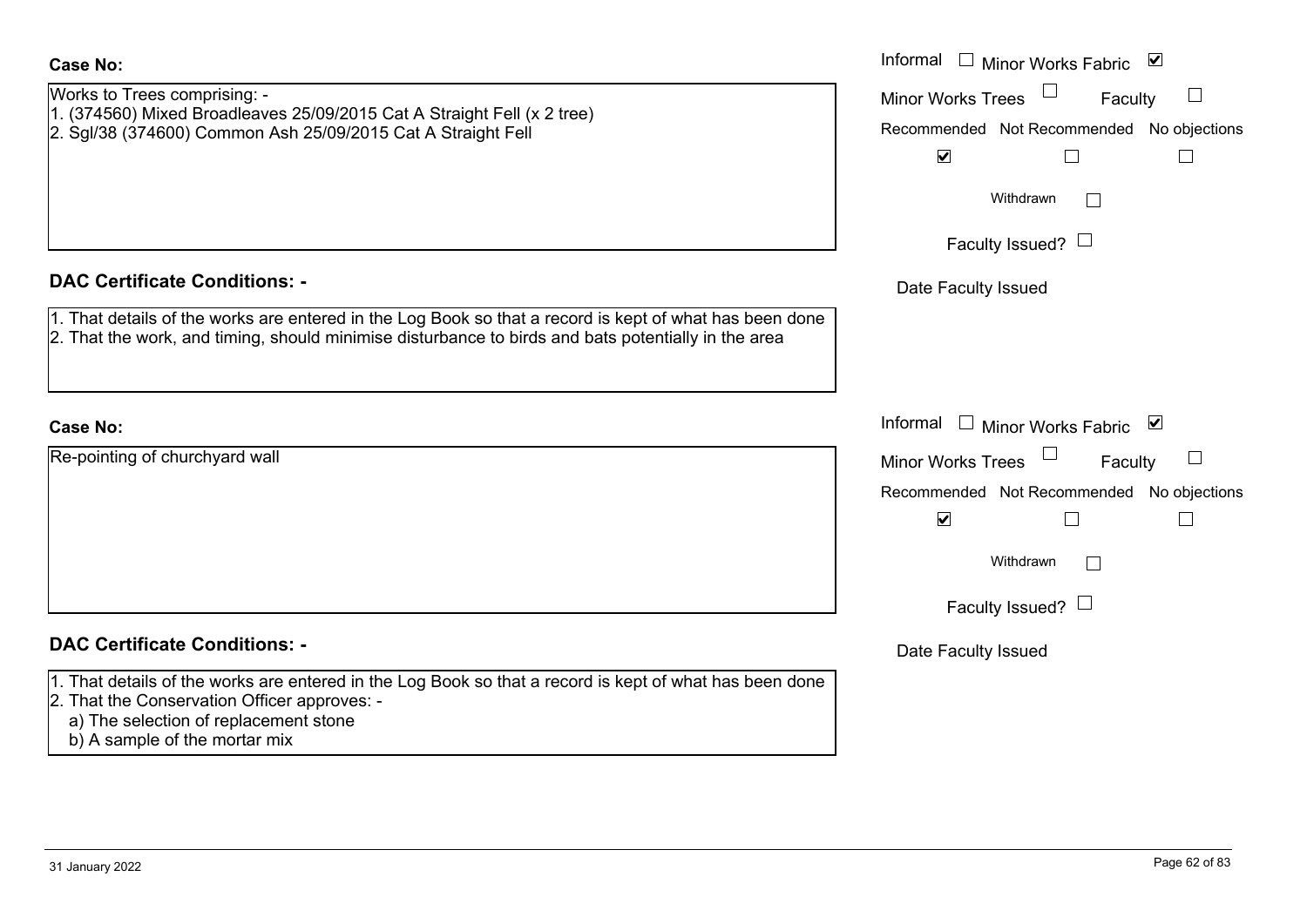# Repairs to the church Clock and installation of automatic winding **Case No:**

1. That details of the works are entered in the Log Book so that a record is kept of what has been do

# **Case No:**

CONFIRMATORY APPLICATION for works carried out under Interim Faculty: -

1. Digging of trial pits

2. Facilitate access for CCTV drain survey

# **DAC Certificate Conditions: -**

1. That details of the works are entered in the Log Book so that a record is kept of what has been de 2. That a report on the investigations and specification for the remedial works be submitted to the DAC Secretary for approval by the DAC

|                                                                                                | Informal $\Box$ Minor Works Fabric $\Box$                   |
|------------------------------------------------------------------------------------------------|-------------------------------------------------------------|
| o the church Clock and installation of automatic winding                                       | $\blacktriangledown$<br><b>Minor Works Trees</b><br>Faculty |
|                                                                                                | Recommended Not Recommended No objections                   |
|                                                                                                | $\blacktriangledown$                                        |
|                                                                                                | Withdrawn                                                   |
|                                                                                                | Faculty Issued? $\Box$                                      |
| rtificate Conditions: -                                                                        | Date Faculty Issued                                         |
| etails of the works are entered in the Log Book so that a record is kept of what has been done |                                                             |
|                                                                                                |                                                             |
|                                                                                                |                                                             |
|                                                                                                | Informal $\Box$ Minor Works Fabric $\Box$                   |
| MATORY APPLICATION for works carried out under Interim Faculty: -                              | Minor Works Trees<br>$\blacktriangledown$<br>Faculty        |
| g of trial pits                                                                                | Recommended Not Recommended No objections                   |
| ate access for CCTV drain survey                                                               | $\blacktriangledown$                                        |
|                                                                                                | Withdrawn                                                   |
|                                                                                                | Faculty Issued? $\Box$                                      |
| rtificate Conditions: -                                                                        | Date Faculty Issued<br>18/03/2021                           |
| etails of the works are entered in the Log Book so that a record is kept of what has been done |                                                             |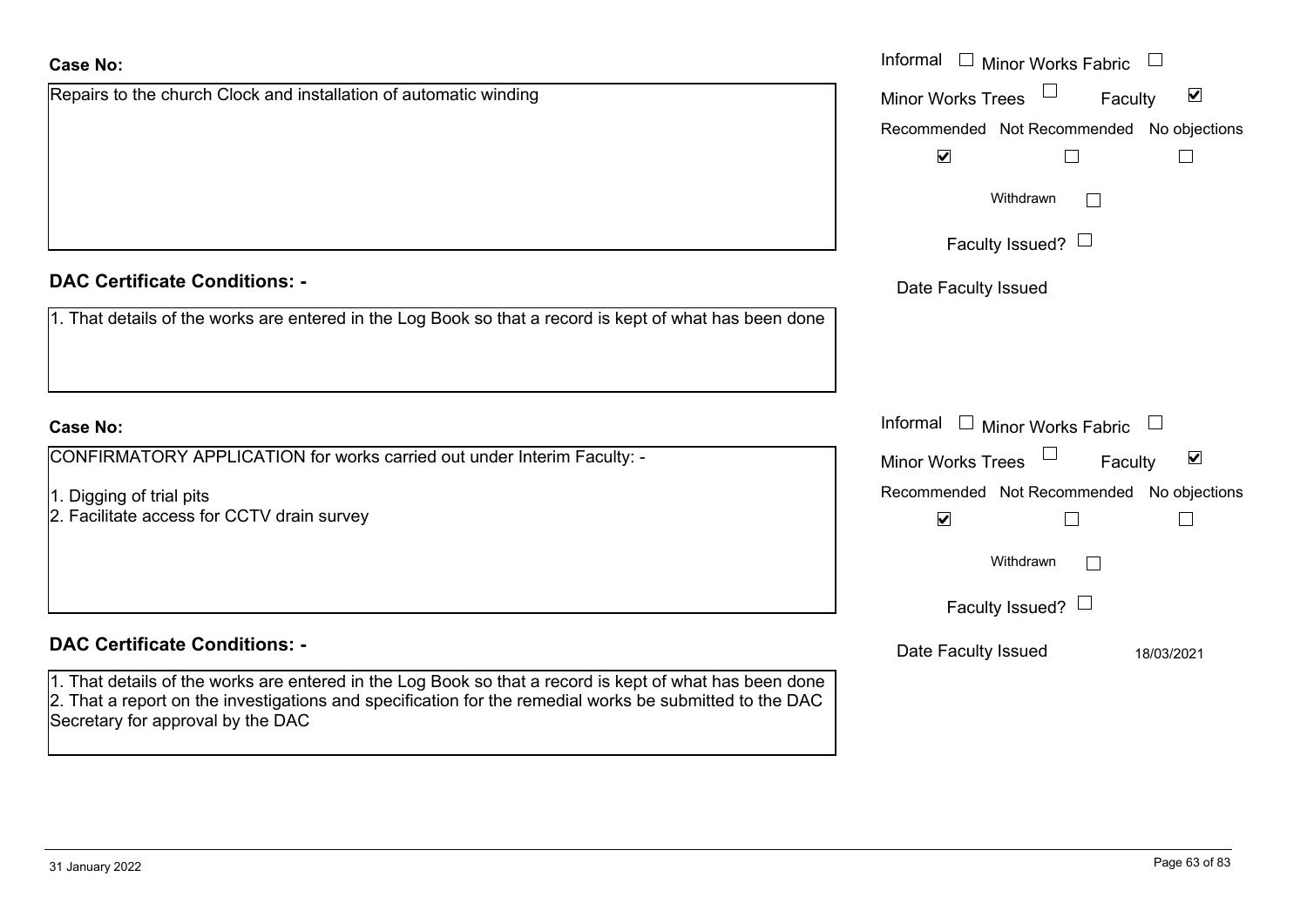#### **Ben No: Church**

**10301Rolleston, St John**

#### **Case No:**

| No application for Advice / Minor Works / Faculty has been made |  |
|-----------------------------------------------------------------|--|
|-----------------------------------------------------------------|--|

# **DAC Certificate Conditions: -**

1. A time limit of 12 months

2. That details of the works are entered in the Log Book so that a record is kept of what has been done

|                                                         |                          | Informal $\Box$ Minor Works Fabric $\Box$ |                   |
|---------------------------------------------------------|--------------------------|-------------------------------------------|-------------------|
| cation for Advice / Minor Works / Faculty has been made | Minor Works Trees $\Box$ |                                           | Faculty $\square$ |
|                                                         |                          | Recommended Not Recommended No objections |                   |
|                                                         |                          |                                           |                   |
|                                                         |                          | Withdrawn                                 |                   |
|                                                         |                          | Faculty Issued? $\Box$                    |                   |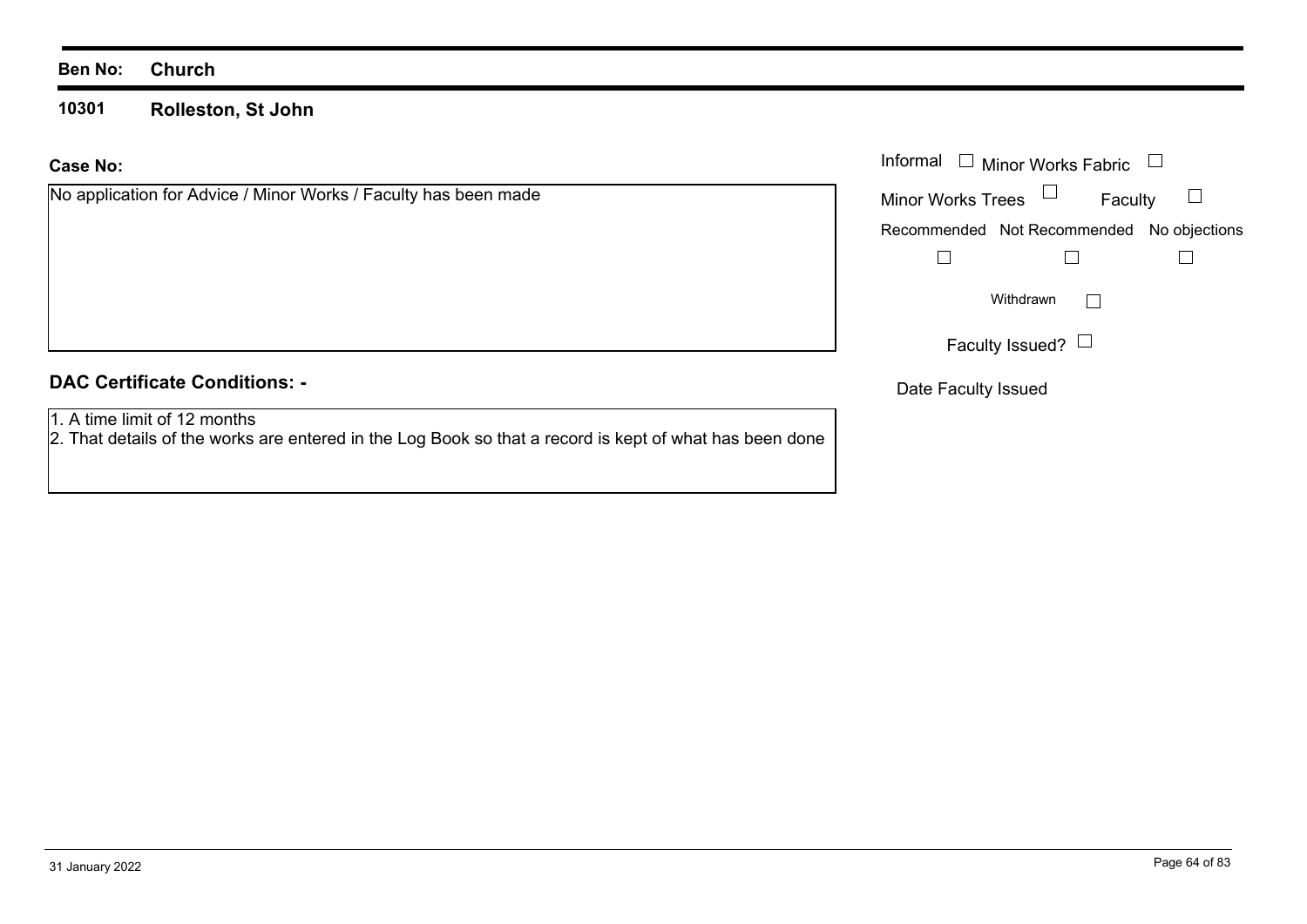#### **Ben No: Church**

**10208 Rotherby, All Saints**

| L111/2002<br><b>Case No:</b>                                                    | Informal<br>Minor Works Fabric            |                                 |
|---------------------------------------------------------------------------------|-------------------------------------------|---------------------------------|
| Installation of two external floodlights to illuminate south side of the church | Minor Works Trees $\Box$                  | $\blacktriangledown$<br>Faculty |
|                                                                                 | Recommended Not Recommended No objections |                                 |
|                                                                                 | $\blacktriangledown$                      |                                 |
|                                                                                 | Withdrawn                                 |                                 |
|                                                                                 | Faculty Issued? Ø                         |                                 |
| <b>DAC Certificate Conditions: -</b>                                            | Date Faculty Issued                       | 05/12/2002                      |
| 1. A time limit of 12 months                                                    |                                           |                                 |
|                                                                                 |                                           |                                 |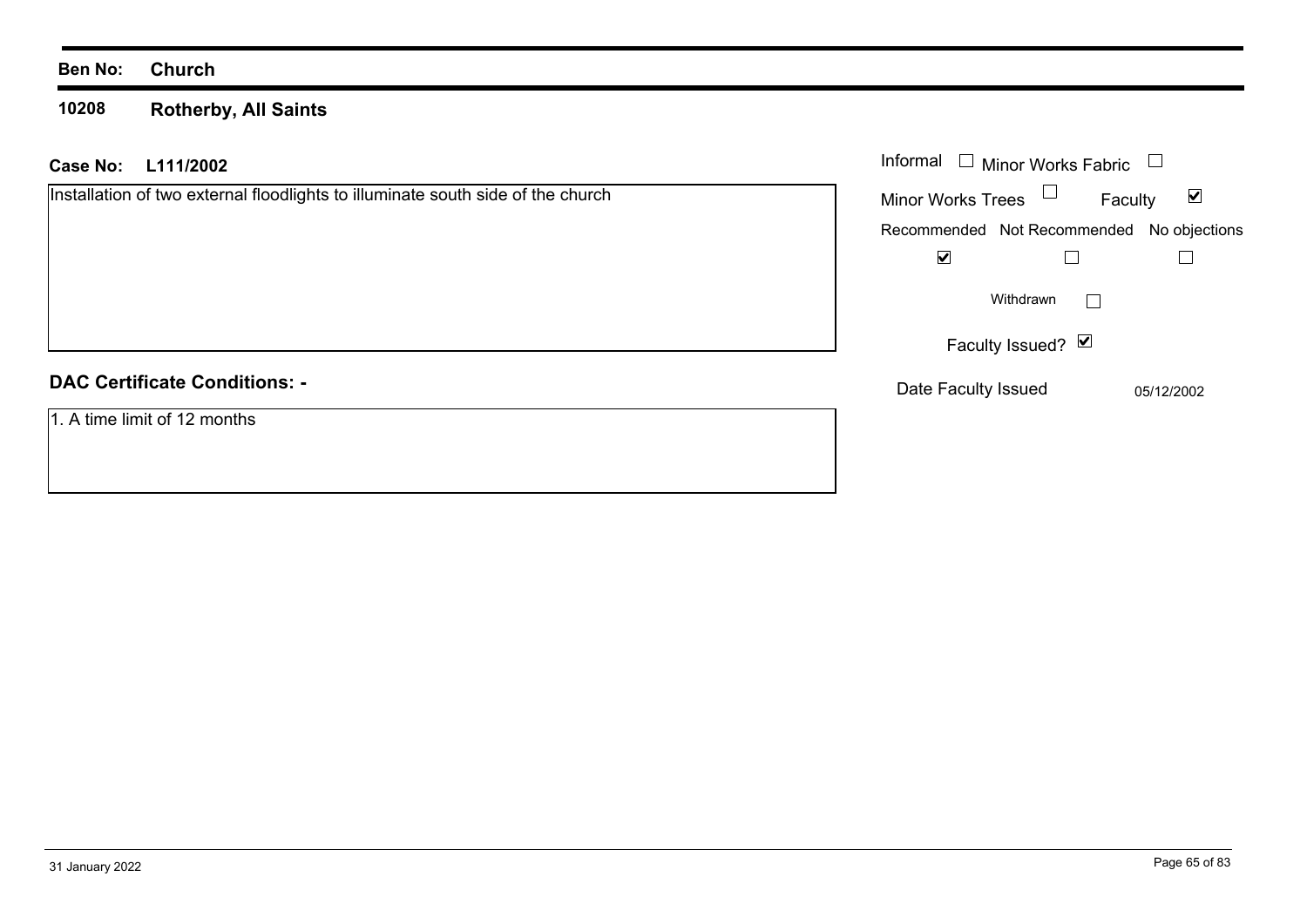| Case No:<br>L168/2004                                                                                                                                                                                                                                                                                                                                                                                                                                                                                                                                                                                                                                           | Informal $\Box$ Minor Works Fabric $\Box$                                                                                                                             |
|-----------------------------------------------------------------------------------------------------------------------------------------------------------------------------------------------------------------------------------------------------------------------------------------------------------------------------------------------------------------------------------------------------------------------------------------------------------------------------------------------------------------------------------------------------------------------------------------------------------------------------------------------------------------|-----------------------------------------------------------------------------------------------------------------------------------------------------------------------|
| 1. Removal of existing tarmacadam pathway and dilapidated yellow brick retaining walls<br>2. Provision of new non-slip surface 1500mm wide pathway, laid to accommodate disabled acess<br>regulations with rest point half way along length<br>3. Erection of new retaining walls to same dimesions overall using reclaimed red brick to match existing<br>boundary walls<br>4. Provision of new timber handrail to complement existing joinery<br>5. Phase 2 - Replace existing rotten gates (new identical with old), re-instate iron arch/light over gates<br>that was removed for WW2 effect Refer to proposed layout drawing Ref: Pick Everard 03002/A/002 | ☑<br><b>Minor Works Trees</b><br>Faculty<br>Recommended Not Recommended No objections<br>$\blacktriangledown$<br>$\mathsf{L}$<br>Withdrawn<br>Faculty Issued? Ø       |
| <b>DAC Certificate Conditions: -</b>                                                                                                                                                                                                                                                                                                                                                                                                                                                                                                                                                                                                                            | Date Faculty Issued<br>04/03/2005                                                                                                                                     |
| $1.$ A time limit of 12 months                                                                                                                                                                                                                                                                                                                                                                                                                                                                                                                                                                                                                                  |                                                                                                                                                                       |
| <b>Case No:</b><br>L096/2013                                                                                                                                                                                                                                                                                                                                                                                                                                                                                                                                                                                                                                    | Informal $\Box$ Minor Works Fabric $\Box$                                                                                                                             |
| <b>Restoration of the Clock Dial</b>                                                                                                                                                                                                                                                                                                                                                                                                                                                                                                                                                                                                                            | Minor Works Trees<br>$\blacktriangledown$<br>Faculty<br>Recommended Not Recommended No objections<br>$\blacktriangledown$<br>⊔<br>Withdrawn<br>Faculty Issued? $\Box$ |
| <b>DAC Certificate Conditions: -</b>                                                                                                                                                                                                                                                                                                                                                                                                                                                                                                                                                                                                                            | Date Faculty Issued                                                                                                                                                   |
| 1. A time limit of 12 months<br>2. That details of the works are entered in the Log Book so that a record is kept of what has been done                                                                                                                                                                                                                                                                                                                                                                                                                                                                                                                         |                                                                                                                                                                       |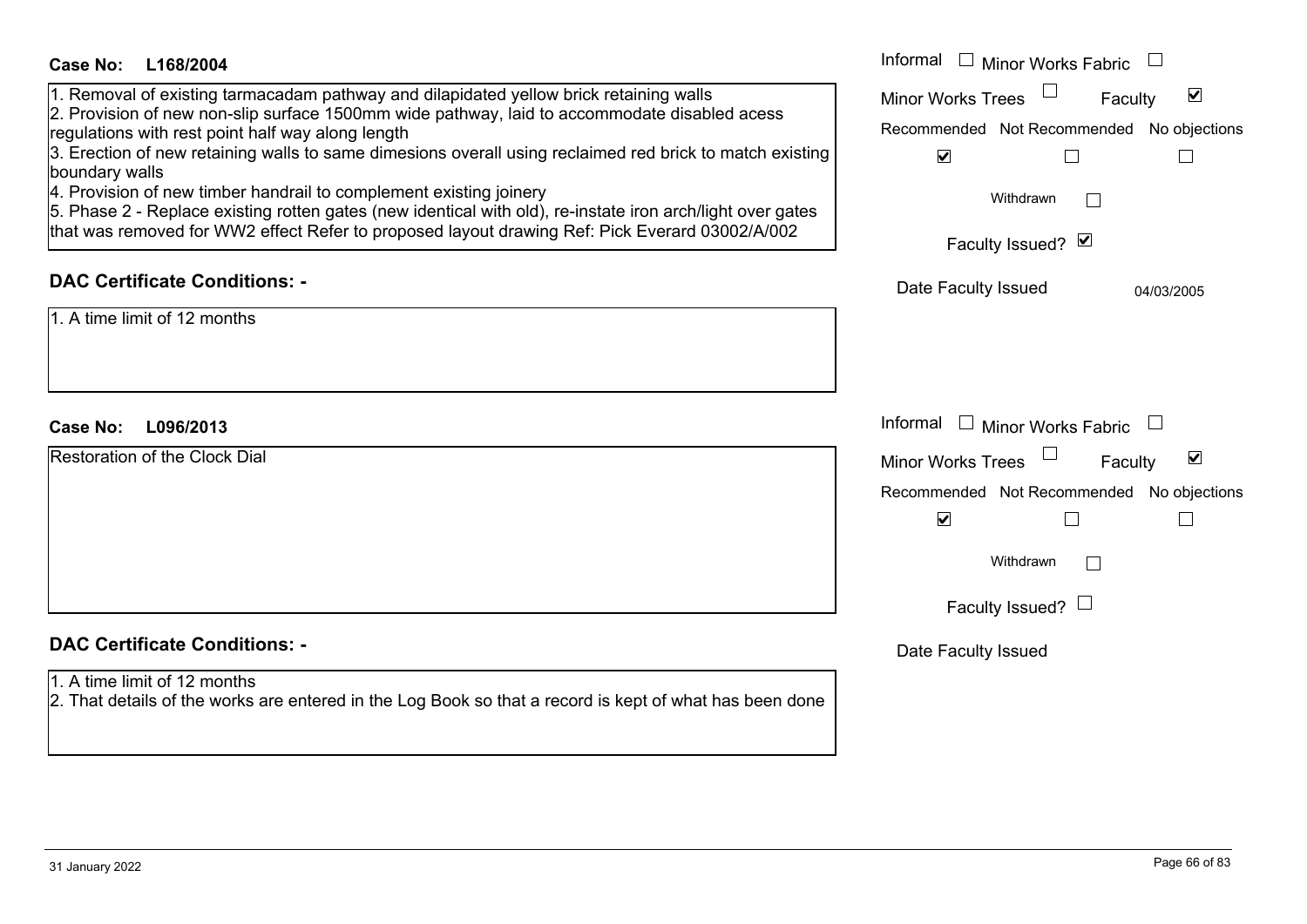| Case No:<br>L001/2014                                                                                                         | Informal <b>☑</b> Minor Works Fabric                        |
|-------------------------------------------------------------------------------------------------------------------------------|-------------------------------------------------------------|
| 1. QI Repairs                                                                                                                 | $\blacktriangledown$<br><b>Minor Works Trees</b><br>Faculty |
| 2. Installation of Facilities comprising: -                                                                                   |                                                             |
| a) Accessible WC in the base of the Tower                                                                                     | Recommended Not Recommended No objections                   |
| b) Servery in southwest corner of the Nave                                                                                    | $\blacktriangledown$                                        |
| c) Re-arrangement of the Pews in the South Aisle east of the Font                                                             |                                                             |
|                                                                                                                               | Withdrawn<br>$\vert \ \ \vert$                              |
|                                                                                                                               |                                                             |
|                                                                                                                               | Faculty Issued? $\Box$                                      |
| <b>DAC Certificate Conditions: -</b>                                                                                          | Date Faculty Issued<br>19/09/2019                           |
| 1. That details of the works are entered in the Log Book so that a record is kept of what has been done                       |                                                             |
| 2. That no works shall take place until the PCC, after consultation with the Diocesan Archaeological                          |                                                             |
| Adviser, has secured the implementation of a programme of archaeological works in accordance with a                           |                                                             |
| written scheme of investigation which has been submitted by the PCC and approved by the DAC                                   |                                                             |
|                                                                                                                               |                                                             |
| <b>Case No:</b>                                                                                                               | Informal<br>$\mathbf{L}$<br>Minor Works Fabric              |
| Installation of: -                                                                                                            | $\blacktriangledown$<br><b>Minor Works Trees</b><br>Faculty |
| 1. Replacement of metal arch and light that were removed during WWII<br>2. Installation of lighting to the gate and pathway   | Recommended Not Recommended No objections                   |
|                                                                                                                               | $\blacktriangledown$                                        |
|                                                                                                                               |                                                             |
|                                                                                                                               | Withdrawn                                                   |
|                                                                                                                               |                                                             |
|                                                                                                                               | Faculty Issued? $\Box$                                      |
| <b>DAC Certificate Conditions: -</b>                                                                                          | Date Faculty Issued<br>06/06/2019                           |
|                                                                                                                               |                                                             |
| 1. That details of the works are entered in the Log Book so that a record is kept of what has been done                       |                                                             |
| 2. That any trenches should be dug by hand and the DAC Archaeological Adviser invited to be present<br>during the excavations |                                                             |
| 3. That Human Remains should be expected when excavating within a churchyard. Any remains should                              |                                                             |
|                                                                                                                               |                                                             |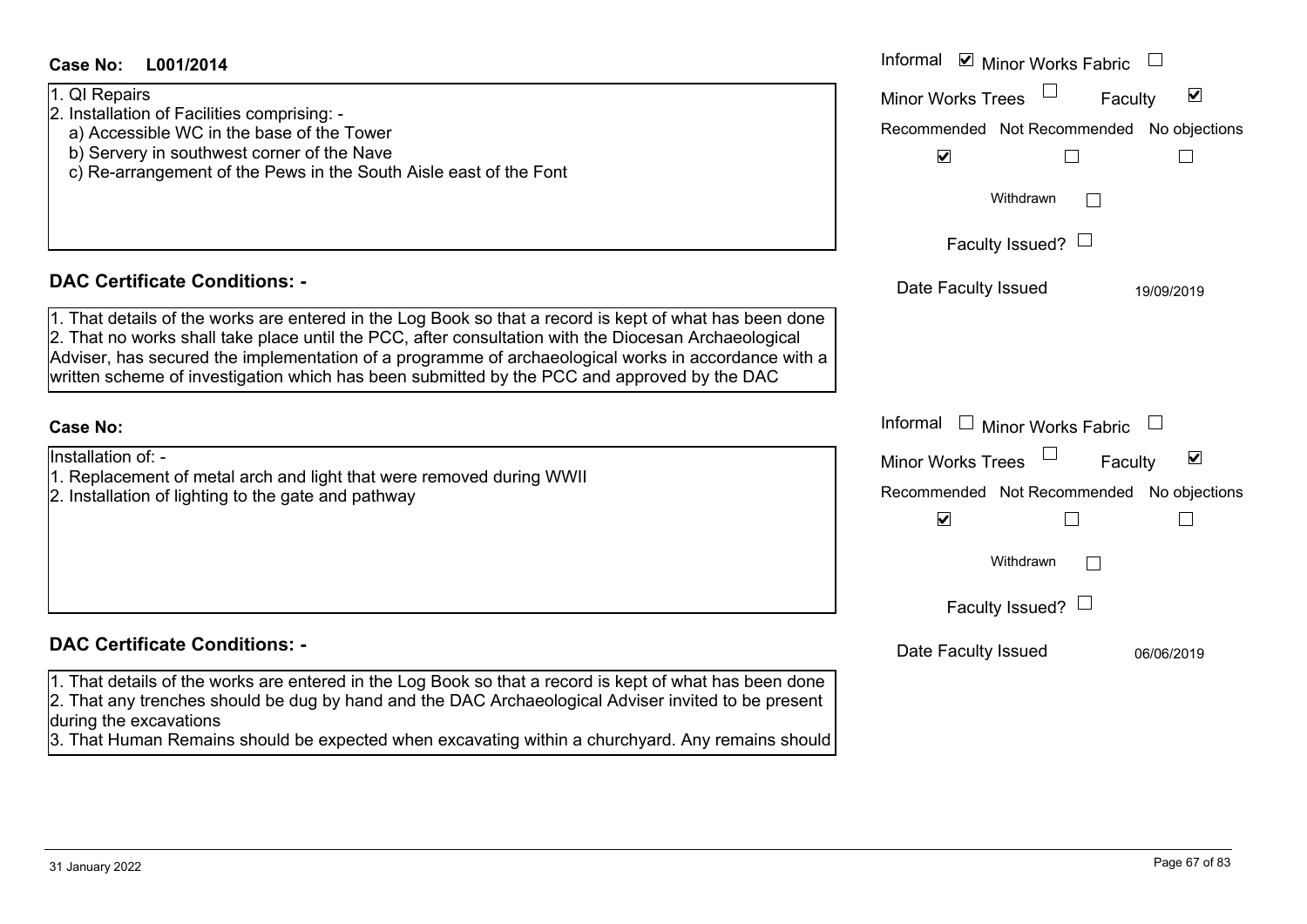| <b>Case No:</b>                                                                                                                                                                                                                          | Informal □ Minor Works Fabric             |                                 |
|------------------------------------------------------------------------------------------------------------------------------------------------------------------------------------------------------------------------------------------|-------------------------------------------|---------------------------------|
| Excavations to allow Percolation Testing                                                                                                                                                                                                 | <b>Minor Works Trees</b>                  | $\blacktriangledown$<br>Faculty |
|                                                                                                                                                                                                                                          | Recommended Not Recommended No objections |                                 |
|                                                                                                                                                                                                                                          | $\blacktriangledown$                      |                                 |
|                                                                                                                                                                                                                                          | Withdrawn                                 | $\Box$                          |
|                                                                                                                                                                                                                                          | Faculty Issued? $\Box$                    |                                 |
| <b>DAC Certificate Conditions: -</b>                                                                                                                                                                                                     | Date Faculty Issued                       |                                 |
| 1. That details of the works are entered in the Log Book so that a record is kept of what has been done<br>2. That any trenches should be dug by hand and the DAC Archaeological Adviser invited to be present<br>during the excavations |                                           |                                 |
| 3. That Human Remains should be expected when excavating within a churchyard. Any remains should                                                                                                                                         |                                           |                                 |
| <b>Case No:</b>                                                                                                                                                                                                                          | Informal $\Box$ Minor Works Fabric        |                                 |
| Dial Restoration to the Tower Clock                                                                                                                                                                                                      | Minor Works Trees                         | $\blacktriangledown$<br>Faculty |
|                                                                                                                                                                                                                                          | Recommended Not Recommended No objections |                                 |
|                                                                                                                                                                                                                                          | $\blacktriangledown$<br>$\Box$            |                                 |
|                                                                                                                                                                                                                                          | Withdrawn                                 | $\mathbb{R}^n$                  |
|                                                                                                                                                                                                                                          | Faculty Issued? $\Box$                    |                                 |
| <b>DAC Certificate Conditions: -</b>                                                                                                                                                                                                     | Date Faculty Issued                       | 21/11/2019                      |
| 1. That details of the works are entered in the Log Book so that a record is kept of what has been done                                                                                                                                  |                                           |                                 |
|                                                                                                                                                                                                                                          |                                           |                                 |
|                                                                                                                                                                                                                                          |                                           |                                 |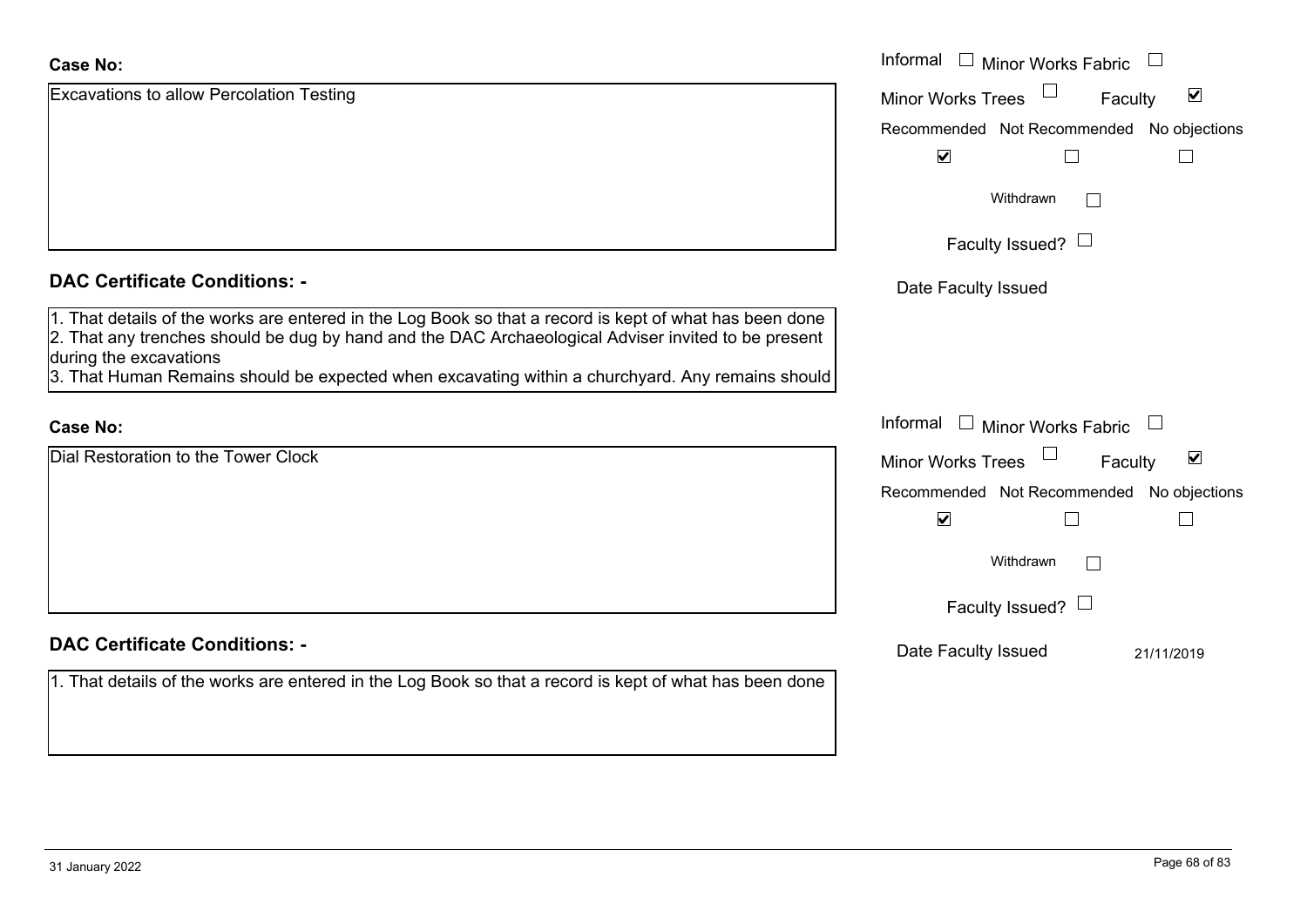| <b>Case No:</b>                                                                                                                                                                                                                                          | Informal<br><b>Minor Works Fabric</b> |               |
|----------------------------------------------------------------------------------------------------------------------------------------------------------------------------------------------------------------------------------------------------------|---------------------------------------|---------------|
| Installation of a plaque in memory of Harry Richards in the Tower                                                                                                                                                                                        | <b>Minor Works Trees</b>              | ⊻<br>Faculty  |
|                                                                                                                                                                                                                                                          | Recommended Not Recommended           | No objections |
|                                                                                                                                                                                                                                                          | $\blacktriangledown$                  |               |
|                                                                                                                                                                                                                                                          | Withdrawn                             |               |
|                                                                                                                                                                                                                                                          | Faculty Issued? $\Box$                |               |
| <b>DAC Certificate Conditions: -</b>                                                                                                                                                                                                                     | Date Faculty Issued                   | 30/06/2021    |
| 1. That details of the works are entered in the Log Book so that a record is kept of what has been done<br>2. That, where possible, all fixings should be made into joints, not stonework, using stainless steel or<br>non-ferrous screws in fibre plugs |                                       |               |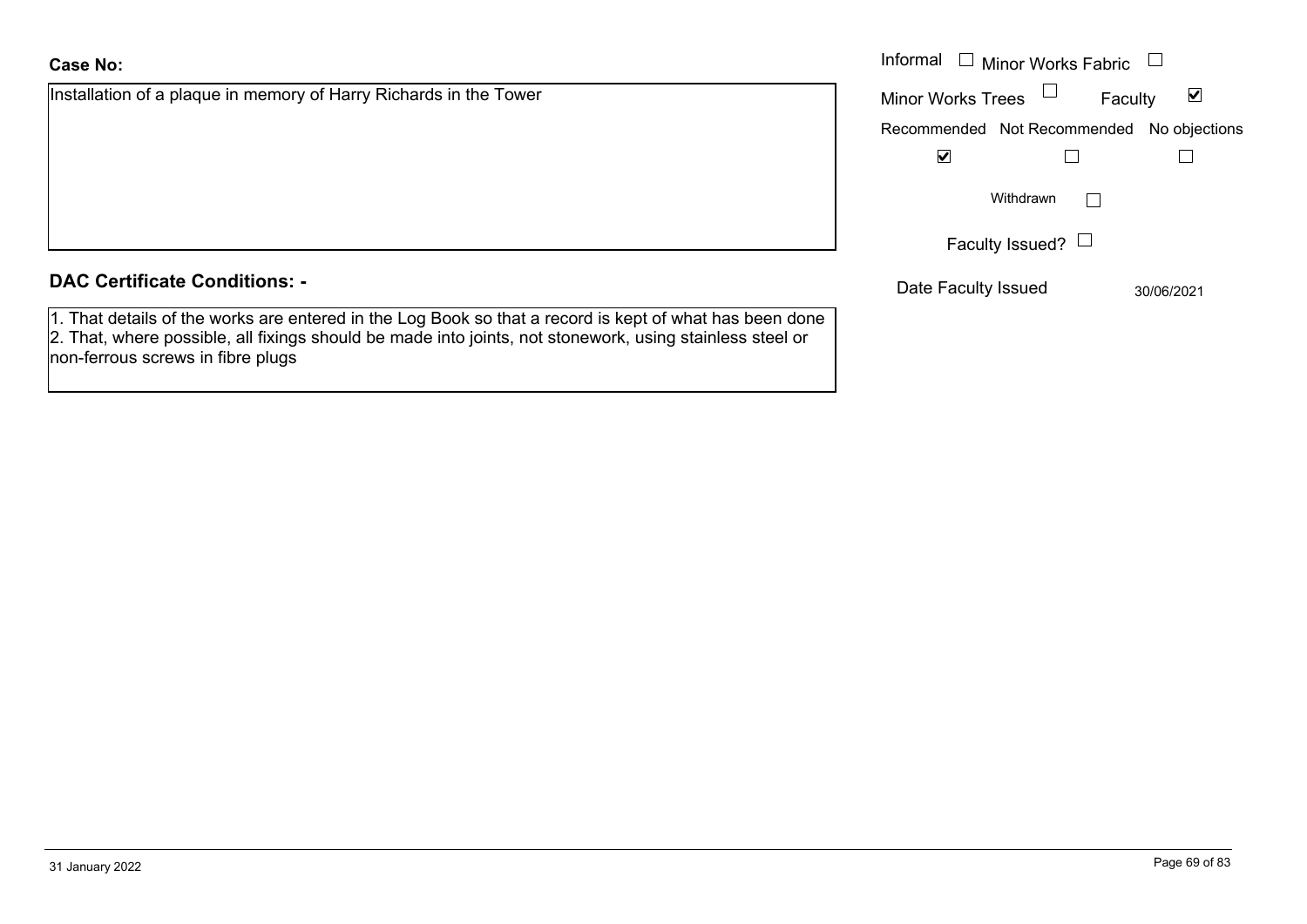#### **Ben No: Church**

#### **10502 Rothley, St Mary the Virgin and St John**

| <b>Case No:</b><br>L071/2000         | Informal $\Box$ Minor Works Fabric $\Box$ |                                 |
|--------------------------------------|-------------------------------------------|---------------------------------|
| Millennium wall hanging              | Minor Works Trees $\Box$                  | $\blacktriangledown$<br>Faculty |
|                                      | Recommended Not Recommended No objections |                                 |
|                                      | $\blacktriangledown$                      |                                 |
|                                      | Withdrawn                                 | $\mathbb{R}^n$                  |
|                                      | Faculty Issued? Ø                         |                                 |
| <b>DAC Certificate Conditions: -</b> | Date Faculty Issued                       | 21/12/2000                      |
| 1. A time limit of 12 months         |                                           |                                 |
|                                      |                                           |                                 |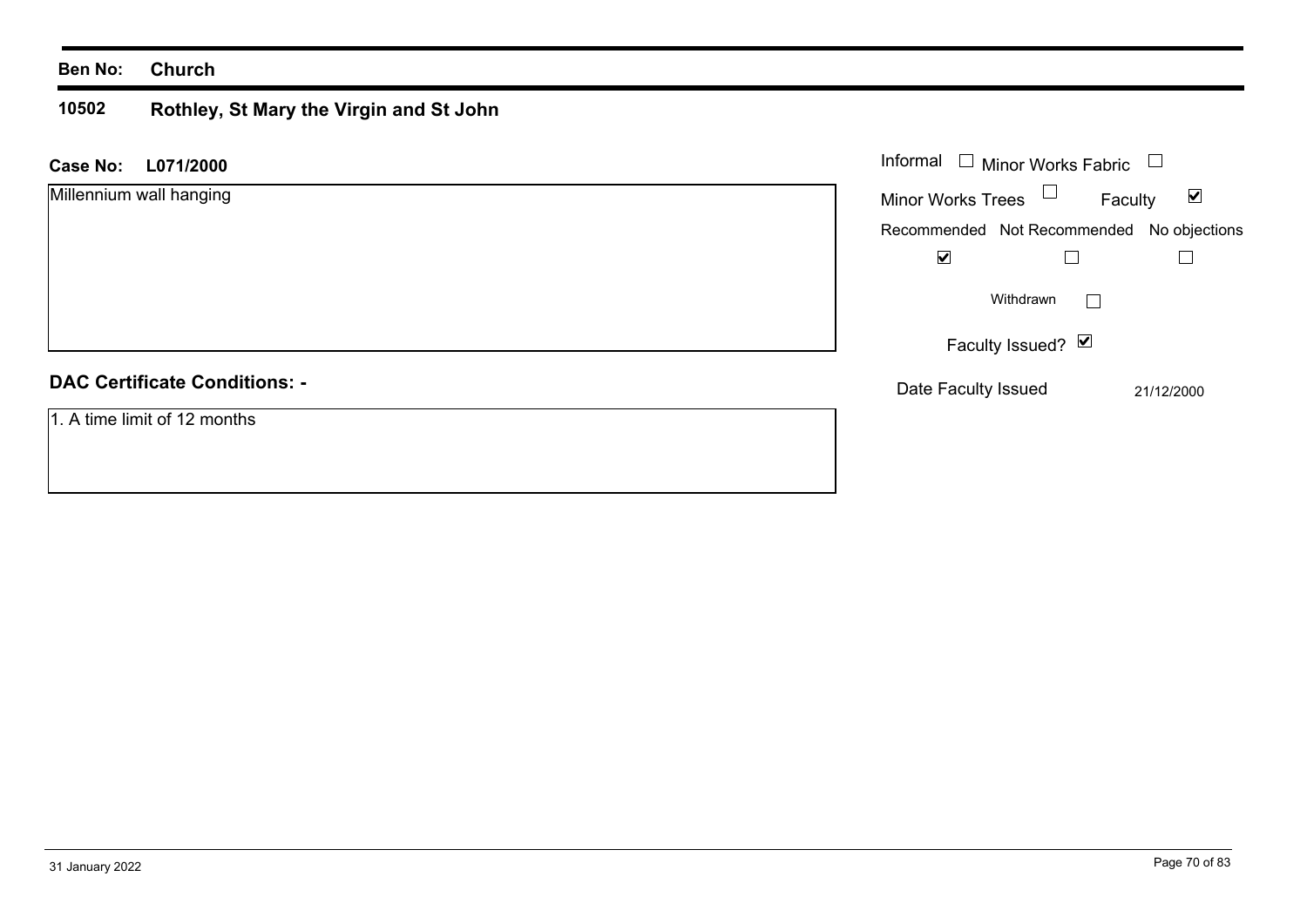| <b>Case No:</b><br>L092/2000                                                                                                                             | Informal $\Box$ Minor Works Fabric $\Box$                                                                                                                                                  |
|----------------------------------------------------------------------------------------------------------------------------------------------------------|--------------------------------------------------------------------------------------------------------------------------------------------------------------------------------------------|
| 1. Internal re-decoration<br>2. Replacement of solid floor and construction of disabled ramp<br>3. Replacement of stone dressings / mouldings to windows | Minor Works Trees<br>$\blacktriangledown$<br>Faculty<br>Recommended Not Recommended No objections<br>$\Box$<br>$\Box$<br>$\Box$                                                            |
|                                                                                                                                                          | Withdrawn<br>Faculty Issued? Ø                                                                                                                                                             |
| <b>DAC Certificate Conditions: -</b><br>1. A time limit of 12 months                                                                                     | Date Faculty Issued<br>12/10/2001                                                                                                                                                          |
| <b>Case No:</b><br>L140/2001                                                                                                                             | Informal<br>$\Box$ Minor Works Fabric $\Box$                                                                                                                                               |
| Replacement of existing carpet together with installation of new carpet over areas of new flooring                                                       | Minor Works Trees<br>$\blacktriangledown$<br>Faculty<br>Recommended Not Recommended No objections<br>$\blacktriangledown$<br>$\Box$<br>$\mathbf{L}$<br>Withdrawn<br>Faculty Issued? $\Box$ |
| <b>DAC Certificate Conditions: -</b><br>1. A time limit of 12 months                                                                                     | Date Faculty Issued                                                                                                                                                                        |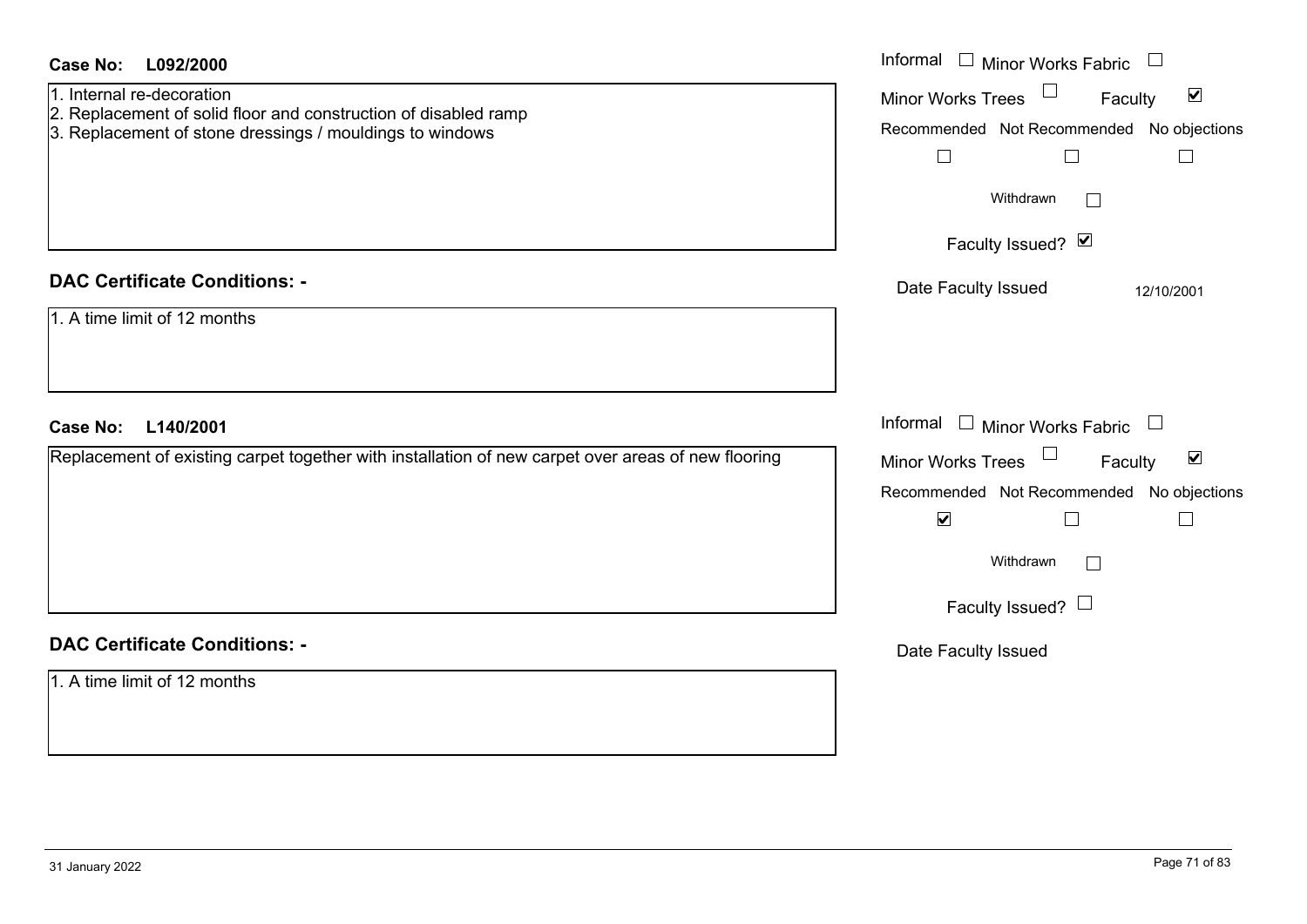| Case No:<br>L089/2004                                                                                                                                                                                     | Informal $\square$<br><b>Minor Works Fabric</b>                                                                                                                       |
|-----------------------------------------------------------------------------------------------------------------------------------------------------------------------------------------------------------|-----------------------------------------------------------------------------------------------------------------------------------------------------------------------|
| 1. Cleaning and restoration of the church Organ (built by W Hill, & Son and Norman & Beard 1921) -<br>the intention is to retain the pneumatic action throughout<br>2. Replace, if necessary, the blower  | $\blacktriangledown$<br>Minor Works Trees<br>Faculty<br>Recommended Not Recommended No objections<br>$\blacktriangledown$<br>$\Box$<br>Withdrawn                      |
|                                                                                                                                                                                                           | Faculty Issued? Ø                                                                                                                                                     |
| <b>DAC Certificate Conditions: -</b><br>1. A time limit of 12 months                                                                                                                                      | Date Faculty Issued<br>06/12/2004                                                                                                                                     |
| <b>Case No:</b><br>L059/2004                                                                                                                                                                              | Informal $\Box$ Minor Works Fabric $\Box$                                                                                                                             |
| To replace the existing Sound System                                                                                                                                                                      | $\blacktriangledown$<br>Minor Works Trees<br>Faculty<br>Recommended Not Recommended No objections<br>$\blacktriangledown$<br>$\Box$<br>Withdrawn<br>Faculty Issued? Ø |
| <b>DAC Certificate Conditions: -</b><br>1. A time limit of 12 months<br>2. That the wiring and speakers should be as unobtrusive as possible an of an appropriate colour to<br>blend with the background. | Date Faculty Issued<br>09/08/2004                                                                                                                                     |
|                                                                                                                                                                                                           |                                                                                                                                                                       |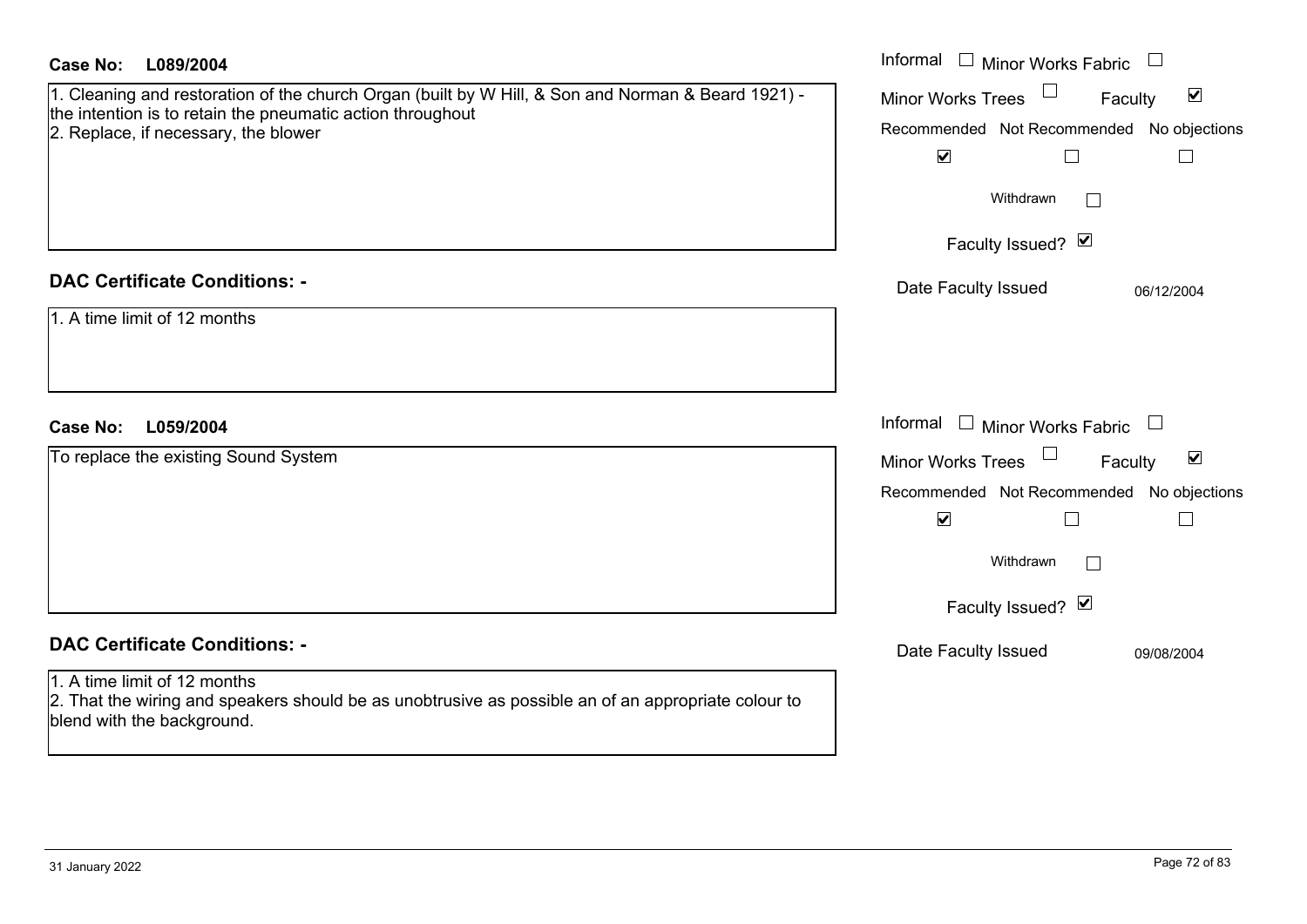#### **L120/2006Case No:**

| <b>Case No:</b><br>L120/2006                                                                                                                                                                  | Informal ⊠ Minor Works Fabric                                     |  |
|-----------------------------------------------------------------------------------------------------------------------------------------------------------------------------------------------|-------------------------------------------------------------------|--|
| Replacement of gas Heating System                                                                                                                                                             | $\blacktriangledown$<br>Minor Works Trees<br>Faculty              |  |
|                                                                                                                                                                                               | Recommended Not Recommended<br>No objections                      |  |
|                                                                                                                                                                                               | $\blacktriangledown$                                              |  |
|                                                                                                                                                                                               | Withdrawn                                                         |  |
|                                                                                                                                                                                               | Faculty Issued? Ø                                                 |  |
| <b>DAC Certificate Conditions: -</b>                                                                                                                                                          | Date Faculty Issued<br>19/10/2006                                 |  |
| 1. A time limit of 12 months<br>2. That all external flue should be finished to match external stonework<br>3. That the Conservation Officer at Charnwood Borough Council should be consulted |                                                                   |  |
| <b>Case No:</b><br>L013/2009                                                                                                                                                                  | Informal<br><b>Minor Works Fabric</b><br>$\overline{\phantom{a}}$ |  |
| Repairs identified by the 2005 Quinquennial Inspection Report comprising works to: -                                                                                                          | $\blacktriangledown$<br><b>Minor Works Trees</b><br>Faculty       |  |
| 1. North Porch roof<br>2. Rainwater goods                                                                                                                                                     | Recommended Not Recommended<br>No objections                      |  |
| 3. Stonework<br>as per specification, July 2008                                                                                                                                               | $\blacktriangledown$                                              |  |
|                                                                                                                                                                                               | Withdrawn<br>$\vert$ $\vert$                                      |  |
|                                                                                                                                                                                               | Faculty Issued? $\Box$                                            |  |
| <b>DAC Certificate Conditions: -</b>                                                                                                                                                          | Date Faculty Issued                                               |  |
| 1. A time limit of 12 months<br>2. That details of the works are entered in the Log Book so that a record is kept of what has been done                                                       |                                                                   |  |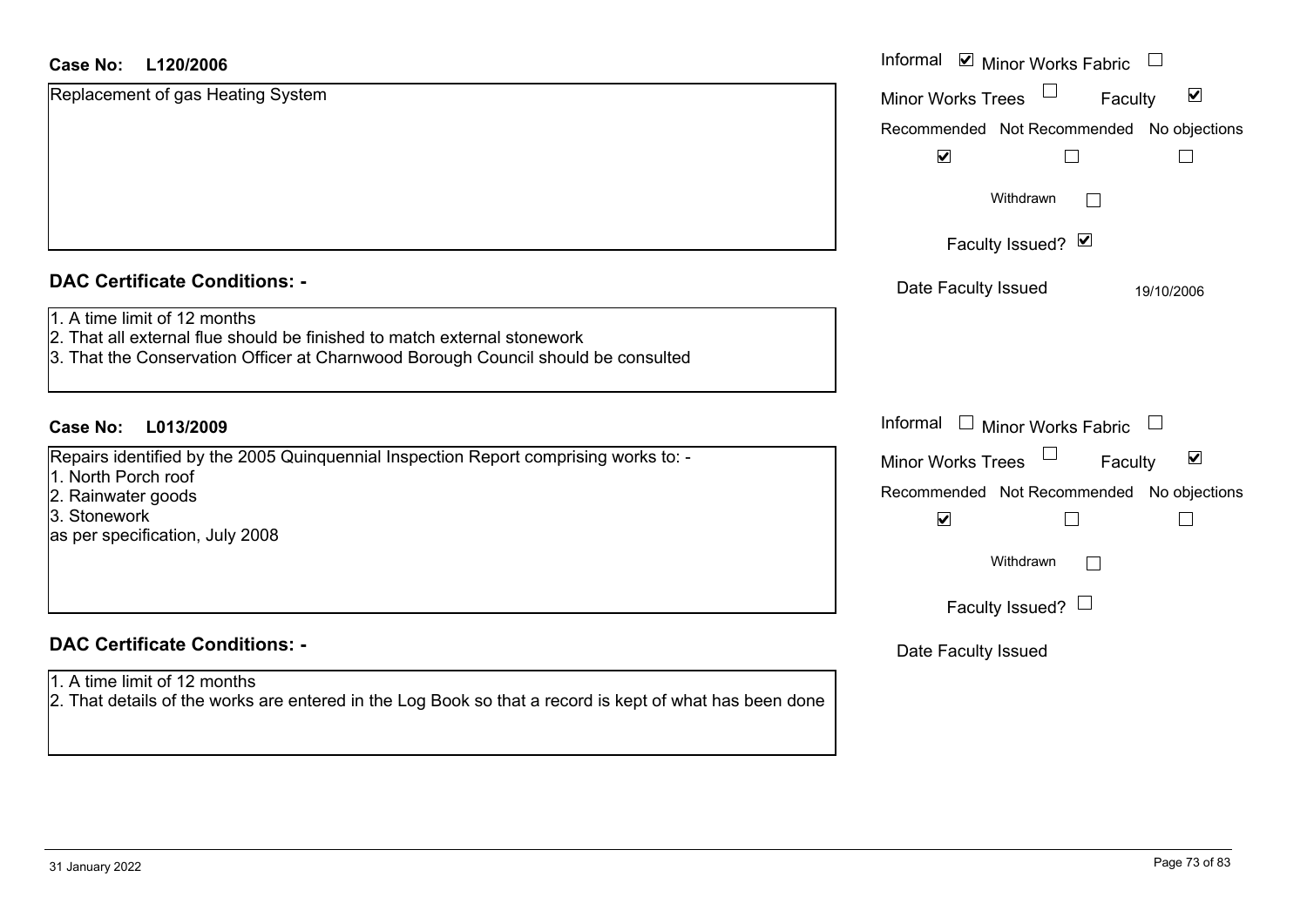| Informal ☑ Minor Works Fabric                                                                                                                                                |
|------------------------------------------------------------------------------------------------------------------------------------------------------------------------------|
| <b>Minor Works Trees</b><br>$\Box$<br>Faculty<br>Recommended Not Recommended No objections<br>$\Box$<br>Withdrawn<br>$\perp$<br>Faculty Issued? $\Box$                       |
| Date Faculty Issued                                                                                                                                                          |
|                                                                                                                                                                              |
| Informal<br>$\Box$ Minor Works Fabric                                                                                                                                        |
| $\blacktriangledown$<br><b>Minor Works Trees</b><br>Faculty<br>Recommended Not Recommended No objections<br>$\blacktriangledown$<br>Withdrawn<br>$\Box$<br>Faculty Issued? Ø |
| Date Faculty Issued<br>27/01/2012                                                                                                                                            |
|                                                                                                                                                                              |
|                                                                                                                                                                              |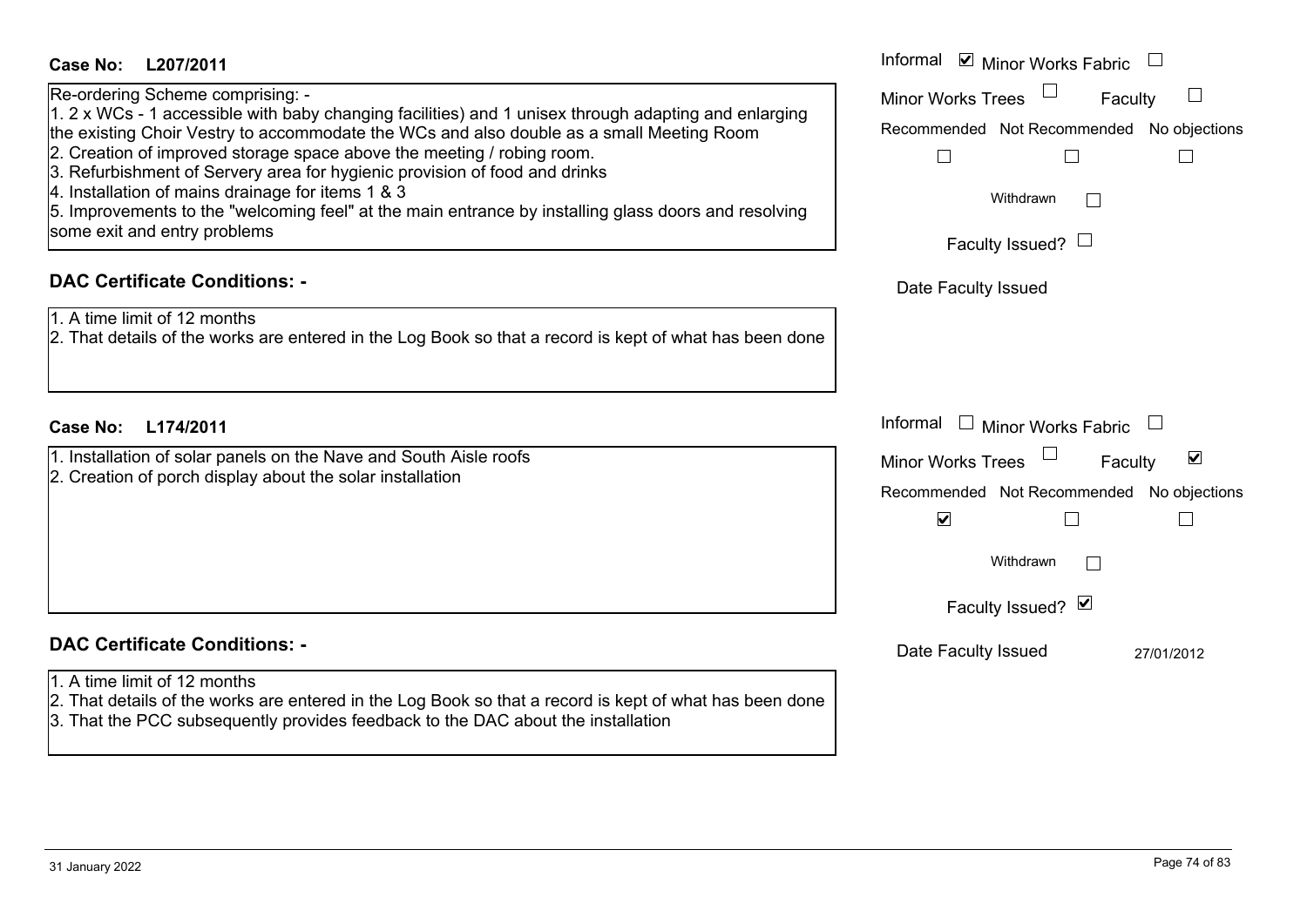| L007/2011<br>Case No:                                                                                                                                                                                                                                                                                                                                                                          | Informal $\Box$ Minor Works Fabric                                                                                                                         |  |
|------------------------------------------------------------------------------------------------------------------------------------------------------------------------------------------------------------------------------------------------------------------------------------------------------------------------------------------------------------------------------------------------|------------------------------------------------------------------------------------------------------------------------------------------------------------|--|
| 1. To return 7 Swithland slate memorials to the upright: -<br>a) A29 Glover, Williams (died 1828) & Sarah (1828)<br>b) A30 Lomas, George (1848)<br>c) B50 Astill, Edward (1833) & Mary (1845) Child deaths<br>d) C19 Leake, Rebecca (1817)<br>e) E6 Clarke, Hannah (1895) & John Wignall (1894)<br>2. To re-attach the following memorial to its base: -<br>a) C7 Webster, G (1866) 20 yrs old | $\blacktriangledown$<br><b>Minor Works Trees</b><br>Faculty<br>Recommended Not Recommended<br>No objections<br>$\blacktriangledown$<br>$\Box$<br>Withdrawn |  |
|                                                                                                                                                                                                                                                                                                                                                                                                | Faculty Issued? Ø                                                                                                                                          |  |
| <b>DAC Certificate Conditions: -</b>                                                                                                                                                                                                                                                                                                                                                           | Date Faculty Issued<br>19/05/2011                                                                                                                          |  |
| 1. A time limit of 12 months<br>2. That details of the works are entered in the Log Book so that a record is kept of what has been done<br>3. That the dowells should be set into cement not concrete                                                                                                                                                                                          |                                                                                                                                                            |  |
| Case No:<br>L164/2014                                                                                                                                                                                                                                                                                                                                                                          | Informal □ Minor Works Fabric                                                                                                                              |  |
| Works to the Tower comprising: -                                                                                                                                                                                                                                                                                                                                                               | $\Box$<br>$\blacktriangledown$<br>Minor Works Trees<br>Faculty                                                                                             |  |
| 1. Repairs to: -<br>a) Stonework<br>b) Parapet and Roof<br>c) Rainwater goods                                                                                                                                                                                                                                                                                                                  | Recommended Not Recommended<br>No objections<br>$\blacktriangledown$                                                                                       |  |
| 2. Improvement of access arrangements<br>3. Installation of 2 x wall plaques acknowledging HLF Funding to be located inside: -<br>a) Tower door                                                                                                                                                                                                                                                | Withdrawn                                                                                                                                                  |  |
| b) Porch entrance                                                                                                                                                                                                                                                                                                                                                                              | Faculty Issued? Ø                                                                                                                                          |  |
| <b>DAC Certificate Conditions: -</b>                                                                                                                                                                                                                                                                                                                                                           | Date Faculty Issued<br>22/09/2014                                                                                                                          |  |
| 1. That details of the works are entered in the Log Book so that a record is kept of what has been done<br>2. That any stonework that is being removed or replaced should be inspected for evidence of re-use, or<br>for the presence of masons' marks or graffiti. Any such inscriptions should be recorded and an                                                                            |                                                                                                                                                            |  |

assessment of the inscriptions etc. should be made with regard to retention or disposal.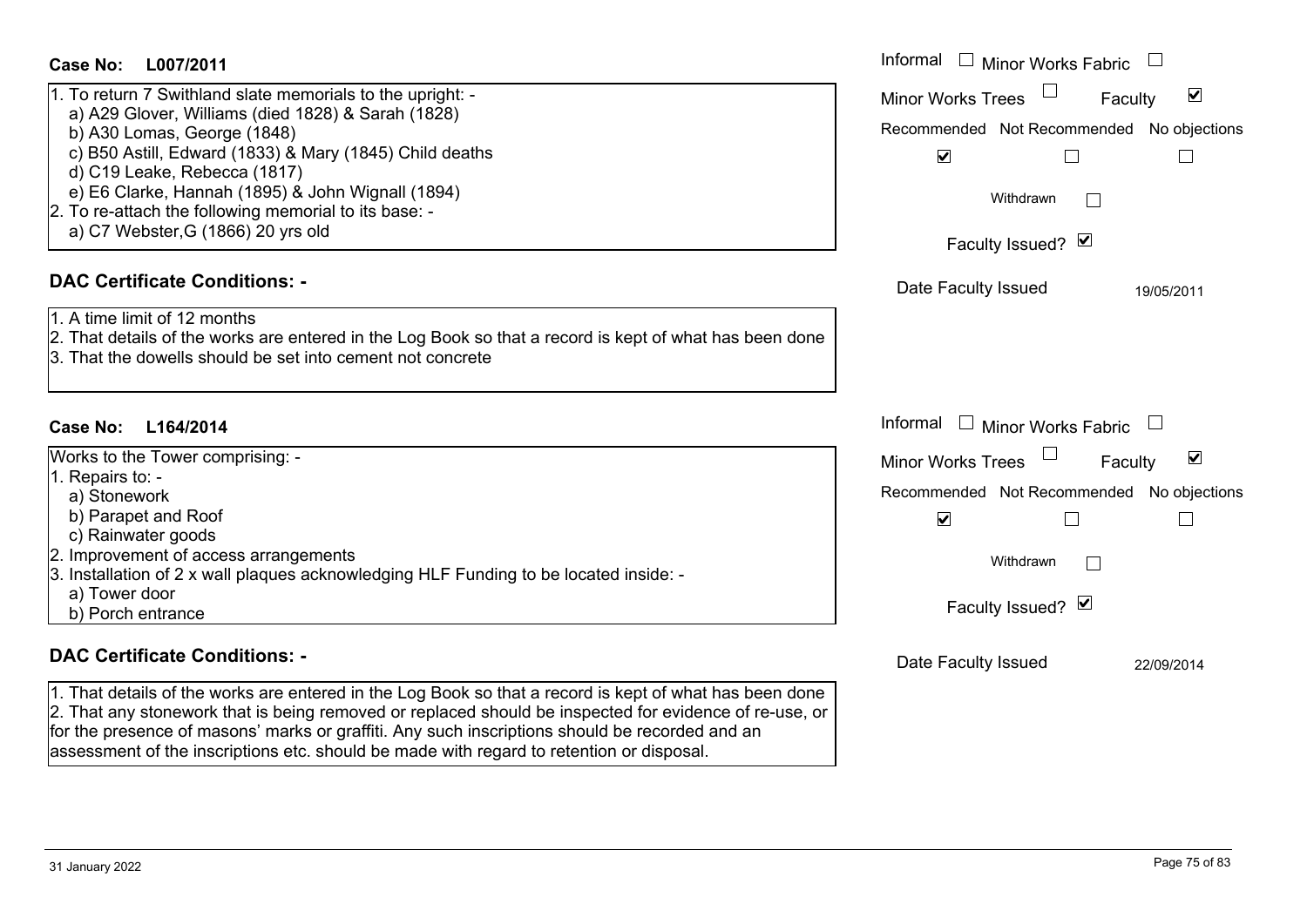### **L266/2015Case No:** Informal

Works to Trees comprising: -

1. T1 - Felling and treating of stump to prevent re-growth of mature Prunus spp. growing near northern entrance to School Street, adjacent to public right of way

2. T2 - Felling of, but leaving tall stump, mature Lime growing at southernmost exit, adjacent to public right of way

3. T3 - Removal of deadwood from mature Lime in north eastern corner, with crowri extending over School Street

4. T4 - Crown reduction of mature Lime on north, northeastern boundary, with crown extending over School Street

5. T5 - Removal of dead wood and hanging branch from mature Lime on central 'island' adjacent to public right of way

6. T6 - Removal of dead wood and prune limbs to give clearance from structures of mature Lime in northwestern corner, adjacent to boundary wall

# **DAC Certificate Conditions: -**

1. That details of the works are entered in the Log Book so that a record is kept of what has been done

| Informal $\Box$ Minor Works Fabric |                                           |  |  |
|------------------------------------|-------------------------------------------|--|--|
| <b>Minor Works Trees</b>           | Faculty                                   |  |  |
|                                    | Recommended Not Recommended No objections |  |  |
|                                    |                                           |  |  |
|                                    | Withdrawn                                 |  |  |
|                                    | Faculty Issued?                           |  |  |

Date Faculty Issued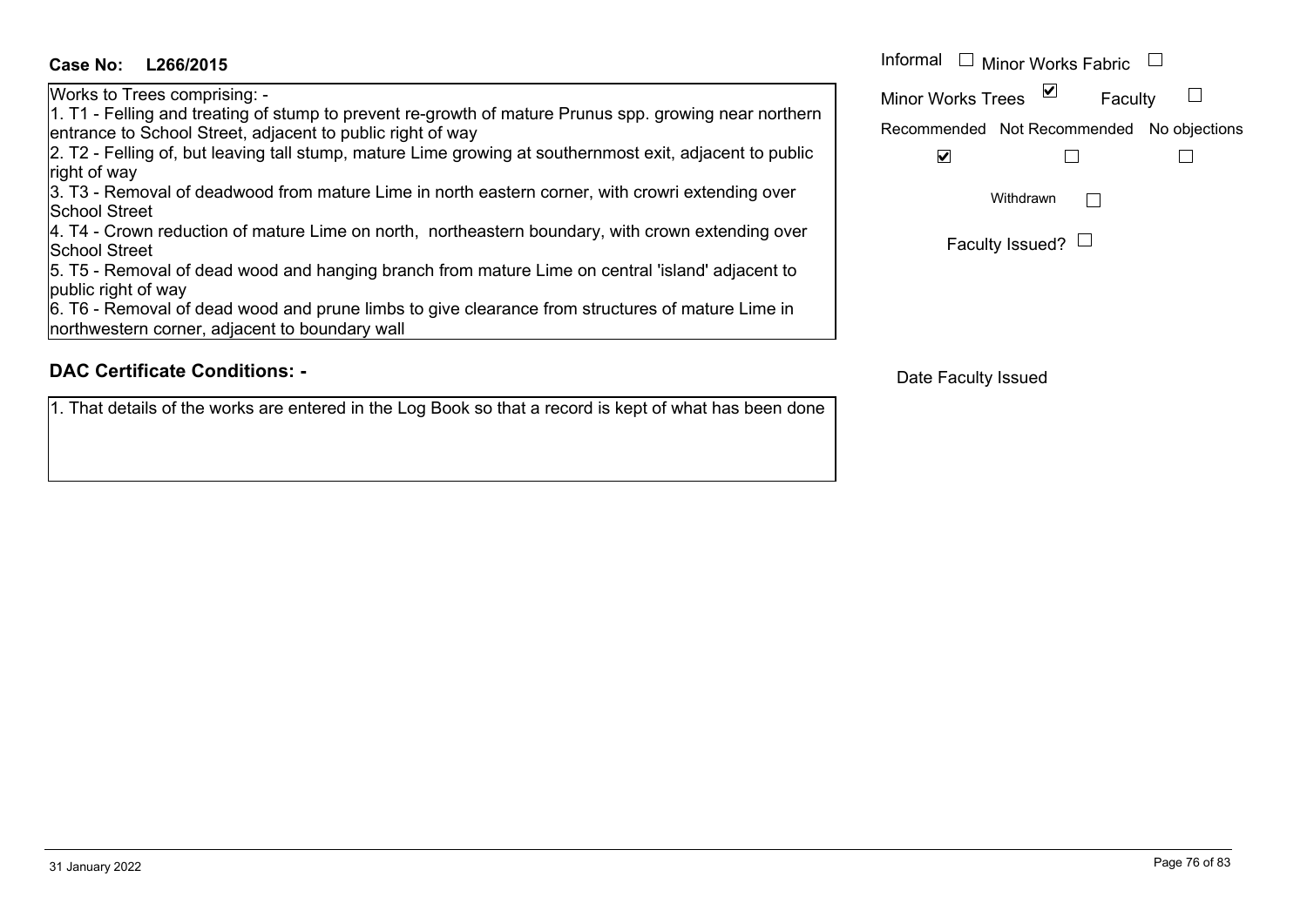| <b>Case No:</b><br>L062/2015                                                                                                                                                                                                                                                                                                                                              | Informal □ Minor Works Fabric ☑                                                                                       |
|---------------------------------------------------------------------------------------------------------------------------------------------------------------------------------------------------------------------------------------------------------------------------------------------------------------------------------------------------------------------------|-----------------------------------------------------------------------------------------------------------------------|
| Installation of: -<br>1. Telephone & Broadband connections aerially across the churchyard<br>2. Wifi System within the church                                                                                                                                                                                                                                             | <b>Minor Works Trees</b><br>Faculty<br>Recommended Not Recommended No objections<br>$\blacktriangledown$              |
|                                                                                                                                                                                                                                                                                                                                                                           | Withdrawn<br>Faculty Issued? $\Box$                                                                                   |
| <b>DAC Certificate Conditions: -</b>                                                                                                                                                                                                                                                                                                                                      | Date Faculty Issued                                                                                                   |
| 1. A time limit of 12 months<br>2. That details of the works are entered in the Log Book so that a record is kept of what has been done<br>3. That, where possible, all fixings should be made into joints, not stonework, using stainless steel or<br>non-ferrous screws in fibre plugs                                                                                  |                                                                                                                       |
| <b>Case No:</b><br>L082/2015                                                                                                                                                                                                                                                                                                                                              | Informal □ Minor Works Fabric ⊠                                                                                       |
| 1. Re-pointing to brick boundary wall adjacent churchyard gates<br>2. Installation new gulley with black iron grating at west end of North Aisle<br>3. Installation of ACO drain with black cast iron grid and blue brick paving infill up to church wall to take<br>rainwater from existing circular cast iron rainwater pipe to existing gulley adjacent to Vestry door | <b>Minor Works Trees</b><br>Faculty<br>Recommended Not Recommended No objections<br>$\blacktriangledown$<br>Withdrawn |
|                                                                                                                                                                                                                                                                                                                                                                           | Faculty Issued? $\Box$                                                                                                |
| <b>DAC Certificate Conditions: -</b>                                                                                                                                                                                                                                                                                                                                      | Date Faculty Issued                                                                                                   |
| 1. A time limit of 12 months<br>2. That details of the works are entered in the Log Book so that a record is kept of what has been done<br>3. Human Remains should be expected when excavating within a churchyard. Any remains should be<br>recovered, treated in a respectful manner and boxed or bagged, and set aside securely for reburial by                        |                                                                                                                       |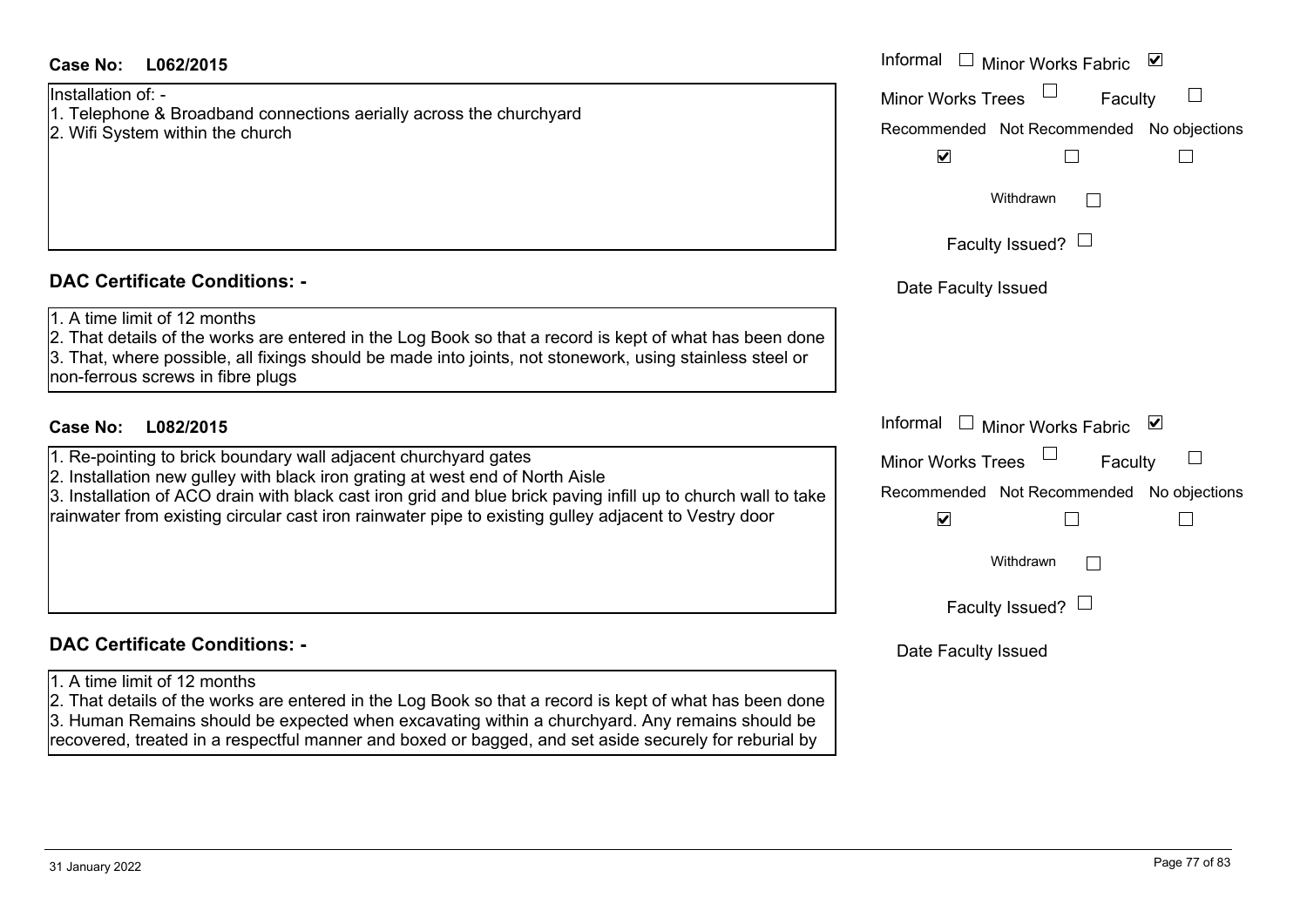#### **Case No:**

| <b>Case No:</b>                                                                                                                                                                                                                                                                                                                                                | Informal I Minor Works Fabric                        |
|----------------------------------------------------------------------------------------------------------------------------------------------------------------------------------------------------------------------------------------------------------------------------------------------------------------------------------------------------------------|------------------------------------------------------|
| Repairs to collapsing churchyard wall                                                                                                                                                                                                                                                                                                                          | $\blacktriangledown$<br>Minor Works Trees<br>Faculty |
|                                                                                                                                                                                                                                                                                                                                                                | Recommended Not Recommended No objections            |
|                                                                                                                                                                                                                                                                                                                                                                | $\blacktriangledown$                                 |
|                                                                                                                                                                                                                                                                                                                                                                | Withdrawn                                            |
|                                                                                                                                                                                                                                                                                                                                                                | Faculty Issued? Ø                                    |
| <b>DAC Certificate Conditions: -</b>                                                                                                                                                                                                                                                                                                                           | Date Faculty Issued<br>18/10/2016                    |
| 1. That details of the works are entered in the Log Book so that a record is kept of what has been done<br>2. Human Remains should be expected when excavating within a churchyard. Any remains should be<br>recovered, treated in a respectful manner and boxed or bagged, and set aside securely for reburial by<br>the incumbent in an appropriate location |                                                      |
| <b>Case No:</b>                                                                                                                                                                                                                                                                                                                                                | Informal □ Minor Works Fabric ⊠                      |
| Re-pointing and Stonework replacement as identified in 2015 QI Report                                                                                                                                                                                                                                                                                          | <b>Minor Works Trees</b><br>Faculty                  |
|                                                                                                                                                                                                                                                                                                                                                                | Recommended Not Recommended No objections            |
|                                                                                                                                                                                                                                                                                                                                                                | $\blacktriangledown$                                 |
|                                                                                                                                                                                                                                                                                                                                                                | Withdrawn                                            |
|                                                                                                                                                                                                                                                                                                                                                                | Faculty Issued? $\Box$                               |
| <b>DAC Certificate Conditions: -</b>                                                                                                                                                                                                                                                                                                                           | Date Faculty Issued                                  |
| 1. That details of the works are entered in the Log Book so that a record is kept of what has been done                                                                                                                                                                                                                                                        |                                                      |
|                                                                                                                                                                                                                                                                                                                                                                |                                                      |
|                                                                                                                                                                                                                                                                                                                                                                |                                                      |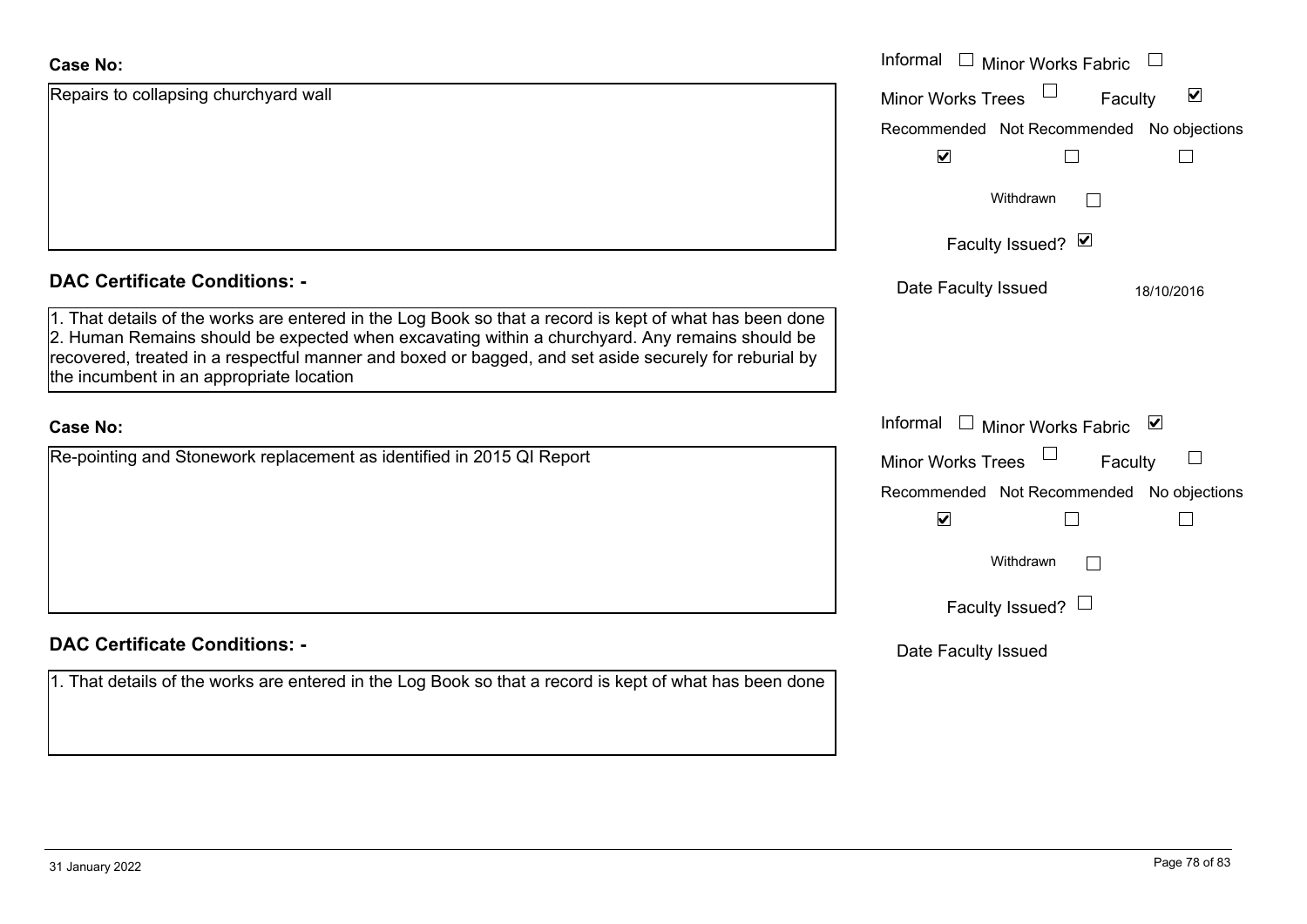| <b>Case No:</b>                                                                                                                                                                                                                                                                                                                                                      | Informal<br>$\Box$ Minor Works Fabric     | $\blacktriangledown$            |
|----------------------------------------------------------------------------------------------------------------------------------------------------------------------------------------------------------------------------------------------------------------------------------------------------------------------------------------------------------------------|-------------------------------------------|---------------------------------|
| Works to boundary wall adjacent to 14 Church Street                                                                                                                                                                                                                                                                                                                  | Minor Works Trees                         | Faculty                         |
|                                                                                                                                                                                                                                                                                                                                                                      | Recommended Not Recommended No objections |                                 |
|                                                                                                                                                                                                                                                                                                                                                                      | $\blacktriangledown$                      |                                 |
|                                                                                                                                                                                                                                                                                                                                                                      | Withdrawn                                 | $\sim$                          |
|                                                                                                                                                                                                                                                                                                                                                                      | Faculty Issued? $\Box$                    |                                 |
| <b>DAC Certificate Conditions: -</b>                                                                                                                                                                                                                                                                                                                                 | Date Faculty Issued                       |                                 |
| 1. That details of the works are entered in the Log Book so that a record is kept of what has been done<br>2. That Human Remains should be expected when excavating within a churchyard. Any remains should<br>be recovered, treated in a respectful manner and boxed or bagged, and set aside securely for reburial<br>by the incumbent in an appropriate location. |                                           |                                 |
| <b>Case No:</b>                                                                                                                                                                                                                                                                                                                                                      | Informal $\Box$ Minor Works Fabric        |                                 |
| Refurbishment of the Roll of Honour                                                                                                                                                                                                                                                                                                                                  | <b>Minor Works Trees</b>                  | $\blacktriangledown$<br>Faculty |
|                                                                                                                                                                                                                                                                                                                                                                      | Recommended Not Recommended No objections |                                 |
|                                                                                                                                                                                                                                                                                                                                                                      | $\blacktriangledown$                      |                                 |
|                                                                                                                                                                                                                                                                                                                                                                      | Withdrawn                                 | $\mathbb{R}^n$                  |
|                                                                                                                                                                                                                                                                                                                                                                      | Faculty Issued? Ø                         |                                 |
| <b>DAC Certificate Conditions: -</b>                                                                                                                                                                                                                                                                                                                                 | Date Faculty Issued                       | 15/12/2017                      |
| 1. That details of the works are entered in the Log Book so that a record is kept of what has been done<br>2. That the use of wet cleaning should only be used if no other methods are available given the amount<br>of materials affected by water on the Roll of Honour                                                                                            |                                           |                                 |
| 3. That the conservator provides information (both verbally and in the post-conservation report) to the                                                                                                                                                                                                                                                              |                                           |                                 |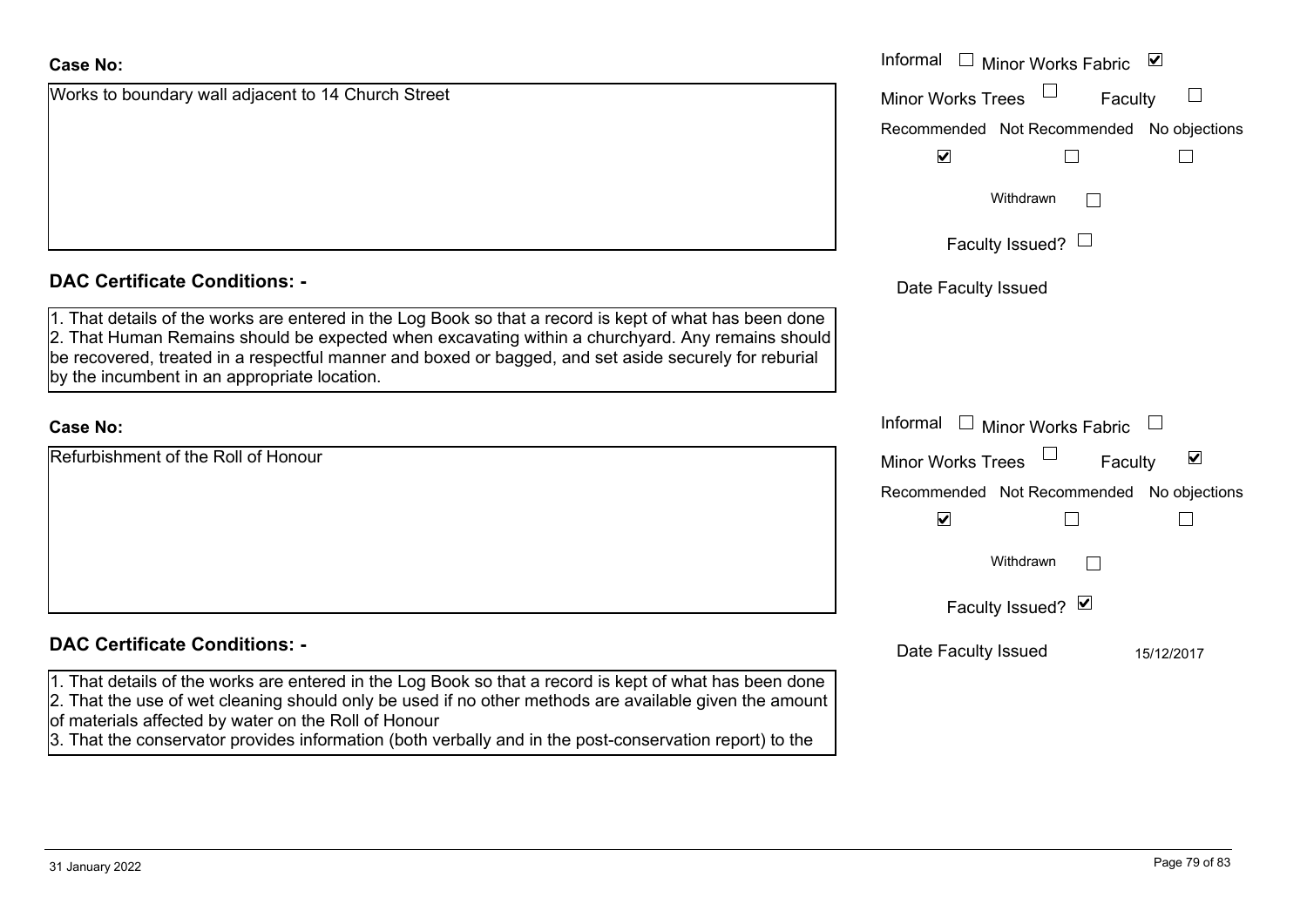| <b>Case No:</b>                                                                                         | Informal<br>Minor Works Fabric $\Box$<br>$\Box$           |  |  |
|---------------------------------------------------------------------------------------------------------|-----------------------------------------------------------|--|--|
| Repair to Church Clock Strike Train                                                                     | $\blacktriangledown$<br>Minor Works Trees<br>Faculty      |  |  |
|                                                                                                         | Recommended Not Recommended No objections                 |  |  |
|                                                                                                         | $\blacktriangledown$                                      |  |  |
|                                                                                                         | Withdrawn<br>$\mathbb{R}^n$                               |  |  |
|                                                                                                         | Faculty Issued? $\Box$                                    |  |  |
| <b>DAC Certificate Conditions: -</b>                                                                    | Date Faculty Issued                                       |  |  |
| 1. That details of the works are entered in the Log Book so that a record is kept of what has been done |                                                           |  |  |
|                                                                                                         |                                                           |  |  |
|                                                                                                         |                                                           |  |  |
| <b>Case No:</b>                                                                                         | Informal<br>□ Minor Works Fabric $\vert \mathbf{v} \vert$ |  |  |
| Renewal of the Digital Mixing Console                                                                   | Minor Works Trees<br>Faculty<br>$\Box$                    |  |  |
|                                                                                                         | Recommended Not Recommended No objections                 |  |  |
|                                                                                                         | $\blacktriangledown$<br>$\Box$<br>$\Box$                  |  |  |
|                                                                                                         | Withdrawn<br>$\mathbb{R}^n$                               |  |  |
|                                                                                                         | Faculty Issued? $\Box$                                    |  |  |
| <b>DAC Certificate Conditions: -</b>                                                                    | Date Faculty Issued                                       |  |  |
| 1. That details of the works are entered in the Log Book so that a record is kept of what has been done |                                                           |  |  |
|                                                                                                         |                                                           |  |  |
|                                                                                                         |                                                           |  |  |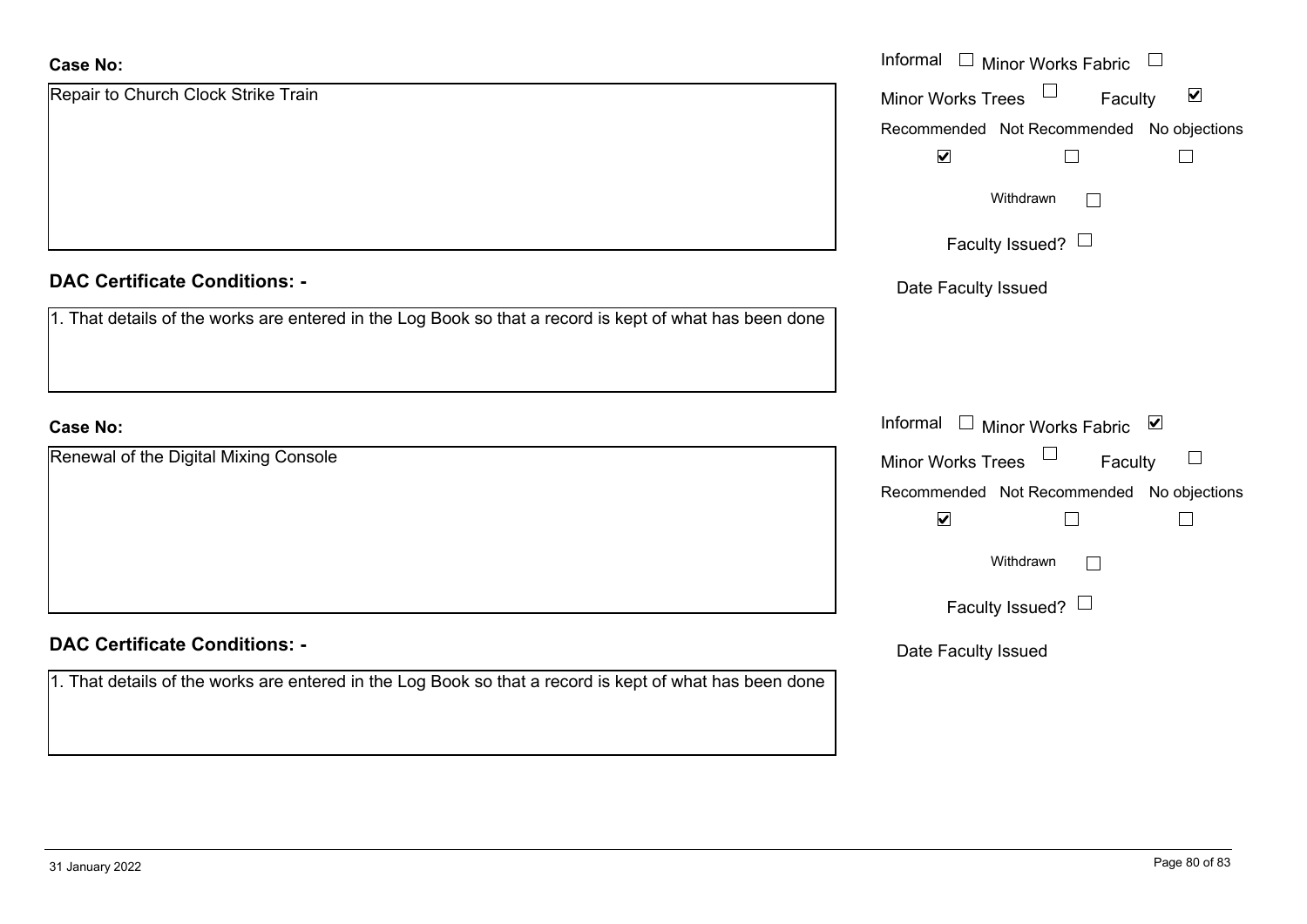| <b>Case No:</b>                                                                                                                                                                                                                                                                                                                                                   | Informal<br>$\Box$ Minor Works Fabric     |                                 |
|-------------------------------------------------------------------------------------------------------------------------------------------------------------------------------------------------------------------------------------------------------------------------------------------------------------------------------------------------------------------|-------------------------------------------|---------------------------------|
| Installation of Fire Alarm System                                                                                                                                                                                                                                                                                                                                 | <b>Minor Works Trees</b>                  | $\blacktriangledown$<br>Faculty |
|                                                                                                                                                                                                                                                                                                                                                                   | Recommended Not Recommended No objections |                                 |
|                                                                                                                                                                                                                                                                                                                                                                   | $\blacktriangledown$                      |                                 |
|                                                                                                                                                                                                                                                                                                                                                                   | Withdrawn                                 |                                 |
|                                                                                                                                                                                                                                                                                                                                                                   | Faculty Issued? $\Box$                    |                                 |
| <b>DAC Certificate Conditions: -</b>                                                                                                                                                                                                                                                                                                                              | Date Faculty Issued                       | 25/11/2019                      |
| 1. That details of the works are entered in the Log Book so that a record is kept of what has been done<br>2. That an updated Electrical Condition Report is commissioned, and submitted to the DAC Secretary,<br>after the installation<br>3. That, in line with the requirement and advice of the Ecclesiastical Insurance Group, the installation              |                                           |                                 |
| <b>Case No:</b>                                                                                                                                                                                                                                                                                                                                                   | Informal<br>$\Box$ Minor Works Fabric     |                                 |
| Installation of improved emergency exit lighting                                                                                                                                                                                                                                                                                                                  | <b>Minor Works Trees</b>                  | $\blacktriangledown$<br>Faculty |
|                                                                                                                                                                                                                                                                                                                                                                   | Recommended Not Recommended No objections |                                 |
|                                                                                                                                                                                                                                                                                                                                                                   | $\blacktriangledown$                      |                                 |
|                                                                                                                                                                                                                                                                                                                                                                   | Withdrawn                                 |                                 |
|                                                                                                                                                                                                                                                                                                                                                                   | Faculty Issued? $\Box$                    |                                 |
| <b>DAC Certificate Conditions: -</b>                                                                                                                                                                                                                                                                                                                              | Date Faculty Issued                       | 04/11/2019                      |
| 1. That details of the works are entered in the Log Book so that a record is kept of what has been done<br>2. That the system is installed in accordance with the current British Standard covering internal<br>and external escape routes of the premises<br>3. That an updated Electrical Condition Report is commissioned, and submitted to the DAC Secretary, |                                           |                                 |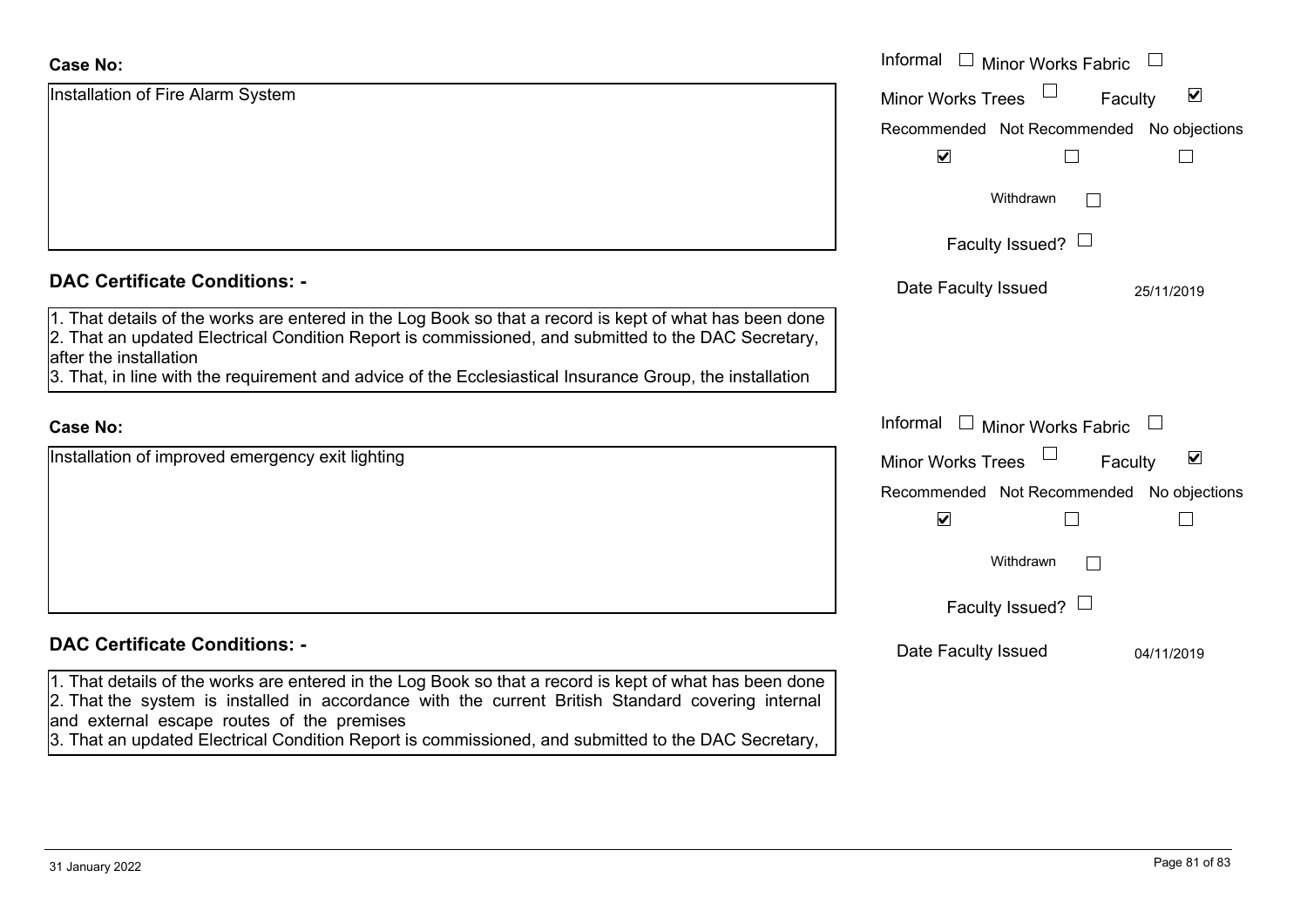| 31 January 2022 | Page 82 of 83 |
|-----------------|---------------|
|                 |               |

# $\csc$

| <b>Case No:</b>                                                                                         | Informal $\Box$ Minor Works Fabric $\Box$                   |  |  |
|---------------------------------------------------------------------------------------------------------|-------------------------------------------------------------|--|--|
| Works to 4 mature Lime Trees comprising: -<br>1. T1 - Remove deadwood                                   | $\triangledown$<br>Minor Works Trees<br>$\Box$<br>Faculty   |  |  |
| 2. T2 - heavily pollard and retain habitat stick                                                        | Recommended Not Recommended No objections                   |  |  |
| 3. T3 - Minor crownlift away from property and remove poor branch unions                                | $\blacktriangledown$                                        |  |  |
| 4. T4 - Remove regrowth and some end-weight reduction on the church side of lower limbs.                |                                                             |  |  |
|                                                                                                         | Withdrawn                                                   |  |  |
|                                                                                                         | Faculty Issued? $\Box$                                      |  |  |
| <b>DAC Certificate Conditions: -</b>                                                                    | Date Faculty Issued                                         |  |  |
| 1. That details of the works are entered in the Log Book so that a record is kept of what has been done |                                                             |  |  |
|                                                                                                         |                                                             |  |  |
| <b>Case No:</b>                                                                                         | Informal $\Box$ Minor Works Fabric $\Box$                   |  |  |
| 1. Demolition of Redundant Boiler House                                                                 | $\blacktriangledown$<br><b>Minor Works Trees</b><br>Faculty |  |  |
| 2. Re-location of the Gas Meter                                                                         | Recommended Not Recommended No objections                   |  |  |
|                                                                                                         | $\mathbb{R}^n$                                              |  |  |
|                                                                                                         | Withdrawn                                                   |  |  |
|                                                                                                         | Faculty Issued? $\Box$                                      |  |  |
| <b>DAC Certificate Conditions: -</b>                                                                    | Date Faculty Issued                                         |  |  |
| 1. That details of the works are entered in the Log Book so that a record is kept of what has been done |                                                             |  |  |
|                                                                                                         |                                                             |  |  |